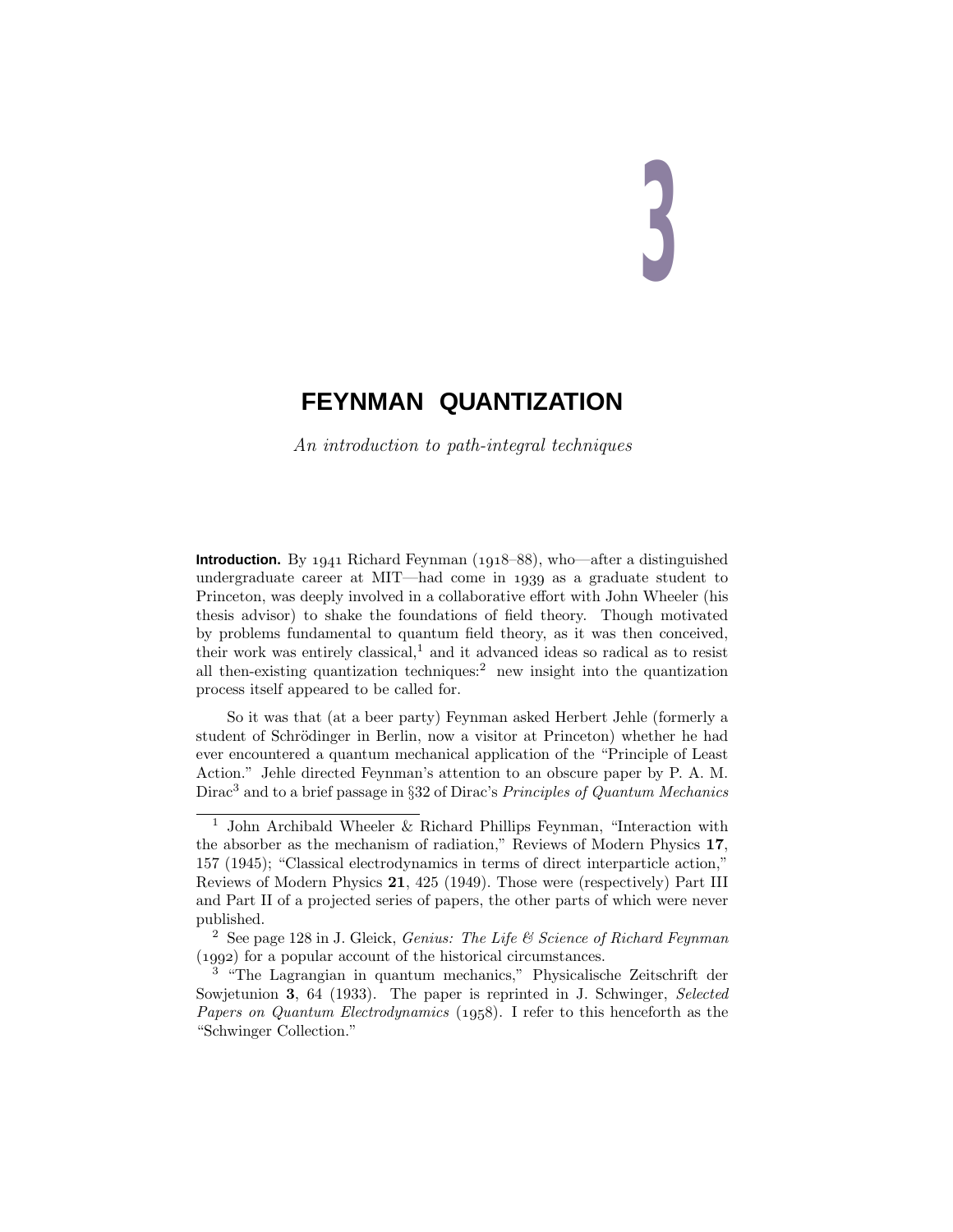$(2<sup>nd</sup> edition 1935)$ . Thus did it come about that in May 1942 Feynman defended a dissertation entitled "The principle of least action in quantum mechanics."<sup>4</sup> Publication of the work (as of the field theoretic work that had stimulated its creation) was delayed until Feynman (and Wheeler) had returned to academic life from their wartime participation in the Manhatten Project, and by the time it appeared in the pages of Wheeler/Feynman's favorite journal<sup>5</sup> the title had changed—to "Space-time approach to non-relativistic quantum mechanics" and the allusions to its original field theoretic reason-for-being had been largely discarded. Feynman (who was then at Cornell) begins his classic paper with these words:

It is a curious historical fact that modern quantum mechanics began with two quite different mathematical formulations: the differential  $equation of Schrödinger, and the matrix algebra of Heisenberg. The$ two apparently dissimilar approaches were proved to be mathematically equivalent. These two points of view were destined to complement one another and to be ultimately synthesized in Dirac's transformation theory.

This paper will describe what is essentially a third formulation of non-relativistic quantum theory. This formulation was suggested by some of Dirac's remarks concerning the relation of classical action to quantum mechanics. A probability amplitude is associated with an entire motion of a particle as a function of time, rather than simply with a position of the particle at a particular time.

The formulation is mathematically equivalent to the more usual formulations. There are, therefore, no fundamentally new results. However, there is a pleasure in recognizing old things from a new point of view. Also, there are problems for which the new point of view offers a distinct advantage *...*

Though Pauli lectured luminously on the germ of Feynman's idea (to his students at the ETH in Zürich) already in  $1950/51$ ,<sup>6</sup> and Cécile Morette, at about that same time (she was then at the Institute for Advanced Study, and in working contact with both von Neumann and Oppenheimer), attempted to clarify some of the mathematical details (and to extend the range) of a

<sup>4</sup> Feynman says "principle of least action" but means Hamilton's principle. In classical mechanics the former terminology refers to something quite else: see H. Goldstein, *Classical Mechanics* ( $2<sup>nd</sup>$  edition 1980) §8–6 or my "Geometrical mechanics: Remarks commemorative of Heinrich Hertz" (1994).

<sup>5</sup> Reviews of Modern Physics **20**, 267 (1948). The paper is reprinted in the Schwinger Collection.

<sup>6</sup> Pauli's lecture notes (in German) circulated widely. They were made available in English translation as Pauli Lectures on Physics: Volumes 1–6 in . Pauli's remarks concerning the Feynman formalism were presented as an appendix ("Feynman's approach to quantum electrodynamics: the path integral method") to Volume 6: Selected Topics in Field Quantization.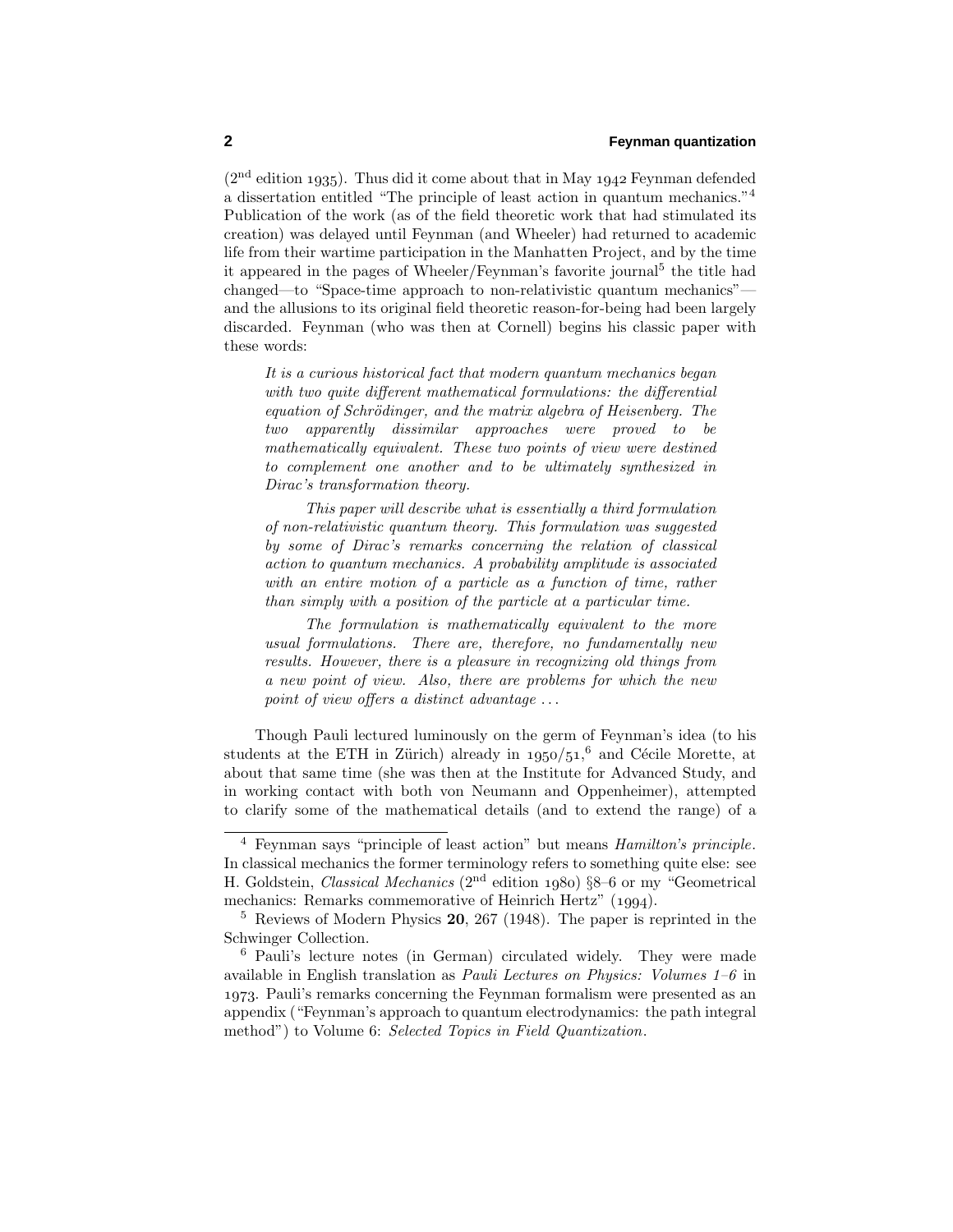# **Introduction 3**

formalism that Feynman himself had been content merely to sketch<sup>7</sup>...most physicists were content at first to look upon Feynman's accomplishment in the terms he had presented it: as an amusing restatement of "old things from a new point of view." Some important contributions were made by a few people during the early  $1950$ 's,<sup>8</sup> but Feynman's great quantum electrodynamical papers did not appear until  $1948-50$  and it appears to have been mainly in delayed response to those,  $9$  and to Feynman's participation in several important workshops and conferences,<sup>10</sup> that the path-integral method entered the mainstream of physics. During the 1960's the previous trickle of papers on the subject became a flood: the method was explored from every angle, applied to every conceivable quantum mechanical problem, appropriated by other branches of physics (statistical mechanics, most notably<sup>11</sup>). In subsequent decades the method became basic first to gauge field theory, and more recently to string theory.

<sup>9</sup> The paper in which "Feynman diagrams" make their first appearance technique bears a title—"Space-time approach to quantum electrodynamics" (Phys. Rev. **76**, 769 (1949))—that alludes explicitly to the path integral paper. In his introductory remarks Feynman reports that "the Lagrangian form of quantum mechanics described in the Reviews of Modern Physics" marks "the genesis of this paper," but that he has attempted to proceed "without relying on the Lagrangian method, because it is not generally familiar." In a footnote Feynman mentions that (to his chagrin?) application of the sum-over-paths technique "to electrodynamics [has been] described in detail [already] by [that same] H. J. Groenewold" in a publication that had appeared a few months earlier.

<sup>10</sup> The famous "Chapel Hill converence"—the proceedings of which were published as *Conference on the role of gravitation in physics*  $(1957)$ , edited by Cécile M. De Witt (formerly Morette, but now the wife of the mathematical physicist Bryce De Witt)—marked the beginning of the modern era for general relativity, and (though he did not claim expertise in the field) was dominated by the personality of Feynman. There was by then an emerging consensus that "Feynman quantization" was the method of choice for quantizing such otherwise intractable systems as the gravitational field.

<sup>11</sup> See, for example, David Falkoff, "Statistical theory of irreversible processes. Part I. Integral over fluctuation path formulation," Annals of Physics **4**, 325 (1958), which is representative of a vast literature, and is cited here because its author was my friend.

 $\overline{7}$  "On the definition and approximation of Feynman's path integrals," Phys. Rev. **81**, 848 (1951).

<sup>8</sup> I am thinking especially of Ph. Choquard, "Traitement semi-classique des forces générales dans la représentation de Feynman," Helvetica Physica Acta 28, 89 (1955); H. J. Groenewold, "Quasi-classical path integrals," Mat. Pys. Medd. Dan. Vid. Selsk. **30**, No.19 (1956); C. W. Kilmister, "A note on summation over Feynman histories," Proc. Camb. Phil. Soc. **54**, 302 (1957). Choquard, by the way, was a student of Pauli, and Groenewold a leading authority on and proponent of the Weyl transform and Wigner/Moyal phase space formalism.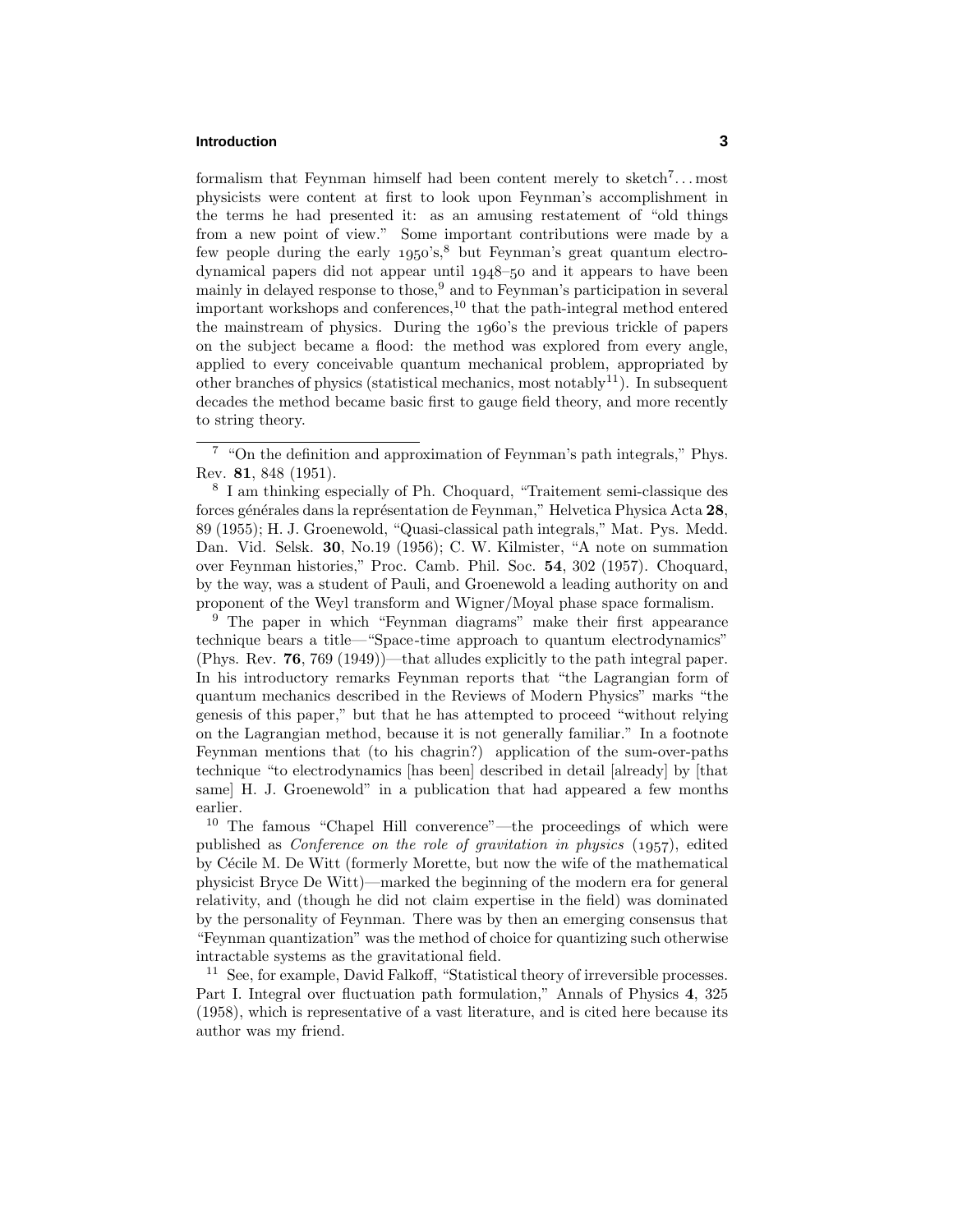The subject has become so broad that even the authors of books—of which there are by now quite a number  $12$ —are forced to restrict their focus, to treat only aspects of the topic.

It is perhaps not surprising that, once Feynman's home-grown way of thinking about quantum mechanics had lost its radical novelty, occasional instructors (among them me, in  $1967-1970$ ) would test the feasibility of using the path integral method to *teach* quantum mechanics ... and it is certainly not surprising that such experiments should be undertaken at Caltech (to which Feynman had gone from Cornell in  $1951$ . A textbook—*Quantum Mechanics* and Path Integrals by Feynman and Albert Hibbs (one of Feynman's thesis students)—provides an expanded record of that experiment, which Feynman no slave even to his own ideas—untimately abandoned. On evidence of the text I infer that Feynman himself had paid little or no attention to the work of Pauli, Morette, Groenewold and a growing number of others: by the mid-1960's he seems to have been no longer the best authority on the formalism that he himself had invented. It is a measure of the man (or is it an indicator simply of his assessment of the preparation/interests of his students?) that he seems to have been more interested in the diverse applications than in the theoretical refinement of his seminal idea.

In these few pages I can attempt to review only the bed-rock essentials of the path integral method, but warn the reader that my emphasis and mode of proceeding will at many points be ideosyncratic.

**Point of departure.** Quantum dynamics can (in the Schrödinger picture) be considered to reside in the statement

 $i\hbar \frac{\partial}{\partial t}|\psi\rangle_t = \mathbf{H}|\psi\rangle_t$  :  $|\psi\rangle_0$  known from initial measurement

If **H** is time-independent then we have the integrated statement

$$
|\psi|_{t} = \mathbf{U}(t,0)|\psi|_{0} \quad : \quad t \geqslant 0 \tag{1.1}
$$

where 
$$
\mathbf{U}(t,0) \text{ is unitary, with } \mathbf{U}(0,0) = \mathbf{I} \tag{1.2}
$$

and given by

$$
\mathbf{U}(t,0) = e^{-\frac{i}{\hbar}\mathbf{H}t} \tag{2}
$$

In more general (time-dependent) cases we *still* have  $(1)$ , but lose  $(2)$ . The side condition  $t \geq 0$  is intended to emphasize that the theory is *predictive but not retrodictive:* it has nothing to say about what  $|\psi\rangle_t$  may have been doing prior

 $^{12}\,$  Some titles pulled from my personal bookshelf: L. S. Schulman,  $\it Techniques$ and Applications of Path Integration  $(1981); R. J. Rivers, Path Integral Methods$ in Quantum Field Theory (1987); C. Grosche, Path Integrals, Hyperbolic Spaces  $\mathcal C$  Selberg Trace Formulae (1996); T. Tashiwa, Y. Ohnuki & M. Suzuki, Path Integral Methods  $(1997)$ . There are many others, not to mention the chapters devoted to the subject in books addressed primarily with other matters.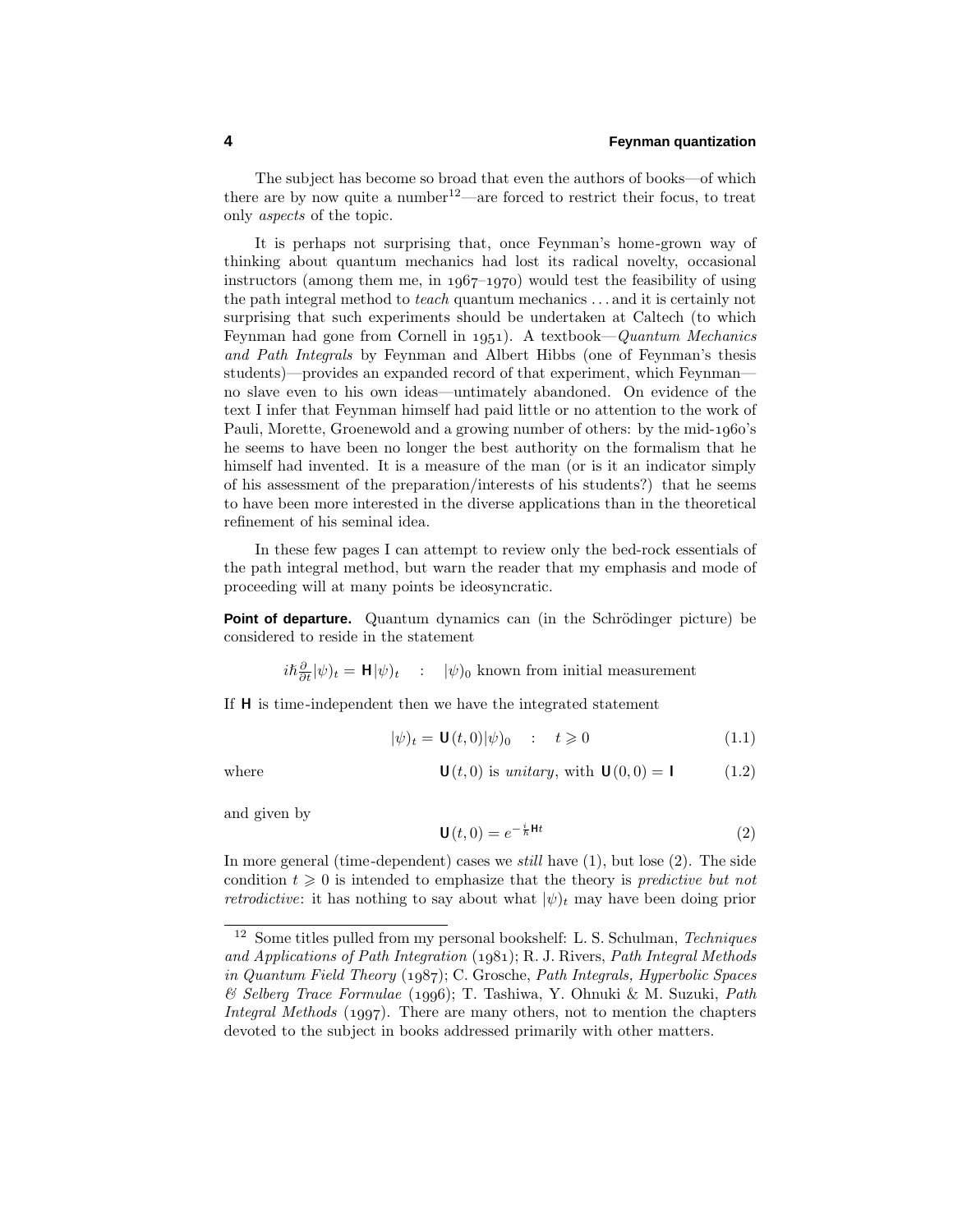# **Point of departure 5**

to the projective act that created  $|\psi|_0$ .

Relative to any given orthonormal basis  $\{|a\rangle\}$  the fundamental equation  $(1.1)$  acquires the representation<sup>13</sup>

$$
(a|\psi)_t = \sum f \underbrace{(a|\mathbf{U}(t,0)|b)}_{\text{"transition amplitude:} } db(b|\psi)_0
$$
\n
$$
(3)
$$

But (1) entails

$$
\mathbf{U}(t,0) = \mathbf{U}(t,t_1)\mathbf{U}(t_1,0) \quad : \quad t \geq t_1 \geq 0 \tag{4.1}
$$

which acquires the representation

$$
(a|\mathbf{U}(t,0)|b) = \int (a|\mathbf{U}(t,t_1)|a_1)da_1(a_1|U(t_1,0)|b)
$$
\n(4.2)

In ordinary probability theory we encounter situations in which it becomes natural to write

 $P_{a \leftarrow b} \equiv$  probability of going from *b* to *a* 

 $P_{a \leftarrow c} \cdot P_{c \leftarrow b} \equiv$  probability of going from *b* to *a* via *c* 

and on the assumption that the various channels  $a \leftarrow c \leftarrow b$  are statistically independent obtain

$$
P_{a \leftarrow b} = \sum_{c} P_{a \leftarrow c} \cdot P_{c \leftarrow b} \tag{5}
$$

The quantum mechanical construction  $(4.2)$  is of similar design, except that it involves probability amplitudes rather than probabilities; it asserts, moveover, that in quantum mechanical contexts  $(5)$  is, in general, not valid:

$$
|(a|\mathbf{U}(t,0)|b)|^2 = \Big|\int (a|\mathbf{U}(t,t_1)|a_1)da_1(a_1|U(t_1,0)|b)\Big|^2
$$
  

$$
\neq \int |(a|\mathbf{U}(t,t_1)|a_1)|^2 da_1|(a_1|U(t_1,0)|b)|^2
$$

We have touched here on the subtle shift of emphasis that lies at the heart of Feynman's conception of quantum mechanics. Standardly, we are taught to assign probability amplitudes to the *states* of quantum mechanical systems: that's the kind of thing that  $\psi(x)$  is. But Feynman is "process oriented," in the sense that he would have us

> associate probability amplitudes with the alternative independent channels that gave rise to the state

and from those deduce the amplitudes of states:

amplitude of state = 
$$
\sum_{\text{channels}} \text{amplitude of contributing channel} \tag{6}
$$

<sup>13</sup> As a matter merely of notational convenience we will—having made our point—henceforth assume the basis elements to be continuously indexed, and write simply  $\int$  in place of  $\oint$ .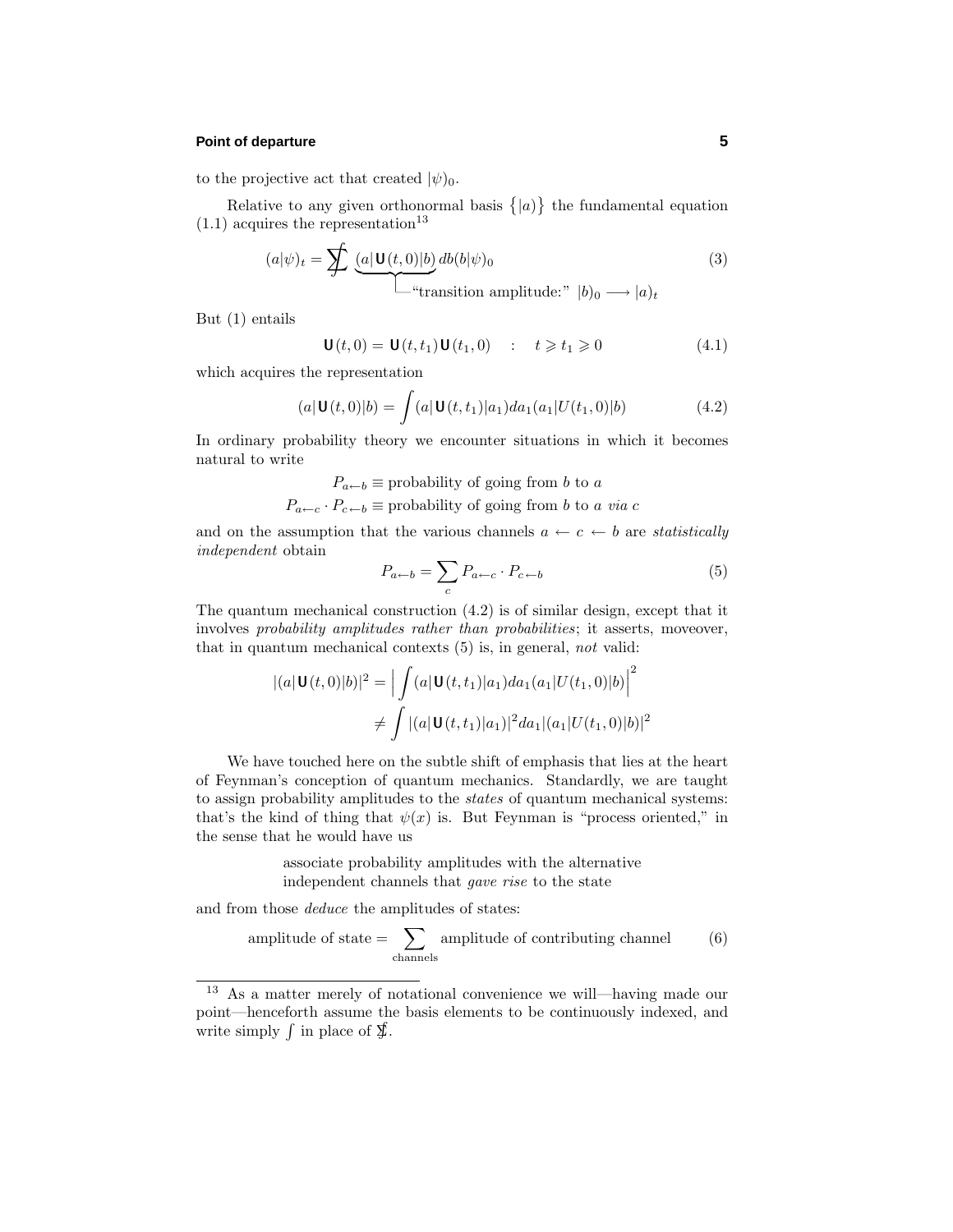At this point, Feynman—characteristically but less fundamentally—elects to work in the space representation,<sup>14</sup> so  $(3)$  becomes (in the one-dimensional case)

$$
\psi(x,t) = \int K(x,t;y,0)\psi(y,0) dy
$$
\n(8)

where

$$
K(x, t; y, 0) = (x | \mathbf{U}(t, 0) | y)
$$
\n(9)

is the familiar 2-point Green's function or "propagator." It is a solution of the Schrödinger equation

$$
i\hbar \frac{\partial}{\partial t} K(x, t; \bullet, \bullet) = \mathbf{H} K(x, t; \bullet, \bullet)
$$
\n(10.1)

—distinguished from other solutions by the circumstance that

$$
\lim_{t \downarrow 0} K(x, t; y, 0) = \delta(y - x) \tag{10.2}
$$

If the Hamiltonian is time-independent then  $\mathbf{H}\psi_n(x) = E_n\psi_n(x)$  leads to the familiar spectral construction of the propagator

$$
K(x, t; y, 0) = \sum_{n} e^{-\frac{i}{\hbar}E_{n}t} \psi_{n}(x) \psi_{n}^{*}(y)
$$
\n(11)

which is readily seen to conform to (10). But Feynman, following in the footsteps of Dirac, elects to proceed otherwise:

Partition the time interval  $[t, 0]$  into  $N + 1$  sub-intervals of (let us assume) equal duration

$$
\tau \equiv \frac{t}{N+1}
$$

and, on the basis of (4.2), write

$$
K(x,t;y,0) = \int \cdots \iint K(x,t;x_N,t-\tau)dx_N \cdots dx_2 K(x_2,t,x_1,2\tau) dx_1 K(x_1,\tau;y,0)
$$

$$
= \int \cdots \iint \prod_{k=0}^N K(x_{k+1},k\tau+\tau;x_k,k\tau) dx_1 dx_2 \cdots dx_N \qquad (12)
$$

with  $x_0 \equiv y$  and  $x_{N+1} \equiv x$ . For time-independent systems we have the simplification

$$
K(x_{k+1}, t + \tau; x_k, t) = K(x_{k+1}, \tau; x_k, 0) \quad : \text{ all } t
$$

<sup>&</sup>lt;sup>14</sup> Whence, ultimately, Feynman's title: "Space-time formulation of nonrelativistic quantum mechanics," where the "non-relativistic" is intended to signal that "space-time" is not, in this instance, to be read as an allusion to special relativity: Feynman does not, at this stage, propose to address the problems characteristic of relativistic quantum mechanics (quantum field theory).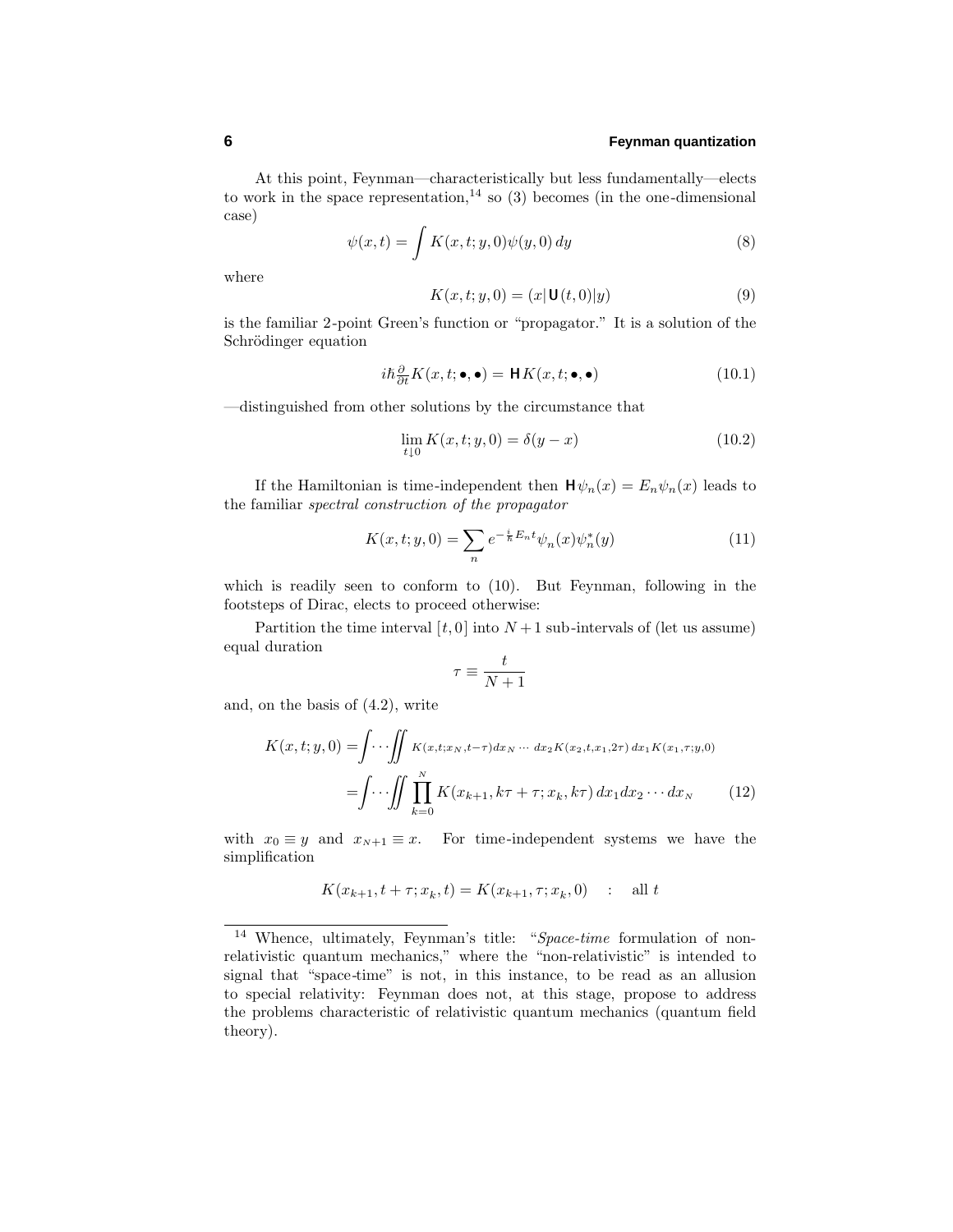

FIGURE 1: The red sequence of transitions—called a "channel" in the generic language of  $(6)$ —is, because Feynman elects to work in the space representation, and the diagram is inscribed on spacetime, more naturally/vividly considered to describe a "path." Infinitely many such, according to  $(12)$ , contribute independently/additatively to the transition  $(x,t) \longleftarrow (y,0)$ .

The representation (12) may look like a step in the wrong direction, since *N*-fold integration is typically difficult/impossible to do analytically, and can be a challenge even when approached numerically. The saving circumstance is that, as will be shown,

# $K(x, \tau; y, 0)$  simplifies as  $\tau$  becomes small

and the simplification is of such a nature as to lend a striking interpretation to the right side of (12).

Dirac had been brought (by discussion of the relationship between classical and quantum mechanical canonical transformations) to the conclusion<sup>3,15</sup> that

"
$$
K(x, t; y, 0)
$$
 corresponds to  $\exp\left\{\frac{i}{\hbar}\int_{0}^{t} L dt\right\}$ " (13.1)

and that therefore

"
$$
K(x, \tau; y, 0)
$$
 corresponds to  $\exp\left\{\frac{i}{\hbar}L\tau\right\}$ " (13.2)

<sup>15</sup> See also his "On the analogy between classical and quantum mechanics," Review of Modern Physics **17**, 195 (1945), which Feynman cites.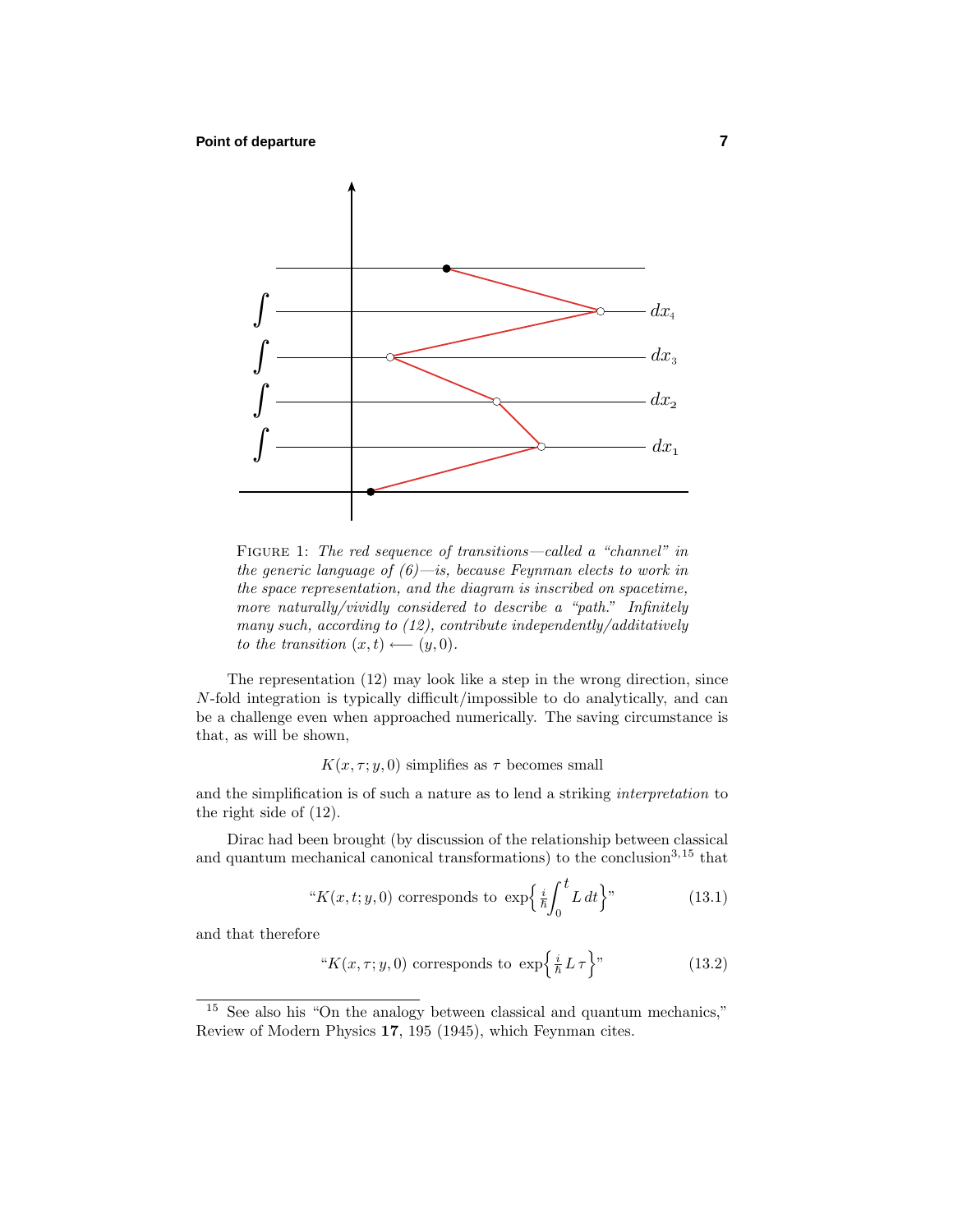which "suggests that we ought to consider the classical Lagrangian not as a function of coordinates and velocities, but rather as a function of the coordinates at time *t* and the coordinates at time  $t + dt$ ."

When Feynman, in the presence of Jehle, first read Dirac's little paper (from which he quotes at length in this thesis) he was reportedly baffled by the occurance there of phrases like "corresponds to."<sup>16</sup> He was very soon convinced that "analogous to" could not mean "equals," but found that if he interpreted the phrase to mean "proportional to"—writing

$$
K(x, t + \tau; y, t) = \underbrace{\text{(factor independent of } x \text{ and } y)}_{\text{function only of } \tau \text{ in time-independent cases: call it } 1/A(\tau)} \quad (14.1)
$$

with

$$
S(x, t + \tau; y, t) = \int_{t}^{t + dt} L(\dot{x}(t'), x(t')) dt'
$$
 (14.2)  

$$
\equiv \begin{cases} \text{``dynamical action'' of the brief} \\ \text{classical path } (x, t + dt) \leftarrow (y, t) \end{cases}
$$

—then the Schrödinger equation fell into his lap! And upon introduction of (14.1) into (12) he obtained a pretty statement which in the time-independent case (to which I restrict myself simply as a notational convenience) reads

$$
K(x, t; y, 0) = \int \cdots \iint \exp\left\{\frac{i}{\hbar} \sum_{k=0}^{N} S(x_{k+1}, \tau; x_k, 0)\right\} \frac{dx_1}{A} \frac{dx_2}{A} \cdots \frac{dx_N}{A}
$$
  
action of a segmented path  $(x, t) \leftarrow (y, 0)$  with "dynamical" segments

$$
\equiv \int_{\text{paths } (x,t)\leftarrow(y,0)} e^{\frac{i}{\hbar}S[\text{path}]} \mathcal{D}[\text{path}] \tag{15}
$$

The key circumstances here are supplied by classical mechanics

$$
S[\text{path } (x, t) \leftarrow (y, 0)] = \int_0^t L(\text{path}) dt'
$$
  
= 
$$
\sum_{\text{segments}} \int L(\text{dynamical segment}) dt'
$$
  
= 
$$
\sum_{\text{segments}} S[\text{dynamical segment}]
$$
  
= 
$$
\sum_{\text{segments}} S(\text{segmental endpoint}; \text{segmental endpoint})
$$

<sup>&</sup>lt;sup>16</sup> For an amusing account of the moment of discovery, see page 129 in Gleick.<sup>2</sup>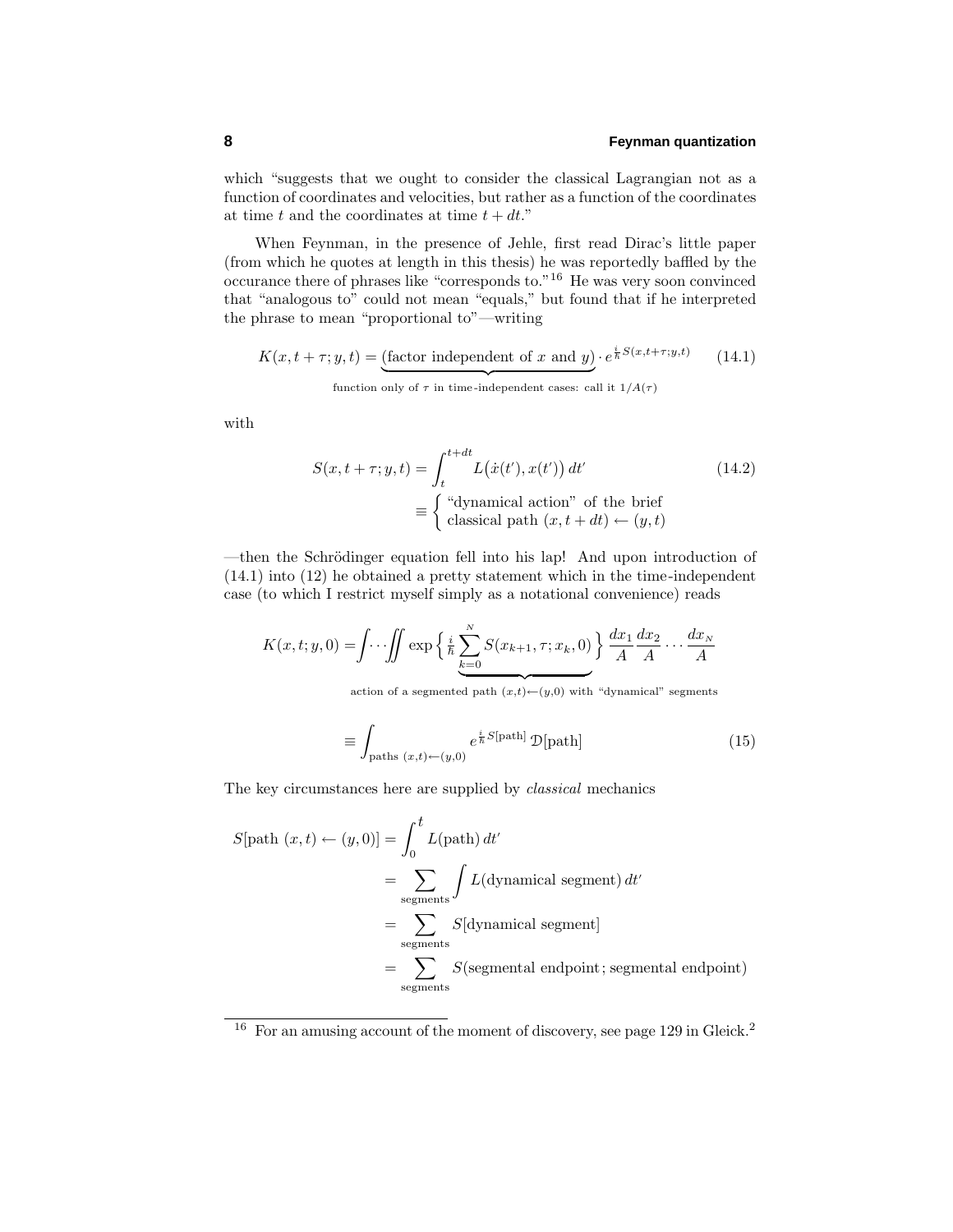

Figure 2: Hamilton's principle asks us to examine the hypothetical paths linking specified endpoints, and to associate classical reality with the (red) path that extremizes the action:  $\delta S = 0$ . Feynman, on the other hand, is led to view the test paths as "statistically independent channels," and to assign to each a

path amplitude  $\sim e^{\frac{i}{\hbar}(\text{classical path action})}$ 

Feynman's paths (represented in the figure by the dashed spline) differ, however, from those contemplated by Hamilton/Lagrange in that almost all are almost everywhere non-differentiable.

and hinge on the fact that while the action

$$
S[x(t)] \equiv \int_0^t L(\dot{x}(t'), x(t')) dt'
$$
 is by nature a functional

it becomes a 2-point *function* (function of the endpoints) if  $x(t)$  is "dynamical" in the sense that it satisfies the equations of motion, together with the specified endpoint conditions  $x(t_0) = x_0$  and  $x(t_1) = x_1$ :

$$
S[x(t)] = S(x_1, t_1; x_0, t_0)
$$
 if  $\delta S[x(t)] = 0$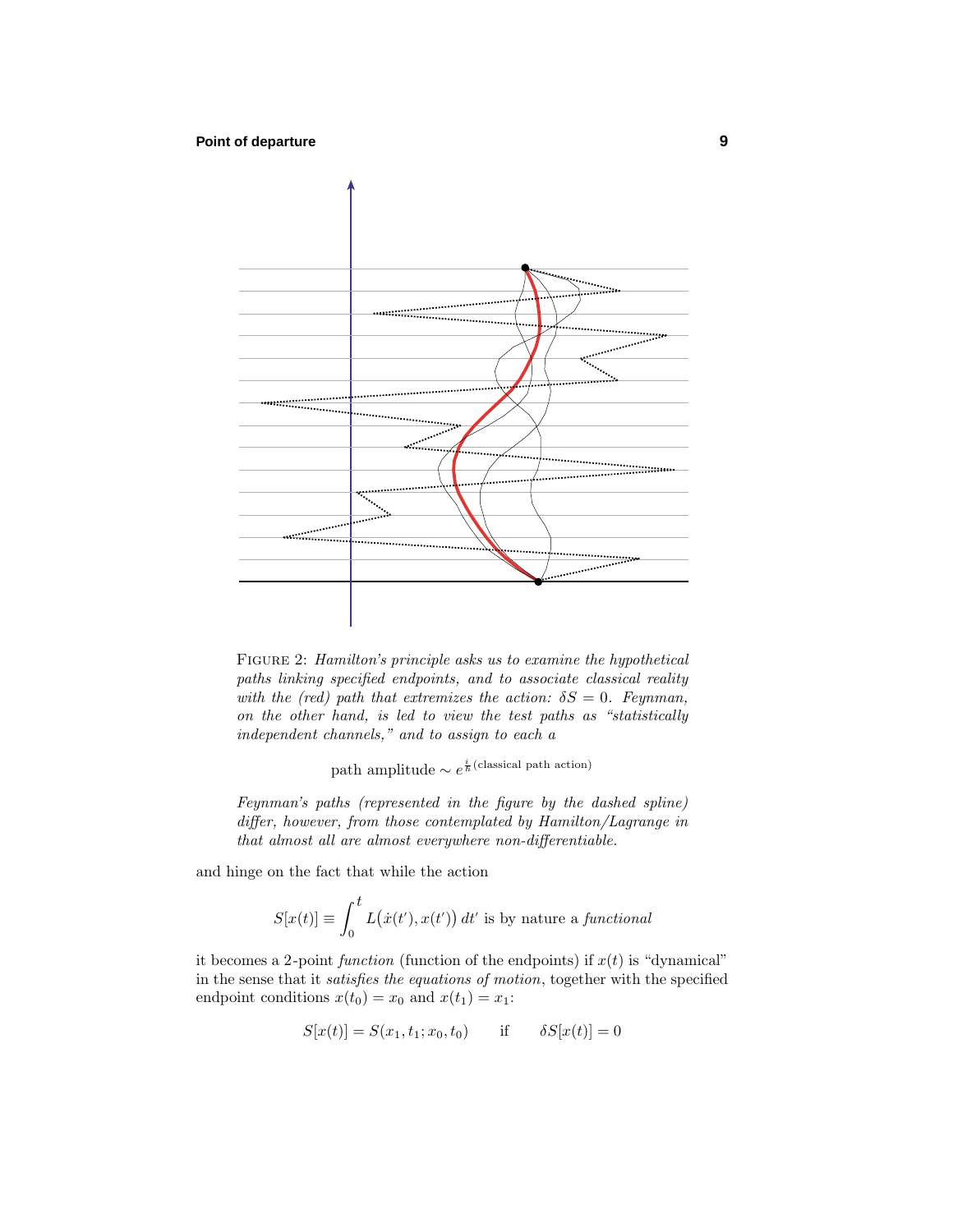Lagrange/Hamilton had contemplated a population of hypothetical "test paths" in order to lend meaning to *δS*[path], and thus to be placed in position to trace the equations of motion (Lagrange's equations) to an underlying variational principle (Hamilton's Principle). But at (15) Feynman has, in a manner of speaking, declared the test paths to be each as "real" as any other, in the sense that each has quantum mechanicalwork to do: at the beginning of  $\S 4$  in the RMP paper<sup>5</sup> we encounter his

Postulate II: The paths contribute equally in magnitude, but the phase of their contribution is the classical action (in units of  $\hbar$ ); i.e., the time integral of the Lagrangian taken along the path.

In his §7 Feynman rehearses Dirac's "very beautiful" argument to the effect that in the limit  $\hbar \to 0$  one can expect the contribution of the classical path to predominate. In that sense, Feynman's Principle gives back Hamilton's Principle in the classical limit.

Though the point seems never to have bothered Feynman very much, $17$ many people have looked upon the "normalization factors"  $1/A$  in (15) as since *A* must be assigned value on a base-by-case basis—a formal blemish. It is a blemish with which Pauli, in particular, was not content to live. He had the genius to observe<sup>6</sup> that the entirely *classical* object<sup>18</sup>

$$
K_C(\mathbf{x}, \tau; \mathbf{y}, 0) \equiv (ih)^{-n/2} \sqrt{D} \cdot \exp\left\{\frac{i}{\hbar} S(\mathbf{x}, \tau; \mathbf{y}, 0)\right\}
$$
(16)  

$$
D \equiv D(\mathbf{x}, \tau; \mathbf{y}, 0) \equiv (-)^n \det \left\| \frac{\partial^2 S(\mathbf{x}, \tau; \mathbf{y}, 0)}{\partial x^r \partial y^s} \right\|
$$

becomes a solution of the Schrödinger equation when  $\tau$  is small—becomes, in fact, not just any old solution, but the "fundamental solution:"

$$
\downarrow
$$
  
=  $\delta(\boldsymbol{x} - \boldsymbol{y})$  at  $\tau = 0$ 

That same observation was reported simultaneously by Cécile Morette,<sup>7</sup> who in her footnote 3 acknowledges that she is "greatly indebted" to Léon Van Hove (then also a visitor at the Institute for Advanced Studies); it was Van Hove who directed her attention to papers by P. Jordan  $(1926)$  and J. H. Van Vleck  $(1928)$  in which  $(16)$  had previously appeared. Neither Pauli nor his student Choquard<sup>8</sup> acknowledge any such influence. In the modern literature

<sup>&</sup>lt;sup>17</sup> See, however, page 33 in Feynman & Hibbs, *Quantum Mechanics*  $\mathcal{B}$  Path Integrals  $(1965)$ .

<sup>18</sup> It is—for reasons that will become evident in a moment—convenient for purposes of the present discussion to work in *n*-dimensions; one-dimensional results can be recovered by specialization, but are in themselves too simple to reveal what is going on.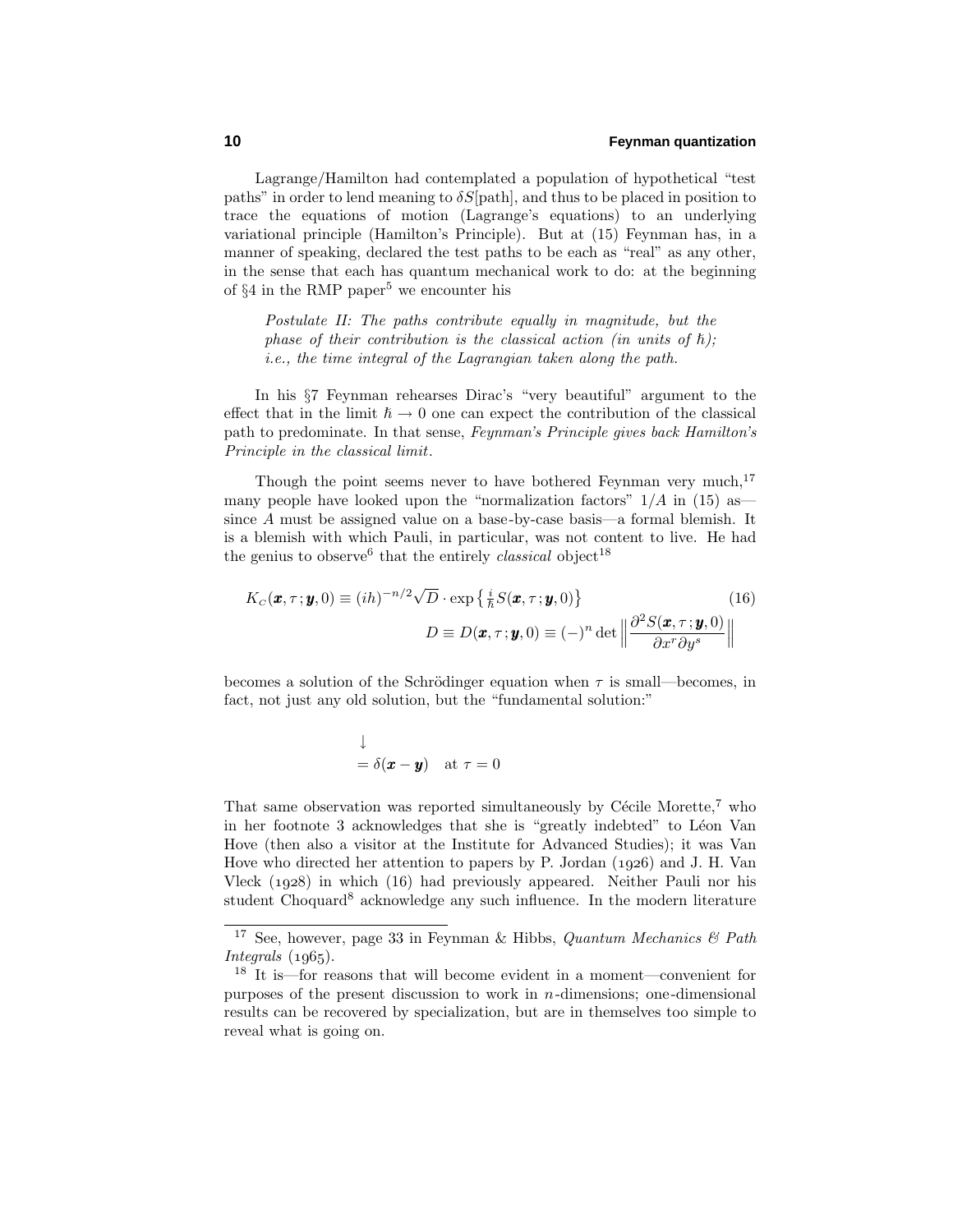# **Point of departure 11**

*D* is usually called the "Van Vleck determinant."<sup>19</sup>

Van Vleck's principal references are to papers reporting the invention simultaneously and independently by Gregor Wentzel, H. A. Kramers and Léon Brillouin (1926)—of what has become known as the "WKB approximation."<sup>20</sup> Those authors worked in one dimension. Van Vleck's objective was to show that the deeper significance of a certain characteristic detailbecomes evident only when one works in higher dimension.

The "semi-classical (or WKB) approximation," in all of its variant forms, proceeds by expansion in powers of  $\hbar$ . The deep point recognized and exploited

By the late  $1950$ 's the relevance to Feynman formalism of the early paper to which I have referred ("The correspondence principle in the statistical interpretation of quantum mechanics," Proceedings of the National Academy of Sciences **14**, 178 (1928)) had become well known. So when a short meeting on the subject took place at Brandeis University (where I was then a graduate student) Van Vleck was asked to speak. He began with the remark that reprints of his papers either disappeared at once or sat on his shelf for years, and that the stack of papers beside him was a nearly complete set of reprints for the paper in question *...* which is how I acquired my treasured copy.

Now it happens that one Mrs. Miner T. (Connie) Patton, who was for many years secretary to the president of Reed College, had earlier in her career been secretary to the physics department at Harvard (her patient secretarial assistance is acknowledged in the preface of Kemble's Fundamental Principles of Quantum Mechanics  $(1937)$ , and had established a life-long friendship with Van Vleck. So it happened that when, in the early 1970's, Van Vleck came to Portland to pursue (at the Portland Art Museum) his deep interest in Japanese prints (of which he had a large and important collection) he stayed with his old friend, and I had an opportunity to spend some time with him. Ignorant as I then was of the strong classical component in his early work, I asked him how he came to write the "Van Vleck determinant paper." He responded that the essential idea was really due to Oppenheimer (then  $27$ , and his junior by five years), suggested to him in conversation at one of the famous Ann Arbor Summer Schools.

 $20$  See, for example, David Griffiths, *Introduction to Quantum Mechanics*  $(1994)$ , Chapter 8.

 $^{19}\,$  John Van Vleck (1899–1980) wrote—under the direction of Edwin Kemble, at Harvard—the first US dissertation treating a quantum mechanical topic, and during the 1920's was a leading player (first at the University of Minnesota, later at the University of Wisconsin) in the application of (old) quantum mechanics to diverse physical problems. Some of his results reportedly contributed to Bohr's development of the Correspondence Principle, and many hinged on deft use of the interplay between classical and quantum mechanical ideas. In he returned to Harvard as a faculty member and undertook the work (quantum theory of magnetic susceptibility) that led to a Nobel Prize in 1977.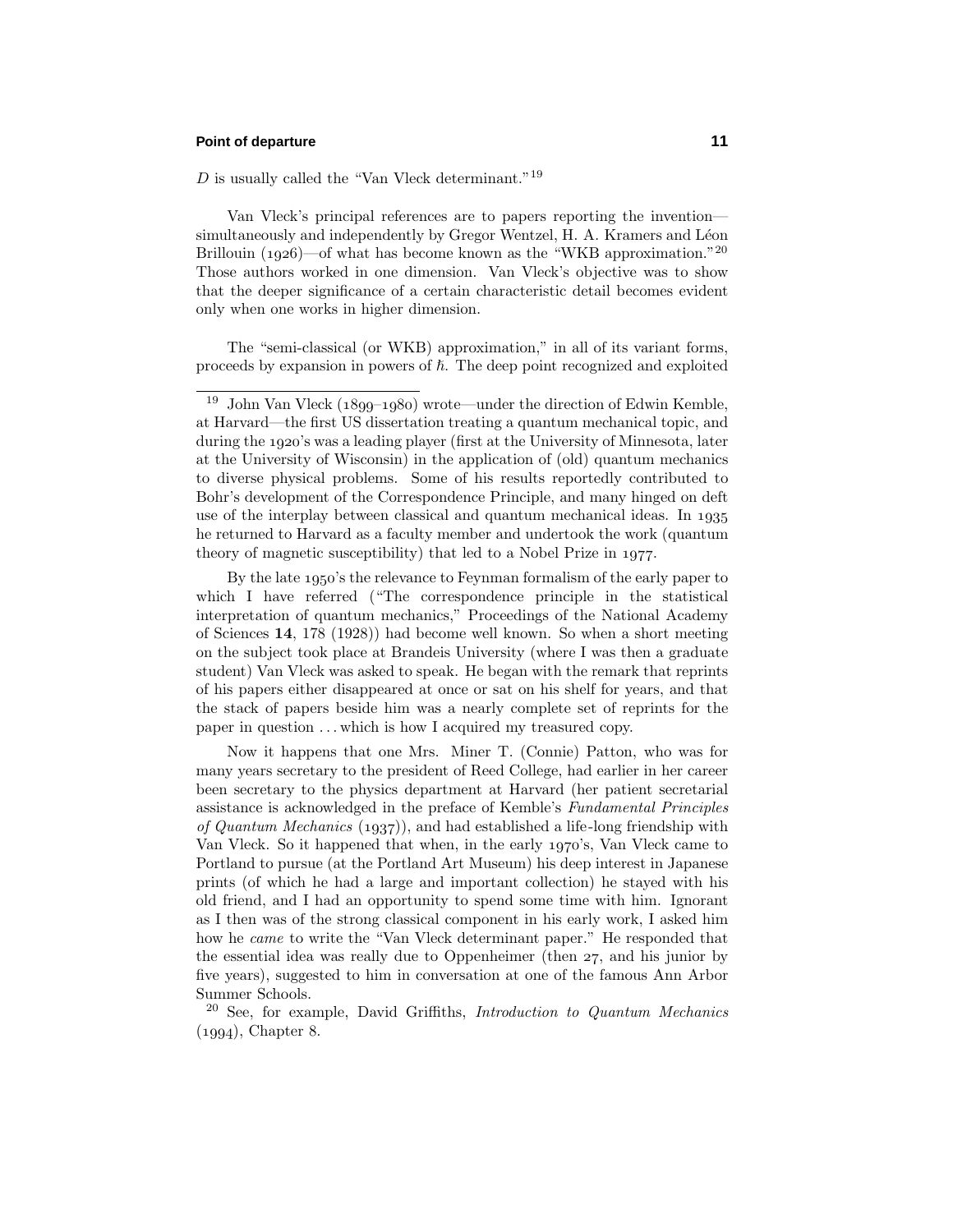by Pauli is that

for short times the WKB approximation becomes exact:

thus was he led to reinvent Van Vleck's "*n*-dimensional WKB theory" and to assign to (15) this sharpened (*A*-independent) meaning:

$$
K(\boldsymbol{x},t;\boldsymbol{y},0)=\lim_{N\to\infty}\int\!\cdots\!\!\int\!\!\int\prod_{k=0}^{N}K_C(\boldsymbol{x}_{k+1},\tau;\boldsymbol{x}_k,0)\,d\boldsymbol{x}_1d\boldsymbol{x}_2\cdots d\boldsymbol{x}_N\qquad(17)
$$

where  $\mathbf{x}_0 \equiv \mathbf{y}, \mathbf{x}_{N+1} \equiv \mathbf{x}, \tau \equiv t/(N+1)$  and  $K_c(\mathbf{x}_{k+1}, \tau; \mathbf{x}_k, 0)$  is given by (16).

Taking (15) as his postulated point of departure, Feynman proceeds to demonstrate

• recovery of the Schrödinger equation

• recovery of such fundamental statements as  $[\mathbf{x}, \mathbf{p}] = i\hbar \mathbf{I}$ 

and that the path integral method supplies new ways to think about (say) the two-slit experiment and the quantum theory of measurement, new approaches to approximation theory, and much else. But before we take up such matters we must secure some of the claims made in preceding paragraphs.<sup>21</sup>

**Demonstration that quantum mechanics is briefly classical.** Our objective here will be to secure the credentials of the Van Vleck/Pauli construction (16). In an effort to keep simple things simple I look first to systems of the design

$$
H(p, x) = \frac{1}{2m}p^2 + V(x)
$$

and then will, by degrees, relax the simplifying assumptions built into that design. We look first to the outlines of Van Vleck's contribution.

The Schrödinger equation reads  $-\frac{\hbar^2}{2m}\psi_{xx} + V\psi = i\hbar\psi_t$ , and if we assume the wave function  $\psi(x, t)$  to have been written in polar form

$$
\psi = A \, e^{\frac{i}{\hbar}S}
$$

assumes the form

$$
\Big\{A\cdot\big[\tfrac{1}{2m}S_{x}^{2}+V+S_{t}\big]-i\hbar\big[\tfrac{1}{m}(S_{x}A_{x}+\tfrac{1}{2}AS_{xx})+A_{t}\big]-\hbar^{2}\tfrac{1}{2m}A_{xx}\Big\}e^{\frac{i}{\hbar}S}=0
$$

Divide by  $A e^{\frac{i}{\hbar}S}$ , obtain a power series in  $\hbar$  which in the WKB tradition we

<sup>21</sup> How did Dirac—who had all the essential elements in hand already in 1932—manage not to invent the path integral method? The question is frequently posed, and must surely have been asked of Dirac himself, but I am aware of no printed record of his thoughts on the matter. It is my guess that he lacked Feynman's intense but ideosyncratic motivation to develop a functional alternative to the standard (Hamiltonian) quantization procedure; that he did not expect to achieve more than an interesting but imperfect analogy, so did not seriously try to; that he was preoccupied in 1932 with problems posed by quantum field theory, which made invention of the method too big a bite, even for Dirac.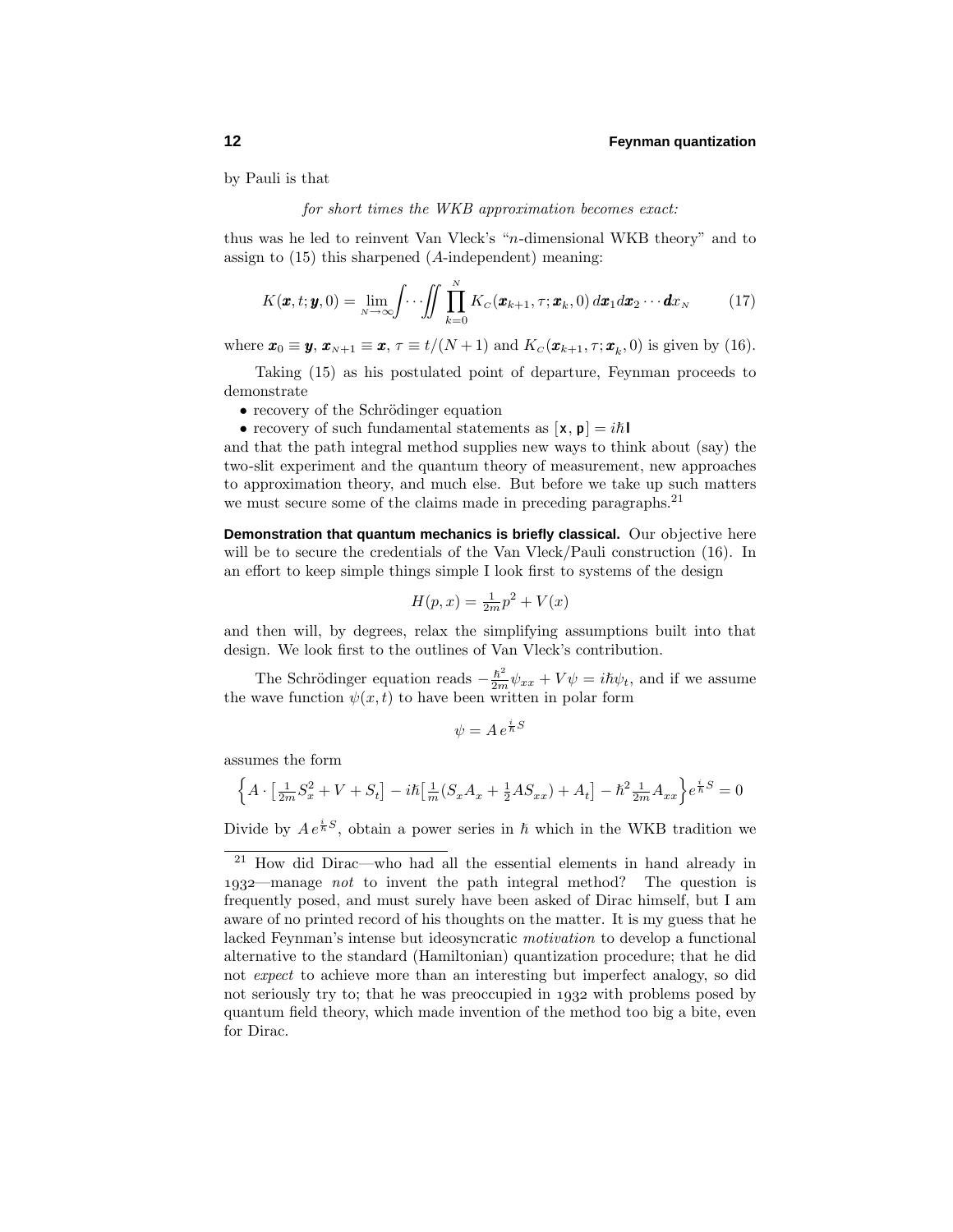#### **Quantum mechanics is briefly classical: Van Vleck & Pauli 13**

interpret to mean that in

$$
0^{\text{th}} \text{ order}: \quad \frac{1}{2m} S_x^2 + V + S_t = 0 \tag{18.0}
$$

$$
1^{\text{st}} \quad \text{order}: \quad \frac{1}{m} \left\{ S_x (\log A)_x + \frac{1}{2} S_{xx} \right\} + (\log A)_t = 0 \tag{18.1}
$$

$$
2nd order: Axx/A = 0
$$
 (18.2)

These equations are collectively exact. In WKB approximation we agree to abandon the final equation  $\ldots$  or better: to look upon

$$
\frac{1}{A}\frac{\partial^2}{\partial x^2}A \approx 0
$$

as a "consistency condition" imposed upon information extracted from the leading pair of equations. At (18.0) we have recovered precisely the Hamilton-Jacobi equation (the equation from which Schrödinger historically extracted the equation that bears his name), while multiplying  $(18.1)$  by  $2A<sup>2</sup>$  yields an equation that can be written

$$
\left(\frac{1}{m}S_x A^2\right)_x + \left(A^2\right)_t = 0\tag{19}
$$

and has therefore the design of a one-dimensional continuity equation. It has evidently to do with conservation of probability, since

$$
A^2 = |\psi|^2 = \text{probability density} \tag{20}
$$

We lend the "look of generality" to the preceding results by noting that the Hamilton-Jacobi equation can be expressed

$$
H(S_x, x) + S_t = 0 \t\t(21.0)
$$

and that (19) can be written

$$
(vA2)x + (A2)t = 0
$$
\n(21.1)

where

$$
v \equiv v(x, t) \equiv \frac{\partial H(p, x)}{\partial p}\Big|_{p \to S_x}
$$

is on dimensional grounds a "velocity." For  $n$ -dimensional systems of the type  $H = \frac{1}{2m}\mathbf{p} \cdot \mathbf{p} + V(\mathbf{x})$  we in place of (18.0) and (19) obtain

$$
\frac{1}{2m}\nabla S \cdot \nabla S + V + S_t = 0\tag{22.0}
$$

and

$$
\nabla \cdot (A^2 \frac{1}{m} \nabla S) + (A^2)_t = 0 \tag{22.1}
$$

In the most general classical setting one contemplates Hamiltonians that depend unrestrictedly upon indefinitely many *generalized* coordinates  $\boldsymbol{q} \equiv \{q^1, q^2, ..., q^n\}$ and their conjugate momenta  $\boldsymbol{p} \equiv \{p_1, p_2, \ldots, p_n\};$  the Hamilton-Jacobi equation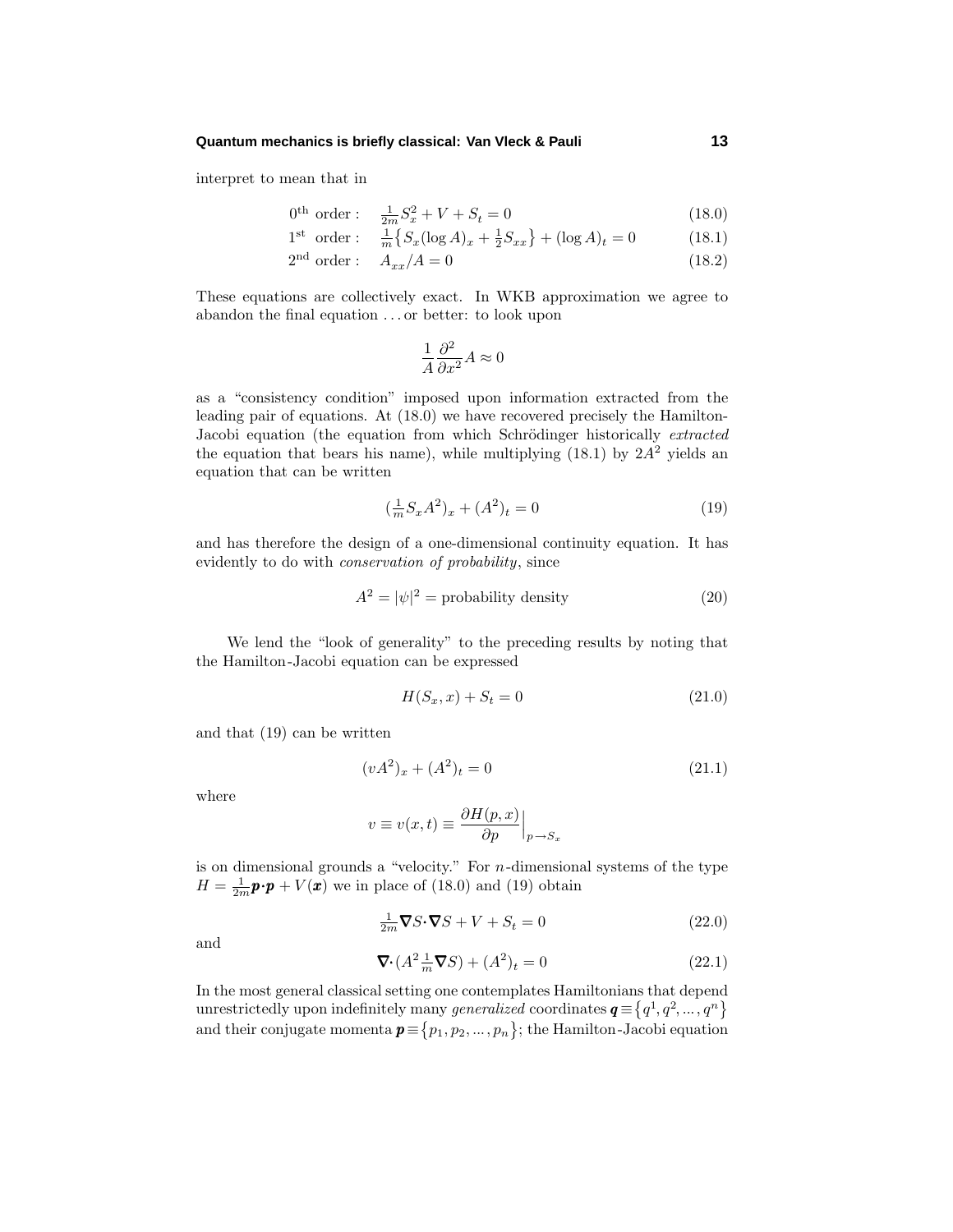then reads

$$
H\left(\frac{\partial S}{\partial q^1}, \dots, \frac{\partial S}{\partial q^n}, q^1, \dots, q^n\right) + \frac{\partial S}{\partial t} = 0\tag{23.0}
$$

and the associated continuity equation becomes

$$
\sum_{i=1}^{n} \frac{\partial}{\partial q^{i}} \left[ v^{i} A^{2} \right] + \frac{\partial}{\partial t} A^{2} = 0
$$
\n
$$
v^{i} \equiv v^{i} (\mathbf{q}, t) \equiv \frac{\partial H(\mathbf{p}, \mathbf{q})}{\partial p_{i}} \Big|_{\mathbf{p} \to \nabla S}
$$
\n(23.1)

It is in this general language that I conduct the next phase of this discussion.

Occupying a distinctive place among the solutions of the Hamilton-Jacobi equation are the so-called "fundamental solutions," familiar to us as "dynamical action"

$$
S(\boldsymbol{q},t;\boldsymbol{q}_0,t_0)=\int_{t_0}^t L(\dot{\boldsymbol{q}}(t'),\boldsymbol{q}(t')) dt'
$$

—the action of the *dynamical* path  $q(t')$  that links  $(q_0, t_0)$  to  $(q, t)$ . The function  $S(\boldsymbol{q}, t; \boldsymbol{q}_0, t_0)$  is a *two-point* action function: in the leading variables  $(\boldsymbol{q}_0, t_0)$  it satisfies the H-J equation (23.0), while in the trailing variables it satisfies the time-reversed H-J equation

$$
H(\frac{\partial S}{\partial q_0^1}, \dots, \frac{\partial S}{\partial q_0^n}, q_0^1, \dots, q_0^n) - \frac{\partial S}{\partial t} = 0
$$
\n(23.0)

In phase space it is the Legendre generator of the *t*-parameterized canonical transformation (dynamical phase flow) the Lie generator of which is  $H(\mathbf{p}, \mathbf{q})$ , and does its work this way: write

$$
p_i = +\frac{\partial S(\mathbf{q}, t; \mathbf{q}_0, t_0)}{\partial q^i} \quad \text{and} \quad p_{0i} = -\frac{\partial S(\mathbf{q}, t; \mathbf{q}_0, t_0)}{\partial q_0^i} \tag{24}
$$

By algebraic inversion of the latter obtain  $q^{i}(t; \textbf{q}_{0}, \textbf{p}_{0}, t_{0})$ , and by insertion into the former obtain  $p_i(t; \mathbf{q}_0, \mathbf{p}_0, t_0)$ .

It is the upshot of (what I call) "Van Vleck's theorem" that

$$
A^{2} = D(\boldsymbol{q}, t; \boldsymbol{q}_{0}, t_{0}) \equiv \left| \frac{\partial \boldsymbol{p}_{0}(\boldsymbol{q}, t; \boldsymbol{q}_{0}, t_{0})}{\partial \boldsymbol{q}} \right| = (-)^{n} \det \left\| \frac{\partial S(\boldsymbol{q}, t; \boldsymbol{q}_{0}, t_{0})}{\partial q^{i} \partial q_{0}^{j}} \right\|
$$
(25)

satisfies (23.1). The quantum mechanical utility of the theorem should not be allowed to obscure the fact that it is itself entirely classical (though absent from every classical mechanics text known to me). I turn now to the proof of Van Vleck's theorem:<sup>22</sup>

<sup>&</sup>lt;sup>22</sup> I have been following QUANTUM MECHANICS  $(1967)$ , Chapter 1, pages 91 et seq, where a proof patterned upon Van Vleck's own begins on page 98. Here I present an alternative argument adapted from CLASSICAL MECHANICS  $(1083)$ , pages 452–456.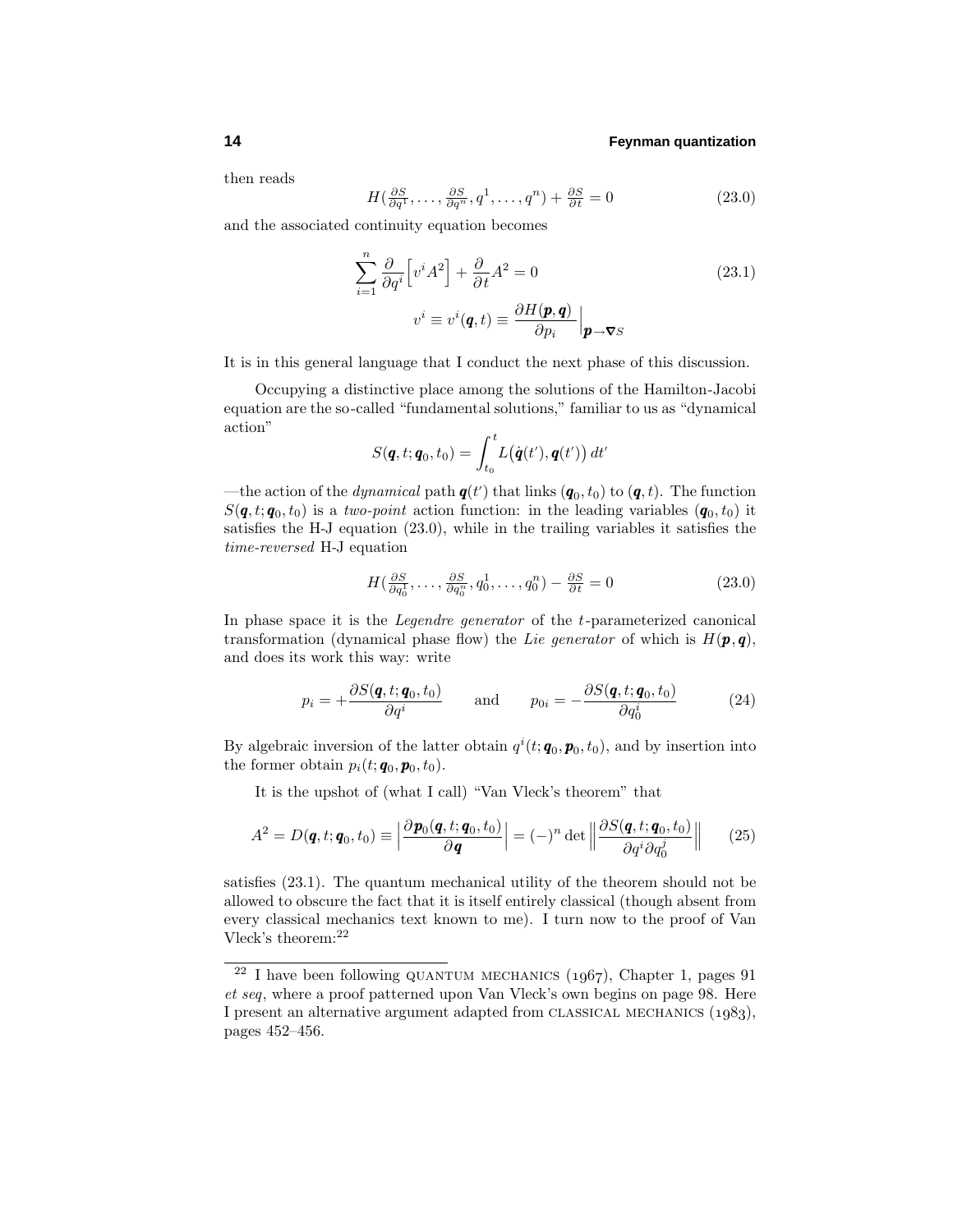#### **Quantum mechanics is briefly classical: Van Vleck & Pauli 15**

Hit the H-J equation (23.0) with  $\partial_i \equiv \frac{\partial}{\partial q^i}$  to obtain

$$
H_i + v^k S_{ki} + S_{ti} = 0
$$

where

$$
v^k \equiv \frac{\partial H(\mathbf{p}, \mathbf{q})}{\partial p_k} \Big|_{\mathbf{p} \to \nabla S}
$$
 has been joined now by  $H_i \equiv \frac{\partial H(\mathbf{p}, \mathbf{q})}{\partial q_i} \Big|_{\mathbf{p} \to \nabla S}$ 

Subsequent differentiation by  $\partial_j \equiv \frac{\partial}{\partial q_0^i}$  (note the sequestered status of the variables  $\boldsymbol{q}_0$ , which enter only *via*  $S(\boldsymbol{q}, t; \boldsymbol{q}_0, t_0)$  gives

$$
v_i^k S_{kj} + v^{k\ell} S_{ki} S_{\ell j} + v^k S_{kij} + S_{tij} = 0
$$

with

$$
v_i^k \equiv \frac{\partial^2 H(\mathbf{p}, \mathbf{q})}{\partial q^i \partial p_k} \Big| \mathbf{p} \to \nabla S \qquad \text{and} \qquad v^{k\ell} \equiv \frac{\partial^2 H(\mathbf{p}, \mathbf{q})}{\partial p_k \partial p_\ell} \Big| \mathbf{p} \to \nabla S
$$

Elementary manipulations now supply

$$
(v^k \partial_k + \partial_t) S_{ji} = -S_{jk} \underbrace{(v_i^k + v^{k\ell} S_{\ell i})}_{\ell \geq 0} = \partial_i v^k \equiv V^k{}_i(\mathbf{q}, t; \mathbf{q}_0, t_0)
$$

which in an obvious matrix notation becomes

$$
(v^k \partial_k + \partial_t) \mathbb{S} = -\mathbb{S} \mathbb{V}
$$

Assume that  $D = (-)^n \det \mathbb{S} \neq 0$ . Then

$$
\mathbb{S}^{-1}(v^k \partial_k + \partial_t) \mathbb{S} = -\mathbb{V}
$$
\n(26.1)

gives (with the abandonment of a lot of potentially useful information)

$$
\text{tr}\big\{\mathbb{S}^{-1}(v^k\partial_k + \partial_t)\,\mathbb{S}\big\} = -\partial_k v^k
$$

It is, however, a corollary of the elegant identity  $\log \det M = \text{tr} \log M$  that

$$
\mathrm{tr}\big\{\mathbb{M}^{-1}\delta\,\mathbb{M}\big\} = \mathbb{M}^{-1}\delta\,\mathbb{M}
$$

where M is any matrix,  $M \equiv det M$  and  $\delta$  is any first-order differential operator. We are in position therefore to write  $(v^k \partial_k + \partial_t)D = -D\partial_k v^k$ , from which Van Vleck's theorem

$$
\partial_k(v^k D) + \partial_t D = 0 \tag{26.2}
$$

immediately follows. Sweet *...* if I do say so myself! It remains, however, to clarify what Van Vleck's theorem is trying to tell us.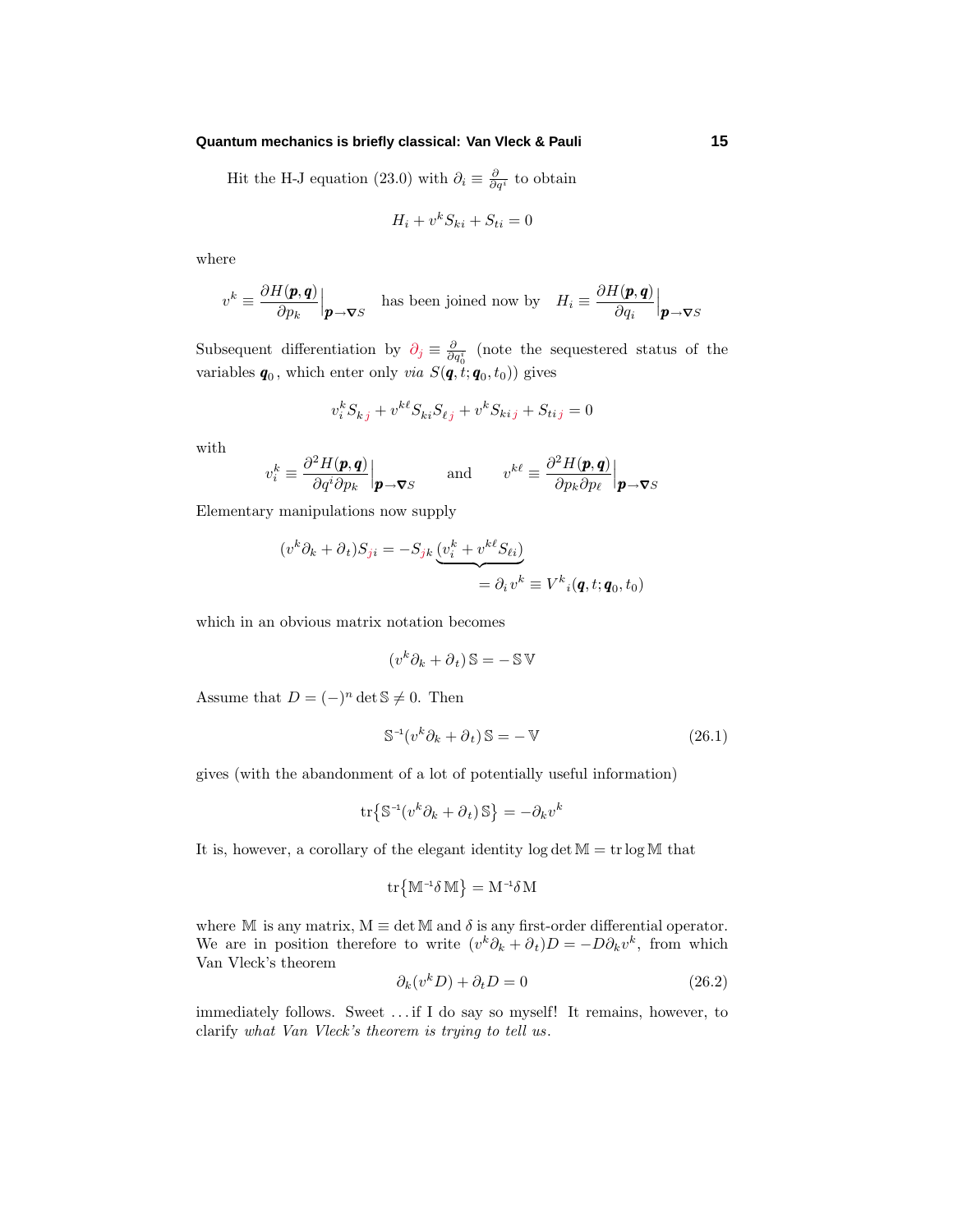Solutions *S*( $q$ , *t*) serve, by  $p_i = \partial_i S$ , to inscribe moving surfaces

$$
p_i=p_i(\bm{q},t)
$$

on  $2n$ -dimensional phase space. The dynamical flow of phase points is in general described by equations of the form

$$
\begin{aligned}\n\boldsymbol{q}_0 \longmapsto \boldsymbol{q} &= \boldsymbol{q}(t; \boldsymbol{q}_0, \boldsymbol{p}_0) \\
\boldsymbol{p}_0 \longmapsto \boldsymbol{p} &= \boldsymbol{p}(t; \boldsymbol{q}_0, \boldsymbol{p}_0)\n\end{aligned}
$$

but for points resident on the *S*-surface one can use  $\mathbf{p}_0 = \partial S(\mathbf{q}_0, t_0)$  to obtain

$$
\boldsymbol{q}_0 \longmapsto \boldsymbol{q} = \boldsymbol{q}(t; \boldsymbol{q}_0, \boldsymbol{\partial} S(\boldsymbol{q}_0, t_0)) \equiv \boldsymbol{q}(t; \boldsymbol{q}_0, t_0)
$$

which (note the disappearance of  $p_0$ ) serves to describe a time-dependent map (i.e. to install a moving coordinate system) on configuration space. The Jacobian

$$
\left|\frac{\partial \boldsymbol{q}}{\partial \boldsymbol{q}_0}\right| \equiv \left|\frac{\partial (q^1,q^2,\ldots,q^n)}{\partial (q^1_0,q^2_0,\ldots,q^n_0)}\right|
$$

enters into the description

$$
dq^1 dq^2 \cdots dq^n = \left|\frac{\partial \boldsymbol{q}}{\partial \boldsymbol{q}_0}\right| dq_0^1 dq_0^2 \cdots dq_0^n
$$

of the local dilation achieved by the map, and via

$$
w(\boldsymbol{q},t)dq^1dq^2\cdots dq^n = w(\boldsymbol{q}_0,t_0)dq_0^1dq_0^2\cdots dq_0^n
$$

informs us that densities written onto configuration space transform "as scalar densities:"

$$
w(\boldsymbol{q},t) = \left|\frac{\partial \boldsymbol{q}}{\partial \boldsymbol{q}_0}\right|^{-1} \cdot w(\boldsymbol{q}_0, t_0)
$$
\n(27)

But the elementary theory of Jacobians (which historically represent one of the first applications of the theory of "determinants"), taken in combination with (25), supplies

$$
\left|\frac{\partial \mathbf{q}}{\partial \mathbf{q}_0}\right|^{-1} = \left|\frac{\partial \mathbf{p}_0}{\partial \mathbf{q}_0}\right|^{-1} \cdot \left|\frac{\partial \mathbf{p}_0}{\partial \mathbf{q}}\right|
$$
  
= (constant) \cdot (Van Vleck determinant *D*)

Evidently *D* quantifies the changing size of the moving "shadow" (projection onto configuration space) of a "patch" inscribed on the *S*-surface as it "drifts with the dynamical flow" in phase space. State points marked on interior of the original patch are mapped to points interior to the dynamical image of that patch, and the conservation law (26.2) refers to the shadow of that elementary proposition. We can state that Van Vleck's theorem is a projective consequence of Liouville's theorem  $(i.e.,$  of the incompressibility of Hamiltonian flow), but with this proviso: the measure-preserving sets contemplated by Van Vleck are not Liouville's "blobs" in phase space, but "patches (with area but no volume) inscribed on the surfaces that arise by  $p = \partial S/\partial q$  from  $S(q, t; q_0, t_0)$ . The following figures are intended to clarify the situation.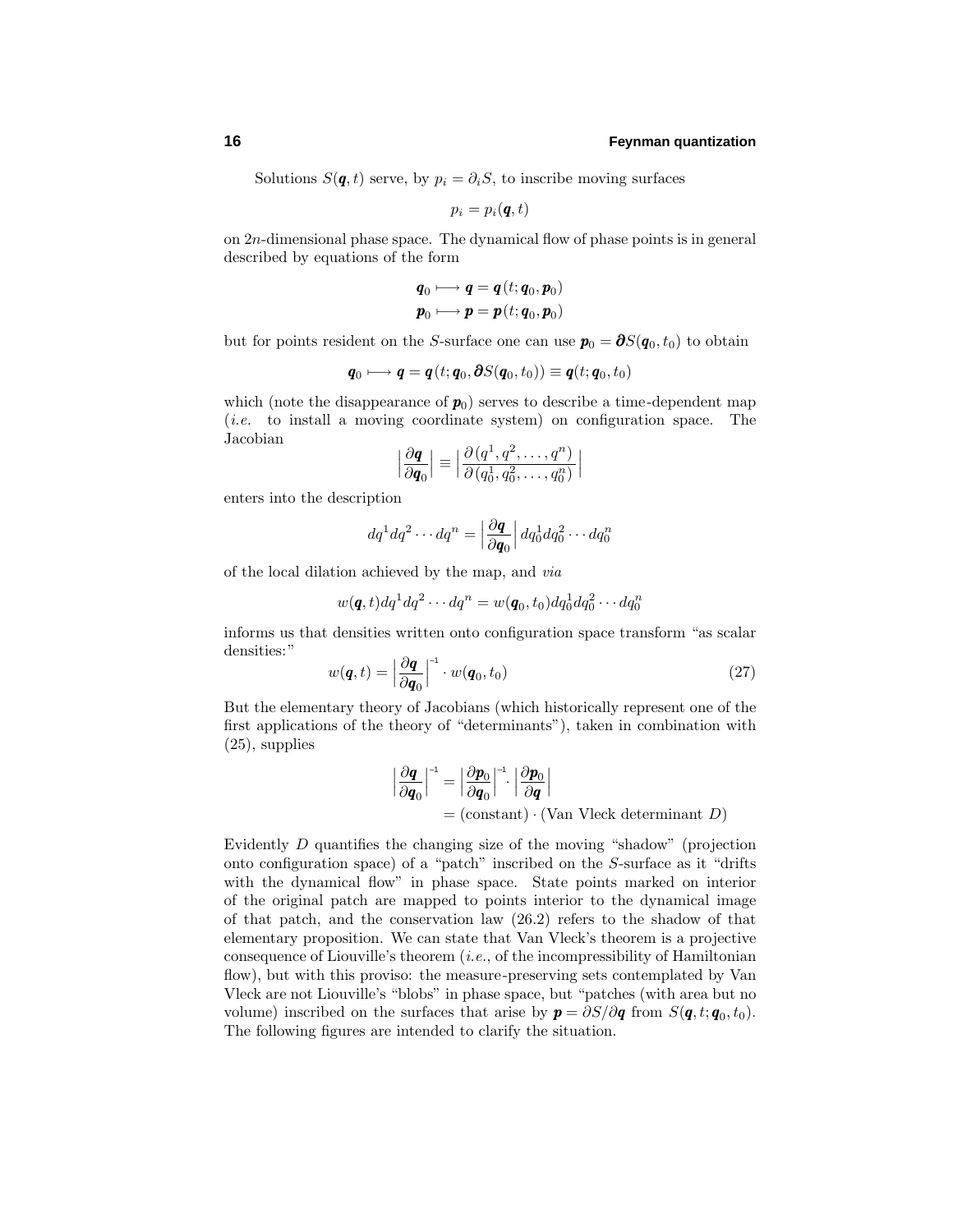

FIGURE 3: The red parallelogram at upper left in the top figure represents a typical "blob" in the 2-dimensional phase space of a free particle. A single designated state point  $\bullet$  resides within the blob. The green arrow shows the effect of dynamical phase flow, which by Liouville's theorem is area-preserving. The result of projecting that imagery onto configuration space is shown in blue. The lower figure refers to the related ideas of special interest to Van Vleck. Phase space has become 2-dimensional so "*S*-surfaces" have become curves—actually straight lines (shown in red), since

$$
S(x, t; x_0, t_0) = \frac{m}{2} \frac{(x - x_0)^2}{t - t_0} \implies p(x; t; x_0, t_0) = m \frac{x - x_0}{t - t_0}
$$

I have attempted to tatto a "patch" on such a surface, to represent the dynamical transport of the patch, and (in blue) to represent the motion of the projected shadow of the patch.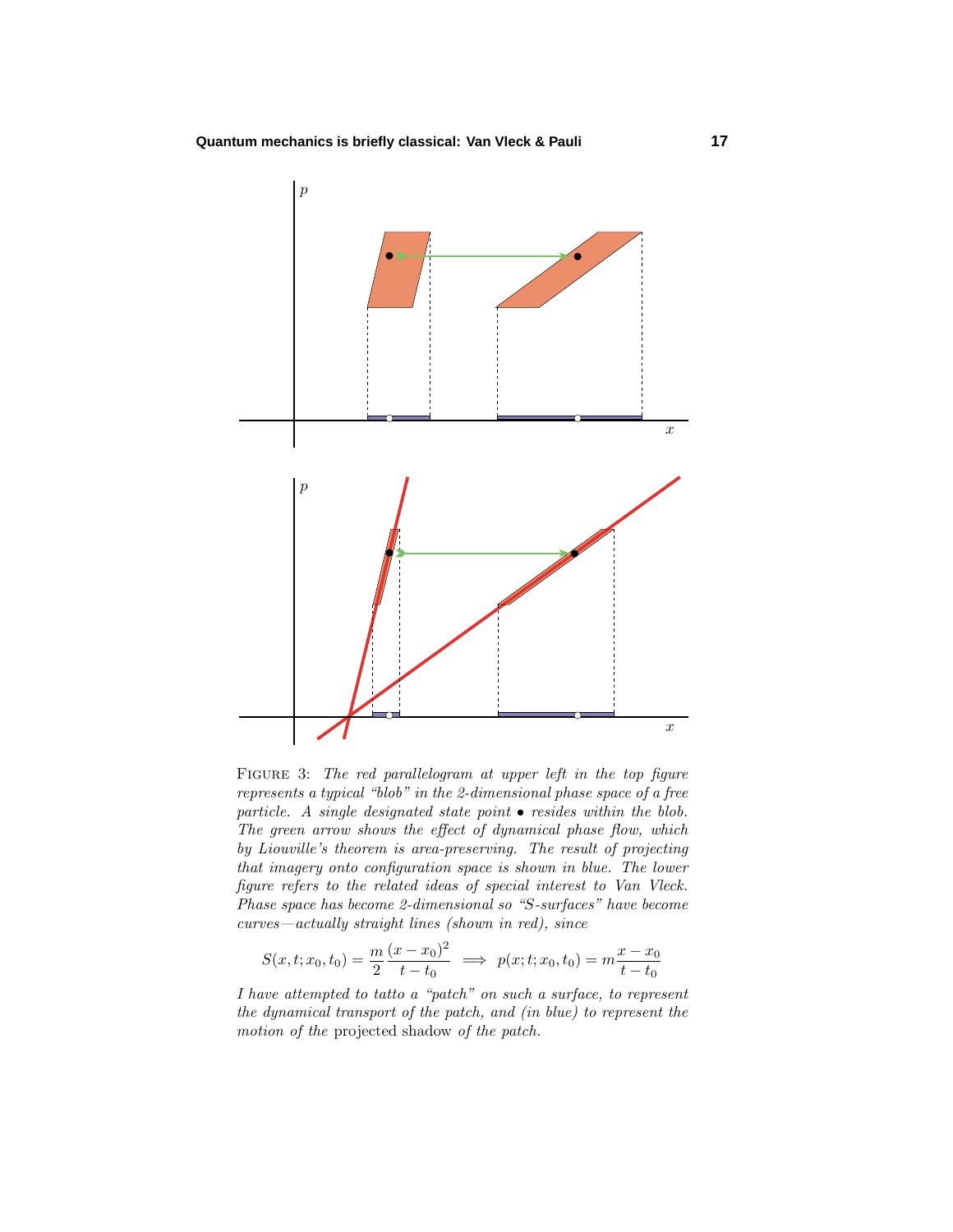Van Vleck's  $D(q, t; q_0, t_0)$  describes what in the caption I call the "projected" shadow of the patch," and his continuity equation (26.2) is in effect a statement that "a mite riding on the patch will see a locally concerved density of freckles."

Turn now with Pauli to consideration of what Van Vleck has to say when *t* is small (and called  $\tau$  to emphasize the fact). It proves convenient at this point to abandon generalized coordinates *q* in favor of Cartesian coordinates *x*, and to restrict our attention to systems of the form

$$
L = \frac{1}{2}m\dot{\boldsymbol{x}}\cdot\dot{\boldsymbol{x}} - V(\boldsymbol{x})
$$

Additionally, we set  $t_0 = 0$  and agree to regard  $\boldsymbol{x}_0$  and  $\boldsymbol{y}$  as interchangeable symbols. In the short run we expect to have

$$
\pmb{x}\left(t'\right) = \pmb{y} + \frac{\pmb{x} - \pmb{y}}{\tau}\,t'
$$

giving

$$
S(\pmb{x}, \tau; \pmb{y}, 0) = \int_0^{\tau} \left\{ \frac{1}{2} m \frac{\pmb{x} - \pmb{y}}{\tau} \cdot \frac{\pmb{x} - \pmb{y}}{\tau} - V(\pmb{y} + \frac{\pmb{x} - \pmb{y}}{\tau} t') \right\} dt'
$$

which—simply to avoid notational distractions—I prefer to discuss in the one dimensional case: we in that case have

$$
S(x, \tau; y, 0) = S_0(x, \tau; y, 0) - \int_0^{\tau} V\big(y + \frac{x - y}{\tau} t'\big) dt'
$$
 (28)

where

$$
S_0(x, \tau; y, 0) \equiv \frac{m}{2} \frac{(x - y)^2}{\tau}
$$

$$
= \begin{cases} \text{the dynamical action of a} \\ \text{FREE PARTICE at time } \tau \end{cases}
$$

Interpretation and management of the second term on the right side of (28) is a more delicate matter. It is evident that

$$
\lim_{y \to x} \int_0^{\tau} V\big(y + \frac{x - y}{\tau} t'\big) dt' = V(x) \tau
$$

but we have at the moment no special *interest* in setting  $y = x$ . Differentiation of (28)—recall  $p = \partial S/\partial x$  and  $F = -\partial V/\partial x$ —gives

$$
p(x,\tau) - p_0 = \int_0^{\tau} F(y + \frac{x - y}{\tau} t') \frac{t'}{\tau} dt'
$$

where  $p_0 = \partial S_0/\partial x = m(x - y)/\tau$  is the conserved momentum of a particle that moves *freely* from  $(y, 0)$  to  $(x, \tau)$ : in other words,

 $change of momentum = net impulse$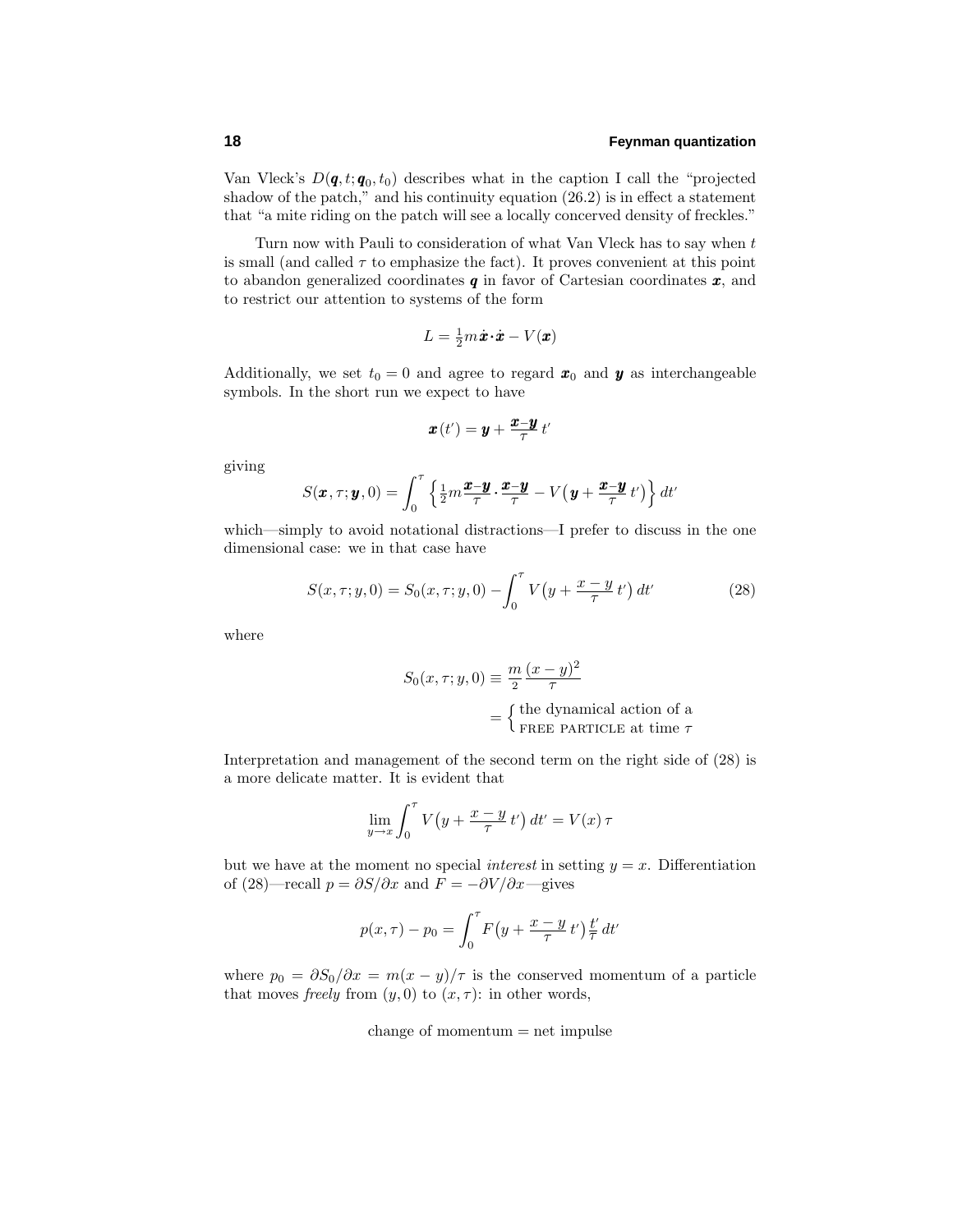#### **Quantum mechanics is briefly classical: Van Vleck & Pauli 19**

The interpretation is nice, but the integral is no less awkward than the one encountered at (28): we cannot expand in powers of  $\tau$  because  $\tau$  lives in the denominator, and we cannot expand in powers of  $(x - y)$  because  $(x - y)$  is in general not small. Pauli's plan of attack is to introduce  $S_1(x, \tau; y, 0)$  by

$$
-\int_0^{\tau} V(y + \frac{x-y}{\tau} t') dt' = -V(x)\tau + S_1(x, \tau; y, 0)
$$

and then, by a fairly intricate function-theoretic argument,<sup>22</sup> to show that under certain weak hypotheses the function  $S_1(x, \tau; y, 0)$  possesses certain essential properties. I will proceed more simply (but less generally): Assume

$$
V(x) = k \cdot (x/a)^n \qquad ; \quad [a] = \text{length}
$$

We can then actually *perform* the integral, and obtain

$$
\int_0^{\tau} V(y + \frac{x - y}{\tau} t') dt' = (k/a^n) \frac{1}{n+1} (x^n + x^{n-1}y + x^{n-2}y^2 + \dots + y^n) \tau
$$

Insert

$$
S(x, \tau; y, 0) = \frac{1}{2} m \frac{(x - y)^2}{\tau} - (k/a^n) \frac{1}{n+1} (x^n + x^{n-1}y + x^{n-2}y^2 + \dots + y^n) \tau
$$
\n(29)

into the Hamilton-Jacobi equation and obtain

 $\sqrt{ }$ 

$$
\frac{k^2}{2ma^2} \frac{1}{2^2} \tau^2
$$
\n
$$
\vdots \quad n = 1
$$
\n
$$
\frac{k^2}{2ma^4} \frac{1}{3^2} (2x + y)^2 \tau^2
$$
\n
$$
\vdots \quad n = 2
$$

$$
\frac{1}{2m}S_x^2 + (k/a^n)x^n + S_\tau = \begin{cases} \frac{k^2}{2ma^2} \frac{1}{2^2} (2x+y)^2 \tau^2 & : n = 2\\ \frac{k^2}{2ma^6} \frac{1}{4^2} (3x^2 + 2xy + y^2)^2 \tau^2 & : n = 3\\ \frac{k^2}{2ma^6} \frac{1}{5^2} (4x^3 + 3x^2y + 2xy^2 + y^3)^2 \tau^2 & : n = 4\\ \vdots & \vdots \end{cases}
$$

$$
= 0 + \text{expression of order } O(\tau^2)
$$
 (30)

Evaluation of the Van Vleck determinant  $D = (-)$ <sup>dimension</sup> $|\partial^2 S/\partial x \partial y|$  gives

$$
D(x, \tau; y, 0) = \begin{cases} \frac{m}{\tau} & \text{if } n = 1\\ \frac{m}{\tau} + (k/a^2) \frac{1}{3}\tau & \text{if } n = 2\\ \frac{m}{\tau} + (k/a^3) \frac{1}{4}(2x + 2y)\tau & \text{if } n = 3\\ \frac{m}{\tau} + (k/a^4) \frac{1}{5}(3x^2 + 4xy + 3y^2)\tau & \text{if } n = 4\\ \vdots & \text{if } n = 4 \end{cases}
$$
\n
$$
= \frac{m}{\tau} + \text{expression of order } O(\tau) \tag{31}
$$

 $22$  See page 169 in the MIT edition of the lecture notes previously cited.<sup>6</sup>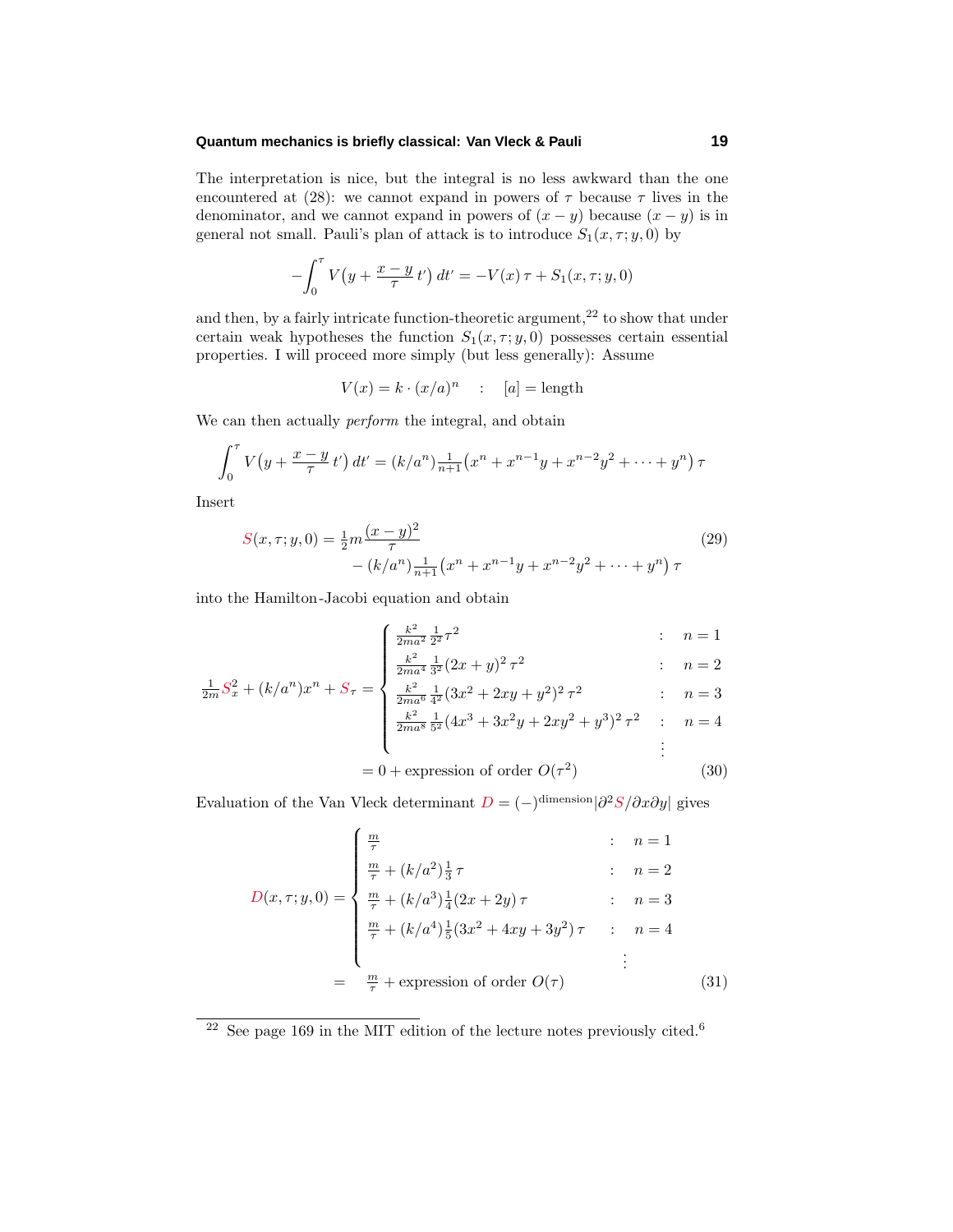The preceding discussion is readily generalized: Assume the potential can be developed  $V(x) = \sum V_n x^n$ . Introduce the "superpotential"

$$
W(x) \equiv \int_0^x V(x') dx' = \sum \frac{1}{n+1} V_n x^{n+1}
$$

that takes its name from the circumstance that  $V(x) = \frac{d}{dx}W(x)$ . Use the pretty identity

$$
\frac{x^{n+1} - y^{n+1}}{x - y} = x^n + x^{n-1}y^1 + n^{n-2}y^2 + \dots + x^1y^{n-1} + y^n
$$

to obtain

$$
\frac{W(x) - W(y)}{x - y} = \sum_{n} V_n \frac{x^n + x^{n-1}y^1 + x^{n-2}y^2 + \dots + x^1y^{n-1} + y^n}{n+1}
$$

The implication is that for potentials of the assumed form we can write

$$
\int_0^{\tau} V(y + \frac{x - y}{\tau} t') dt' = \frac{W(x) - W(y)}{x - y} \tau
$$

and that (in the "uniform rectilinear approximation") the short-time classical action function can be described

$$
S(x, \tau; y, 0) = \frac{1}{2}m\frac{(x - y)^2}{\tau} - \frac{W(x) - W(y)}{x - y}\tau
$$
 (32)

The illustrative equations (30) and (31) become now instances of the more general statements

$$
\frac{1}{2m}S_x^2 + V(x) + S_\tau = \frac{1}{2m} \left[ \frac{W(x) - W(y)}{(x - y)^2} - \frac{V(x)}{x - y} \right]^2 \tau^2 \tag{33.1}
$$

and

$$
D(x, \tau; y, 0) = \frac{m}{\tau} - \left[ 2\frac{W(x) - W(y)}{(x - y)^3} - \frac{V(x) - V(y)}{(x - y)^2} \right] \tau \tag{33.2}
$$

Insert  $K(x, \tau; y, 0) \equiv \sqrt{\alpha D} e^{\frac{i}{\hbar}S}$  into the Schrödinger equation and (holding the numerical value of  $\alpha$  in suspension for the moment) obtain

$$
-\frac{\hbar^2}{2m}K_{xx} + (k/a^2)x^n K - i\hbar K_{\tau}
$$
  
\n
$$
= \begin{cases}\nK \cdot \frac{k^2}{2ma^2} \frac{1}{2^2} \tau^2 & : n = 1 \\
K \cdot \frac{k^2}{2ma^4} \frac{1}{3^2} \left\{ \frac{3ma^2(2x+y)^2 + 6a^2i\hbar\tau + k(2x+y)^2\tau^2}{3ma^3 + k\tau^2} \right\} \tau^2 & : n = 2 \\
& \vdots \\
= 0 + K \cdot (\text{expression of order } O(\tau^2)) & (34)\n\end{cases}
$$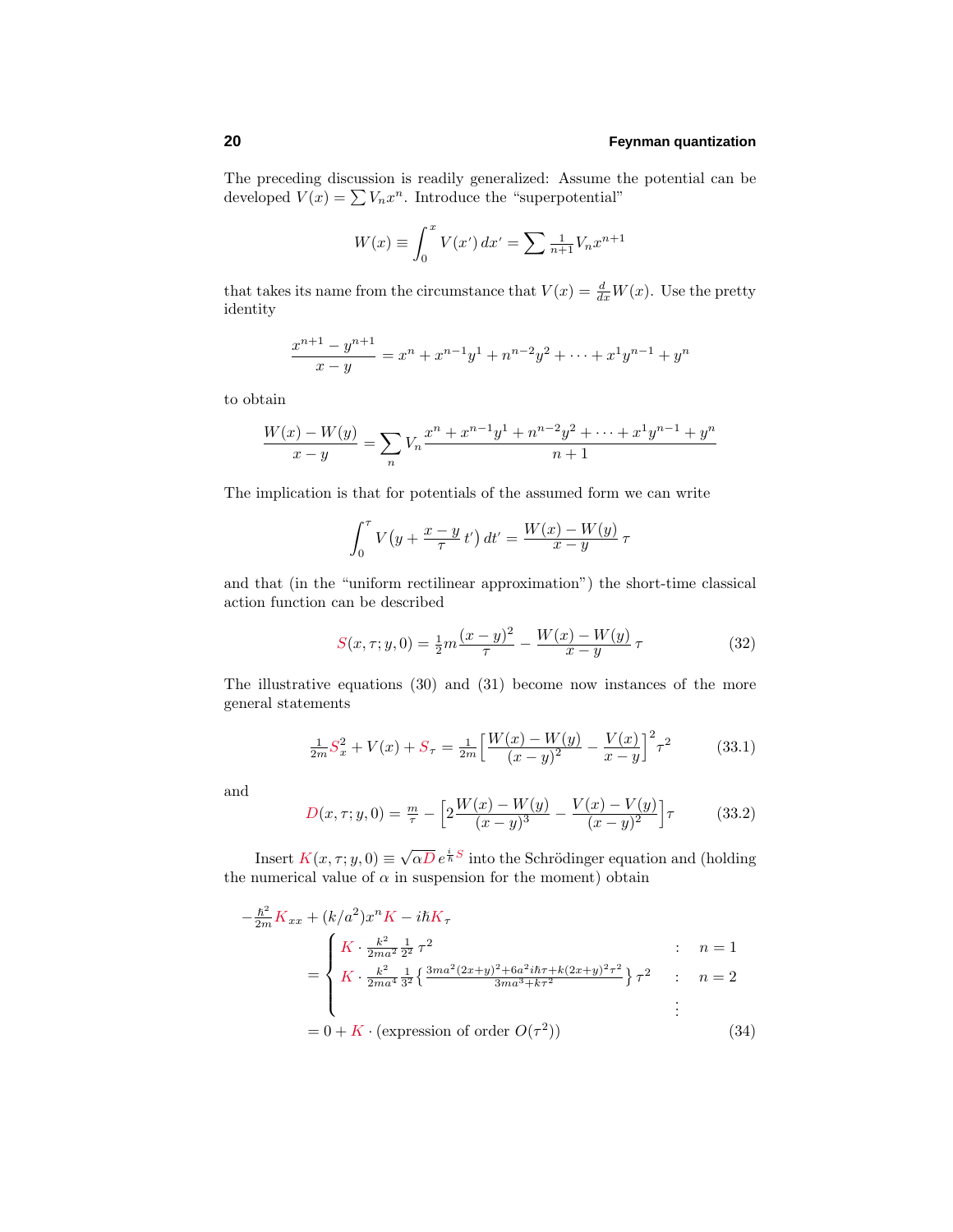#### **Quantum mechanics is briefly classical: Van Vleck & Pauli 21**

*Mathematica* supports this general conclusion even if one works from (33), but the expression that then appears on the right is too messy to be usefully written out. Observe finally that in each of the above cases (as also in the general case: work from (32) and (33.2))

$$
\lim_{\tau \downarrow 0} \sqrt{\alpha D} e^{\frac{i}{\hbar}S} = \sqrt{\alpha m/\tau} \, \exp\left{\frac{i}{\hbar} \frac{m}{2} (x - y)^2 / \tau\right}
$$

Proceeding formally, we write

$$
= \sqrt{\alpha m \pi/\beta \tau} \cdot \sqrt{\beta/\pi} e^{-\beta(x-y)^2} \quad \text{with} \quad \beta \equiv m/2i\hbar\tau
$$

and observe that if we contrived to assign to  $\beta$  a positive real part then we would have  $\sqrt{\beta/\pi}e^{-\beta(x-y)^2} \longrightarrow \underline{\delta(x-y)}$  in the limit  $\beta \uparrow \infty$  (which is to say: in the limit  $\hbar \tau \downarrow 0$ ). To achieve  $\sqrt{\alpha m \pi/\beta \tau} = 1$  we set  $\alpha = 1/2\pi i \hbar$  and obtain

$$
K(x, \tau; y, 0) \equiv \sqrt{D/(ih)^{\text{dimension}}} \, e^{\frac{i}{\hbar}S} = \sqrt{\frac{m}{ih\tau}} \, e^{\frac{i}{\hbar}S} \tag{35}
$$

The color coding serves here to emphasize that

- the  $S(x, \tau; y, 0)$  introduced at (29) is an *approximation* to the exact classical action  $S(x, \tau; y, 0)$ , but an approximation so good that it fails only in  $O(\tau^2)$ to satisfy the Hamilton-Jacobi equation;
- the  $K(x, \tau; y, 0)$  is an *approximation* to the  $K_c(x, \tau; y, 0)$  contemplated at (16), but an approximation so good that it conforms to the prescribed initial condition

$$
\lim_{\tau \downarrow 0} K(x, \tau; y, 0) = \delta(x - y)
$$

and fails only in  $O(\tau^2)$  to satisfy the Schrödinger equation.

Pauli<sup>22</sup> asserts on the basis of brief argument, and Choquard<sup>8</sup> works hard to establish in greater detail, the generality of the conclusions to which we have here been led.

It proves instructive to notice that—at least in favorable cases—the conclusions reached above can be recovered directly from the established principles of ordinary quantum mechanics. I discuss now how this can be accomplished. We had occasion already at (97) in Chapter 0 to observe that if—and a mighty big "if " it will turn out to be—we were in position to write

$$
e^{\mathbf{H}} = \mathbf{x} \left[ e^{\mathcal{H}(x,p)} \right]_{\mathbf{p}}
$$

then by straightforward application of the "mixed representation trick"<sup>23</sup> we would have

$$
K(x, t; y, 0) \equiv (x|\mathbf{U}(t, 0)|y)
$$
  
=  $\frac{1}{\hbar} \int \exp\left\{\frac{i}{\hbar} \left[p \cdot (x - y) - \mathcal{H}(x, p) t\right]\right\} dp$  (36)

 $23$  It was an early contribution to the path integral literature (W. Tobocman, "Transition amplitudes as sums over histories," Nuovo Cimento **3**, 1213 (1956)) that brought the power of the"mixed representation trick" first to my attention.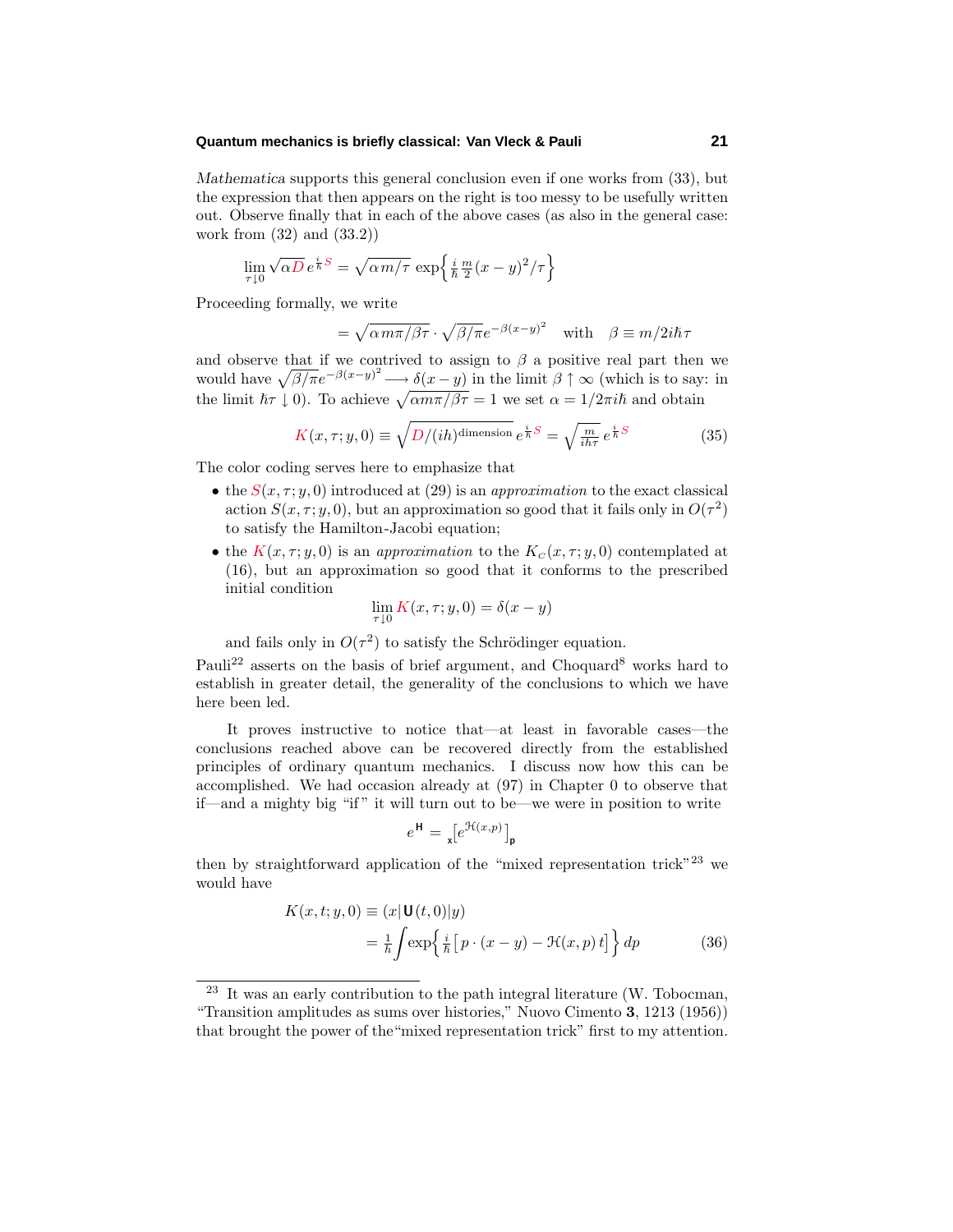Not quite: the basic idea sound, but it needs to be formulated a bit more carefully *...* as will emerge when we look to specific examples. Look first to the FREE PARTICLE where—trivially—

$$
e^{\frac{1}{2m}\mathbf{p}^2} = \mathbf{x} \left[e^{\frac{1}{2m}p^2}\right]_{\mathbf{p}} \quad \text{supplies} \quad \mathcal{H}(x,p) = \frac{1}{2m}p^2
$$

which when introduced into (36) was already seen at (91.5) in Chapter 0 to give

$$
K(x, t; y, 0) = \sqrt{\frac{m}{iht}} \exp\left\{\frac{i}{\hbar}S(x, t; y, 0)\right\}
$$
  

$$
S(x, t; y, 0) = \frac{m}{2}\frac{(x - y)^2}{t}
$$
 (37)

These familiar results are, as it happens, exact at all times and preserve their designs as  $t \downarrow \tau$ . The example of a **PARTICLE IN FREE FALL** is in several respects more instructive. An easy application of Zassenhaus' identity<sup>24</sup> gives

$$
e^{\frac{1}{2m}\mathbf{p}^2+mg\mathbf{x}}=\mathrm{x}[e^{mgx+\frac{1}{2m}p^2-\frac{1}{2}i\hbar gp-\frac{1}{6}\hbar^2 mg^2}]_{\mathbf{p}}
$$

but to reach our objective we need this somewhat refined statement (in which I adopt the abbreviation  $\beta \equiv i/\hbar$ :

$$
e^{-\beta(\frac{1}{2m}\mathbf{p}^{2}+m g\mathbf{x})t} = \mathbf{x} \left[e^{-\beta(mgx+\frac{1}{2m}p^{2})t-\frac{1}{2}(-\beta t)^{2}i\hbar gp - (-\beta t)^{3}\frac{1}{6}\hbar^{2}mg^{2}}\right]_{\mathbf{p}}
$$
  
\n
$$
= \mathbf{x} \left[e^{-\beta(mgx+\frac{1}{2m}p^{2})t-\frac{1}{2}(-\beta t)gp t + (-\beta t)\frac{1}{6}mg^{2}t^{2}}\right]_{\mathbf{p}}
$$
  
\n
$$
= \mathbf{x} \left[e^{-\beta\left\{mgx+\frac{1}{2m}p^{2}-\frac{1}{2}gp t+\frac{1}{6}mg^{2}t^{2}\right\}t}\right]_{\mathbf{p}}
$$
  
\n
$$
\equiv \mathbf{x} \left[e^{-\beta\mathcal{H}(x,p,t)t}\right]_{\mathbf{p}}
$$

Evidently we should, in general, expect the  $\mathcal H$  in (36) to depend not only upon *x* and *p* but also upon *t*. Returning now with

$$
\mathcal{H}(x,p,t)=\tfrac{1}{2m}p^2+mgx-\tfrac{1}{2}g\,tp+\tfrac{1}{6}mg^2t^2
$$

to (36) we confront again a (formal) Gaussian integral, and obtain

$$
K(x, t; y, 0) = \sqrt{\frac{m}{iht}} \exp\left\{\frac{i}{\hbar}S(x, t; y, 0)\right\}
$$
(38)  

$$
S(x, t; y, 0) = \frac{m}{2}\frac{(x - y)^2}{t} - mg\frac{x + y}{2}t - \frac{1}{24}mg^2t^3
$$

in precise agreement with (44.10) in Chapter 2. In discussion of that earlier result we noticed that the  $S(x, t; y, 0)$  described above is just the dynamical action that arises from the system  $L = \frac{1}{2}m\dot{x}^2 - mgx$ . These gravitational equations are again *exact at all times*. In the limit  $t \downarrow \tau$  we can abandon the  $t^3$ -term; we are led then back to an instance of  $(29)$ :

$$
S(x, \tau; y, 0) = \frac{m}{2} \frac{(x-y)^2}{t} - mg\frac{1}{2}(x+y)t
$$

 $24$  See again (73.5) in Chapter 0.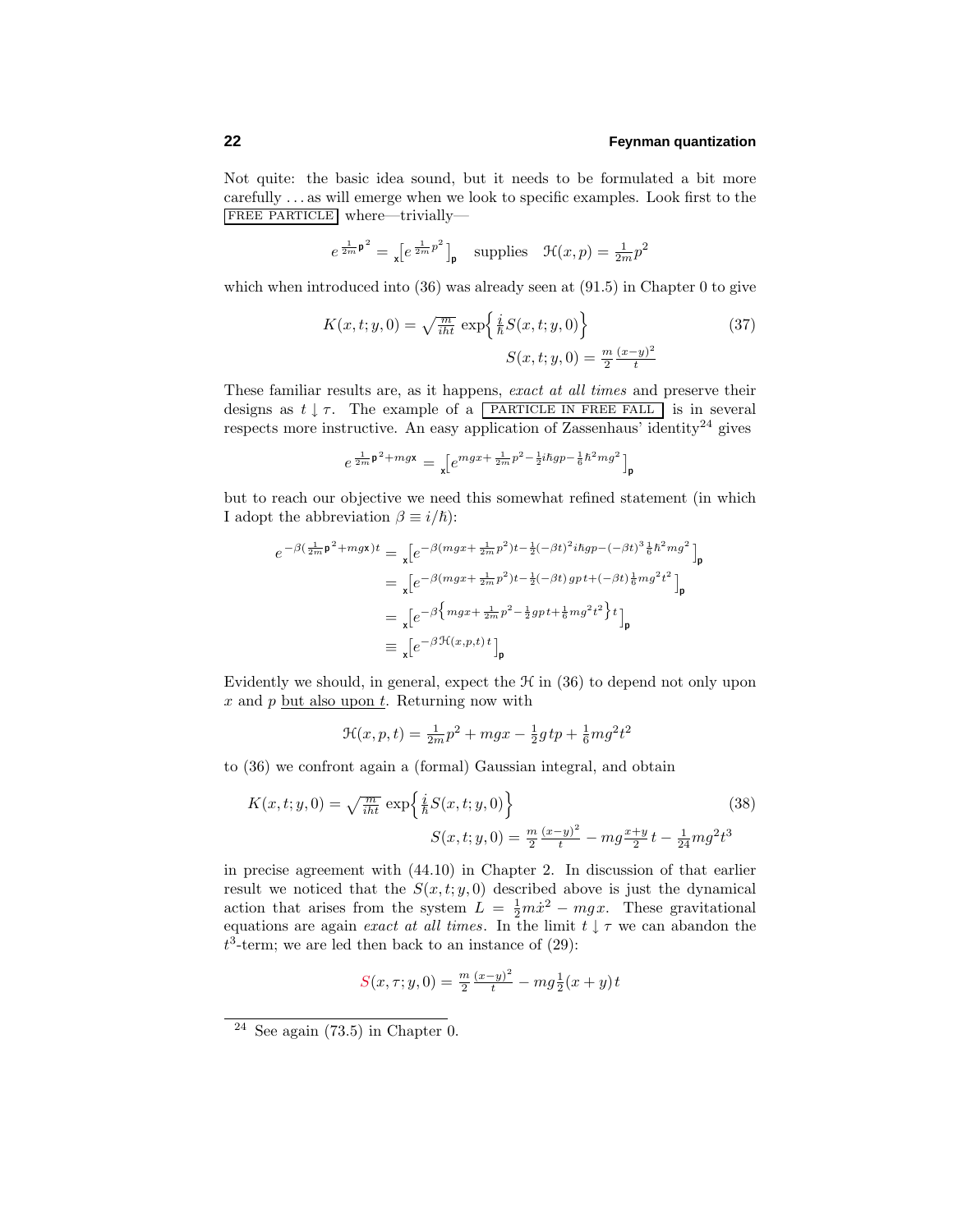#### **Quantum mechanics is briefly classical: Van Vleck & Pauli 23**

 $My final example—the$   $HARMONIC$   $OSCILLATOR$  —has, in effect, already been discussed: at (92.2) in Chapter 0 we obtain a result that can be expressed

$$
e^{-\beta(\frac{1}{2m}\mathbf{p}^2+\frac{1}{2}m\omega^2\mathbf{x})t} = \mathbf{x} \left[ e^{-\beta\left\{\frac{m\omega}{2}\tan\omega t \cdot x^2 + (1-\sec\omega t) \cdot xp + \frac{1}{2m\omega}\tan\omega t \cdot p^2 + \frac{1}{2}\log\sec\omega t\right\}} \right]_{\mathbf{p}}
$$

Notice that the exponentiated  $\{\text{etc.}\}\)$  does not in this instance present  $t$  as a factor: it might therefore seem a bit artifical to write  $\{\text{etc.}\} = \mathcal{H}(x, p, t)t$ , but remains possible in principle, and proves useful in practice. At short times obtain

$$
\mathcal{H}(x, p, \tau) = \frac{1}{2m}p^2 + \frac{1}{2}m\omega^2 x^2 + \frac{1}{4}(1 - 2xp)\omega^2 \tau \n+ \frac{1}{3}\left{\frac{1}{2m}p^2 + \frac{1}{2}m\omega^2 x^2\right}\omega^2 \tau^2 \n+ \frac{1}{24}(1 - 5xp)\omega^4 \tau^3 \n+ \frac{2}{15}\left{\frac{1}{2m}p^2 + \frac{1}{2}m\omega^2 x^2\right}\omega^4 \tau^4 + \cdots
$$

Returning with this information to (36) we—by formal Gaussian integration recover

$$
K(x,t;y,0) = \sqrt{\frac{m\omega}{ih\sin\omega t}} \exp\left\{\frac{i}{\hbar}S(x,t;y,0)\right\}
$$
  

$$
S(x,t;y,0) = \frac{m\omega}{2\sin\omega t} \left[ (x^2 + y^2)\cos\omega t - 2xy \right]
$$
 (39)

The classical significance of this result was discussed already at (0-94/95). In the short-time limit  $t \downarrow \tau$  we have

$$
S(x, \tau; y, 0) = \frac{m}{2} \frac{(x - y)^2}{\tau} - \frac{1}{6} m \omega^2 (x^2 + xy + y^2) \tau
$$
  
- 
$$
\frac{1}{360} m \omega^4 (4x^2 + 7xy + 4y^2) \tau^3
$$
  
- 
$$
\frac{1}{15120} m \omega^6 (16x^2 + 31xy + 16y^2) \tau^5 - O(\tau^7)
$$

where I have highlighted the terms that arise by (29) in "uniform rectilinear approximation."

We have now in hand a short CATALOG OF EXACTLY SOLUABLE CASES,  $^{25}$ which will serve us well as benchmarks when we look to cases that do not admit of exact analysis. And we are in position now to discuss, in concrete detail, the

in  
timate relationship between 
$$
\lim_{t\downarrow 0}K
$$
 and  
  $\lim_{\hbar\downarrow 0}K$ 

upon which the path integral formalism rests. For a FREE PARTICLE we introduce  $\mathcal{H}(x, p, \tau) = \frac{1}{2m}p^2$  into (36)—now written

$$
K(x,\tau;y,0) = \frac{1}{h} \int \exp\left\{\frac{i}{h}g(p;x,y,\tau)\right\} dp
$$
  
 
$$
g(p;x,y,\tau) \equiv p \cdot (x-y) - \mathcal{H}(x,p,\tau)\tau
$$
 (40)

<sup>&</sup>lt;sup>25</sup> Notice that the Hamiltonian is, in each instance, quadratic in  $p$  and depends at most quadratically on  $x$ . And that therefore the  $\int dp$  is in each instance (formally) Gaussian.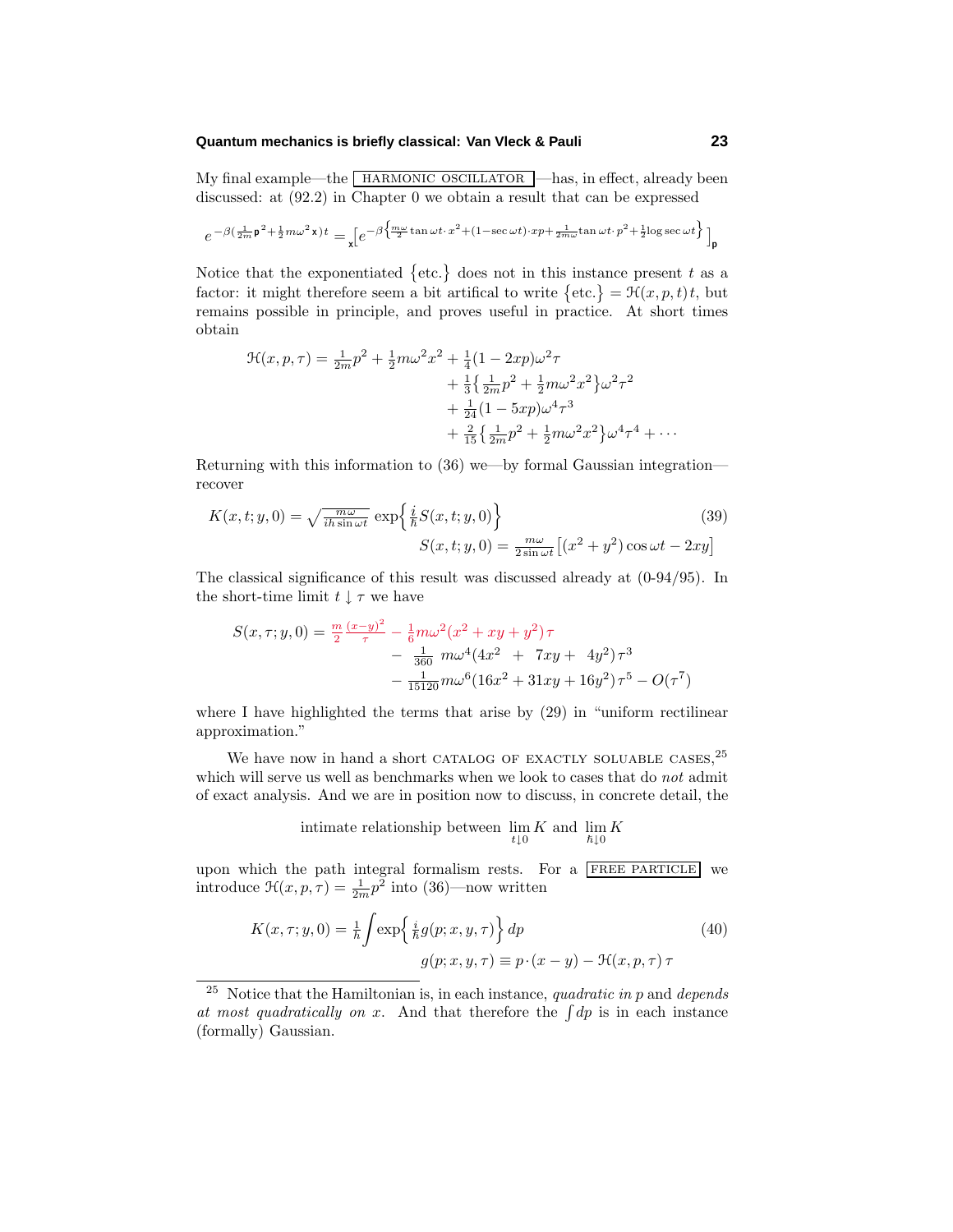and by direct integration obtain

$$
K(x, \tau; y, 0) = \sqrt{\frac{1}{ih} D} \exp\left\{\frac{i}{\hbar} S(x, \tau; y, 0)\right\}
$$
  
 
$$
S = \frac{m}{2} \frac{(x - y)^2}{\tau} \text{ and } D = -S_{xy} = \frac{m}{\tau}
$$
 (41.1)

But we can, on the other hand, use Kelvin's "method of stationary phase"<sup>26</sup> to obtain an *asymptotic* evaluation of the integral in the classical limit  $\hbar \downarrow 0$ : from  $g'(\wp) = 0$  obtain  $\wp = m(x - y)/\tau$  giving

$$
g''(\wp) = -\tau/m
$$
 and  $g(\wp) = \left[\frac{1}{2}m\left(\frac{x-y}{\tau}\right)^2\right]\tau$ 

whence

$$
\lim_{\hbar \downarrow 0} K(x, \tau; y, 0) = \lim_{\hbar \downarrow 0} \frac{1}{h} \int e^{\frac{i}{h}g(p)} dp
$$
\n
$$
\sim \frac{1}{h} \sqrt{2\pi \hbar / g''(\wp)} e^{i\left[\frac{1}{h}g(\wp) + \frac{\pi}{4}\right]}
$$
\n
$$
= \sqrt{\frac{m}{ih\tau}} \exp\left\{\frac{i}{h} \left[\frac{1}{2}m\left(\frac{x-y}{\tau}\right)^2\right] \tau\right\} \tag{41.2}
$$

The point to notice is that the right sides of (41.1) and (41.2) are identical, but the context of the discussion has been too simple to make the point convincingly. Look again therefore to the **PARTICLE IN FREE FALL** : here<sup>27</sup>

$$
g(p; x, y, \tau) \equiv p \cdot (x - y) - \mathcal{H}(x, p, \tau) \tau
$$

$$
\mathcal{H}(x, p, \tau) = \frac{1}{2m}p^2 + mgx - \frac{1}{2}gp\tau
$$

which when introduced into (40) gives

$$
K(x, \tau; y, 0) = \sqrt{\frac{1}{ih} D} \exp\left\{\frac{i}{\hbar} S(x, \tau; y, 0)\right\}
$$
(42)  

$$
S = \frac{m}{2} \frac{(x - y)^2}{\tau} - mg \frac{x + y}{2} \tau \text{ and } D = -S_{xy} = \frac{m}{\tau}
$$

On the other hand,  $g'(\wp) = (x - y) - \frac{1}{m}\wp \tau + \frac{1}{2}g\tau^2 = 0$  supplies

$$
\wp = \frac{m}{\tau} (x - y + \frac{1}{2} g \tau^2)
$$

whence

$$
g(\wp) = \frac{m}{2} \frac{(x-y)^2}{\tau} - mg \frac{x+y}{2} \tau
$$

$$
g''(\wp) = -\tau/m
$$

 $\frac{26}{25}$  See again (101.2) in Chapter 0.

<sup>&</sup>lt;sup>27</sup> In the following discussion I highlight terms in which some approximation has actually taken place: this *usually but not always* means abandonment of terms of  $O(\tau^2)$ .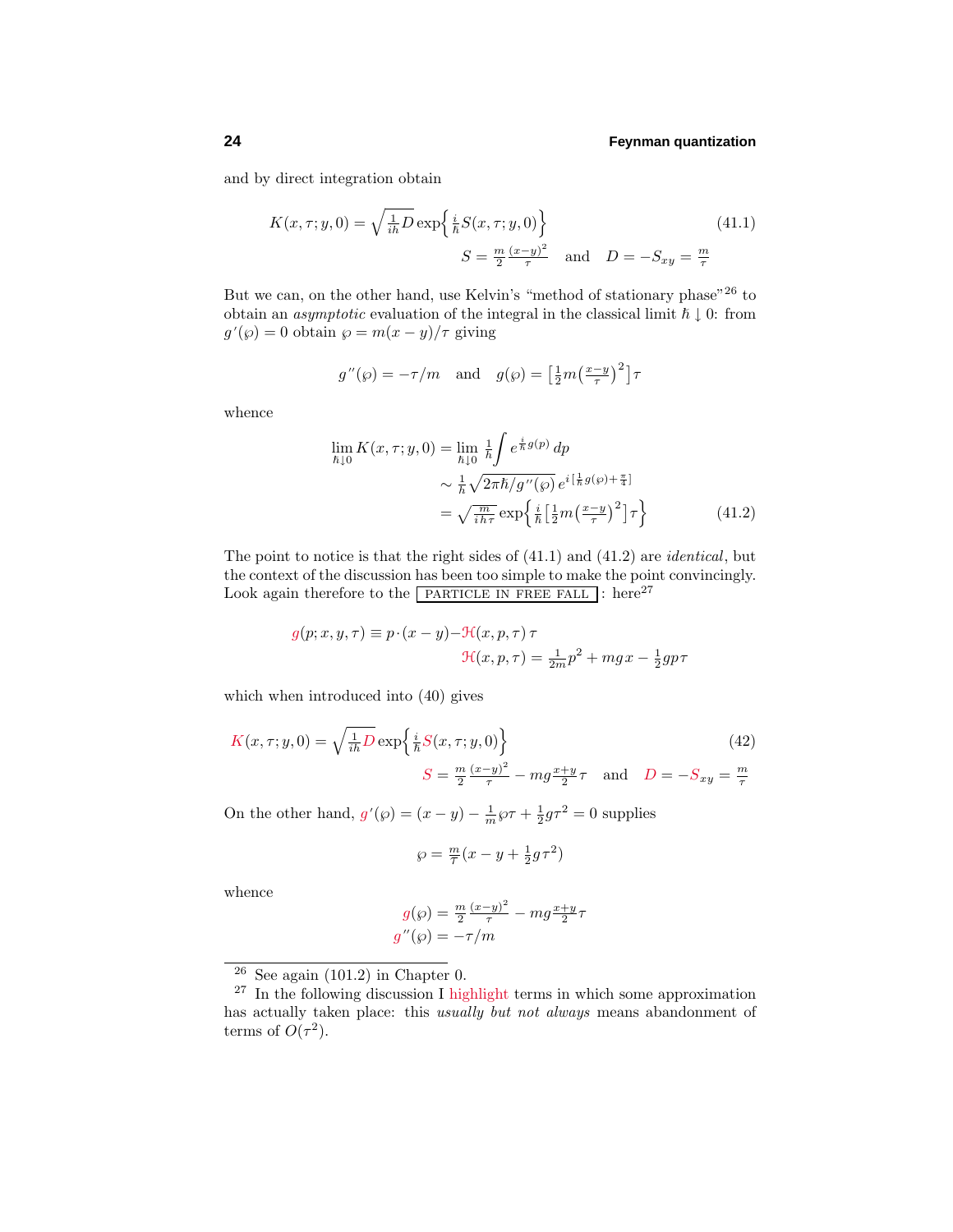#### **Quantum mechanics is briefly classical: Van Vleck & Pauli 25**

Introducing this information into

$$
\lim_{\hbar \downarrow 0} K(x, \tau; y, 0) = \lim_{\hbar \downarrow 0} \frac{1}{h} \int e^{\frac{i}{h}g(p)} dp
$$
  
 
$$
\sim \frac{1}{h} \sqrt{2\pi \hbar / g''(\wp)} e^{i\left[\frac{1}{h}g(\wp) + \frac{\pi}{4}\right]}
$$
(43)

we recover precisely  $(42)$ . Look finally to the **HARMONIC OSCILLATOR**, where

$$
g(p; x, y, \tau) \equiv p \cdot (x - y) - \mathcal{H}(x, p, \tau) \tau
$$
  

$$
\mathcal{H}(x, p, \tau) = \frac{1}{2m} p^2 + \frac{1}{2} m \omega^2 x^2 + \frac{1}{4} (1 - 2xp) \omega^2 \tau
$$
  

$$
+ \frac{1}{3} \left\{ \frac{1}{2m} p^2 + \frac{1}{2} m \omega^2 x^2 \right\} \omega^2 \tau^2
$$

Introduction into (40) gives a result of the design (42), except that now

 $S(x, \tau; y, 0) = \frac{m}{2} \frac{(x-y)^2}{\tau} - \frac{1}{2} m \omega^2 \frac{x^2 + xy + y^2}{3} \tau$  and  $D = -S_{xy} = \frac{m}{\tau}$ *<sup>τ</sup>* (44) On the other hand,  $g'(\varphi) = (x - y) - \frac{1}{m}(1 + \frac{1}{3}\omega^2\tau^2)\varphi\tau + \frac{1}{2}gx\tau^2 = 0$  supplies

$$
\wp = \frac{m}{\tau} (1 + \frac{1}{3} \omega^2 \tau^2)^{-1} (x - y + \frac{1}{2} g x \tau^2)
$$

whence (entrusting the heavy labor to *Mathematica*)

$$
g(\wp) = \frac{m}{2} \frac{(x-y)^2}{\tau} - \frac{1}{2} m \omega^2 \frac{x^2 + xy + y^2}{3} \tau
$$
  

$$
g''(\wp) = -(1 + \frac{1}{3} \omega^2 \tau^2) \cdot \tau/m
$$

which when introduced into (43) give back precisely (42/44). Remarkably (story of a wasted afternoon!), we achieve success in this instance only if we retain the blue term, which is of order  $O(\tau^2)$ .

It would be easy to argue that analysis of a quantum mechanical system reduces in the end to analysis of its (Green's function or) "propagator"*...* whose responsibility it is to guide the dynamical motion of the wave function, and into the design of which all spectral information is encoded: $^{28}$ 

$$
K(x, t; y, 0) = \sum_{n} \psi_n(x) e^{-\frac{i}{\hbar} E_n t} \psi_n^*(y)
$$
 (45)

What we have now—in three specific contexts—demonstrated is a fact not at all evident in (45); namely, that "quantum mechanics is briefly classical" in this precise sense:

$$
\lim_{\hbar \downarrow 0} K(x, t; y, 0) \begin{cases} \text{ is a "classical object," but provides an} \\ \text{accurate description of } K(x, t; y, 0) \text{ if } t \text{ is small} \end{cases} \tag{46}
$$

$$
\mathbf{U}(t,0) = \sum_{n} |n)e^{-\frac{i}{\hbar}E_{n}t}(n|)
$$

to which the preceding remark more properly relates.

<sup>28</sup> I dismiss as an elegant quibble the observation the behind the scenes lurks the representation-independent object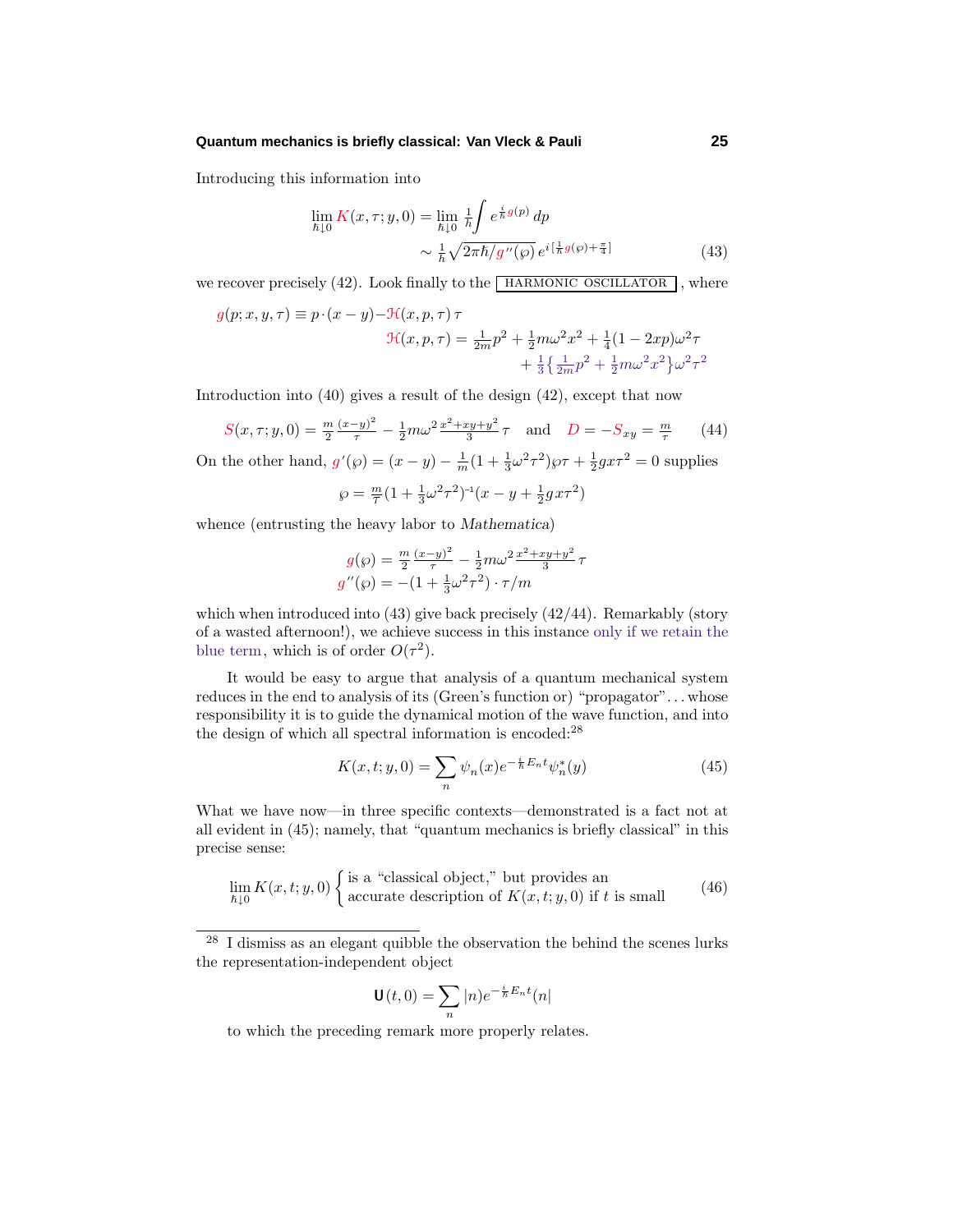It is that fact, used in combination with an elementary consequence of this representation

$$
K(x, t_2; y, t_0) = \int K(x, t_2; \xi, t_1) d\xi K(\xi, t_1; y, t_0)
$$

of the composition rule

$$
\mathbf{U}(t_2, t_0) = \mathbf{U}(t_2, t_1) \mathbf{U}(t_1, t_0) \quad : \quad t_2 > t_1 > t_0
$$

*...*that lies at the base of the Feynman formalism. The idea (and the source of the "path integral" concept) is to achieve finite quantum propagation by iteration of infinitesimally brief (therefore *classical*) propagation.<sup>29</sup> It is in an effort to secure the credentials of the method that I turn now to exploration of this question: Does (46) pertain generally—generally enough to embrace at least of systems of the form  $H = \frac{1}{2m} p^2 + V(x)$  —or is it special to our three examples?

Notice first that if we (i) look to the  $\tau$ -expansion of the logarithm of the Fourier transform

$$
\frac{1}{h} \int \exp\left\{\frac{i}{h}g(p;x,y,\tau)\right\} dp
$$

$$
g(p;x,y,\tau) \equiv p \cdot (x-y) - \mathcal{H}(x,p,\tau) \tau
$$

with

$$
\mathcal{H}(x,p,\tau) \equiv \left[ \tfrac{1}{2m} p^2 + V_0 + V_1 x + V_2 x^2 \right] \left[ 1 + \tfrac{2}{3m} V_2 \tau^2 \right] - \left[ \tfrac{1}{2m} (V_1 + 2 V_2 x) \right] p \tau
$$

or if (which is equivalent, but easier) we (ii) look to the *τ* -expansion of the Legendre transform of  $g(p; x, p, \tau)$   $\dots$  we are, by either procedure (and with the now indispensable assistance of *Mathematica*), led to

$$
S(x, \tau; y, 0) = \frac{m}{2} \frac{(x - y)^2}{\tau} - \left\{ V_0 + V_1 \frac{x + y}{2} + V_2 \frac{x^2 + xy + y^2}{3} \right\} \tau
$$

from which all three examples can be recovered as special cases. The surprising/ disappointing fact, however, is that there exists no modified  $H$  which by either procedure yields $30$ 

$$
S(x, \tau; y, 0) = \frac{m}{2} \frac{(x-y)^2}{\tau} - \left\{ V_0 + V_1 \frac{x+y}{2} + V_2 \frac{x^2 + xy + y^2}{3} + V_3 \frac{x^3 + x^2y + xy^2 + y^3}{4} + \dots \right\} \tau
$$

 $^{29}\,$  For time-independent systems we have

$$
\mathbf{U}\left( t\right) =\left[ \,\mathbf{U}\left( t/N\right) \right] ^{N}
$$

which we take to the limit *N* → ∞.<br><sup>30</sup> The essence of the argument: The physics of the matter stipulates that *p* enters at most quadratically into the design of  $g(p; x, y, \tau)$ . Legendre transformation yields therefore an  $S(x, \tau; y, 0)$  into which *y* enters at most quadratically. The blue terms lie therefore out of reach.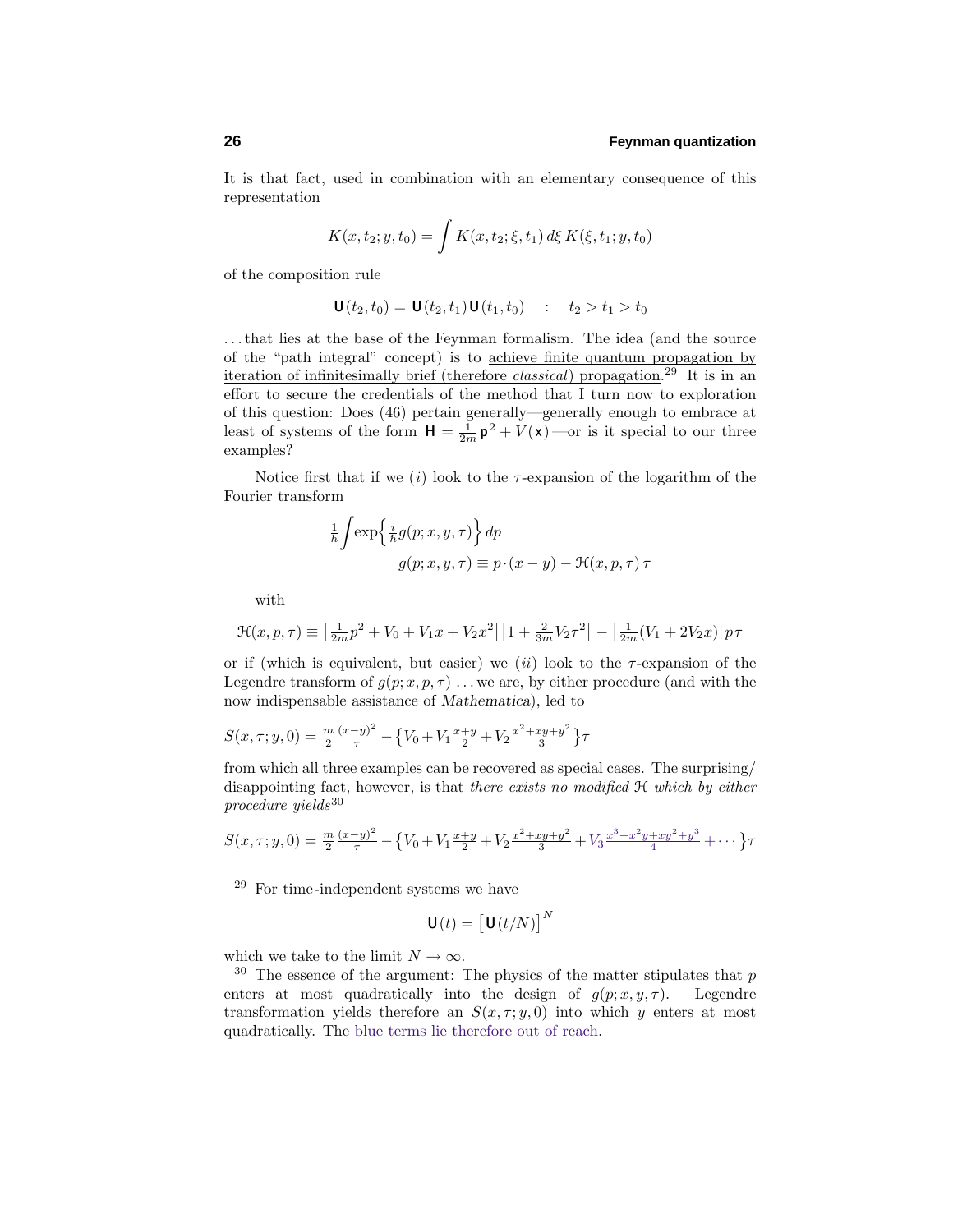#### **Quantum mechanics is briefly classical: Van Vleck & Pauli 27**

Means of escape from this impasse are provided by Zassenhaus' formula

$$
e^{\mathbf{A}+\mathbf{B}} = e^{\mathbf{A}}e^{\mathbf{B}}e^{\mathbf{C}_2}e^{\mathbf{C}_3}\cdots \text{ with }\begin{cases} \mathbf{C}_2 = -\frac{1}{2}[\mathbf{A}, \mathbf{B}] \\ \mathbf{C}_3 = \frac{1}{6}[\mathbf{A}, [\mathbf{A}, \mathbf{B}]] + \frac{1}{3}[\mathbf{A}, [\mathbf{A}, \mathbf{B}]] \\ \vdots \end{cases}
$$

which entails

$$
e^{(\mathbf{A}+\mathbf{B})\lambda} = e^{\mathbf{A}\lambda}e^{\mathbf{B}\lambda}e^{\mathbf{C}_2\lambda^2}e^{\mathbf{C}_3\lambda^3}\cdots
$$

Use this in combination with  $e^{M\lambda} = \left[e^{M\frac{\lambda}{N}}\right]^{N}$  to obtain

$$
e^{(\mathbf{A} + \mathbf{B})\lambda} = \left[e^{\mathbf{A} \frac{\lambda}{N}} e^{\mathbf{B} \frac{\lambda}{N}} e^{\mathbf{C}_2 (\frac{\lambda}{N})^2} e^{\mathbf{C}_3 (\frac{\lambda}{N})^3} \cdots\right]^N
$$
  
\n
$$
= \left[e^{\mathbf{A} \frac{\lambda}{N}} e^{\mathbf{B} \frac{\lambda}{N}} \left(1 + \text{terms of order } (\frac{\lambda}{N})^2\right)\right]^N
$$
  
\n
$$
\downarrow
$$
  
\n
$$
= \left[e^{\mathbf{A} \frac{\lambda}{N}} e^{\mathbf{B} \frac{\lambda}{N}}\right]^N \quad \text{as } N \to \infty
$$
 (47)

which has become known as the "Trotter product formula."<sup>31</sup> One might, on this basis, write

$$
e^{-\frac{i}{\hbar}(\frac{1}{2m}\mathbf{p}^2+\mathbf{V})t} = \left[e^{-\frac{i}{\hbar}\frac{1}{2m}\mathbf{p}^2\tau} \cdot e^{-\frac{i}{\hbar}V(\mathbf{x})\tau}\right]^N \text{ with } \tau \equiv t/N
$$

$$
= \left[e^{-\frac{i}{\hbar}H(x,p)\tau}\right]_{\mathbf{p}} \cdot \left[e^{-\frac{i}{\hbar}H(x,p)\tau}\right]_{\mathbf{p}} \cdots \left[e^{-\frac{i}{\hbar}H(x,p)\tau}\right]_{\mathbf{p}}
$$

$$
C_2 = \frac{1}{2!} \left[ \frac{\partial}{\partial \lambda} \left( e^{-B\lambda} e^{-A\lambda} e^{(A+B)\lambda} \right) \right]_{\lambda=0}
$$
  
\n
$$
C_3 = \frac{1}{3!} \left[ \frac{\partial}{\partial \lambda} \left( e^{-C_2\lambda^2} e^{-B\lambda} e^{-A\lambda} e^{(A+B)\lambda} \right) \right]_{\lambda=0}
$$
  
\n
$$
C_4 = \frac{1}{4!} \left[ \frac{\partial}{\partial \lambda} \left( e^{-C_3\lambda^3} e^{-C_2\lambda^2} e^{-B\lambda} e^{-A\lambda} e^{(A+B)\lambda} \right) \right]_{\lambda=0}
$$
  
\n
$$
\vdots
$$

The brief account of Trotter's formula presented as an appendix to Chapter I in Schulman<sup>12</sup> appears to have been adapted from the appendix to E. Nelson, "Feynman integrals & the Schrödinger equation," J. Math. Phys. **5**, 332 (1964).

<sup>31</sup> The original reference (almost never cited) is Hale F. Trotter,"On the product of semi-groups of operators," Proc. Amer. Math. Soc. **10**, 545 (1959). Trotter wrote (at Princeton) in the formally "mathematical" style that most physicists find off-putting, though he took his motivation from problems having to do with the numerical solution of partial differential equations. More accessible is Masuo Suzuki, "Generalized Trotter's formula and systematic approximants of exponential operators and inner derivations with applications to many-body problems," Comm. Math. Phys. **51**, 183 (1976). Suzuki remarks, by the way, that the Zassenhaus **C**'s can be computed recursively from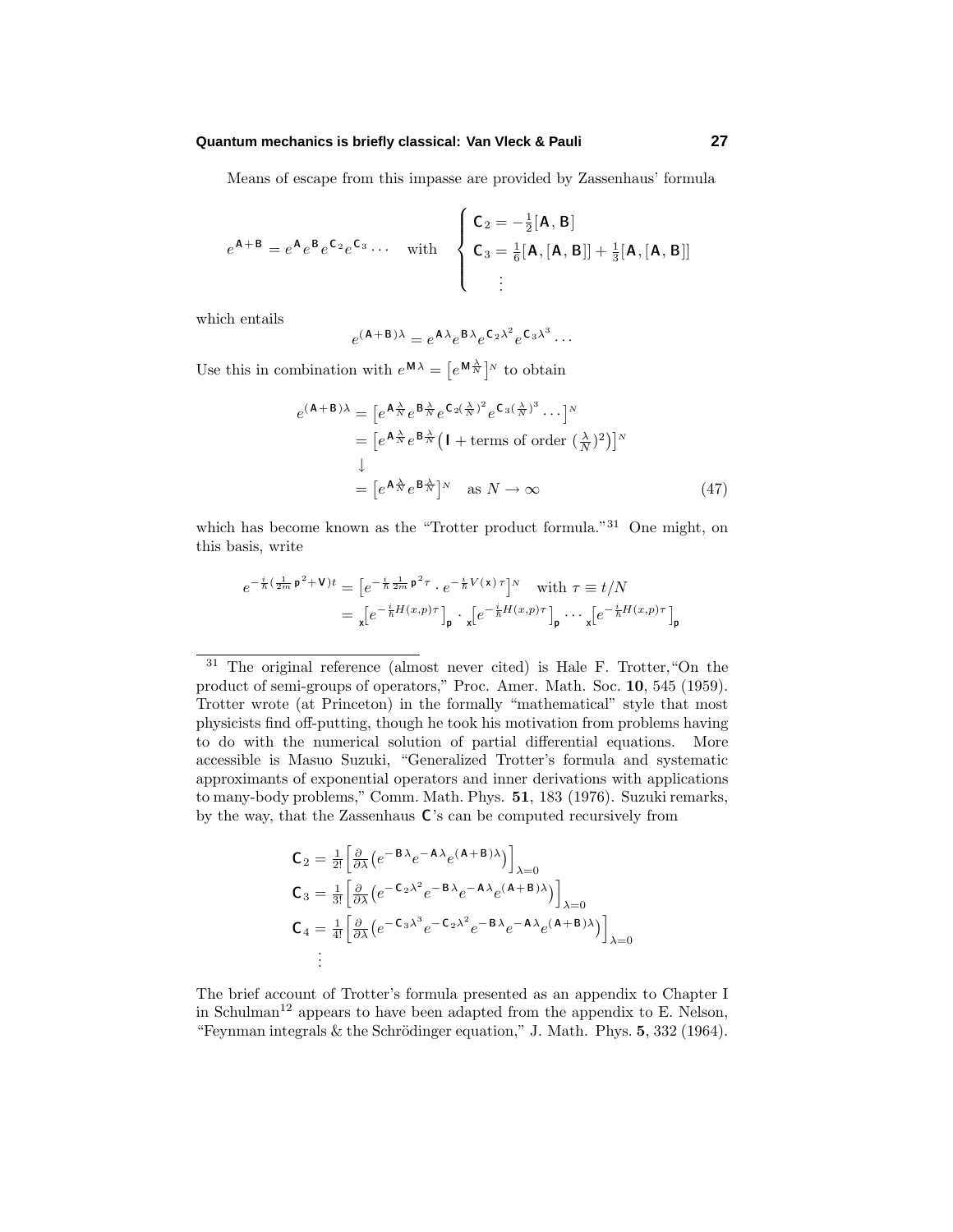Hit the final product with

- $\bullet$  (*x*| on the left,
- $|y|$  on the right, and

• insert a copy of  $\iint |p'| dp' (p'|x') dx' (x'|)$  between each of the factors and we are led back to a statement of the design (12) that marked our point of departure. The implied assertion is that we can abandon the distinction between  $\mathcal{H}$  and  $H$ ; *i.e.*, that in place of (40) we can write

$$
K(x,\tau;y,0) = \frac{1}{h} \int \exp\left\{\frac{i}{h}g(p;x,y,\tau)\right\} dp
$$

$$
g(p;x,y,\tau) \equiv p \cdot (x-y) - H(x,p,\tau)\tau
$$

$$
= \sqrt{\frac{m}{iht}} \exp\left\{\frac{i}{h}S(x,\tau;y,0)\right\}
$$
(48.1)
$$
S(x,\tau;y,0) \equiv \frac{m}{2} \frac{(x-y)^2}{\tau} - V(x)\tau
$$
(48.2)

Equations (48), for all their elegant simplicity, might seem like mere wishful thinking, since (compare (33) and (34))

$$
\frac{1}{2m}S_x^2 + V + S_\tau = \underbrace{\frac{1}{2m}V_x \left\{-2m(x-y) + \tau^2 V_x\right\}}_{\text{not of the form } 0 + O(\tau^2)}
$$

and (which is perhaps more to the point)

$$
-\frac{\hbar^2}{2m}K_{xx} + VK - i\hbar K_{\tau} = K \cdot \frac{1}{2m\sqrt{2\pi}} \left\{-2m(x-y)V_x + i\hbar V_{xx}\tau + V_x^2\tau^2\right\}
$$
  
same criticism

Those criticisms notwithstanding, Feynman proposes to set

$$
S_{\text{Feynman}}(x,\tau;y,0) = \begin{cases} \left\{ \frac{1}{2}L\left(\frac{x-y}{\tau},x\right) + \frac{1}{2}L\left(\frac{x-y}{\tau},y\right) \right\} \tau & \text{else} \\ L\left(\frac{x-y}{\tau},\frac{x+y}{2}\right)\tau & \text{else (as above)} \end{cases} \tag{49}
$$

depending on the specific design of the Lagrangian  $L(x, x)$ , the selection to be made case by case, subject to the pragmatic criterion implicit in this question: Does the selection lead to the "correct" Schrödinger equation? We cannot object to Feynman's adoption of such a criterion if his objective is simply share the "pleasure in recognizing old things from a new point of view," but so long as it remains in place "Feynman quantization" loses any claim to conceptual autonomy *...*though it was put forward in "the hope that the new point of view will inspire an idea for the modification of present theories, a modification necessary to encompass present experiments."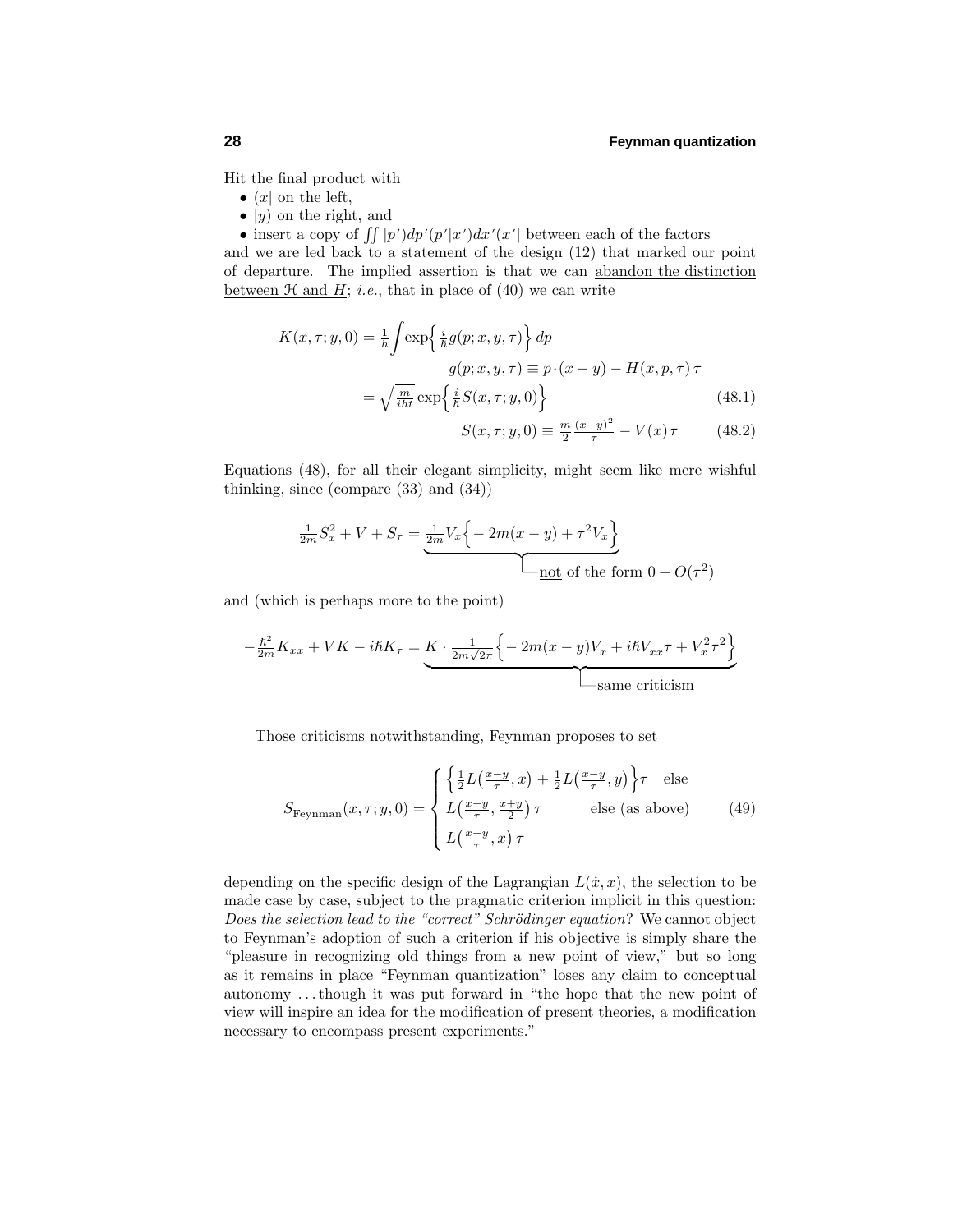# **Recovery of the Schrodinger equation ¨ 29**

To gain a better sense of what Feynman's proposals (49) entail, let us back up to (28)

$$
S(x, \tau; y, 0) = \frac{m}{2} \frac{(x - y)^2}{\tau} - \int_0^{\tau} V\left(y + \frac{x - y}{\tau} t'\right) dt'
$$

and observe that simple adjustment of the variable of integration supplies

$$
= \frac{m}{2} \frac{(x-y)^2}{\tau} - \frac{\tau}{x-y} \int_y^x V(x') dx'
$$

$$
= \frac{m}{2} \frac{(x-y)^2}{\tau} - V(\mu(x,y)) \tau
$$

where  $\mu(x, y)$  marks the point at which the potential assumes (with respect to the interval  $[x, y]$  its *mean value*. In this notation  $(33.1)$  becomes

$$
\frac{1}{2m}S_x^2 + V(x) + S_\tau
$$
\n
$$
= \left\{ V(x) - V(\mu) - (x - y)V'(\mu)\mu_x \right\} + \frac{1}{2m} \left[ V'(\mu)\mu_x \right]^2 \cdot \tau^2
$$
\n(50)

where the definition of  $\mu(x, y)$  entails

$$
\left\{\text{etc.}\right\} = V(x) - V(\mu) - (x - y) \cdot \frac{d}{dx} \left[\frac{1}{x - y} \int_{y}^{x} V(x') dx'\right] = 0
$$

Feynman proposes to abandon that definition: in its place he would

define 
$$
\mu(x, y)
$$
 by  $V(\mu) = \frac{1}{2}[V(x) + V(y)]$ , else  
simply set  $\mu(x, y) = \frac{1}{2}(x + y)$ , else  
simply set  $\mu(x, y) = x$ 

and live with the fact that  $\{\text{etc.}\}\neq 0$ . That he enjoys any success at all is surprising. Let's see how he does it:

**Origin of the Schrödinger equation, according to Feynman.** Feynman would have us write

$$
K(x, t + \tau; x_0, t_0) = K + \tau K_t + \frac{1}{2}\tau^2 K_{tt} + \cdots
$$
  
\n
$$
= \int K(x, t + \tau; y, t) dy K(y, t; x_0, t_0)
$$
  
\n
$$
= \int \frac{1}{A(\tau)} \exp\left\{\frac{i}{\hbar} \left[\frac{m}{2} \frac{(x - y)^2}{\tau} - \tau V(\mu) + \cdots\right]\right\} K(y, t; x_0, t_0) dy
$$
  
\n
$$
= \int \frac{1}{A(\tau)} \exp\left\{\frac{i}{\hbar} \left[\frac{m}{2} \frac{(x - y)^2}{\tau}\right]\right\} \left\{1 - \frac{i}{\hbar} \tau V(\mu) + \cdots\right\} K(y, t; x_0, t_0) dy
$$

on the basis of which we expect to have

$$
K = \left[ \int \frac{1}{A(\tau)} \exp\left\{ \frac{i}{\hbar} \left[ \frac{m}{2} \frac{(x-y)^2}{\tau} \right] \right\} \left\{ 1 - \frac{i}{\hbar} \tau V(\mu) + \cdots \right\} K(y, t; x_0, t_0) dy \right]_{\tau \downarrow 0}
$$
  

$$
K_t = \left[ \frac{\partial}{\partial \tau} \int \frac{1}{A(\tau)} \exp\left\{ \frac{i}{\hbar} \left[ \frac{m}{2} \frac{(x-y)^2}{\tau} \right] \right\} \left\{ 1 - \frac{i}{\hbar} \tau V(\mu) + \cdots \right\} K(y, t; x_0, t_0) dy \right\}_{\tau \downarrow 0}
$$
  
: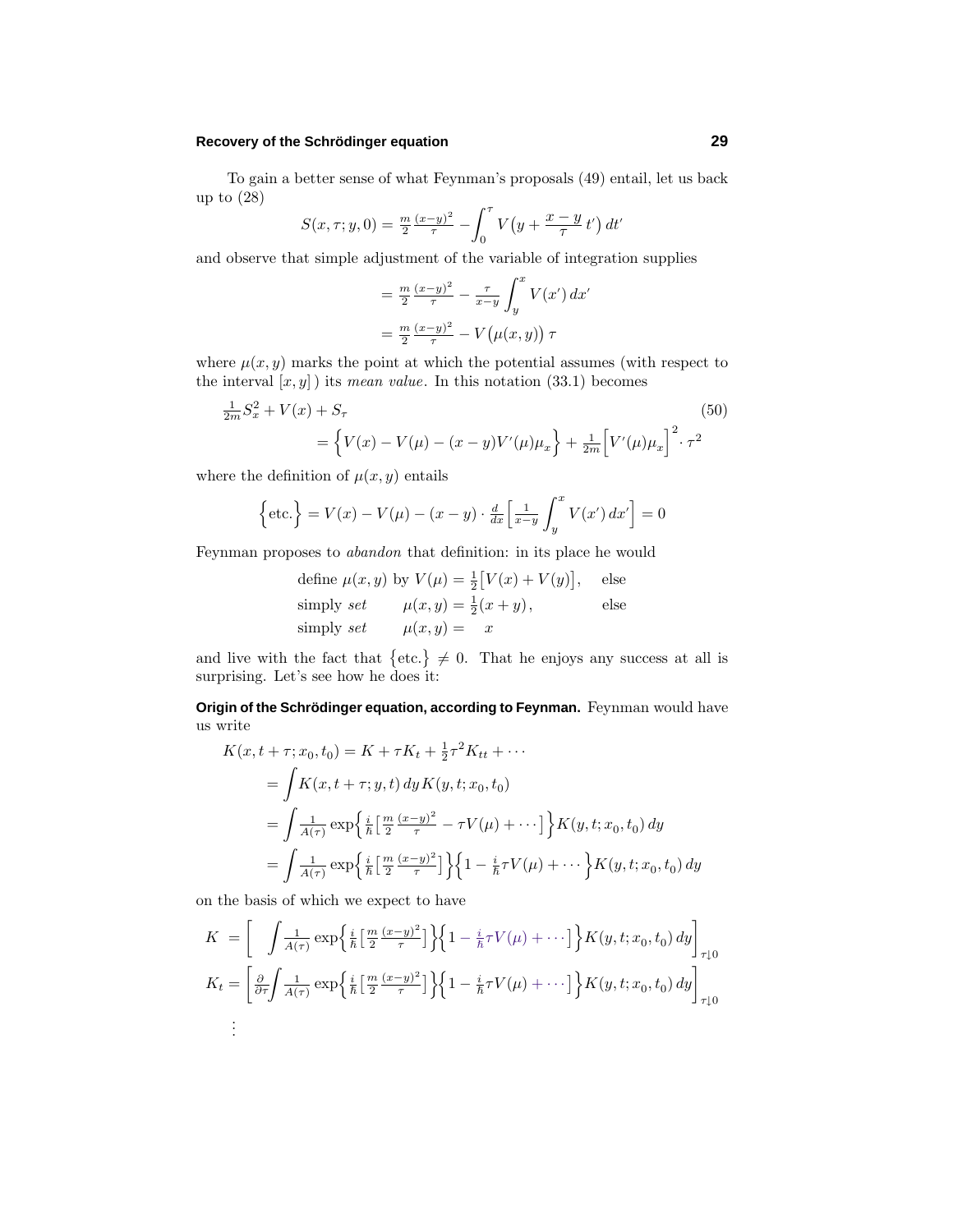where the blue terms play no role in subsequent analysis, and will henceforth be dropped. The idea now is to exploit the Gaussian representations of the *δ*-function and its derivatives, as summarized at (100) in Chapter 0. To that end, introduce  $\epsilon = \sqrt{i\hbar\tau/m}$  so as to achieve  $\frac{i}{\hbar} \frac{m}{2\tau} = -\frac{1}{2\epsilon^2}$ . The first of the preceding equations then becomes

$$
K(x, t; x_0, t_0) = \left[ \int \frac{1}{B(\epsilon)} \exp\left\{-\frac{1}{2} \left[\frac{x-y}{\epsilon}\right]^2\right\} K(y, t; x_0, t_0) dy \right]_{\epsilon \downarrow 0}
$$

$$
= \int \delta(x-y) K(y, t; x_0, t_0) dy
$$

provided we set  $32$ 

$$
\frac{1}{B(\epsilon)} = \frac{1}{\sqrt{2\pi}} \left(\frac{1}{\epsilon}\right)^1 \quad \text{which entails} \quad \frac{1}{A(\tau)} = \sqrt{\frac{m}{2\pi i \hbar \tau}}
$$

In next higher order we have

$$
K_t = \frac{i\hbar}{2m\epsilon} \left[ \frac{\partial}{\partial \epsilon} \int \frac{1}{B(\epsilon)} \exp\left\{-\frac{1}{2} \left[\frac{x-y}{\epsilon}\right]^2 \right\} \left\{1 - \frac{m}{\hbar^2} V(\mu) \epsilon^2 \right\} K(y, t; x_0, t_0) dy \right]_{\epsilon \downarrow 0}
$$
  
\n
$$
= \frac{i\hbar}{2m} \left[ \int \frac{1}{\sqrt{2\pi}} \exp\left\{-\frac{1}{2} \left[\frac{x-y}{\epsilon}\right]^2 \right\} \left(\frac{1}{\epsilon}\right)^3 \left[\left(\frac{x-y}{\epsilon}\right)^2 (1 - \frac{2m}{\hbar^2} V(\mu) \epsilon^2) - 1\right]
$$
  
\n
$$
- \left(\frac{1}{\epsilon}\right)^1 \frac{2m}{\hbar^2} V(\mu) \right\} K(y, t; x_0, t_0) dy \right]_{\epsilon \downarrow 0}
$$
  
\n
$$
= \frac{1}{i\hbar} \int \left\{-\frac{\hbar^2}{2m} \delta''(x - y) + V(\mu(x, y)) \delta(x - y) \right\} K(y, t; x_0, t_0) dy
$$

Thus do we obtain

$$
i\hbar K_t(x, t; x_0, t_0) = \left\{-\frac{\hbar^2}{2m} \frac{\partial^2}{\partial x^2} + V(\mu(x, x))\right\} K(x, t; x_0, t_0)
$$

which—since

 $\mu(x, x) = x$  by every plausible construction of  $\mu(x, y)$ 

—is precisely the Schrödinger equation. Which, as we are in a position now to appreciate, we would have missed had we followed Feynman's initial impulse, which was to set  $A = constant$ . Feynman reportedly raced through the argument too fast for Jehle to follow or transcribe. The reader who takes the trouble to schlog through the details ("a small nightmare of Taylor expansions and Gaussian integrals" in the view of Schulman, but not really so bad if carefully managed) is certain to be rewarded by some sense of the excitement which Feynman and Jehle felt on that occasion.<sup>33</sup>

<sup>&</sup>lt;sup>32</sup> We see here how Feynman adjusts his "normalization factors"  $\frac{1}{A}$  after the fact, in order to make things work out right.

<sup>33</sup> For an informative account of the circumstances surrounding Feynman's own first extraction of the Schrödinger equation from the path-integral idea, see D. Derbes, "Feynman's derivation of the Schrödinger equation," AJP 64, 881 (1996). The argument presented here—which departs organizationally from Feynman's—was taken from QUANTUM MECHANICS  $(1967)$ , Chapter 1, page 77.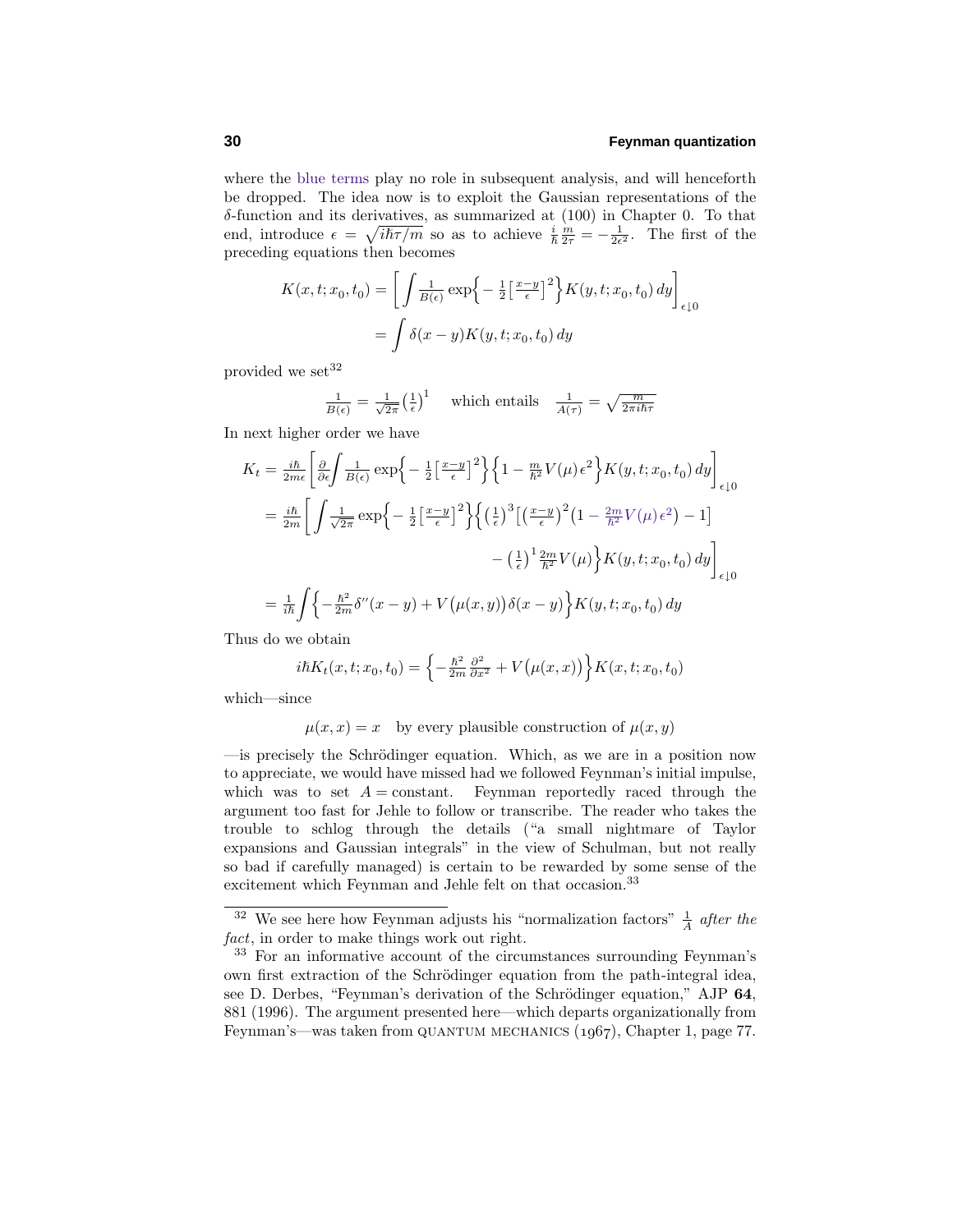# **More general dynamical systems 31**

Feynman based his construction on an approximation to  $S(x, \tau; y, 0)$  which —though recommended (17 years after the fact!) by Trotter's formula—is so crude that it fails to extinquish the  $0<sup>th</sup>$ -order {etc.}-term that appears on the right side of (50). It has become clear that Feynman's surprising success can be attributed to the fact that  $\mu(x, y)$  enters into his final equation only as  $\mu(x, x) = x$ , and {etc.} does vanish at  $y = x$ .

**Extension to more general dynamical systems.** Let  $\{x^1, x^2, x^3\}$  refer to an inertial Cartesian frame in physical 3-space, where a particle *m* moves subject to the conservative forces that arise from the potential  $V(\mathbf{x})$ . To describe the classical motion of the particle we write

$$
L(\pmb{x}, \dot{\pmb{x}}) = \frac{1}{2}m \sum_{k=1}^{3} \dot{x}^{k} \dot{x}^{k} - V(\pmb{x})
$$

The associated Hamiltonian is

$$
H(\pmb{x}, \pmb{p}) = \tfrac{1}{2m}\sum_{k=1}^3 p_k p_k + V(\pmb{x})
$$

Working in the uniform rectilinear short-time approximation

$$
S(\boldsymbol{x},\tau;\boldsymbol{y},0)=\frac{m}{2}\sum_{k=1}^3\frac{(x^k-y^k)^2}{\tau}-V(\boldsymbol{\mu}(\boldsymbol{x},\boldsymbol{y}))\,\tau
$$

(or even in the crude approximation  $\mu = x$ ), we construct

$$
K_C(\pmb{x}, \tau; \pmb{y}, 0) = \sqrt{(\frac{1}{ih})^3 D} \exp\left\{\frac{i}{\hbar} S\right\}
$$

and find by the argument already rehearsed that

$$
\psi(\boldsymbol{x},t) \equiv \int K_C(\boldsymbol{x},t;\boldsymbol{y},t-\tau)\psi(\boldsymbol{y},t-\tau)d^3y \quad \text{satisfies} \quad \left\{-\frac{\hbar}{2m}\nabla^2 + V\right\}\psi = i\hbar\partial_t\psi
$$

No sweat, no surprise.

But in 3-dimensional work we often find it convenient to employ curvilinear coordinates (which classically, in the presence of holonomic constraints, become "generalized coordinates"). If (moving) curvilinear coordinates are introduced by equations of the form

$$
x^k = x^k(q^1, q^2, q^3, t) \quad : \quad k = 1, 2, 3
$$

then the Lagrangian becomes

$$
L=\tfrac{1}{2}m\Big\{\sum_{i,j}g_{ij}\dot{q}^i\dot{q}^j+2\sum_ia_i\dot{q}^i+b\Big\}-U
$$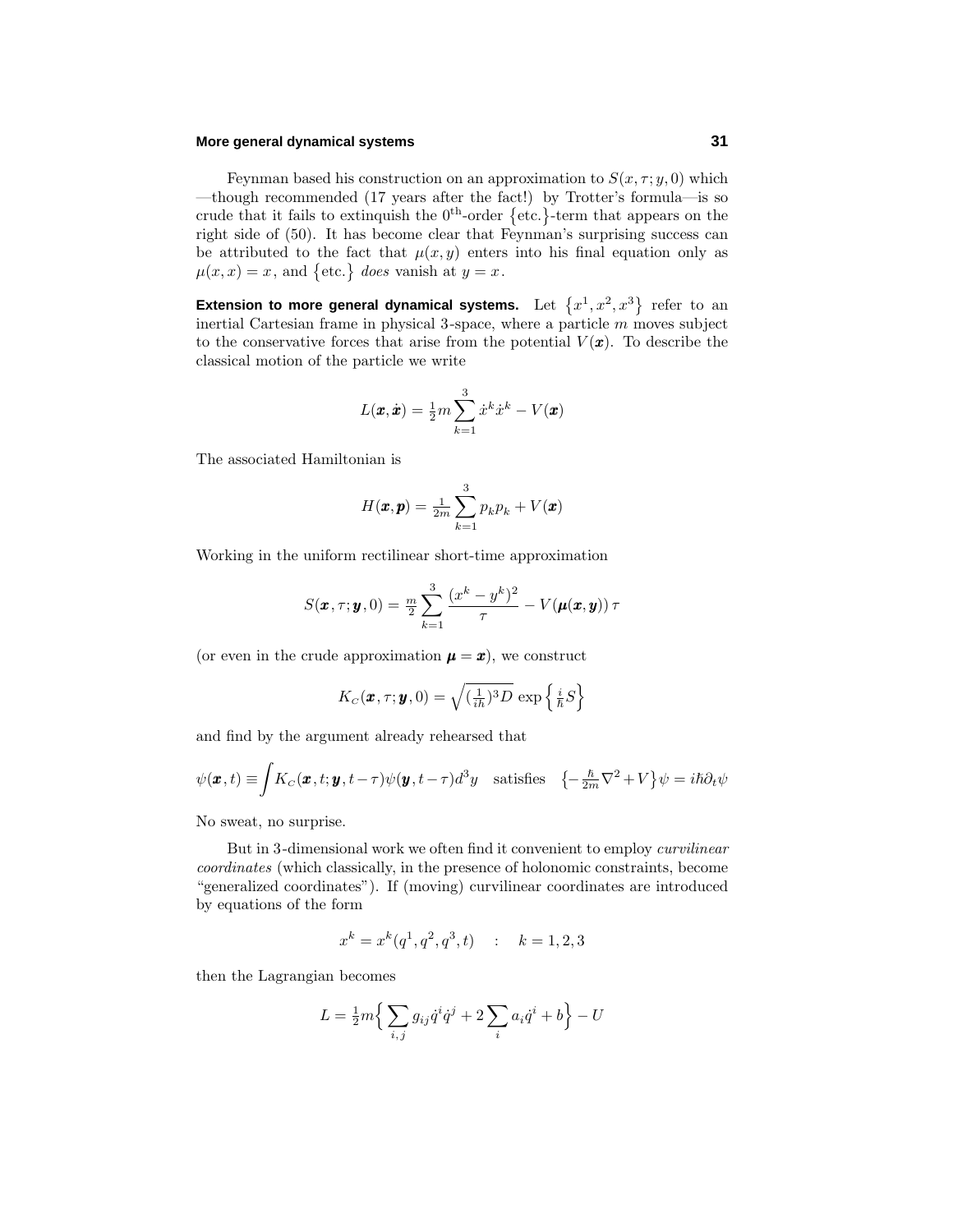with

$$
g_{ij}(q,t) \equiv \sum_{k} \frac{\partial x^{k}}{\partial q^{i}} \frac{\partial x^{k}}{\partial q^{j}}, \quad a_{i}(q,t) \equiv \sum_{k} \frac{\partial x^{k}}{\partial q^{i}} \frac{\partial x^{k}}{\partial t}, \quad b(q,t) \equiv \sum_{k} \frac{\partial x^{k}}{\partial t} \frac{\partial x^{k}}{\partial t}
$$

and  $U(q, t) \equiv V(x(q, t))$ . The Hamilton assumes therefore the design

$$
H(q, p, t) = \sum_{k} p_k \dot{q}^k - L(q, \dot{q}) \quad \text{with} \quad p_i = m \sum_{j} g_{ij} \dot{q}^j + ma_i
$$

$$
= \frac{1}{2m} \sum_{i,j} g^{ij} [p_i - ma_i][p_j - ma_j] + (U - \frac{1}{2}mb) \tag{51}
$$

If, as is most commonly the case, the *q* -coordinate system is not itself in motion with respect to our inertial frame then we have this simplification:

$$
H(q,p) = \frac{1}{2m} \sum_{i,j} g^{ij}(q) p_i p_j + U(q)
$$

So far, so good. But when we attempt to make the formal substitutions

$$
q^i \mapsto \mathbf{q}^i \quad \text{and} \quad p_i \mapsto \mathbf{p}_i
$$

required to construct the corresponding Hamiltonian operator **H** we confront (except in cases where  $g^{ij}$  and  $a_i$  are constants) an *operator ordering ambiguity*, which becomes especially severe if the  $g^{ij}(q)$  refer not—as above—to the Euclidean metric structure of physical 3-space but to the metric structure of some curved manifold upon which we are attempting to write quantum mechanics. For this and other reasons—we have lost our former description of  $S(q, \tau; q_0, 0)$ , and possess no theory of Fourier transformations or of Gaussian integration with respect to non-Cartesian coordinates—it would be premature to pursue the path-integral formalism into this particular jungle until we have gained a better sense issues involved *...* and that is an intricate story which I will reserve for another occasion.<sup>34</sup> I will, however, look to a somewhat attenuated instance of some related issues:

To describe—relative to an intertial Cartesian frame—the motion of a charged mass point in the presence of an impressed electromagnetic we write

$$
L = \frac{1}{2}m\dot{\boldsymbol{x}}\cdot\dot{\boldsymbol{x}} - V(\boldsymbol{x}) + \frac{e}{c}\boldsymbol{A}(\boldsymbol{x})\cdot\dot{\boldsymbol{x}}\qquad(52)
$$

$$
V(\boldsymbol{x}) \equiv e\phi(\boldsymbol{x})
$$

where the interesting new feature is the term linear in **x** with variable coefficient. The associated Hamiltonian reads (compare (51))

$$
H = \frac{1}{2m} \left[ \mathbf{p} - \frac{e}{c} \mathbf{A} \right] \cdot \left[ \mathbf{p} - \frac{e}{c} \mathbf{A} \right] + V
$$
  
= 
$$
\sum_{k} \left\{ \frac{1}{2m} p_k^2 - \frac{e}{mc} p_k A_k + \frac{e^2}{2mc^2} A_k^2 \right\} + V
$$

 $34$  In the meantime, see (for example) Chapter 24 in Schulman.<sup>12</sup>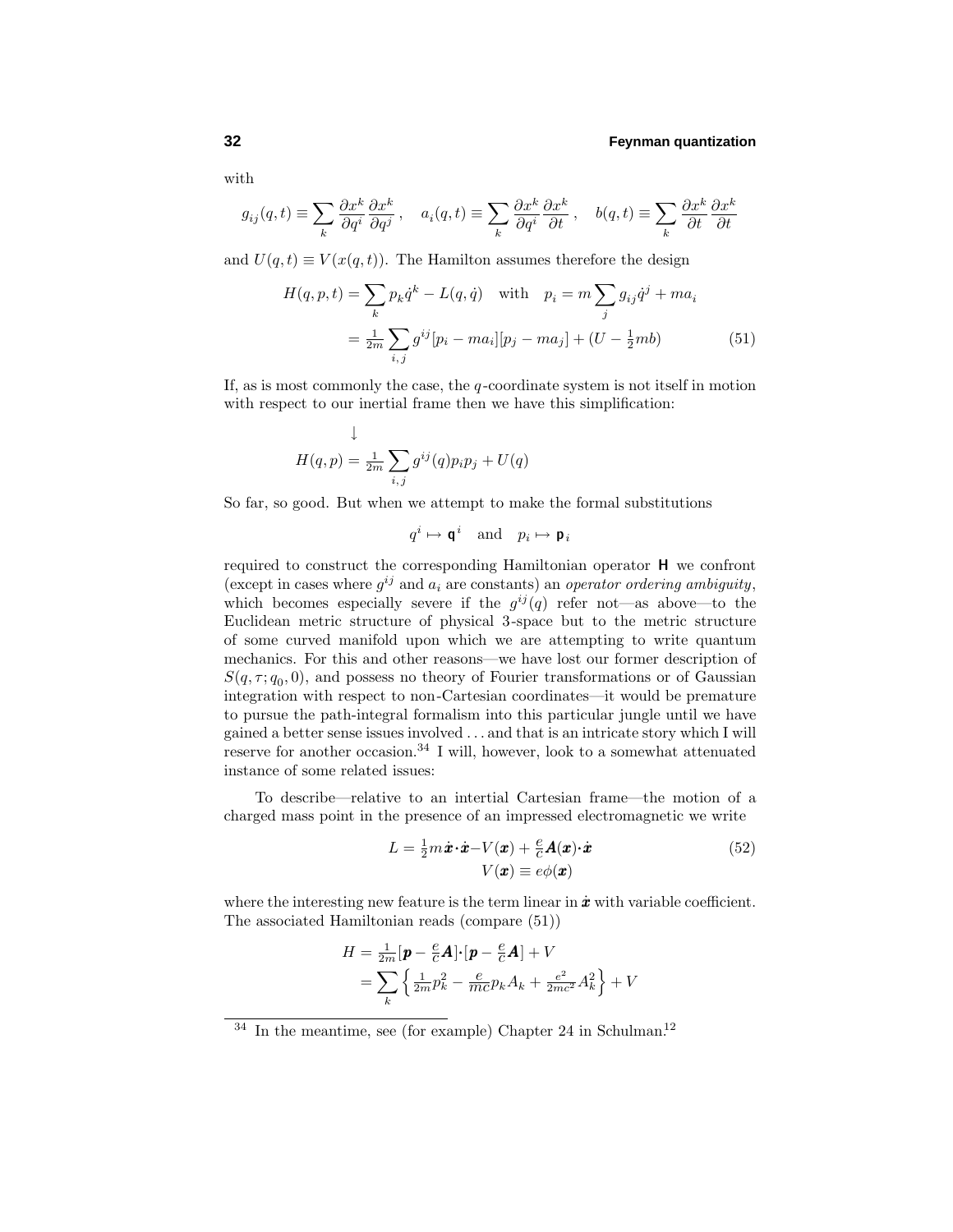# **More general dynamical systems 33**

When we undertake to construct the associated **H**-operator we confront an ordering problem which, however, in this simple instance "solves itself" in the sense that it is entirely natural to write

$$
p_k A_k \mapsto \frac{1}{2} \big\{ \mathbf{p}_k A_k(\mathbf{x}) + A_k(x) \mathbf{p}_k \big\}
$$

We are led thus to

$$
\mathbf{H} = \tfrac{1}{2m} \sum_k \big[ \, \mathbf{p}_k - \tfrac{e}{c} \, \mathbf{A}_k \big] \cdot \big[ \, \mathbf{p}_k - \tfrac{e}{c} \, \mathbf{A}_k \, \big] + \, \mathbf{V}
$$

and to the Schrödinger equation

$$
\left\{\frac{1}{2m}\sum_{k}\left[\frac{\hbar}{i}\partial_{k}-\frac{e}{c}A_{k}(x)\right]\cdot\left[\frac{\hbar}{i}\partial_{k}-\frac{e}{c}A_{k}(x)\right]+V(x)\right\}\psi=i\hbar\partial_{t}\psi\qquad(53)
$$

This is the equation we undertake now to extract from the sum-over-paths formalism. My argument this time adheres closely to the pattern of Feynman's. $^{35}$  As a notational convenience I work in one dimension.

Work from

$$
\psi(x, t + \tau) = \psi(x, t) + \tau \psi_t(x, t) + \cdots
$$

$$
= \int \underbrace{K_C(x, \tau; y, 0)}_{=} \psi(y, t) dy
$$

$$
= \sqrt{\frac{1}{2\pi} \beta D} e^{-\beta S}
$$

with  $\beta \equiv 1/i\hbar$  and  $S(x, \tau; y, 0) = \frac{m}{2} \frac{(x-y)^2}{\tau} - V(x)\tau + \frac{e}{c} \int_0^{\tau} A(x) \dot{x} dt$  (which entails  $D = m/\tau$ ). Using  $\int_0^{\tau} A(x) \dot{x} dt = \int_y^{\tau} A(z) dz$ , we have

$$
= e^{\beta V(x)\tau} \int \sqrt{\tfrac{m}{2\pi\tau}\beta} \exp\left\{-\beta \tfrac{m}{2} \tfrac{(y-x)^2}{\tau}\right\} \exp\left\{-\beta \frac{e}{C} \int_y^x A(z) dz\right\} \psi(y,t) dy
$$

Owing to the presence of the red Gaussian (which becomes ever more sharply peaked as  $\tau \downarrow 0$ ) we can interpret  $\xi \equiv y - x$  to be small, and on that basis can write

$$
\int_{y}^{x} A(z)dz = (x - y) \cdot \frac{A(x) + A(y)}{2} \quad \text{by the trapazoidal rule}
$$

$$
= -\frac{1}{2}\xi \cdot [A(x) + A(x + \xi)]
$$

$$
= -A(x)\xi - \frac{1}{2}A_x(x)\xi^2 + \cdots
$$

$$
\psi(y, t) = \psi(x, t) + \psi_x(x, t)\xi + \frac{1}{2}\psi_{xx}(x, t)\xi^2 + \cdots
$$

 $35\,$  See Chapter 4 in Schulman.<sup>12</sup> I must confess that I have been unable to make my own former line of argument (which used Gaussian representations of the derivatives of the  $\delta$  function) work in the present context.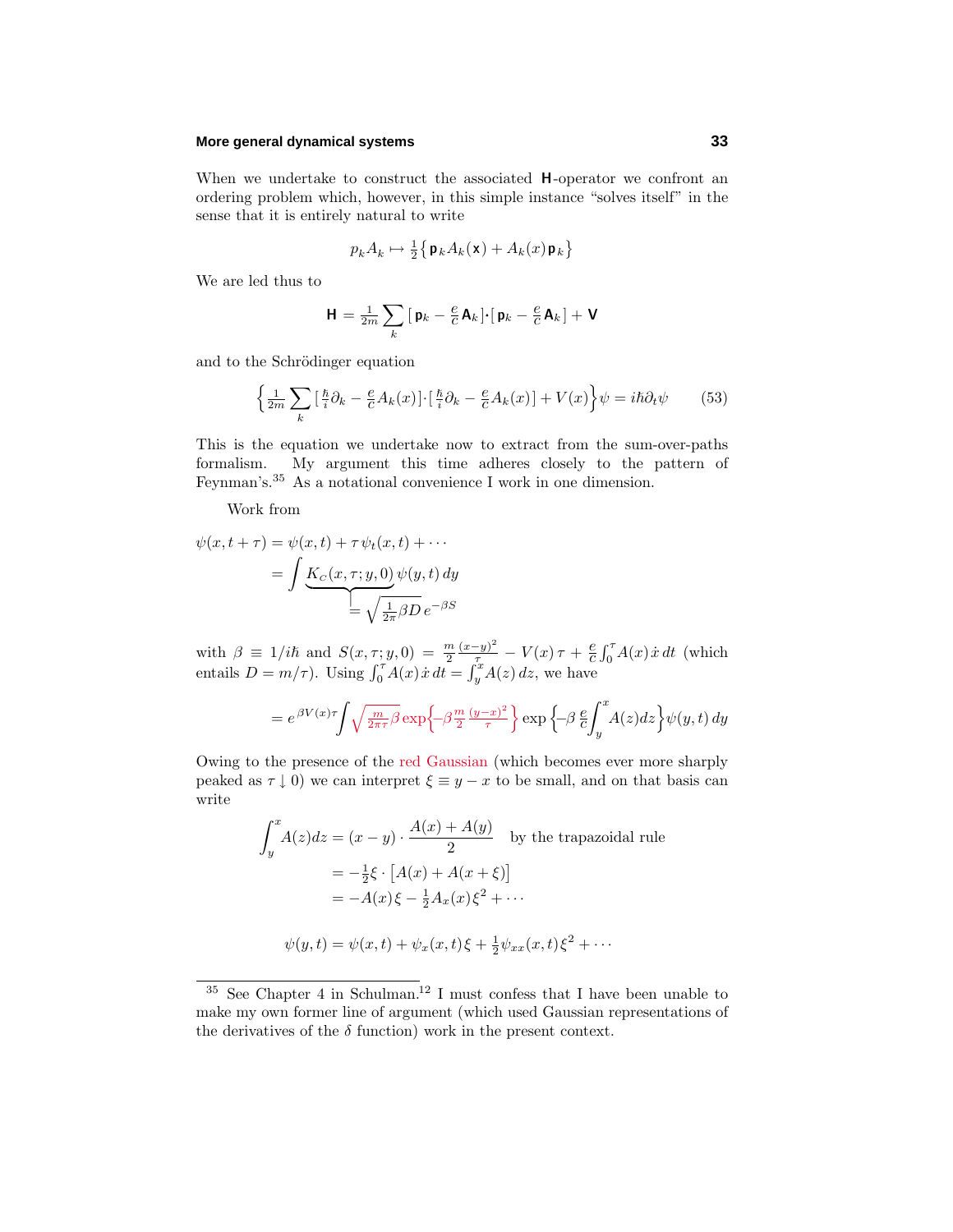Putting the pieces together, we have

$$
\psi(x,t) + \tau \psi_t(x,t) + \cdots = \int \sqrt{\frac{m}{2\pi\tau} \beta} \exp\left\{-\beta \frac{m}{2} \frac{\xi^2}{\tau}\right\}
$$

$$
\cdot \left[1 + \beta V(x)\tau + \cdots\right]
$$

$$
\cdot \left[1 + \left(\beta \frac{e}{c} A(x)\xi + \beta \frac{1}{2} \frac{e}{c} A_x(x)\xi^2\right) + \frac{1}{2!} \left(\beta \frac{e}{c} A(x)\xi + \cdots\right)^2 + \cdots\right]
$$

$$
\cdot \left[\psi(x,t) + \psi_x(x,t)\xi + \frac{1}{2} \psi_{xx}(x,t)\xi^2 + \cdots\right] d\xi
$$

But

$$
\int_{-\infty}^{+\infty} \sqrt{\frac{m}{2\pi\tau}\beta} \exp\left\{-\beta \frac{m}{2} \frac{\xi^2}{\tau}\right\} \xi^0 d\xi = 1
$$
  

$$
\int_{-\infty}^{+\infty} \sqrt{\frac{m}{2\pi\tau}\beta} \exp\left\{-\beta \frac{m}{2} \frac{\xi^2}{\tau}\right\} \xi^1 d\xi = 0
$$
  

$$
\int_{-\infty}^{+\infty} \sqrt{\frac{m}{2\pi\tau}\beta} \exp\left\{-\beta \frac{m}{2} \frac{\xi^2}{\tau}\right\} \xi^2 d\xi = \frac{1}{\beta m}\tau
$$

so in order  $O(\tau^0)$  we have the reassuring triviality  $\psi(x,t) = \psi(x,t)$  while in  $O(\tau^1)$  we have

$$
\psi_t = \beta \left\{ \frac{1}{2m\beta^2} \psi_{xx} + \frac{e}{mc\beta} A \psi_x + \frac{e}{2mc\beta} A_x \psi + \frac{e^2}{2mc^2} A^2 \psi + V \psi \right\}
$$

which can be written

$$
\left\{\frac{1}{2m}\left[\frac{\hbar}{i}\partial_x - \frac{e}{c}A\right]^2 + V\right\}\psi = i\hbar\partial_t\psi
$$

The 3-dimensional argument proceeds in exactly the same way.

Several comments are now in order: *Mathematica* informs us that

$$
\int_{-\infty}^{+\infty} \sqrt{\frac{m}{2\pi\tau}\beta} \exp\left\{-\beta \frac{m}{2} \frac{\xi^2}{\tau}\right\} \xi^n d\xi = \left[1 + (-1)^n\right] \frac{1}{\sqrt{2\pi}} 2^{\frac{1}{2}(n-1)} \Gamma\left(\frac{n+1}{2}\right) \left(\frac{1}{\beta m}\tau\right)^{\frac{1}{2}n}
$$

of which we have made use especially of the case  $n = 2$ . The general point is that *Gaussian integration serves to convert power series in*  $\xi^2$  *into power series*  $in \tau$ . Secondly, we are in position now to understand the casual "or, if it proves more convenient" with which Feynman asserts the effective equivalence of

$$
\text{TRAPAZOIDAL RULE} \quad : \quad \int_0^\tau V(x(t)) \, dt \approx \frac{1}{2} \left[ V(x) + V(y) \right] \tau
$$
\n
$$
\text{MIDPOINT RULE} \quad : \quad \int_0^\tau V(x(t)) \, dt \approx \left[ V(\frac{x+y}{2}) \right] \tau
$$

for the power series that result from setting  $y = x + \xi$  differ only in  $O(\xi^2)$ .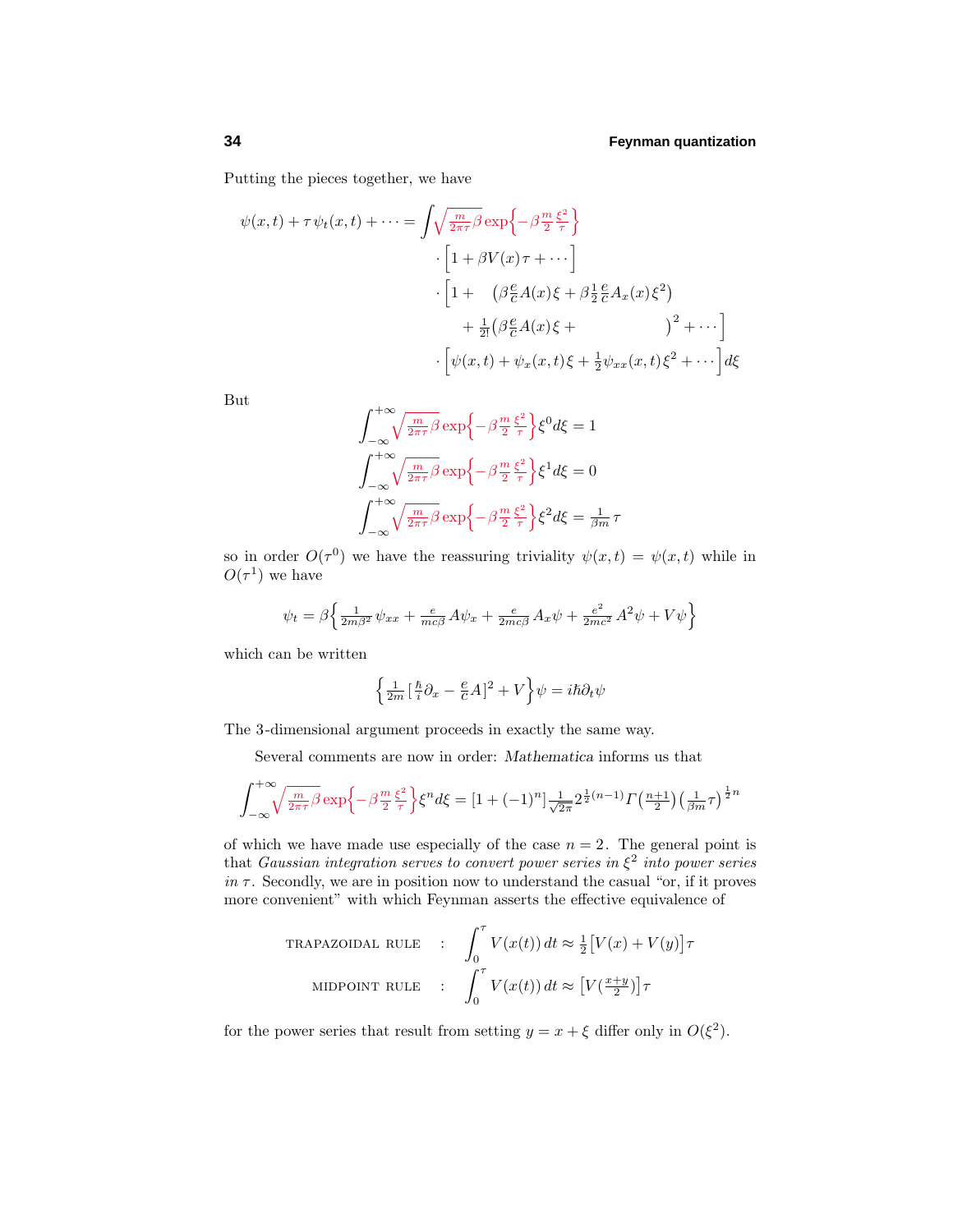**Gauge transformations, compensating fields, impressed magnetic fields and the Aharonov-Bohm effect.** I digress now to discuss some of the remarkable ramifications of the seemingly innocuous adjustment

$$
L_0 \longrightarrow L \equiv L_0 + \frac{e}{c} \mathbf{A}(\mathbf{x}) \cdot \dot{\mathbf{x}} \tag{54}
$$

where

$$
L_0 \equiv \frac{1}{2}m\dot{\boldsymbol{x}}\cdot\dot{\boldsymbol{x}} - V(\boldsymbol{x})
$$

and where  $\frac{e}{c}$  is the physically-motivated name given to the coupling constant that describes the strength of the new  $\dot{x}$ -linear term.

In one dimension (54) becomes

$$
L_0 \longrightarrow L = \underbrace{\frac{1}{2}m\dot{x}^2 - V(x)}_{L_0} + \underbrace{e}_C A(x)\dot{x}
$$

and we notice that the new term is a gauge term

$$
\frac{e}{c}A(x)\dot{x} = \frac{d}{dt}\left\{\frac{e}{c}\int^x A(z)\,dz\right\} \tag{55}
$$

so contributes nothing to the classical motion. Its inclusion does, however, entail modification

$$
p \equiv m\dot{x} \ \longrightarrow \ p \equiv m\dot{x} + \frac{e}{c}A(x) \tag{56}
$$

of the equation that defines the "conjugate momentum," and therefore induces an adjustment in the design of the Hamiltonian:

$$
H_0 = \frac{1}{2m}p^2 + V(x) \longrightarrow H = \frac{1}{2m} \left[ p - \frac{e}{c}A(x) \right]^2 + V(x) \tag{57}
$$

The dynamical action responds additively to gauge transformation

$$
S_0(x, t; y, 0) \longrightarrow S(x, t; y, 0) = S_0(x, t; y, 0) + \frac{e}{c} \int_y^x A(z) dz \tag{58}
$$

so the semi-classical propagator  $K_0 \equiv \sqrt{\frac{i}{\hbar} \partial^2 S_0 / \partial x \partial y} \cdot e^{\frac{i}{\hbar} S_0}$  acquires a factor:

$$
K_0 \longrightarrow K = K_0 \cdot \exp\left\{i\frac{e}{\hbar c} \int_y^x A(z) \, dz\right\} \tag{59}
$$

The equations

$$
\left\{\frac{1}{2m}\left(\frac{\hbar}{i}\partial_x\right)^2 + V(x)\right\} K_0 = i\hbar \partial_t K_0
$$

and

$$
\left\{\frac{1}{2m}\left[\frac{\hbar}{i}\partial_x - \frac{e}{c}A(x)\right]^2 + V(x)\right\}K = i\hbar\partial_tK
$$

echo the relationship between  $H_0$  and  $H$ , and their equivalence is an immediate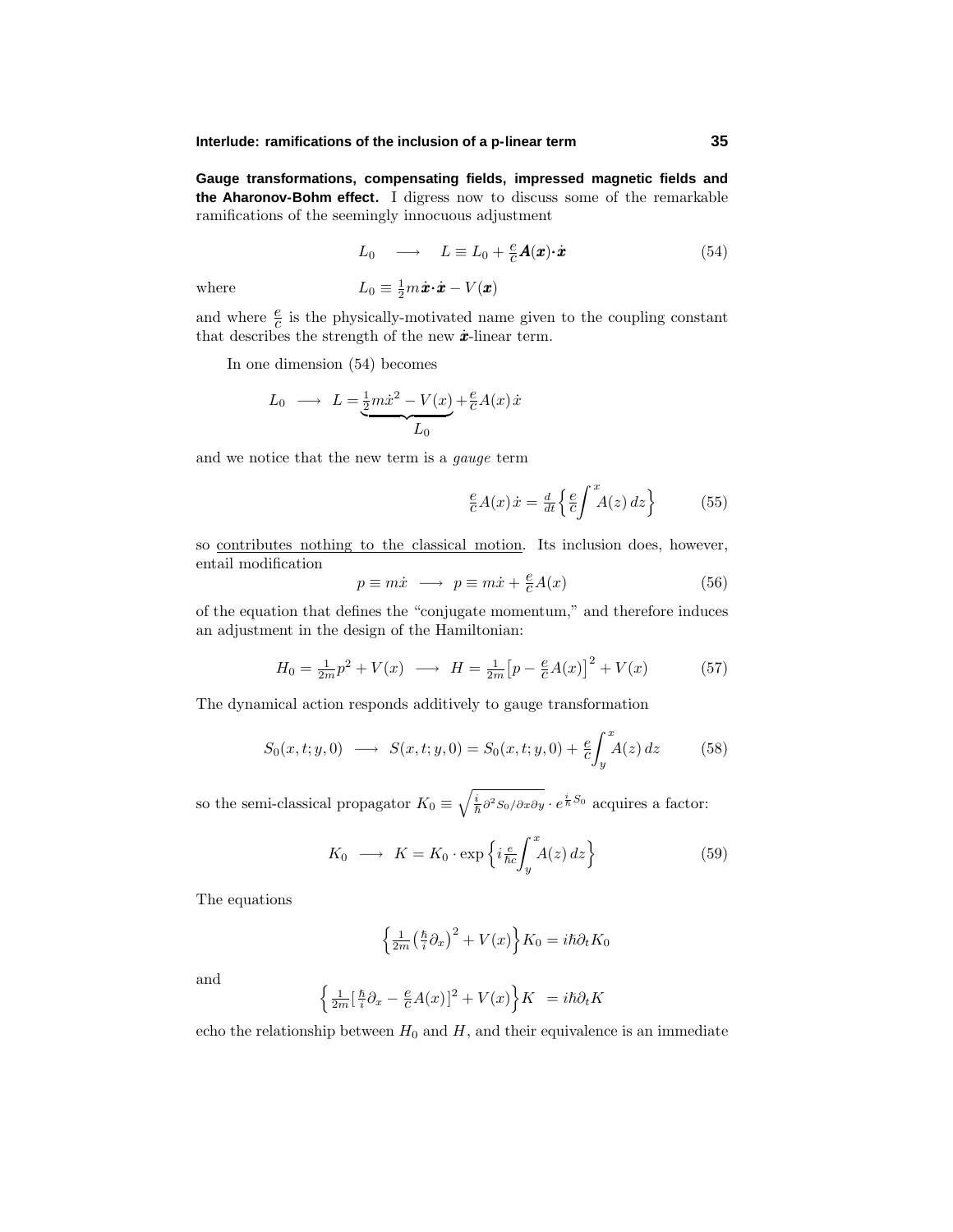consequence of the "shift rule"

$$
\frac{\hbar}{i}\partial_x \exp\left\{-i\frac{e}{\hbar c} \int_y^x A(z) \, dz\right\} \bullet = \exp\left\{-i\frac{e}{\hbar c} \int_y^x A(z) \, dz\right\} \left[\frac{\hbar}{i}\partial_x - \frac{e}{c}A(x)\right]^2 \bullet
$$

We have been brought into contact here with an idea that lies at the base of the theory of compensating (or "gauge") fields: if  $\psi_0$  satisfies

$$
\left\{\frac{1}{2m}\left(\frac{\hbar}{i}\partial_x\right)^2 + V(x)\right\}\psi_0 = i\hbar\partial_t\psi_0\tag{59}
$$

then so also does  $\psi \equiv e^{i(e/\hbar c)\chi} \cdot \psi_0$  if  $\chi$  is any (real) constant. The design of (59) is, in this sense, "gauge invariant." Gauge invariance is, however, lost if we allow  $\chi$  to become *x*-dependent, for as we have seen

$$
\psi = e^{i(e/\hbar c)\chi(x)} \cdot \psi_0
$$

satisfies

$$
\left\{\frac{1}{2m}\left[\frac{\hbar}{i}\partial_x - \frac{e}{c}\chi'(x)\right]^2 + V(x)\right\}\psi = i\hbar\partial_t\psi
$$

The idea is—in place of (59)—to write

$$
\left\{\frac{1}{2m}\left[\frac{\hbar}{i}\partial_x - \frac{e}{c}A_0(x)\right]^2 + V(x)\right\}\psi_0 = i\hbar\partial_t\psi_0
$$
\n
$$
\int_{-\infty}^{\infty} \text{compenasting field"}
$$
\n(60)

and to assign to "gauge transformation" this expanded meaning:

$$
\begin{aligned}\n\psi_0 &\longrightarrow \psi = e^{i(e/\hbar c)\chi(x)} \cdot \psi_0 \\
A_0 &\longrightarrow A = A_0 + \chi'(x)\n\end{aligned} \tag{61}
$$

Then (60) is gauge invariant in the sense that under (61) it goes over into an equation of the same design:

$$
\left\{\frac{1}{2m}\left[\frac{\hbar}{i}\partial_x - \frac{e}{c}A(x)\right]^2 + V(x)\right\}\psi = i\hbar\partial_t\psi
$$

Pushed only a little farther, the idea leads spontaneously to the "invention" of Maxwellian electrodynamics.

But when we write  $L = \frac{1}{2}m\dot{x}\cdot\dot{x} - V(\dot{x}) + \frac{e}{c}\mathbf{A}(\dot{x})\cdot\dot{x}$  or

$$
\left\{\frac{1}{2m}\left[\frac{\hbar}{i}\nabla - \frac{e}{c}\mathbf{A}(\mathbf{x})\right]^2 + V(\mathbf{x})\right\}\psi = i\hbar\partial_t\psi\tag{62}
$$

we imagine ourselves to be coming from electrodynamics, where  $\mathbf{A} \to \mathbf{A} + \nabla \chi$ is already in place (was inherited from  $\mathbf{B} = \nabla \times \mathbf{A}$ ); the gauge invariance of (61) is achieved by adopting this quantum mechanical enlargement

$$
\begin{aligned}\n\psi_0 &\longrightarrow \psi = e^{i(e/\hbar c)\chi(x)} \cdot \psi_0 \\
\mathbf{A}_0 &\longrightarrow \mathbf{A} = \mathbf{A}_0 + \nabla \chi(x)\n\end{aligned} \tag{63}
$$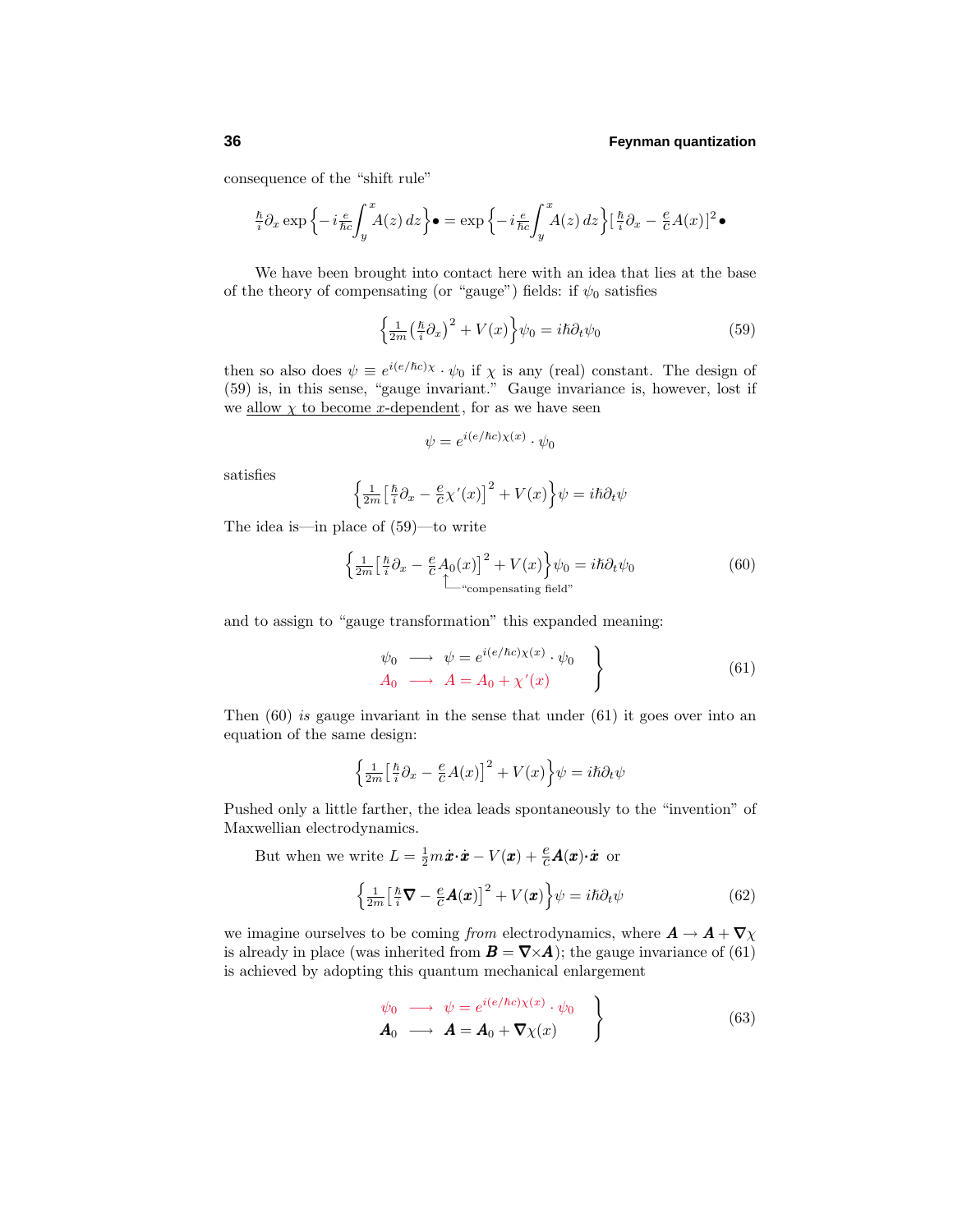## **Interlude: ramifications of the inclusion of a p-linear term 37**

of the classical notion of an "electromagnetic gauge transformation."<sup>36</sup> When we compare (61) with (63) we see that the locus of the novelty has switched places.

Some aspects of my present subject are a bit slippery, and it is to get a firmer classical/quantum mechanical grip upon them that I look now to this concrete

example: charged particle in homogeneous magnetic field Let us take the vector potential  $\boldsymbol{A}$  to be given by

$$
\mathbf{A} = \frac{1}{2}B \begin{pmatrix} -y \\ +x \\ 0 \end{pmatrix} \quad : \quad \text{then} \quad \mathbf{B} = \nabla \times \mathbf{A} = \begin{pmatrix} 0 \\ 0 \\ B \end{pmatrix}
$$

describes a homogeneous magnetic field parallel to the *z*-axis. The Lagrangian  $(52/54)$  has, in the assumed absence of a potential *V*, become

$$
L = \frac{1}{2}m\left\{ (\dot{x}^2 + \dot{y}^2 + \dot{z}^2) + 2\omega(-y\dot{x} + x\dot{y}) \right\}
$$
  

$$
\omega \equiv Be/2mc
$$
 (64)

and the equations of motion read

$$
\ddot{x} - 2\omega \dot{y} = 0
$$

$$
\ddot{y} + 2\omega \dot{x} = 0
$$

$$
\ddot{z} = 0
$$

*Mathematica* informs us that the solution which links  $\{\boldsymbol{x}_1, t_1\} \leftarrow \{\boldsymbol{x}_0, 0\}$  can be described

$$
x(t) = x_0 + \frac{1}{2} \{ + (x_1 - x_0) + (y_1 - y_0) \cot \omega t_1 \} (1 - \cos 2\omega t)
$$
  
\n
$$
+ \frac{1}{2} \{ - (y_1 - y_0) + (x_1 - x_0) \cot \omega t_1 \} \sin 2\omega t
$$
  
\n
$$
y(t) = y_0 + \frac{1}{2} \{ + (y_1 - y_0) - (x_1 - x_0) \cot \omega t_1 \} (1 - \cos 2\omega t)
$$
  
\n
$$
+ \frac{1}{2} \{ + (x_1 - x_0) + (y_1 - y_0) \cot \omega t_1 \} \sin 2\omega t
$$
  
\n
$$
z(t) = z_0 + \{ (z_1 - z_0)/t_1 \} t
$$
\n(65)

The *z*-motion is an uninteresting unaccelerated drift: I excise it from the discussion by setting  $z_0 = z_1 = 0$ . To render the remaining equations more discussably transparent I place the endpoints in "standard position"

$$
\boldsymbol{x}_0 = \begin{pmatrix} x_0 \\ y_0 \end{pmatrix} = \begin{pmatrix} 0 \\ 0 \end{pmatrix} \quad \text{and} \quad \boldsymbol{x}_1 = \begin{pmatrix} x_1 \\ y_1 \end{pmatrix} = \begin{pmatrix} 0 \\ 1 \end{pmatrix}
$$

 $^{36}\,$  A similar enlargment is required to fit the classical concept of a "Galilean boost"

$$
\pmb{x}_0 \ \longrightarrow \ \pmb{x} = \pmb{x}_0 - \pmb{v} t
$$

into the non-relativistic quantum mechanical framework. For a good discussion of the point see F. A. Kaempffer, *Concepts in Quantum Mechanics*  $(1965)$ , Appendix 7: "If Galileo had known quantum mechanics."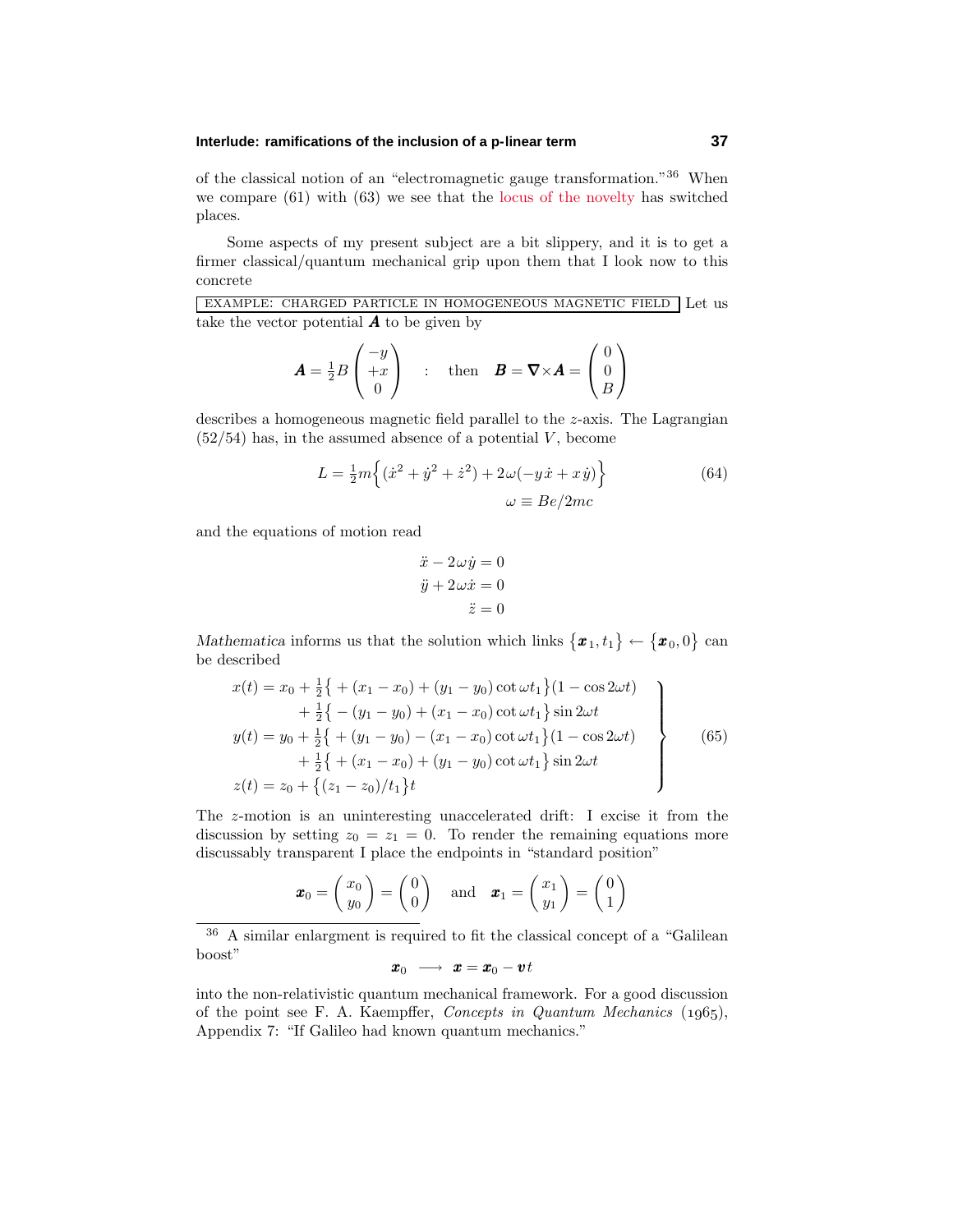Then

$$
x(t) = \frac{1}{2}\cot \omega t_1 \cdot (1 - \cos 2\omega t) - \frac{1}{2}\sin 2\omega t
$$
  

$$
y(t) = \frac{1}{2}(1 - \cos 2\omega t) + \frac{1}{2}\cot \omega t_1 \cdot \sin 2\omega t
$$

Solve for  $\cos \omega t$  and  $\sin \omega t$ . Use  $\cos^2 \omega t + \sin^2 \omega t = 1$  to obtain the orbital equation

$$
\left(x - \frac{1}{2}\cot \omega t_1\right)^2 + \left(y - \frac{1}{2}\right)^2 = \left(\frac{1}{2\sin \omega t_1}\right)^2
$$

The orbit is a circle, centered at

$$
x_{\odot}(t_1) = \frac{\cos \omega t_1}{2 \sin \omega t_1}
$$
 and  $y_{\odot} = \frac{1}{2}$ 

with radius

$$
R(t_1) = \left| \frac{1}{2\sin \omega t_1} \right|
$$

The radius is a periodic function of the arrival time

$$
R(t_1) = R(t_1 + T) \quad : \quad T \equiv 2\pi/\omega
$$

and becomes infinite when  $t_1 = nT : n = 0, 1, 2, \ldots$  The particle advances clockwise around the circle with constant angular velocity  $\Omega \equiv 2\omega$ . Its linear speed is  $v = \Omega R$ , so we have

conserved angular momentum 
$$
\mathcal{L} = 2m\omega R^2
$$
  
\n
$$
= \frac{m\omega}{2\sin^2 \omega t_1}
$$
\n
$$
= \frac{2m\omega}{\pi} \text{(orbital area)}
$$
\n
$$
= \frac{2m\omega}{\pi B} \text{(orbital flux)}
$$
\nconserved energy  $E = \frac{1}{2}m(2\omega R)^2$   
\n
$$
= \omega \mathcal{L}
$$

Both are periodic functions of  $t_1$ , and both become infinite at  $t_1 = nT$ . When, with the assistance of *Mathematica*, we feed (65) into  $S = \int L dt$  we obtain

$$
S(\pmb{x}, t; \pmb{x}_0, 0) = \frac{1}{2} m \omega \left\{ \cot \omega t \left[ (x - x_0)^2 + (y - y_0)^2 \right] + 2(x_0 y - y_0 x) \right\} + \frac{1}{2} m \frac{(z - z_0)^2}{t}
$$
(66)

where the subscripts have now been dropped from  $x_1$  and  $t_1$ . The Hamiltonian  $H = \mathbf{p} \cdot \dot{\mathbf{x}} - L$  latent in (64) is

$$
H = \frac{1}{2m} \left\{ \left[ p_x + m\omega y \right]^2 + \left[ p_y - m\omega x \right]^2 + p_z^2 \right\}
$$

so the Hamilton-Jacobi equation reads

$$
\frac{1}{2m}\Big\{\big[S_{x}+m\omega y\big]^{2}+\big[S_{y}-m\omega x\big]^{2}+S_{z}^{2}\Big\}+S_{t}=0
$$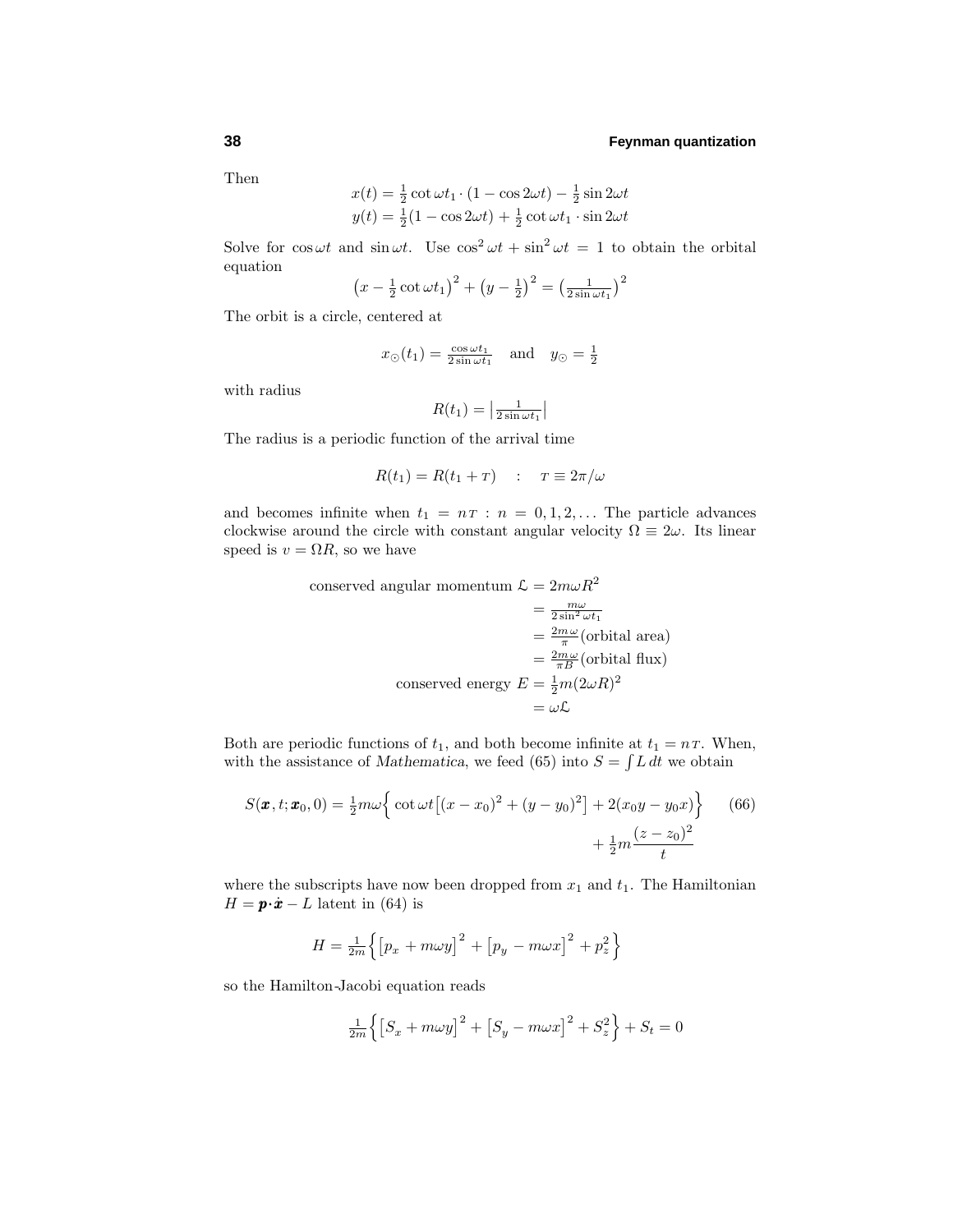### **Interlude: ramifications of the inclusion of a p-linear term 39**

of which, as a calculation confirms, the *S* described above is in fact a solution. Equation (66) agrees precisely (except for a misprinted sign) with the result quoted on page 167 of Pauli.<sup>6</sup> That Pauli was even aware of the result is a little bit surprising, since the derivation of (66) requires some fairly heavy calculation—duck soup for Mathematica, but heroic if done with paper and pencil; Pauli, however, "knew everything"—especially things having to do with the semi-classical physics of magnetically perturbed quantum systems, in which there was, for experimental reasons, a high level of interest during the first quarter of the  $20<sup>th</sup>$  Century.

In the limit  $t \downarrow \tau$  (66) becomes

$$
S(\pmb{x}, \tau; \pmb{x}_0, 0) = \frac{m}{2} \frac{(x-x_0)^2 + (y-y_0)^2 + (z-z_0)^2}{\tau} + m\omega(x_0y - y_0x) - \frac{1}{6}m\omega^2[(x-x_0)^2 + (y-y_0)^2]\tau + \cdots
$$

Observe that the term of  $O(\tau^0)$  is correctly reproduced by Feynman's "midpoint" rule:"

$$
m\omega\Big[-\frac{y+y_0}{2}(x-x_0)+\frac{x+x_0}{2}(y-y_0)\Big]=m\omega(x_0y-y_0x)
$$

So much for the classical physics of a charged particle in a homogeneous magnetic field. We note in passing that in the Old Quantum Theory one would set

angular momentum  $= \hbar \cdot (integer)$ 

and that this would have entailed

energy = 
$$
\hbar \omega \cdot
$$
 (integer)  
orbital flux =  $\pi \frac{\hbar c}{e} \cdot$  (integer)  
=  $\frac{hc}{e} \cdot \frac{\text{integer}}{2}$ 

Turning now to the quantum theory of the system, we construct the Van Vleck determinant

$$
D = (-)^{2} \begin{vmatrix} -m\omega \cot \omega t & -m\omega \\ m\omega & -m\omega \cot \omega t \end{vmatrix} = \left(\frac{m\omega}{\sin \omega t}\right)^{2}
$$

assemble Pauli's semi-classical propagator

$$
K_{\mathbf{c}}(\boldsymbol{x},t;\boldsymbol{x}_{0},0)=\sqrt{\left(\frac{1}{ih}\right)^{2}D}\exp\left\{\frac{i}{\hbar}S\right\}
$$
\n
$$
=\frac{m\omega}{ih\sin\omega t}\exp\left\{\frac{i}{\hbar}\frac{1}{2}m\omega\left\{\cot\omega t\left[(x-x_{0})^{2}+(y-y_{0})^{2}\right]+2(x_{0}y-y_{0}x)\right\}\right\}
$$
\n(67)

and, with *Mathematica*'s assistance, confirm Pauli's observation that  $K_c$  is in fact and *exact* solution of the Schrödinger equation

$$
\frac{1}{2m}\left\{\left[\frac{\hbar}{i}\partial_x + m\omega y\right]^2 + \left[\frac{\hbar}{i}\partial_y - m\omega x\right]^2\right\}\psi = i\hbar\partial_t\psi\tag{68}
$$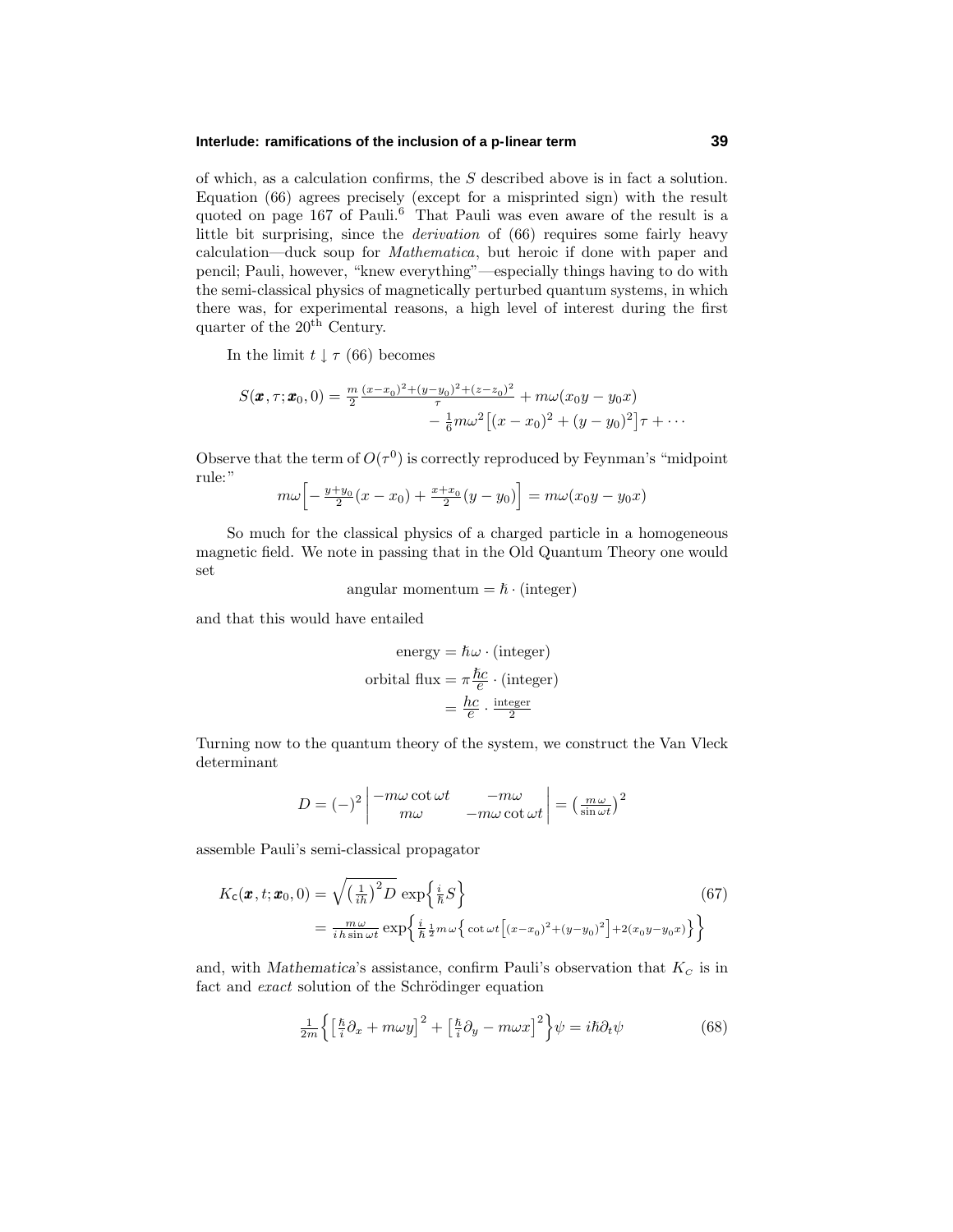*...* nor are we particularly surprised by this development: we expect to enjoy similar success when the components of  $\boldsymbol{A}$  are *arbitrary* linear functions of  $\{x, y, z\}$ , even in the presence of a potential *V* that depends arbitrarily—but at most quadratically—on those variables. More transparently,

$$
\lim_{t \downarrow \tau} K_{\mathbf{c}}(\mathbf{x}, t; \mathbf{x}_0, 0) = \frac{m}{i h \tau} \exp\left\{ \frac{i}{\hbar} \frac{m}{2} \frac{(x - x_0)^2 + (y - y_0)^2}{\tau} \right\}
$$
\n
$$
= \delta(x - x_0) \delta(y - y_0) \quad \text{in Gaussian representation}
$$

We are now assured that all the spectral properties (eigenvalues/eigenfunctions) of the system are encrypted into the design of the right side of (67), even though that expression is assembled from classical components *...* but have yet to consider how such information might be extracted.

Bringing z back into play contributes an  $\{x, y\}$ -independent additive term to *S*, and therefore a multiplicative factor to the propagator:

$$
K_{\mathbf{c}}(\boldsymbol{x},t;\boldsymbol{x}_0,0) \longrightarrow K_{\mathbf{c}}(\boldsymbol{x},t;\boldsymbol{x}_0,0) \cdot \sqrt{\frac{m}{i\,\hbar\,t}} \exp\left\{\frac{i}{\hbar} \frac{m}{2} \frac{(z-z_0)^2}{t}\right\}
$$

Observe finally (and relatedly) that when the vector potential is subjected to a gauge transformation  $\mathbf{A} \to \mathbf{A} + \nabla \chi$  the action responds

$$
S(\pmb{x},t;\pmb{x}_0,0) \longrightarrow S(\pmb{x},t;\pmb{x}_0,0) + \frac{e}{c} \int_0^t \dot{\pmb{x}} \cdot \nabla \chi \, dt' = S + \frac{e}{c} \int_{\pmb{x}_0}^{\pmb{x}} \nabla \chi(\pmb{\xi}) \cdot d\pmb{\xi}
$$

$$
= S + \frac{e}{c} \left[ \chi(\pmb{x}) - \chi(\pmb{x}_0) \right]
$$

so the propagator responds

$$
K_{\mathbf{c}}(\boldsymbol{x},t;\boldsymbol{x}_{0},0) \longrightarrow e^{i(e/\hbar c)\chi(\boldsymbol{x})} \cdot K_{\mathbf{c}}(\boldsymbol{x},t;\boldsymbol{x}_{0},0) \cdot e^{i(e/\hbar c)\chi(\boldsymbol{x}_{0})} \tag{69}
$$

But this is precisely the rule to which we are led when we bring to the spectral representation

$$
K(\boldsymbol{x},t;\boldsymbol{x}_0,0)=\sum_n \psi_n(\boldsymbol{x})e^{-\frac{i}{\hbar}E_n t}\psi_n^*(\boldsymbol{x}_0)
$$

the conclusion

$$
\psi \;\longrightarrow\; e^{i(e/\hbar c)\chi(\pmb{x})}\cdot \psi
$$

to which we were led at (63). This final remark is, of course, not specific to the example that has recently concerned us *...* and here ends the discussion of that example.

I turn finally to discussion of a topic which illustrates the "pleasure of recognizing old things from a new point of view" and serves very nicely to demonstrate that there "are problems for which the new point of view offers a distinct advantage." Feynman (see again his Postulate II on page 10) would have us ascribe to each "path"  $(\boldsymbol{x}, t) \leftarrow (\boldsymbol{x}_0, t_0)$  a

path amplitude = 
$$
\frac{1}{A}e^{\frac{i}{\hbar}\int_{\text{path}}L(\dot{x},x)\,dt}
$$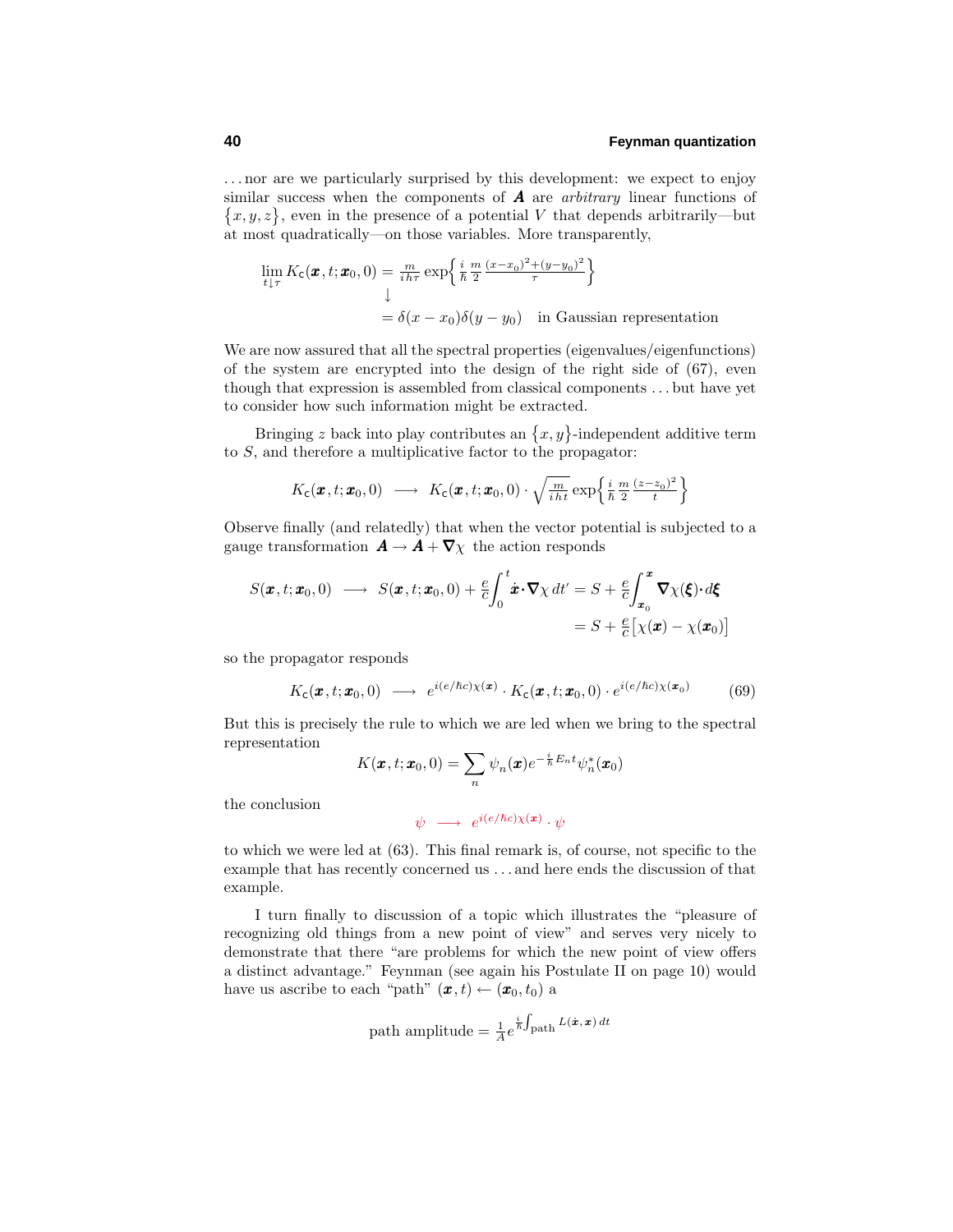### **Interlude: ramifications of the inclusion of a p-linear term 41**

We saw at (54) how to "turn on a magnetic field," and see now that such a physical act entails a multiplicative adjustment of the probability amplitude ascribed to each individual path:

path amplitude 
$$
\longrightarrow
$$
 path amplitude  $e^{i(e/\hbar c)\int_{\text{path}} \mathbf{A}(x) \cdot \dot{x} dt}$ 

In any reasonable world (though not in a world where paths are allowed to become "almost nowhere differentiable," and thus to deny meaning to  $\dot{x}$ <sup> $)$ </sup> we expect—alternatively but more usefully—to be able to write

path amplitude 
$$
\longrightarrow
$$
 path amplitude  $e^{i(e/\hbar c)\int_{\text{path}} \mathbf{A}(x) \cdot d\mathbf{x}}$ 

In 1959, Y. Aharonov & D. Bohm<sup>37</sup> considered experimental designs in which becomes natural to say of a charged particle that it gets from source to detector by one or the other of only two alternative paths:



The effect of the magnetic field, under such circumstances, is to introduce a

phase difference = 
$$
(e/\hbar c)\left\{\int_{\text{path }\#1} - \int_{\text{path }\#2}\right\} = (e/\hbar c)\oint \mathbf{A}(\mathbf{x}) \cdot d\mathbf{x}
$$

even if  $\mathbf{B} = \nabla \times \mathbf{A} = \mathbf{0}$  along the entire course of both paths; the quantum particle is responsive to "remote" magnetic fields *...* for this simple reason: by Stokes' theorem

= 
$$
(e/\hbar c)
$$
  $\iint \nabla \times \mathbf{A} \cdot d\boldsymbol{\sigma}$   
=  $(e/\hbar c)$  (enveloped magnetic flux)

so it is important only that the path-bounded loop envelop magnetic flux, not that  $B \neq 0$  on the loop itself. Classically, a magnetic field announces its presence to a charged particle through the gauge-invariant construction

$$
\boldsymbol{F} = (e/c)\,\dot{\boldsymbol{x}} \times \boldsymbol{B} = (e/c)\,\dot{\boldsymbol{x}} \times (\boldsymbol{\nabla} \times \boldsymbol{A})
$$

while Aharonov & Bohm have isolated a quantum phenomenon in which the relevant construction is

$$
\oint \mathbf{A}(\mathbf{x}) \cdot d\mathbf{x} \quad : \quad \text{gauge invariant by} \quad \oint \nabla \chi \cdot d\mathbf{x} = 0
$$

<sup>37</sup> "Significance of electromagnetic potentials in quantum theory," Phys. Rev. **115**, 485.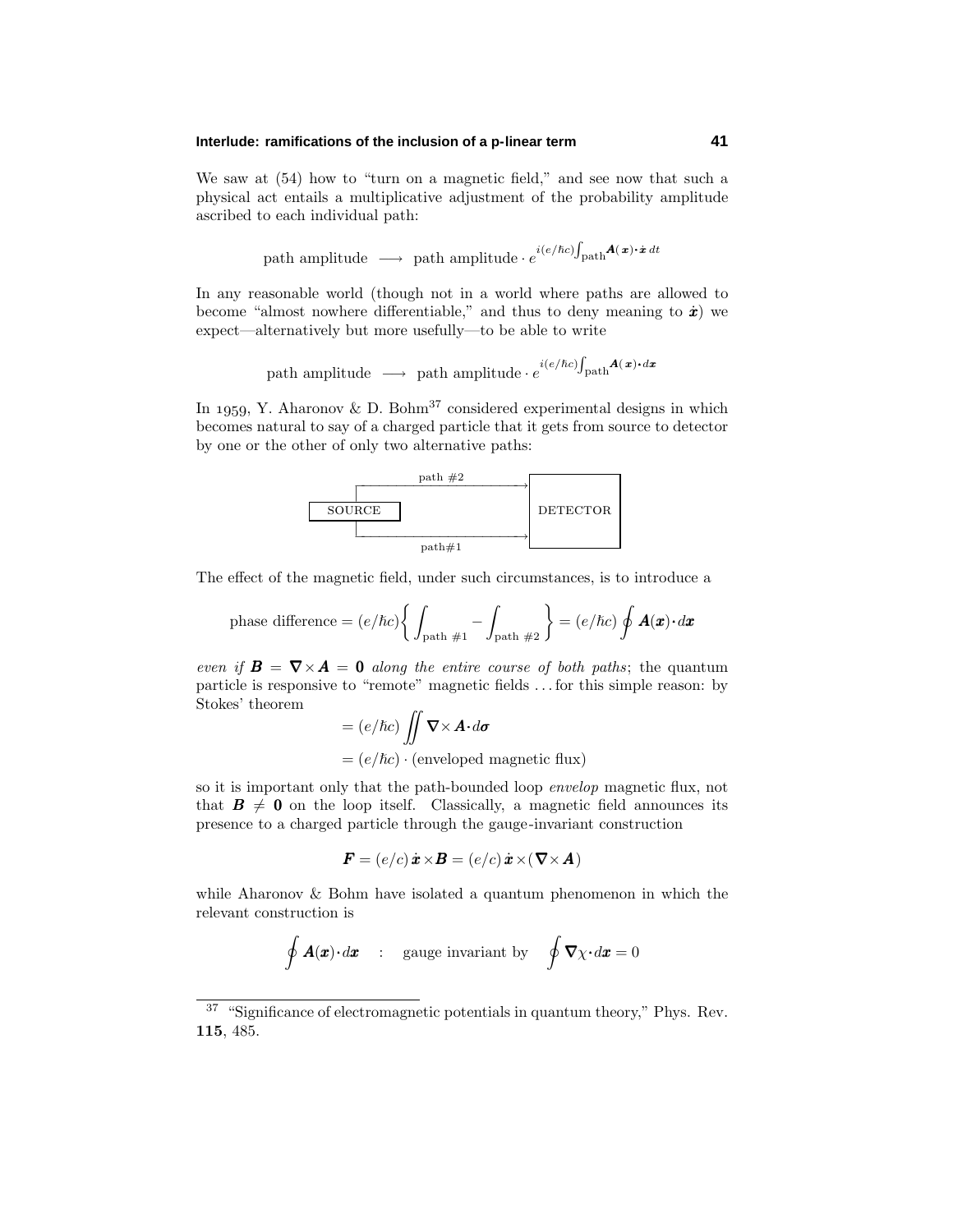In neither case is *A* itself observable; the two theories sense the vector potential in distinct but equally gauge-invariant ways. And if classical physics assigns no importance to  $\oint A(x) \cdot dx$  it does assign high importance to the closely related construct

"electromotive force" 
$$
\equiv \oint \mathbf{E}(\mathbf{x}) \cdot d\mathbf{x}
$$
  
\n
$$
= \iint \nabla \times \mathbf{E} \cdot d\mathbf{\sigma}
$$
\n
$$
= -\frac{\partial}{\partial t} \iint \mathbf{B} \cdot d\mathbf{\sigma}
$$
\n
$$
= -\frac{\partial}{\partial t} \text{(enveloped magnetic flux)}
$$

which provides yet a second mechanism by which magnetic fields acquire "remote" consequences. Aharonov & Bohm gained analytical sharpness by looking to a very simple two-path situation: Feynman, in less specialized situations, might write

$$
K(\boldsymbol{x}, t; \boldsymbol{x}_0, t_0) = \frac{1}{A} \sum_{\text{paths}} e^{\frac{i}{\hbar} S[\text{path}]}
$$

$$
= \frac{1}{A} \sum_{\text{paths}} e^{\frac{i}{\hbar} S[\text{path}]} \cdot e^{i(e/\hbar c) \int_{\text{path}} \boldsymbol{A}(\boldsymbol{x}) \cdot d\boldsymbol{x}}
$$

to describe the effect of "turning on a magnetic field." The gauge transformation  $A \rightarrow A + \nabla \chi$  contributes additively to each  $\int_{\text{path}} A(x) \cdot dx$  a path-independent function of the endpoints *...* which leaks out of the summation process to give us back precisely (69).

Some historical remarks: Aharonov and Bohm, who in 1959 were at the University of Bristol, were in some respects anticipated by W. Eherberg  $\&$ R. E. Siday.<sup>38</sup> But they were using classical methods to study a quantum mechanical problem (electron optics), and seem to have been at pains to argue the absence of an AB effect. Aharonov & Bohm doe not allude in their brief paper to the path integral formalism (much less to its singular aptness), nor do Feynman & Hibbs allude to the AB effect; Feynman does, however, provide a luminous discussion of the AB effect in §15–5 of The Feynman Lectures on *Physics: Volume II* (1964). But his ostensible subject there is electrodynamics, not quantum mechanics, and he makes no reference to the path integral method. In  $1984$  Michael Berry—also at the University of Bristol—published the paper<sup>39</sup>

<sup>38</sup> "The refractive index in electron optics and the principles of dynamics," Proc. Phys. Soc. London **B62**, 8 (1949). I have heard reports that, at an even earlier date, N. van Kampen—then a visitor at Columbia—assigned what was to become the Aharanov-Bohm effect to his quantum students as a homework problem!

 $39$  "Quantal phase factors accompanying adiabatic changes," Proc. Roy. Soc. London **A392**, 45 (1984).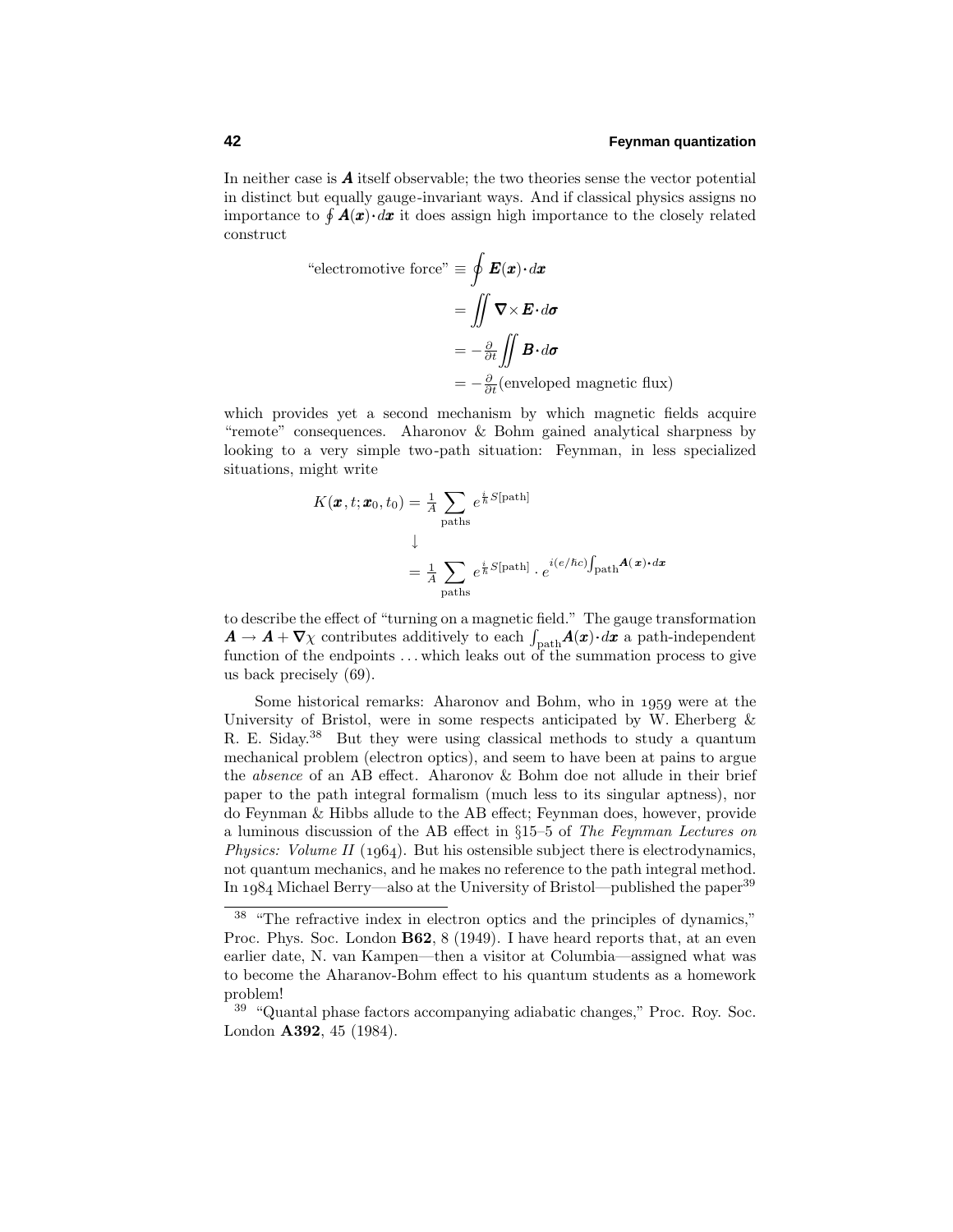### **Path integration in an illustrative case 43**

that launched the theory of "geometrical phase." He points out already in that first paper that the AB effect provides an instance of geometrical phase, but makes no reference to the Feynman formalism. The classic papers (by Aharonov & Bohm, Berry and many others) in this twin field<sup>40</sup> are reproduced in A. Shapere & F. Wilczek, *Geometric Phases in Physics* (1989), but I find in that collection only one paper<sup>41</sup> that makes explicit use of path integral methods. There seems to be an unaccountable hole in the literature.

**Sitting down and actually doing a path integral.** Look, for illustrative purposes, to the system of paramount importance to Feynman himself—the oscillator

$$
L = \frac{1}{2}m(\dot{x}^2 - \omega^2 x^2)
$$

which at  $\omega \downarrow 0$  becomes the free particle. The classical action, in short time approximation, was found at (44) to be given by

$$
S(x, \tau; y, 0) = \frac{m}{2} \frac{(x - y)^2}{\tau} - \frac{1}{2} m \omega^2 \frac{x^2 + xy + y^2}{3} \tau
$$

so our assignment is to evaluate

$$
K(x,t;x_0,0) = \lim_{N \uparrow \infty} \left(\frac{m}{ih\tau}\right)^{N+1} \int \cdots \int \exp\left\{\frac{im}{2\hbar\tau} \sum_{k=1}^{N+1} \left[ (x_k - x_{k-1})^2 - \frac{1}{3}(\omega\tau)^2 (x_k^2 + x_k x_{k-1} + x_{k-1}^2) \right] \right\} dx_1 \cdots dx_N
$$
 (70)

with  $x_{N+1} = x$  and  $\tau = t/(N+1)$ . We already know many things about *K*: that it satisfies

$$
-\frac{\hbar^2}{2m}K_{xx} + \frac{1}{2}m\omega^2 K = i\hbar K_t
$$

and is given in fact by (39), which can be obtained by a great variety of means. To that list we want now to add another entry: recovery of (39) by execution of Feynman's program (70). That in itself can be accomplished in many ways. I have set things up with the intention to exploit the *n*-dimensional Gaussian integral formula<sup>42</sup>

$$
\int_{-\infty}^{+\infty} \int_{-\infty}^{+\infty} e^{i \mathbf{y} \cdot \mathbf{x}} e^{-\frac{1}{2} \mathbf{x} \cdot \mathbf{A} \mathbf{x}} dx_1 \cdots dx_n = \frac{(2\pi)^{\frac{n}{2}}}{\sqrt{\det \mathbf{A}}} e^{-\frac{1}{2} \mathbf{y} \cdot \mathbf{A}^{-1} \mathbf{y}}
$$
(71)

 $40\;$  For a good introduction to the essentials of both of its parts see D. Griffiths, Introduction to Quantum Mechanics  $(1994), \S10.2$ .

<sup>41</sup> Hiroshhi Kuratsuji & Shinji Iida, "Effective action for adiabatic process: dynamical meaning of Berry and Simon's phase," Prog. Theo. Phys. **74**, 439 (1985).

 $42$  For the remarkably simple proof, see (for example) Harald Cramér, Mathematical Methods of Statistics  $(1946)$ , pages 99 and 118–121.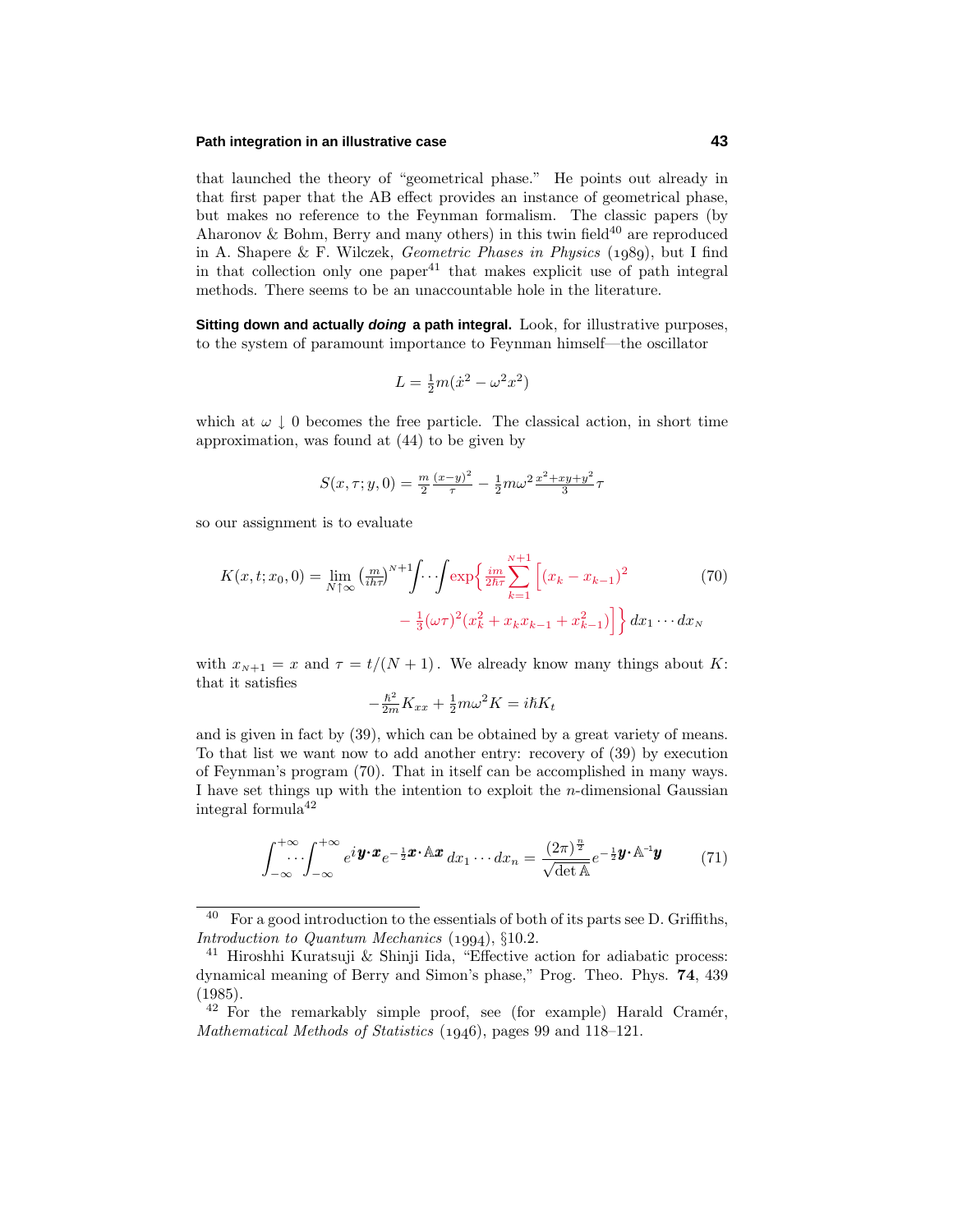where it is assumed that  $A$  is real and symmetric, and that its eigenvalues are all positive (though we—on the usual grounds—will allow ourselves to relax the latter assumption). As a first step, we satisfy ourselves that

$$
\exp\left\{\text{etc.}\right\} = e^{-\frac{1}{2}\beta(1-\alpha)\left(x^2 + x_0^2\right)} \cdot e^{\frac{1}{2}\beta(2+\alpha)\left(x_0x_1 + x_{N-1}x\right)} \cdot \exp\left\{-\frac{1}{2}\beta(2+\alpha)\left[2\frac{1-\alpha}{2+\alpha}\sum_{k=1}^{N-1}x_k^2 - \sum_{k=1}^{N-2}x_kx_{k+1}\right]\right\}
$$

with  $\beta \equiv -\frac{i m}{\hbar \tau}$  and  $\alpha \equiv \frac{1}{3} (\omega \tau)^2$ . Use  $2\frac{1-\alpha}{2+\alpha} = 2 - 3\alpha + \cdots = 2 - (\omega \tau)^2 \equiv a$ , drop the  $\alpha$ 's on grounds that they can make no contribution in the limit  $\tau \downarrow 0$ and obtain

$$
=e^{-\frac{1}{2}\beta\left(x^{2}+x_{0}^{2}\right)}\cdot e^{i\boldsymbol{y}\cdot\boldsymbol{x}}e^{-\frac{1}{2}\boldsymbol{x}\cdot\mathbb{A}\boldsymbol{x}}
$$

with

$$
\mathbf{x} = \begin{pmatrix} x_1 \\ x_2 \\ x_3 \\ \vdots \\ x_N - 1 \\ x_N \end{pmatrix}, \quad \mathbf{y} = \begin{pmatrix} -i\beta x_0 \\ 0 \\ 0 \\ \vdots \\ 0 \\ -i\beta x_N \end{pmatrix}, \quad \mathbb{A} \equiv \beta \begin{pmatrix} a & -1 & 0 \\ -1 & a & -1 \\ & -1 & a \\ & & \ddots & \\ & & & a & -1 \\ & & & -1 & a \end{pmatrix}
$$

Notice that *a* is the only surviving repository of the  $\omega$  that serves to distinguish one oscillator from another, and oscillators in general from free particles. It follows now from (70) by (71) that

$$
K(x,t;x_0,0) = \lim_{N \uparrow \infty} \left(\frac{m}{i h \tau}\right)^{\frac{N+1}{2}} \frac{(2\pi)^{\frac{N}{2}}}{\sqrt{\det \mathbb{A}}} e^{-\frac{1}{2}\beta(x^2 + x_0^2)} \cdot e^{-\frac{1}{2}\mathbf{y} \cdot \mathbb{A}^{-1}\mathbf{y}}
$$
(72)

where the meanings of  $\tau$ , **y** and  $\mathbb{A}$  are all *N*-dependent.

We look first to the asymptotic evaluation of the determinant. Let

$$
D_n(N) \equiv \begin{cases} \text{determinant of the } n \times n \text{ submatrix that stands in the} \\ \text{upper left corner of the } N \times N \text{ matrix } A \end{cases}
$$

Expansion on the top row gives the recursion relation

$$
D_n = a\beta D_{n-1} - \beta^2 D_{n-2}
$$
\n(73)

which—if (formally) we set

 $D_0 = 0$ 

and use  $D_1 = \beta a$ 

—is readily seen to reproduce the results of direct calculation. The idea now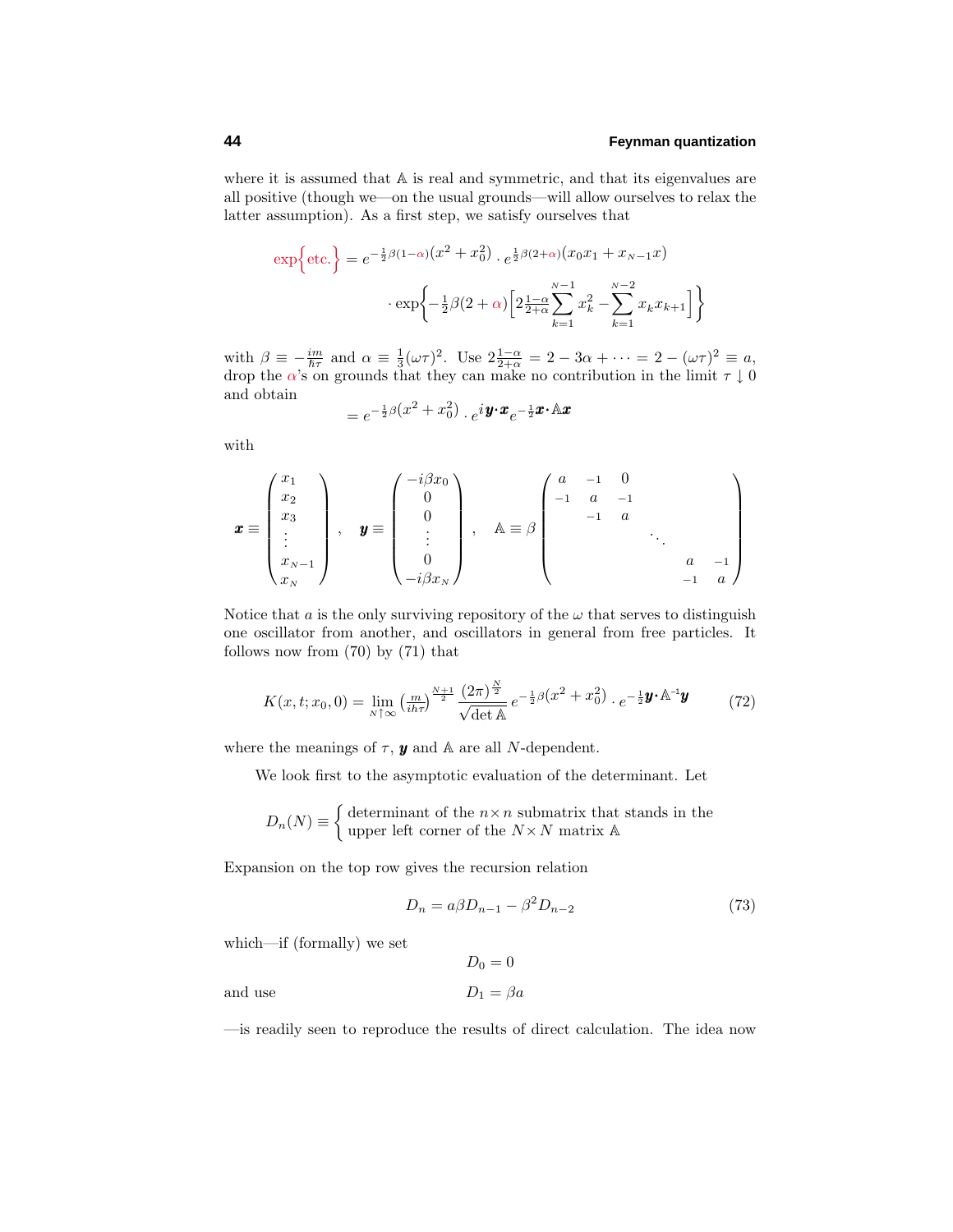### **Path integration in an illustrative case 45**

(for which I am indebted to Elliott Montroll<sup>43</sup>) is to notice that  $(73)$  can be written

$$
\mathcal{D}_n - 2\mathcal{D}_{n-1} + \mathcal{D}_{n-2} = -(\omega \tau)^2 \mathcal{D}_{n-1}
$$

or again

$$
\frac{1}{\tau} \left[ \frac{\mathcal{D}_n - \mathcal{D}_{n-1}}{\tau} - \frac{\mathcal{D}_{n-1} - \mathcal{D}_{n-2}}{\tau} \right] = -\omega^2 \mathcal{D}_{n-1}
$$

with  $\mathcal{D}_n \equiv \omega \tau D_n/\beta^n$ . Now associate the  $\mathcal{D}_n \{n = 0, 1, 2, ..., N\}$  with the values assumed by a continuous function  $\mathcal{D}(\vartheta)$  at discrete values of its argument

$$
\mathcal{D}_n = \mathcal{D}(n\tau)
$$

and notice that the preceding difference equation becomes asymptotically the differential equation

$$
\frac{d^2}{d\vartheta^2}\,\mathcal{D}=-\omega^2\,\mathcal{D}
$$

which we want to solve subject to the initial conditions

$$
\mathcal{D}(0) = 0 \qquad : \quad \text{from } \mathcal{D}_1 = \omega \tau a \to 0 \qquad \text{as } \tau \downarrow 0
$$
\n
$$
\mathcal{D}'(0) = \omega \qquad : \quad \text{from } [\mathcal{D}_2 - \mathcal{D}_1]/\tau = \omega[(a^2 - 1) - a] = \omega \text{ as } \tau \downarrow 0
$$

Immediately  $\mathcal{D}(\vartheta) = \sin \omega \vartheta$ , so for large *N* we have (since  $n = N$  entails  $\vartheta = t$ )

$$
\det \mathbb{A} = D_N = \frac{1}{\omega \tau} \beta^N \mathcal{D}_N \to \frac{1}{\omega \tau} \beta^N \sin \omega t \tag{74.1}
$$

Turning now to the asymptotic evaluation of  $y \cdot \mathbb{B} y$  with  $\mathbb{B} \equiv \mathbb{A}^{-1}$ , the sparse design of *y* entails

$$
\mathbf{y} \cdot \mathbb{B} \mathbf{y} = B_{11} y_1^2 + (B_{1N} + B_{N1}) y_1 y_N + B_{NN} y_N^2
$$

so we have actually to obtain only the four corner elements of  $\mathbb{B}$ , and the simple design of A makes those quite easy to compute: we find

$$
B_{11} = B_{NN} = \frac{D_{N-1}}{D_N} = \frac{D_{N-1}}{\beta D_N}
$$
  

$$
B_{1N} = B_{N1} = \beta^{N-1} \frac{1}{D_N} = \frac{\omega \tau}{\beta D_N}
$$

<sup>43</sup> "Markoff chains, Wiener integrals, and quantum theory," Comm. Pure & Appl. Math. **5**, 415 (1952). See especially page 432. Montroll was highly esteemed for his computational virtuosity, and (together with Julian Schwinger) exerted a formative influence on my own early development. The paper here in question sprang from an "abortive attempt  $(1946-47)$  to develop a discrete space-time quantum theory"—an effort in which Feynman's publication<sup>5</sup> caused Montroll to lose interest.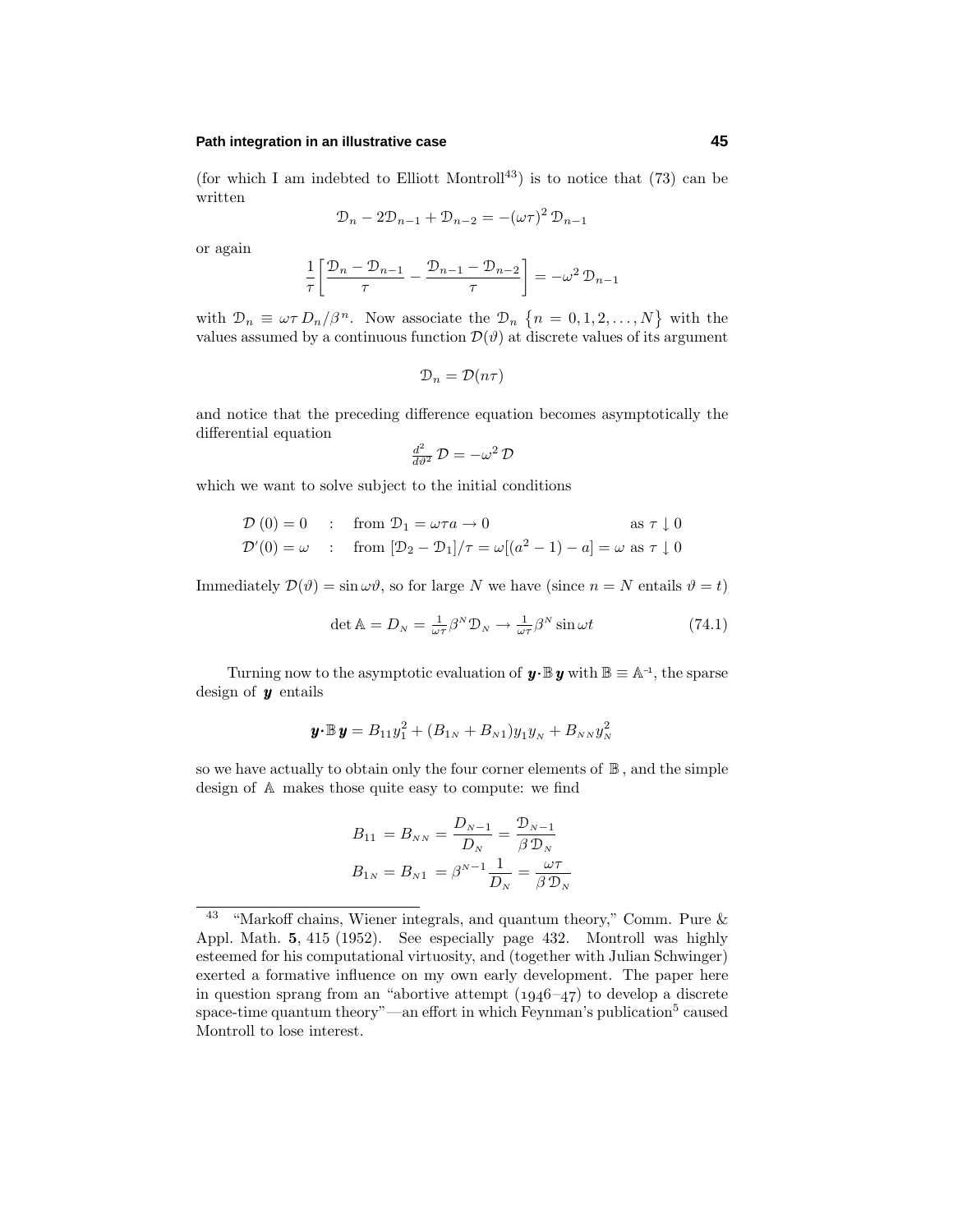giving

$$
\mathbf{y} \cdot \mathbb{B} \mathbf{y} = \frac{\mathcal{D}_{N-1}}{\beta \mathcal{D}_{N}} \left[ (-i\beta x_{0})^{2} + (-i\beta x)^{2} \right] + 2 \frac{\omega \tau}{\beta \mathcal{D}_{N}} (-i\beta x_{0}) (-i\beta x)
$$

$$
= -\beta \left[ (x^{2} + x_{0}^{2}) \frac{\mathcal{D}_{N-1}}{\mathcal{D}_{N}} + 2x x_{0} \frac{\omega \tau}{\mathcal{D}_{N}} \right]
$$

The exponential factors in (72) now combine to give

$$
e^{-\frac{1}{2}\beta(x^2+x_0^2)} \cdot e^{-\frac{1}{2}\mathbf{y}\cdot\mathbb{A}^{-1}\mathbf{y}} = \exp\left\{\frac{1}{2}\frac{m}{i\hbar\tau}\left[(x^2+x_0^2)\left\{\frac{\mathcal{D}_{N-1}}{\mathcal{D}_N}-1\right\} + 2xx_0\frac{\omega\tau}{\mathcal{D}_N}\right]\right\}
$$

$$
= \exp\left\{\frac{i}{\hbar}\frac{m}{2\mathcal{D}_N}\left[(x^2+x_0^2)\frac{\mathcal{D}_N-\mathcal{D}_{N-1}}{\tau} - 2\omega xx_0\right]\right\}
$$

But asymptotically

$$
\mathcal{D}_N \to \mathcal{D}(t) = \sin \omega t
$$

$$
\frac{\mathcal{D}_N - \mathcal{D}_{N-1}}{\tau} \to \mathcal{D}'(t) = \omega \cos \omega t
$$

so we have

$$
e^{-\frac{1}{2}\beta\left(x^2+x_0^2\right)} \cdot e^{-\frac{1}{2}\mathbf{y}\cdot\mathbb{A}^{-1}\mathbf{y}} \to \exp\left\{\frac{i}{\hbar} \frac{m\omega}{2\sin\omega t} \left[ (x^2+x_0^2)\cos\omega t - 2xx_0 \right] \right\} \tag{74.2}
$$

Returning with (74) to (72) we obtain at last

$$
K(x, t; x_0, 0) = \left[ \lim_{N \uparrow \infty} \left( \frac{m}{i h \tau} \right)^{\frac{N+1}{2}} \left( 2 \pi \frac{i h \tau}{m} \right)^{\frac{N}{2}} \sqrt{\frac{\omega \tau}{\sin \omega t}} \right] \cdot \exp \left\{ \text{etc.} \right\}
$$

$$
= \sqrt{\frac{m \omega}{i h \sin \omega t}} \exp \left\{ \frac{i}{\hbar} \frac{m \omega}{2 \sin \omega t} \left[ \left( x^2 + x_0^2 \right) \cos \omega t - 2 x x_0 \right] \right\} \tag{75}
$$

—in precise agreement with  $(39)$ . At  $(70)$  I tacitly assigned to Feynman's "normalization factor" *A* its Pauli valuation  $\sqrt{ih\tau/m}$ . Had we (with Feynman) left the value of *A* in suspension then we would, just above, have confronted

$$
\left[\lim_{N \uparrow \infty} \left(\frac{1}{A}\right)^{N+1} \left(2\pi \frac{i\hbar\tau}{m}\right)^{\frac{N}{2}} \sqrt{\frac{\omega\tau}{\sin \omega t}}\right] \quad : \quad \text{exists only if } A = \sqrt{i h\tau/m}
$$

This result is remarkable in several respects. We started with a short time approximation to the classical oscillator action, but ended up with a formula in which the *exact* oscillator action appears in the exponent. Equation (75) can be written

$$
K = \sqrt{\frac{1}{i\hbar} \frac{\partial^2 S}{\partial x \partial x_0}} e^{\frac{i}{\hbar} S}
$$
  

$$
S = \frac{m\omega}{2 \sin \omega t} \left[ (x^2 + x_0^2) \cos \omega t - 2x x_0 \right]
$$

It is, in short, of precisely Pauli/Van Vleck's design, though the time interval *t* is now not infinitsimal but finite/arbitrary. Which is to say: now that all the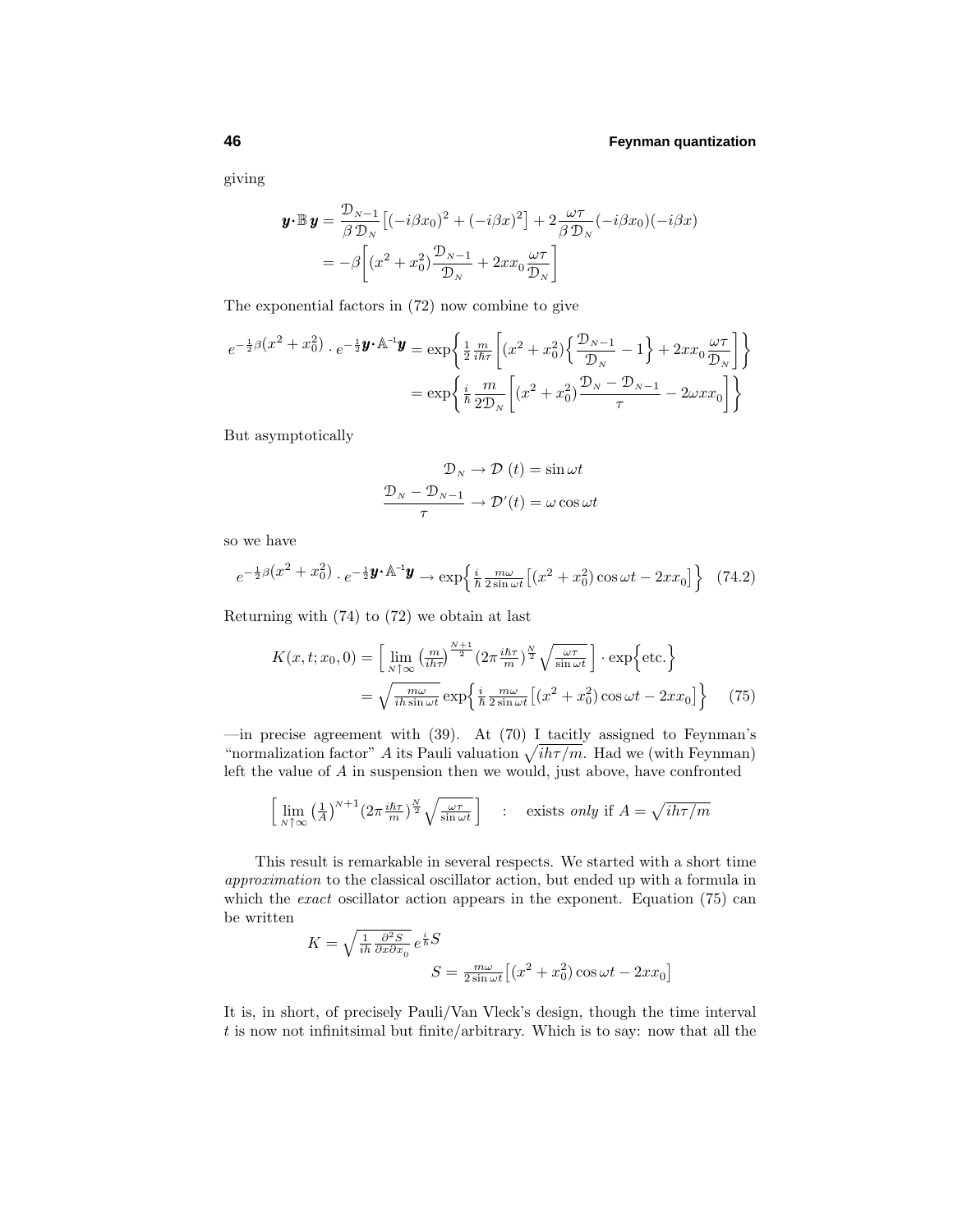# **Path integration in an illustrative case 47**

tedious summing-over-paths lies behind us we were left with a result to which, in effect, only a single path—the classical path—contributes. That magical state of affairs persists, of course, when we proceed to the free particle limit  $\omega \downarrow 0$ , where the result now in hand returns the familiar result

$$
\downarrow
$$
\n
$$
= \sqrt{\frac{m}{i\hbar t}} \exp\left\{\frac{i}{\hbar} \frac{m}{2t} \left[x^2 - x_0^2\right]\right\} \tag{76}
$$

Had we "turned off the spring" at the outset, the sum-over-paths would have been easier *...* but only marginally.

Stand back and squint at our accomplishment: we have been engaged in an exercise in multivariable Gaussian integration *...* carried ultimately to the limit in which the number of variables is allowed to become infinite. It has been an argument of sufficiently many parts that it can be organized in a great many ways. The argument presented here was taken from my QUANTUM MECHANICS  $(1967)$  Chapter One, pages 42–48, and owes much to Montroll.<sup>44</sup>

We expect to enjoy similar success whenever the classical action can, at short times, be satisfactorally approximated by a function which depends at most *quadratically* on its arguments. Gaussian integration will in all such cases be the name of the game. For many applications—for example: to quantum field theory—that turns out to be not so severe a limitation as one might suppose.<sup>45</sup>

We cannot expect to be able—by any method—to construct exact descriptions of the propagator  $K(x, t; x_0, t_0)$  except in a relatively limited number of textbookish cases, and are therefore not surprised to discover that we are frequently *unable to evaluate* the Feynman path integral. After all, we are more often than not unable to evaluate—except numerically—the ordinary integrals of functions of a single variable: integration is hard. We expect generally to have to make do with approximation schemes, of one design or another. One important recommendation of the Feynman method is that it presents old problems in quite a new light—a light that invites the invention of novel approximation methods.

That said, it can be reported that path integration is a field in which great strides were taken during the last quarter of the  $20<sup>th</sup>$  Century. A leading figure in this effort has been Christian Grosche, at the Institut für Theoretische Physik, Universität Hamburg. His Path Integrals, Hyperbolic Spaces, & Selberg Trace Formulae  $(1996)$  cites more than 500 contributions to the field, and provides a vivid sense of the range and level of sophistication that has recently

 $^{44}\,$  In the old notes just cited I describe also several alternative lines of attack. See also Chapter 6 in Schulman,<sup>12</sup> and the references cited by him.

 $45$  Michio Kaku, in Chapter 8 of his *Quantum Field Theory* (1993), begins his survey of our subject with the claim that "the path integral approach has many advantages over the other [quantization] techniques," and proceeds to list seven of its distinctive virtues.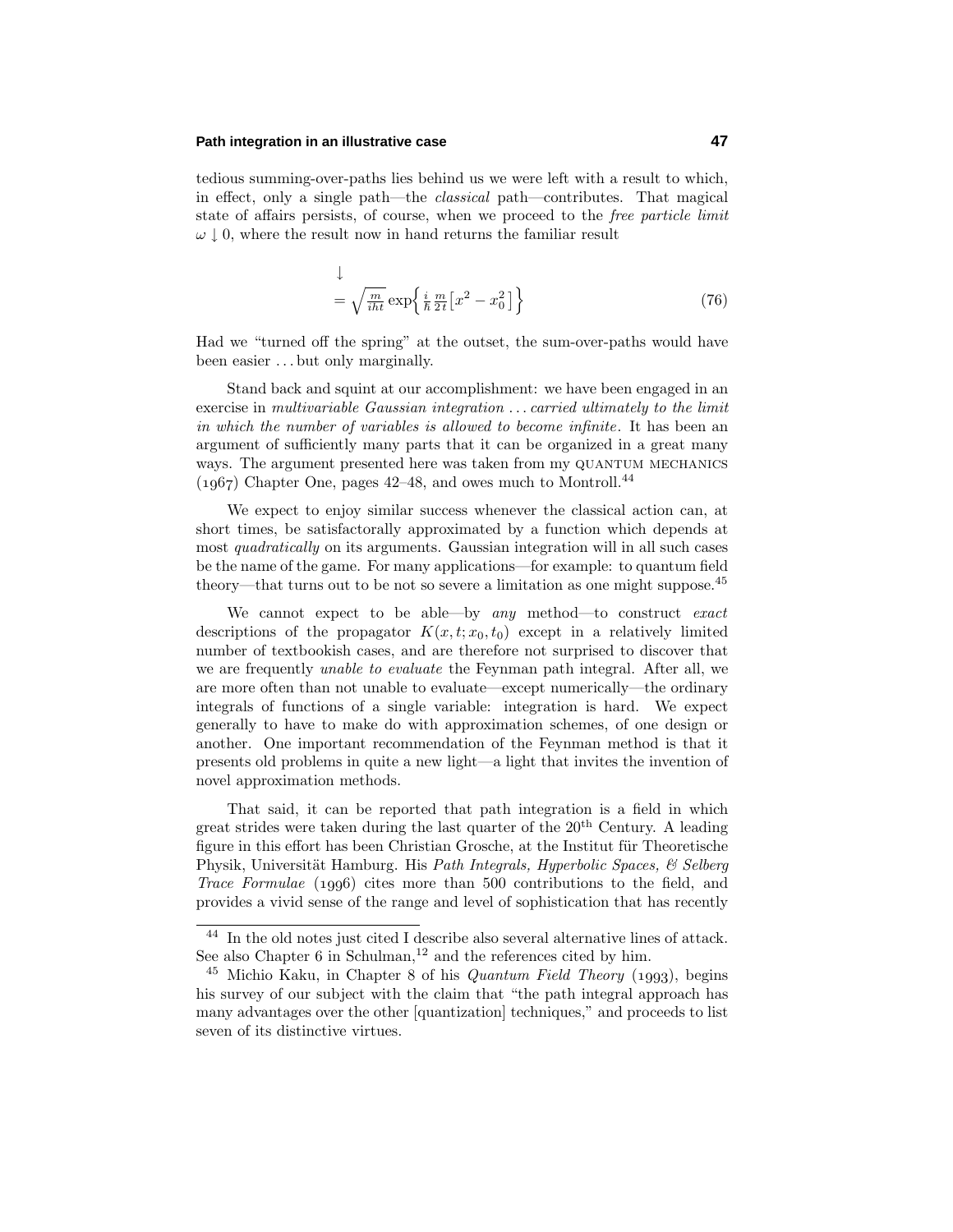been achieved. In "How to solve path integrals in quantum mechanics,"<sup>46</sup> which provides an excellent survey of the present state of the field, Grosche claims it to be "no exaggeration to say that we are able to solve today essentially all path integrals in quantum mechanics which correspond to problems for which the corresponding Schrödinger problem can be solved exactly." But it is in more abstract areas that lie farther afield (supersymmetric string theory, quantum gravity), where "solving the Schrödinger equation" is not even the point at issue, that the power of Feynman's method becomes most pronounced.

#### **Summing over what paths?** Feynman writes

$$
K(x, t; x_0, 0) = \text{(normalization factor)} \cdot \sum_{\text{paths}} e^{\frac{i}{\hbar} S[\text{path from } (x_0, 0) \text{ to } (x, t)]}
$$

but to lend concrete meaning to the picturesque expression on the right he would have us write the appropriate variant of  $(70)^{47}$  To describe the class of paths he has in mind, the class implicit in (70), he draws something like the *N*-node spline curves shown in Figure 1 and Figure 2, which we are to imagine in the limit  $N \uparrow \infty$ . It appears to have been Feynman's view (see the following figure) that his mathematical discovery was indicative—not in "as if" terms, but literally—of an underlying physical fact: that particles really do trace almost nowhere differentiable fractile-like curves in spacetime. And that the concept of "velocity" survives, therefore, with only a statistical meaning. The latter conclusion is not, in itself, radical: the theory of Brownian motion leads, in its idealized formalism, to a similar conclusion, and so did Dirac's notion of "zitterbewegung." I argue here that Feynman's purported view (which seems to me to reflect a naive realism unworthy of the man, and is supported by no direct physical evidence) is untenable on these grounds: summation over distinct classes of paths leads (at least in some instances) to identical conclusions. This I demonstrate by example.

Look again to the one-dimensional oscillator

$$
L = \frac{1}{2}m(\dot{x}^2 - \omega^2 x^2)
$$

for which the dynamical path  $(x_1, t_1) \leftarrow (x_0, t_0)$  is known to be described by<sup>48</sup>

$$
x_{\rm c}(t) = \left[\frac{x_0 \sin \omega t_1 - x_1 \sin \omega t_0}{\sin \omega (t_1 - t_0)}\right] \cos \omega t - \left[\frac{x_0 \cos \omega t_1 - x_1 \cos \omega t_0}{\sin \omega (t_1 - t_0)}\right] \sin \omega t
$$

Write

$$
x(t) = x_c(t) + \lambda a(t)
$$
  
\n
$$
a(t) \equiv \sum_{n=1}^{\infty} a_n \sin \left\{ n\pi \frac{t - t_0}{t_1 - t_0} \right\}
$$
  
\n
$$
\equiv x(t; a_1, a_2, \ldots)
$$
\n(77)

<sup>46</sup> J. Math. Phys. **36**, 2354 (1995), written jointly with F. Steiner.

<sup>&</sup>lt;sup>47</sup> ... which as it stands is specific to the harmonic oscillator.

<sup>&</sup>lt;sup>48</sup> See QUANTUM MECHANICS (1967), Chapter I, page 22. Or simply verify that indeed  $\ddot{x} + \omega^2 x = 0$  and  $x(t_0) = x_0, x(t_1) = x_1$ .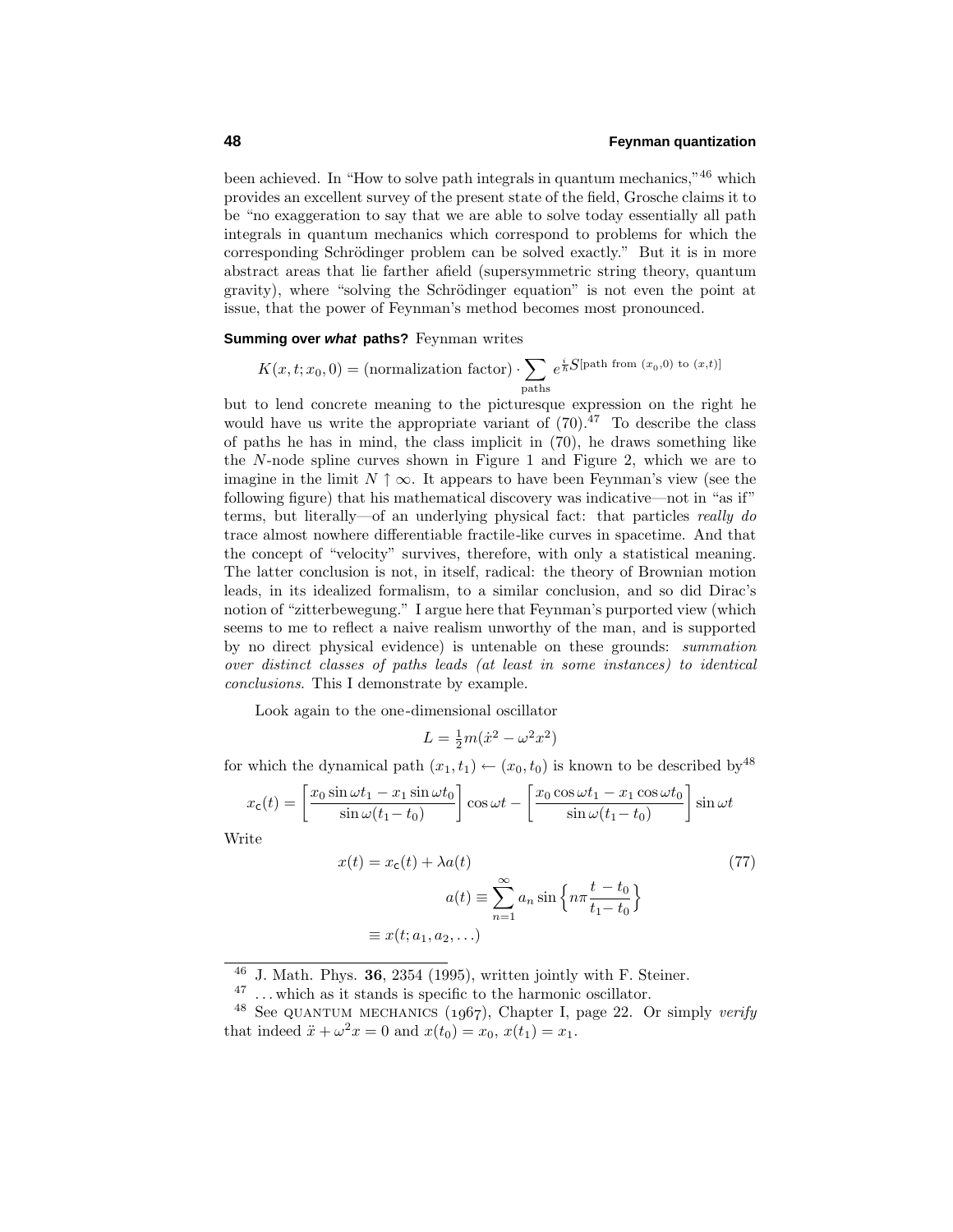

FIGURE 4: Such a figure appears on page 177 of Feynman & Hibbs' Quantum Mechanics and Path Integrals ( $1965$ ). The accompanying text suggests that Feynman entertained the view that particles really do move about tracing nowhere-differentiable fractal-like trajectories —this well before Benoit Mandelbrot introduced "fractal" into the vocabulary of the physical sciences. I argue here that Feynman's view (if, indeed, he held such a view: certainly he allowed himself to speak as though he did) is mathematically untenable and physically unjustified.

to describe the elements of what we will now take to be the "class of admissible paths." The  $a_n$  serve to address the individual elements (paths) in the "space of paths," while  $\lambda$  is a formal device that will in a moment be set equal to unity. The point to notice is that  $a(t_0) = a(t_1) = 0$ ; i.e., that

$$
\begin{array}{c}\nx(t_0; \mathbf{a}) = x_0 \\
x(t_1; \mathbf{a}) = x_1\n\end{array}\n\bigg\} \quad \text{for all } \mathbf{a}
$$

Now insert  $x_c + \lambda a$  into  $S = \int L dt$  and obtain

$$
S[x(t; a)] = S_0 + \lambda S_1 + \lambda^2 S_2
$$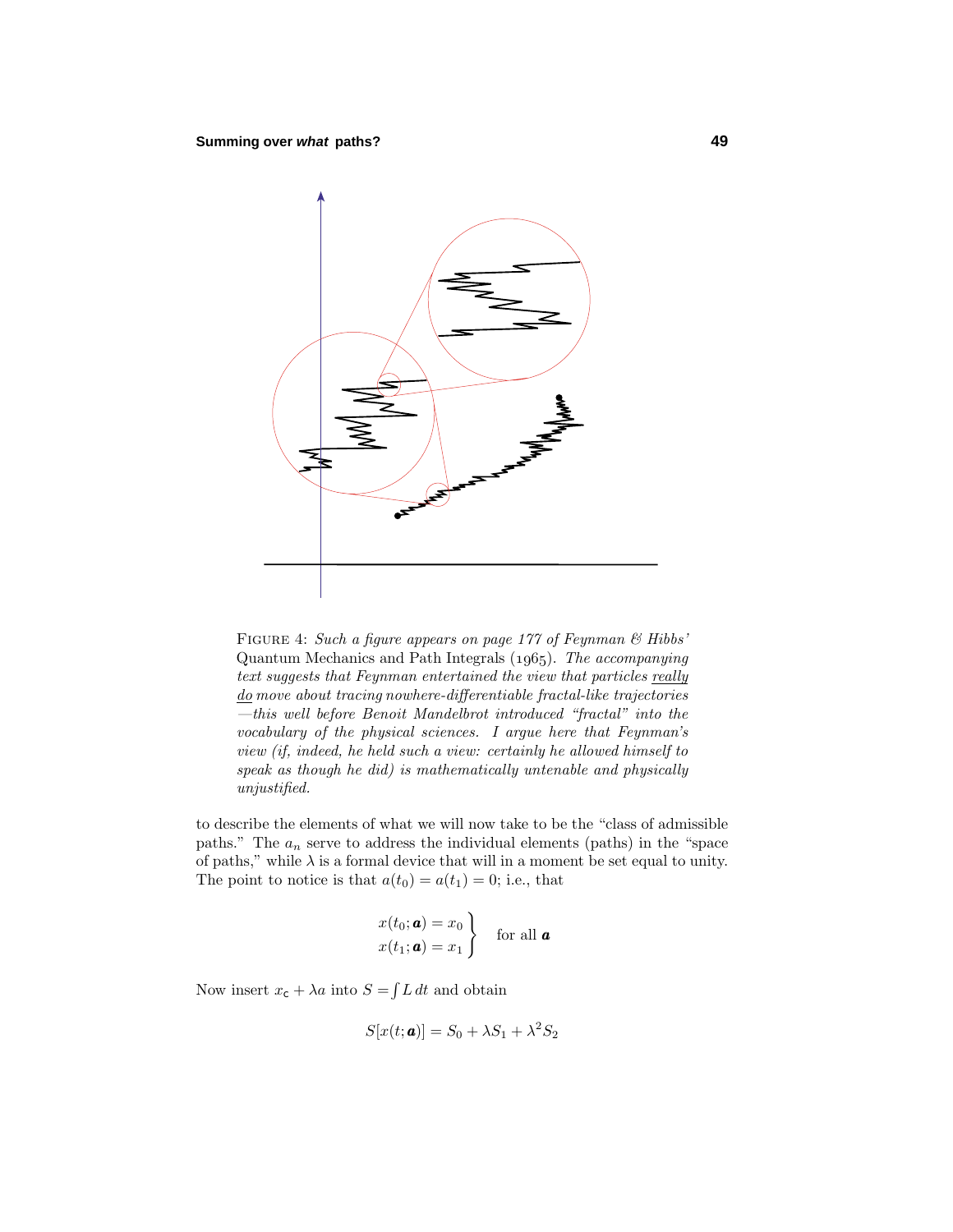where

$$
S_0 \equiv \frac{1}{2} m \int_{t_0}^{t_1} \left\{ \dot{x}_c^2 - \omega^2 x_c^2 \right\} dt = \frac{m\omega}{2\sin\omega(t_1 - t_0)} \left[ (x_1^2 + x_0^2) \cos\omega(t_1 - t_0) - 2x_1 x_0 \right]
$$

is already very well known, where

$$
S_1 \equiv m \int_{t_0}^{t_1} \{ \dot{x}_{\mathbf{c}} \dot{a} - \omega^2 x_{\mathbf{c}} a \} dt
$$
  
=  $m \int_{t_0}^{t_1} \{ -\ddot{x}_{\mathbf{c}} - \omega^2 x_{\mathbf{c}} \} a dt + \dot{x}_{\mathbf{c}} a \Big|_{t_0}^{t_1}$  after integration by parts  
= 0 because  $\begin{cases} x_{\mathbf{c}}(t) \text{ satisfies the equation of motion, and} \\ a(t) \text{ vanishes at times } t_0 \text{ and } t_1 \end{cases}$ 

and where a calculation that exploits

$$
\int_0^{\pi} \cos m\xi \cos n\xi d\xi = \int_0^{\pi} \sin m\xi \sin n\xi d\xi = \frac{\pi}{2} \delta_{mn}
$$

supplies

$$
S_2 \equiv \frac{1}{2} m \int_{t_0}^{t_1} {\{\dot{a}^2 - \omega^2 a^2\} dt}
$$
  
=  $\frac{m\pi}{2T} \sum_{n=1}^{\infty} n^2 \left[1 - \left(\frac{\omega T}{n\pi}\right)^2\right] a_n^2$  with  $T \equiv t_1 - t_0$ 

Set  $\lambda = 1$  and agree to

$$
interpret \sum_{\text{paths}} to mean \lim_{N \uparrow \infty} \int \cdots \int (w_1 da_1) \cdots (w_N da_N)
$$

where the  $w_n$  are "weight functions" that will presently be assigned meaning in such a way as to make things work out right. We now have

 $K(x, t; x_0, t_0) = (\text{normalization factor}) \cdot e^{\frac{i}{\hbar}S_0(x, t; x_0, t_0)}$ 

$$
\lim_{n \to \infty} \int \cdots \int \exp\left\{\frac{i}{\hbar} \frac{m\pi}{2T} \sum_{n=1}^{N} n^2 \left[1 - \left(\frac{\omega T}{n\pi}\right)^2\right] a_n^2\right\} w_1 da_1 w_2 da_2 \cdots
$$

$$
= (\text{etc.}) \cdot \lim_{n \uparrow \infty} \prod_{n=1}^{N} w_n \int \exp\left\{-\frac{m\pi}{2i\hbar T} n^2 \left[1 - \left(\frac{\omega T}{n\pi}\right)^2\right] a^2\right\} da
$$

$$
= (\text{etc.}) \cdot \lim_{n \uparrow \infty} \prod_{n=1}^{N} w_n \left\{\frac{m}{2i\hbar T} n^2 \left[1 - \left(\frac{\omega T}{n\pi}\right)^2\right]\right\}^{-\frac{1}{2}}
$$

But a classic identity informs us (so does *Mathematica*) that

$$
\prod_{n=1}^{\infty} \left[ 1 - \left(\frac{z}{n\pi}\right)^2 \right] = \frac{\sin z}{z}
$$

With that fact in mind, we set  $w_n(T) \equiv \sqrt{\frac{m}{2i\hslash T}} n$  and obtain

= (etc.) 
$$
\sqrt{\frac{\omega T}{\sin \omega T}}
$$
  
= (normalization factor) $\sqrt{\frac{i\hbar T}{m}} \cdot \sqrt{\frac{m\omega}{i\hbar \sin \omega (t_1 - t_0)}} e^{\frac{i}{\hbar}S_0(x, t; x_0, t_0)}$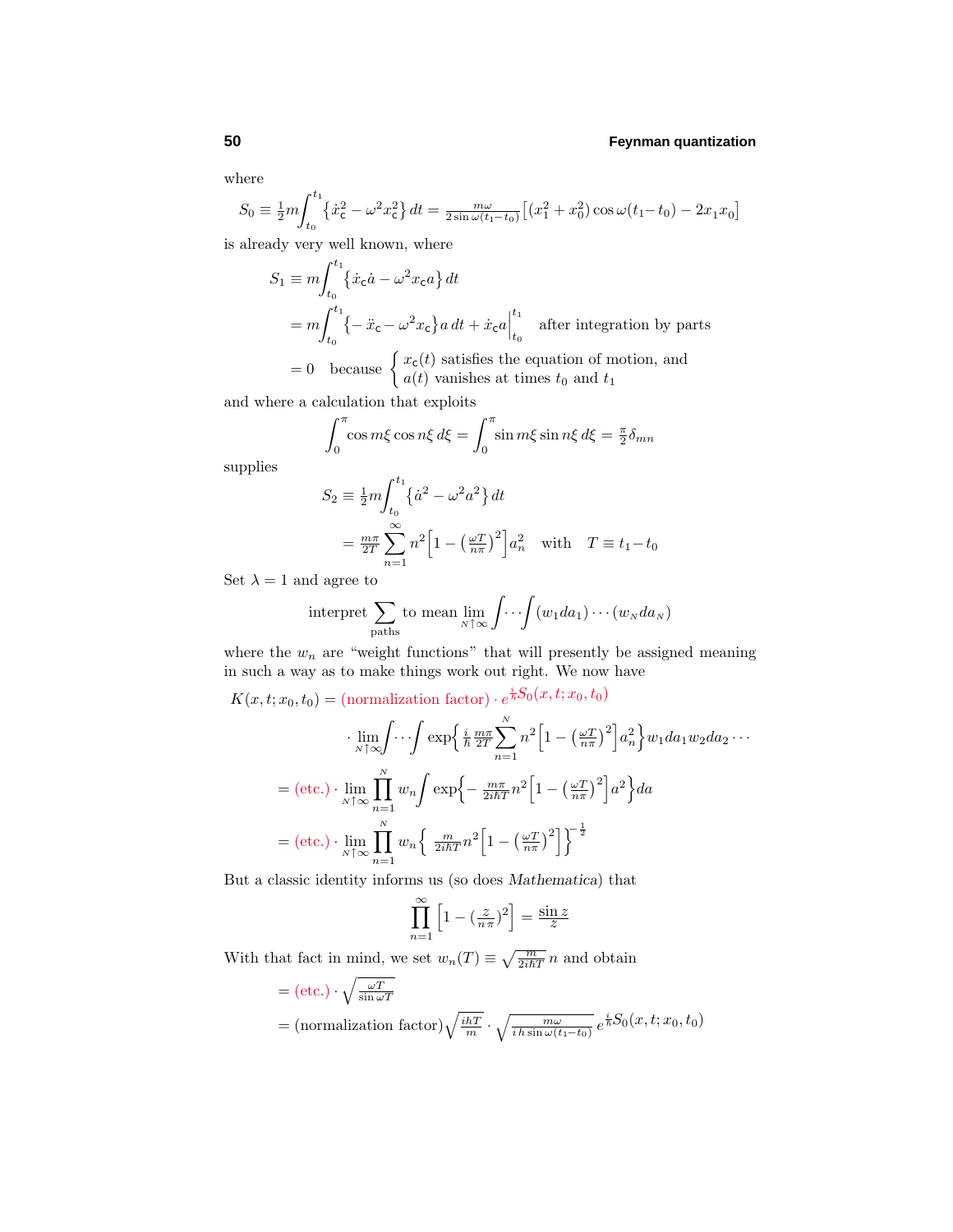### **Summing over what paths? 51**

We have now only to set

(normalization factor) = 
$$
\sqrt{\frac{m}{ihT}}
$$

to recover the familiar exact propagator for the harmonic oscillator.

The point is that we have here summed over a class of paths distinct from that contemplated by Feynman—paths which (though they may exhibit discontinuities and points of non-differentiability in the limit  $N \uparrow \infty$  are for all finite *N* everywhere differentiable. And to the extent that

> $\sum$  is independent of the precise definition of "path space"  $_{\rm paths}$

every particular path space loses any claim to "objective physical significance."

The point has been developed in an especially sharp and revealing way by C. W. Kilmister,  $49$  whose pretty argument I now sketch. Retain (77) but require of the functions  $a(t)$  only that  $a(t_0) = a(t_1) = 0$ . Develop  $L(x, \dot{x})$  in powers of  $\lambda$ :

$$
L(x_{\rm c} + \lambda a, \dot{x}_{\rm c} + \lambda \dot{a}) = \exp\left\{\lambda \left(a\frac{\partial}{\partial x_{\rm c}} + \dot{a}\frac{\partial}{\partial \dot{x}_{\rm c}}\right)\right\} L(x_{\rm c}, \dot{x}_{\rm c})
$$

$$
= \sum_{k=0}^{\infty} \lambda^k L_k(x_{\rm c}, \dot{x}_{\rm c}, a, \dot{a})
$$

Then

$$
S[x(t)] = \sum_{k=1}^{\infty} \lambda^k S_k[x_1, t_1; x_0, t_0; a(t)]
$$
  

$$
S_k[x_1, t_1; x_0, t_0; a(t)] \equiv \int_{t_0}^{t_1} L_k(x_c, \dot{x}_c, a, \dot{a}) dt
$$

Now set  $\lambda = 1$  and notice in particular that

$$
S_0 = S[x_c(t)] \qquad \qquad \text{the classical action}
$$
\n
$$
S_1 = \int_{t_0}^{t_1} \left( a \frac{\partial L}{\partial x_c} + \dot{a} \frac{\partial L}{\partial \dot{x}_c} \right) dt
$$
\n
$$
= \int_{t_0}^{t_1} a \left( \frac{\partial L}{\partial x_c} - \frac{d}{dt} \frac{\partial L}{\partial \dot{x}_c} \right) dt - \frac{\partial L}{\partial \dot{x}_c} a \Big|_{t_0}^{t_1} = 0 \qquad \text{Hamilton's principle}
$$

Feynman would now have us write

$$
K(x_1, t_1; x_0, t_0) = \frac{1}{A} \sum_{\text{paths}} \exp\left\{\frac{i}{\hbar} \sum_{k=0} S_k[x_1, t_1; x_0, t_0; a(t)]\right\}
$$

$$
= \frac{1}{A} e^{\frac{i}{\hbar} S_0(x, t; x_0, t_0)} \cdot \sum_{\text{paths}} \exp\left\{\frac{i}{\hbar} \sum_{k=2} S_k[x_1, t_1; x_0, t_0; a(t)]\right\} \tag{78}
$$

Thus far our results are quite general.

<sup>49</sup> "A note on summation over Feynman histories," Proc. Camb. Phil. Soc. **54**, 302 (1958).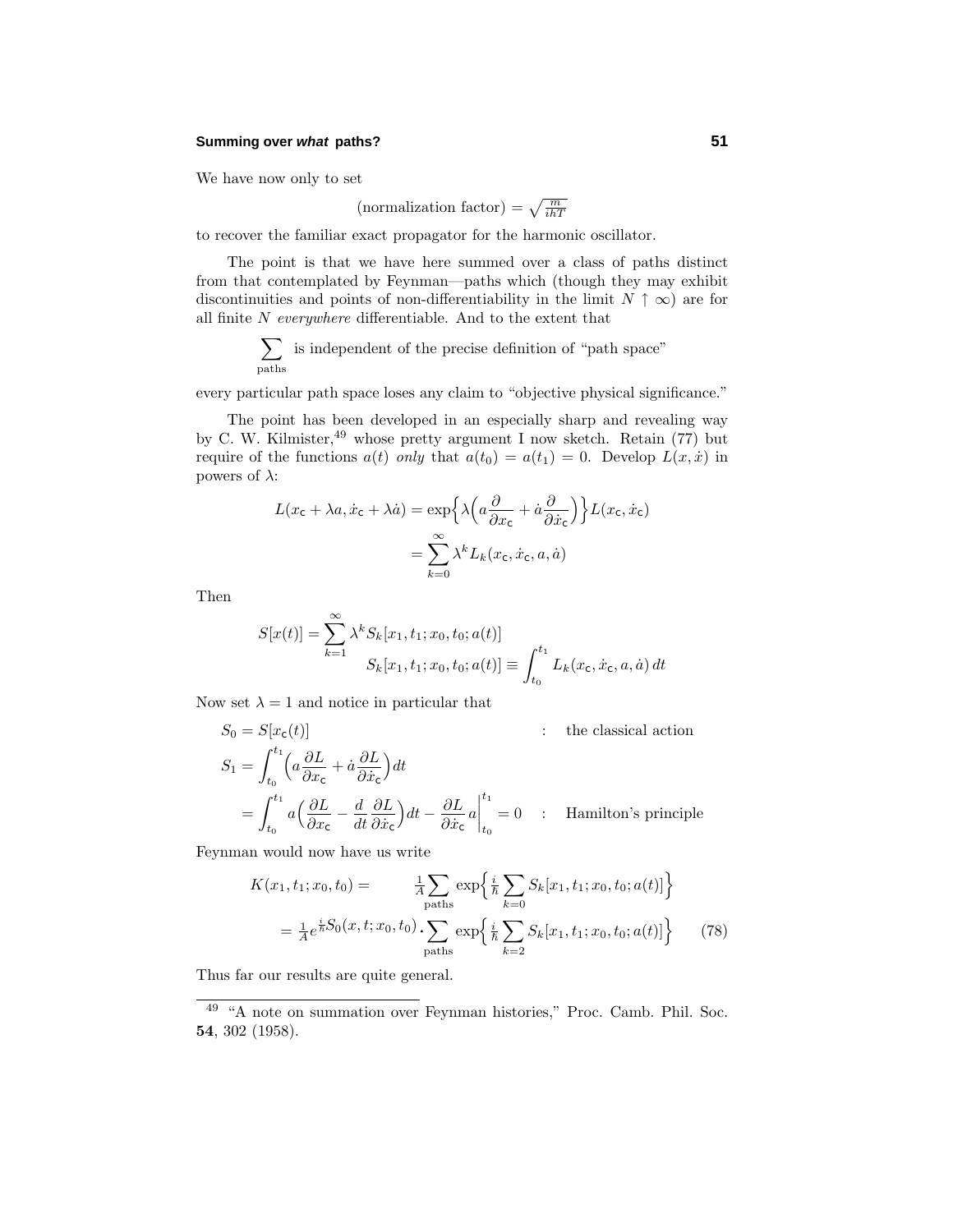Look now to systems of the specialized design

$$
L(x, \dot{x}) = \frac{1}{2}m\dot{x}^2 - V(x)
$$

Quick calculation then supplies

$$
L_0 = \frac{1}{2}m\dot{x}_c^2 - V(x_c)
$$
  
\n
$$
L_1 = \text{need not be computed}
$$
  
\n
$$
L_2 = \frac{1}{2}m\dot{a}^2 - \frac{1}{2}V''(x_c)a^2
$$
  
\n
$$
\vdots
$$
  
\n
$$
L_k = -\frac{1}{k!}V^{(k)}(x_c)a^k \quad : \quad k \geq 3
$$

and (78) becomes

$$
K = \frac{1}{A} e^{\frac{i}{\hbar}S_0} \cdot \sum_{\text{paths}} \exp\left\{\frac{i}{\hbar} \int_{t_0}^{t_1} \left(\frac{1}{2} m \dot{a}^2 - \frac{1}{2} V''(x_\text{c}) a^2\right) dt\right\}
$$

$$
\cdot \exp\left\{-\frac{i}{\hbar} \sum_{k=3}^{\infty} \int_{t_0}^{t_1} \frac{1}{k!} V^{(k)}(x_\text{c}) a^k dt\right\} \tag{79}
$$

Impose upon  $L(x, \dot{x})$  the further restriction that (as in all non-magnetic cases successfully treated thus far)  $V(x)$  depends at most *quadratically* upon its arguments: under such circumstances we may as well write

$$
V(x) = mgx + \frac{1}{2}m\omega^2 x^2
$$

Then  $V''(x_c) = m\omega^2$  and  $V^{(k)}(x_c) = 0$ : the red factor in (79) becomes  $x_c$ -independent, and we have

$$
K(x_1, t_1; x_0, t_0) = \frac{1}{A} \sum_{\text{paths}} \exp\left\{\frac{i}{\hbar} \int_{t_0}^{t_1} \frac{1}{2} m(\dot{a}^2 - \omega^2 a^2) dt\right\} \cdot e^{\frac{i}{\hbar} S_0(x_1, t_1; x_0, t_0)}
$$
  
This will be necessarily of the form  $f(t_1 - t_0)$   
however the path integral is defined!

Feynman would tune the interpretation of  $A(t_1-t_0)$  in such a way as to achieve

$$
\lim_{t_1 \downarrow t_0} K(x_1, t_1; x_0, t_0) = \delta(x_1 - x_0)
$$

From the remark clipped to our final result Kilmister draws this moral: The systems that supplied the Feynman formalism with its classic successes are too simple to distinguish one interpretation of "sum over paths" from another.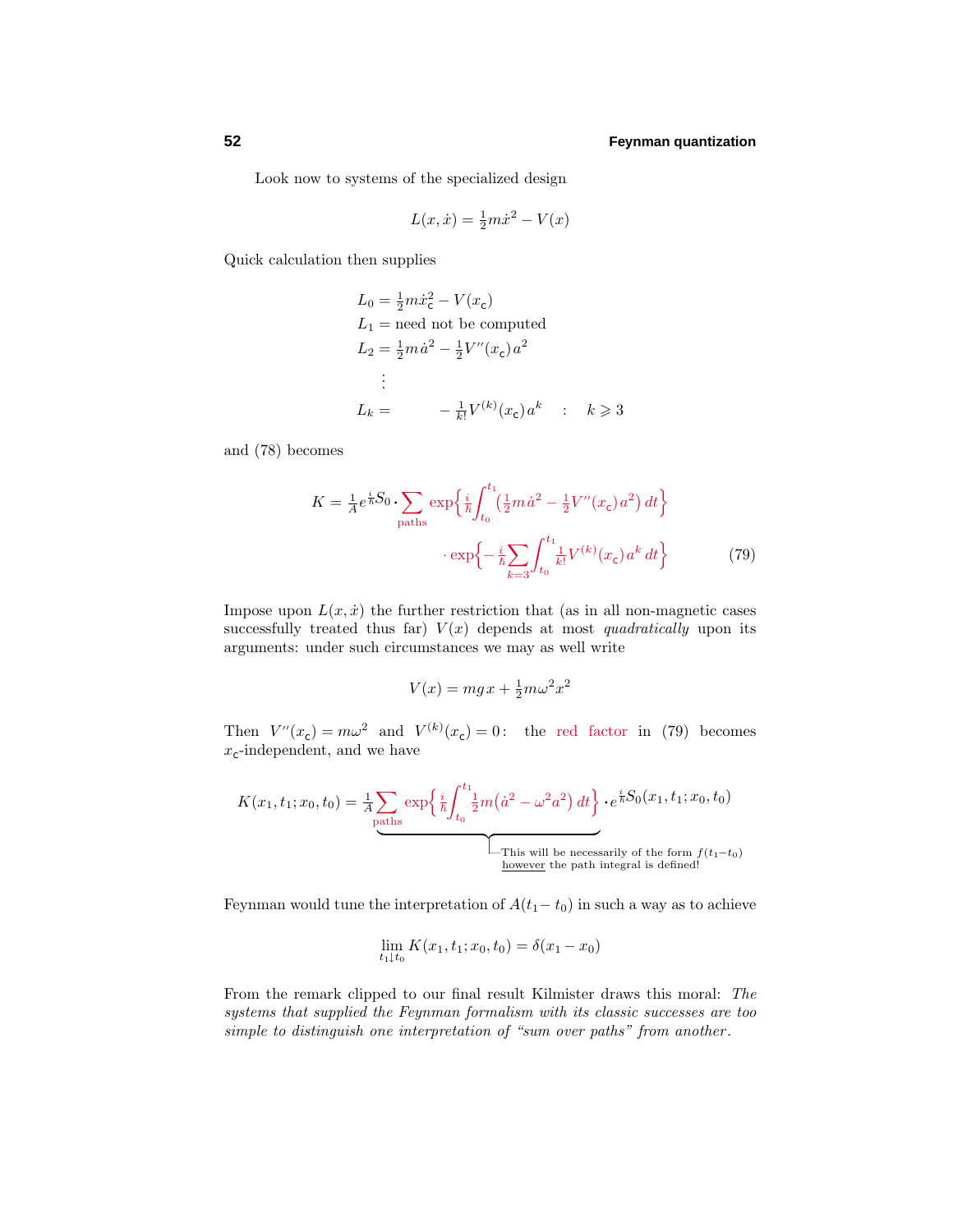#### **Predominance of the classical path 53**

The point at issue would assume importance if the Feynman formalism were pressed into service as an autonymous quantization procedure—if distinct and equivalent interpretations of

$$
\sum_{\text{paths}} : \text{How? Over what class of paths?}
$$

were available and no Schrödinger equation were available to serve as arbitor.<sup>50</sup>

**Predominance of the classical path.** In  $\S7$  of the  $1948$  RevModPhys paper, under the head "Discussion of the wave equation: the classical limit," Feynman writes "*...* Dirac's remarks were the starting point for the present development. The points he makes concerning the passage to the classical limit  $\hbar \rightarrow 0$  are very beautiful, and I may perhaps be excused for reviewing them here." His review anticipated at page 31 in the dissertation—is skeletal (as was Dirac's), but is spelled out greater didactic detail in §2–3 of Feynman & Hibbs. The essential idea is simple enough: write

$$
\cos\left\{\frac{1}{\hbar}(S-S_{\rm C})^2\right\} = \text{real part of } \exp\left\{\frac{i}{\hbar}(S-S_{\rm C})^2\right\}
$$

to model the effect of ranging over a population of paths *x*(*t*) that lie in the immediate neighborhood of the classical path  $x_c(t)$ . As  $\hbar \downarrow 0$  the oscillations, except in the shrinking immediate neighborhood of  $x_c(t)$ , become more and more densely spaced (see the following figure), and the integrated effect of such paths is to cancel each other out. On the other hand, paths in the *immediate* neighborhood of  $x_c(t)$  contribute coherently to the sum-over-paths, since—by Hamilton's principle—the classical path resides at an extremum of the action functional  $S[x(t)]$ . As Feynman & Hibbs sum up (no pun intended) the situation: "*...* no path really needs to be considered [in the classical limit] if the neighboring path has a different action, for the paths in the neighborhood [then] cancel out [its] contribution [to the path integral].

But in each of the cases that in preceding discussion yielded successfully to detailed analysis it emerged that only the classical path survived the path integration process, even though we did *not* take  $\hbar \downarrow 0$ ; *i.e.*, that  $K_c$  was in fact exact. I propose to consider how such a state of affairs comes about.

Let  $t_0 < t_1 < t_2$  and agree, for the moment, to work in one dimension. Though it is fundamental that

$$
K(x_2, t_2; x_0, t_0) = \int K(x_2, t_2; x_1, t_1) dx_1 K(x_1, t_1; x_0, t_0)
$$
 (80)

 $50$  The preceding material was adapted from QUANTUM MECHANICS  $(1067)$ , Chapter I, pages 55–64. A simplified account of Kilmister's paper can be found in  $\S 3.5$  of his *Hamiltonian Dynamics* (1964). For related material see H. Davies, "Summation over Feynman histories: the free particle and the harmonic oscillator," Proc. Camb. Phil. Soc. **53**, 651 (1957) and especially S. G. Brush, "Functional integrals & statistical physics," Rev. Mod. Phys. **33**, 79 (1961), which provides an exhaustive guide to the older literature, and in §3 reviews several alternative "Methods for calculating functional integrals."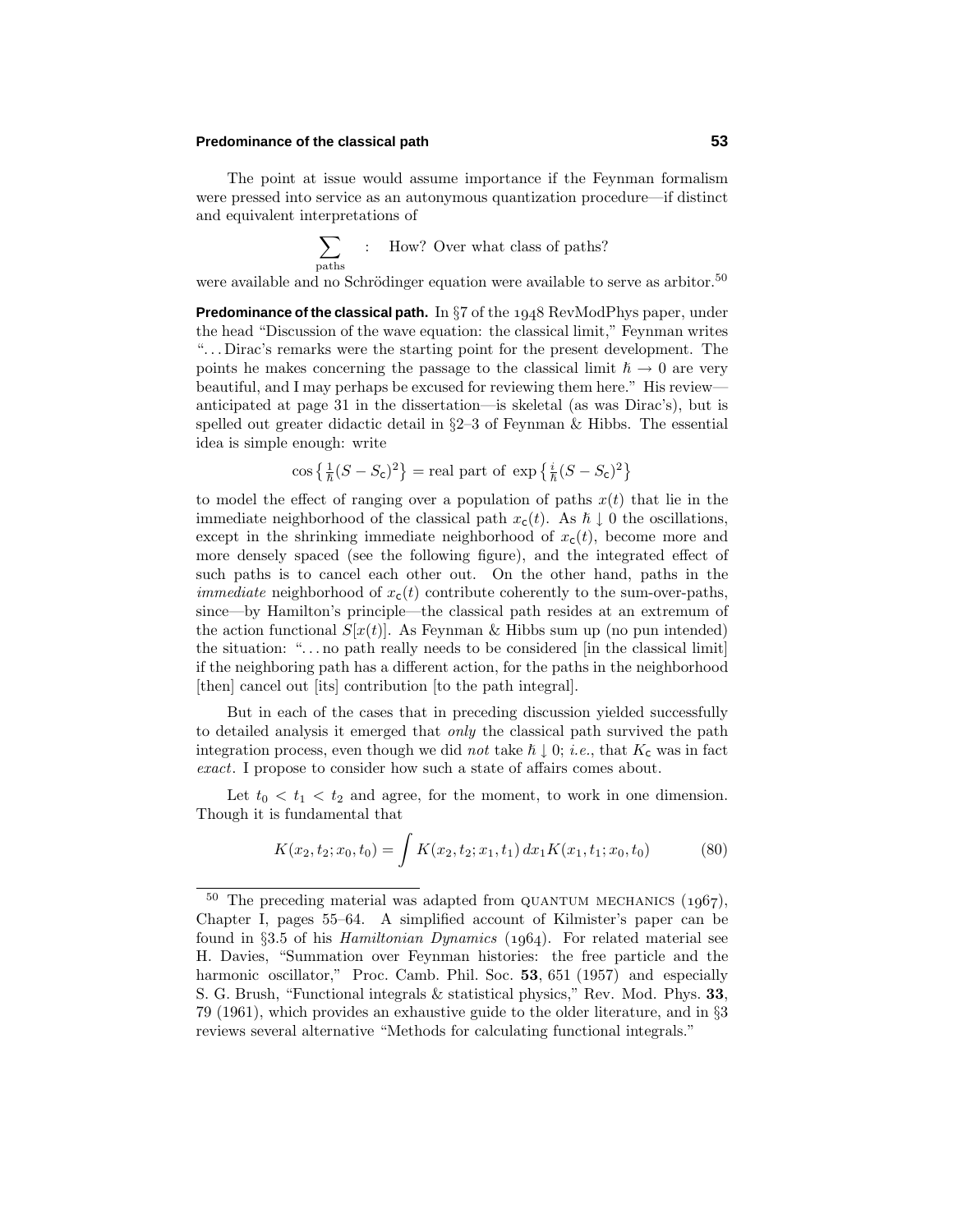

FIGURE 5: Graphs of  $\cos\left\{\frac{1}{\hbar}(S-S_c)^2\right\}$  with—reading from top to  $bottom-decreasing$  values of  $\hbar$ . The observation that only points in the immediate neighborhood of *S*c contribute asymptotically to the value of  $\int f(S) \cos \left\{ \frac{1}{\hbar} (S - S_{c})^{2} \right\} dS$  was attributed by Feynman to Dirac but is in fact ancient: it lies at the heart of all techniques addressed to the "asymptotic evaluation of integrals."

we recognize that the Pauli/Van Vleck replacement  $K \to K_{\text{c}}$  yields a statement

$$
K_{\mathsf{c}}(x_2, t_2; x_0, t_0) = \int K_{\mathsf{c}}(x_2, t_2; x_1, t_1) dx_1 K_{\mathsf{c}}(x_1, t_1; x_0, t_0)
$$
(81)

that is typically not valid. It becomes, however, approximately valid

- as the time intervals become short, or alternatively
- as  $\hbar \downarrow 0$

but is exactly valid in some special cases. Look, for example, to the simplest such special case, the **FREE PARTICLE**, where it is known that  $K_c = K$ ; under such a circumstance (81) is exact because *indistinguishable* from (80). It is instructive, nonetheless, to bring a magnifying glass to the details. The right side of (81) reads

$$
\sqrt{\frac{1}{ih}D(t_2 - t_1)}\sqrt{\frac{1}{ih}D(t_1 - t_0)} \int e^{\frac{i}{h}\left\{S(x_2, t_2; x_1, t_1) + S(x_1, t_1; x_0, t_0)\right\}} dx_1
$$

$$
= \sqrt{\frac{1}{2\pi}\beta \frac{1}{t_2 - t_1}} \sqrt{\frac{1}{2\pi}\beta \frac{1}{t_1 - t_0}} \int \exp\left\{-\frac{1}{2}\beta \left[\frac{(x_2 - x_1)^2}{t_2 - t_1} + \frac{(x_1 - x_0)^2}{t_1 - t_0}\right]\right\} dx_1
$$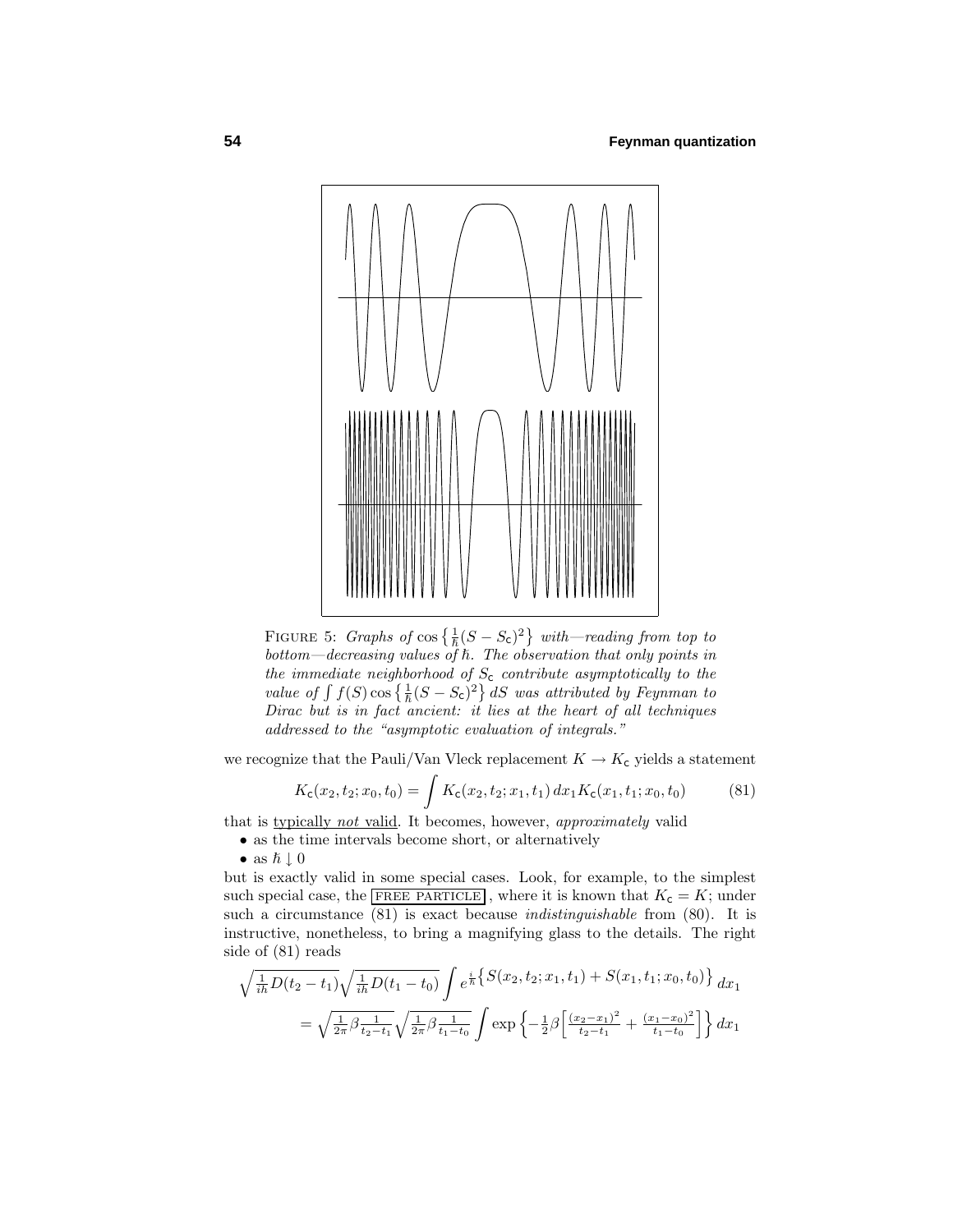

FIGURE 6: A particle moves freely from  $\{x_0, t_0\}$  to  $\{x_1, t_1\}$ , then freely again from  $\{x_1, t_1\}$  to  $\{x_2, t_2\}$ . Paths within this simple population are identified by specifying the location of the solitary nodal point  $x_1$ . Analogs of the figure could be drawn for any system: just change "freely" to "dynamically."

with  $\beta \equiv m/i\hbar$ . Ask *Mathematica* to perform the gaussian integral and obtain

$$
= \sqrt{\frac{1}{2\pi} \beta \frac{1}{t_2 - t_1}} \sqrt{\frac{1}{2\pi} \beta \frac{1}{t_1 - t_0}} \sqrt{2\pi \frac{1}{\beta} \frac{(t_2 - t_1)(t_1 - t_2)}{t_2 - t_0}} \exp \left\{-\frac{1}{2} \beta \left[ \frac{(x_2 - x_0)^2}{t_2 - t_0} \right] \right\}
$$
  
=  $\sqrt{\frac{1}{i\hbar} D(t_2 - t_0)} e^{\frac{i}{\hbar} S(x_2, t_2; x_1, t_1)}$ 

after obvious simplifications and a notational adjustment.<sup>51</sup> The integral that led to this result can be regarded as a path integral over the simple class of paths shown above—a path integral to which the only classical path (shown in red) makes a net contribution. We observe in this connection that

$$
\frac{\partial}{\partial x_1} \left\{ \frac{m}{2} \left[ \frac{(x_2 - x_1)^2}{t_2 - t_1} + \frac{(x_1 - x_0)^2}{t_1 - t_0} \right] \right\} = 0 \quad \Rightarrow \quad x_1 = x_0 + \frac{x_2 - x_0}{t_2 - t_0} (t_1 - t_0)
$$

$$
K(x_1, t_1; x_0, t_0) = \sum_n e^{-\frac{i}{\hbar}E_n(t_1 - t_0)} \psi_n(x_1) \psi_n^*(x_0)
$$

it follows almost trivially from the orthonormality of the eigenfunctions and an elementary property of the exponential function.

 $51$  Seen in this light, the composition rule (80) expresses a wonderful property of Gaussians, and an even more wonderful property of propagators in general *...*though when extracted from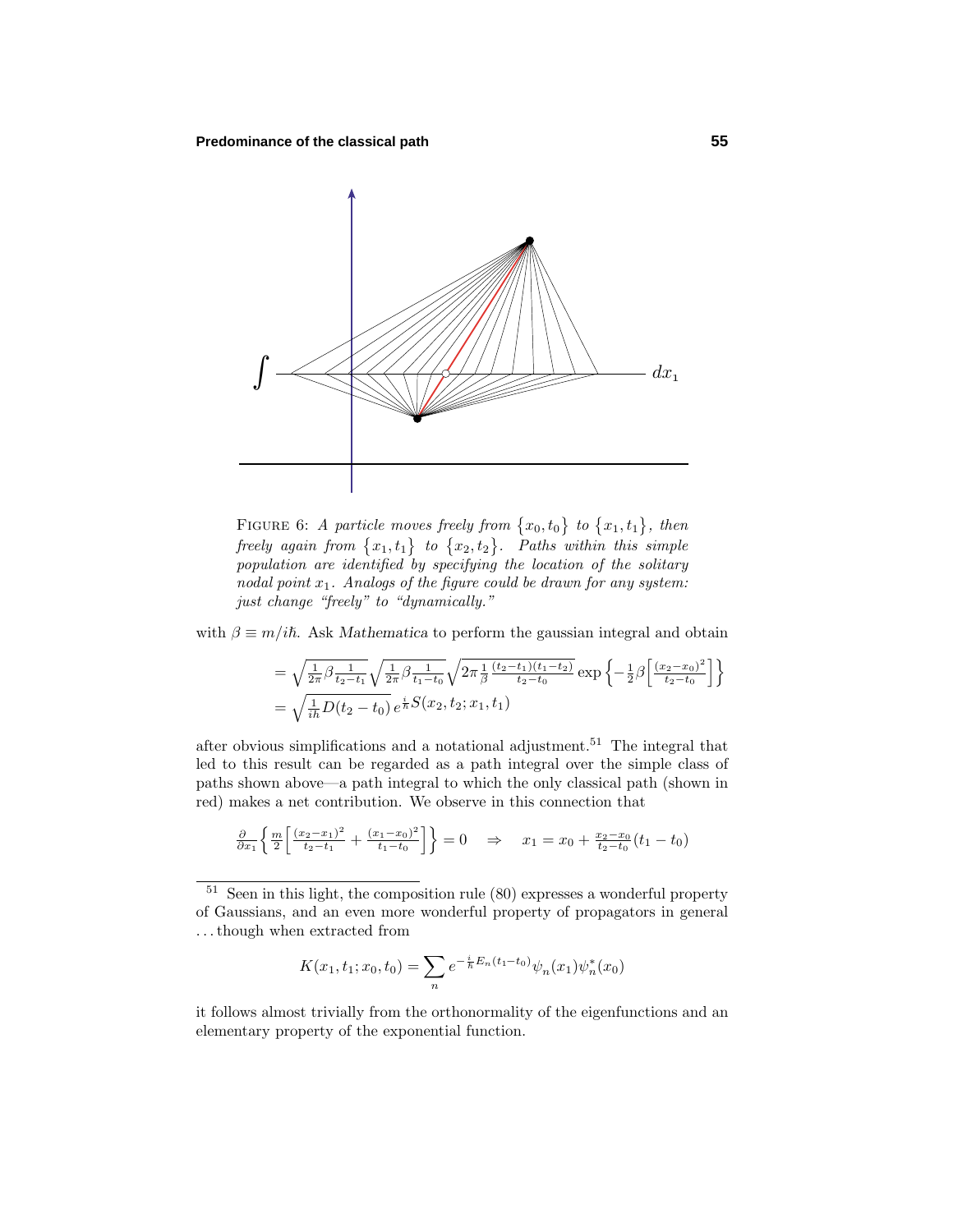In short (and consistently with Hamilton's principle), *S*-minimization places  $x_1$ right on the classical path  $x_c(t)$  that links  $\{x_2, t_2\} \leftarrow \{x_0, t_0\}$ :  $x_1 = x_c(t_1)$ . And we verify by quick calculation that

$$
\frac{m}{2} \left[ \frac{(x_2 - x_1)^2}{t_2 - t_1} + \frac{(x_1 - x_0)^2}{t_1 - t_0} \right] = \frac{m}{2} \left[ \frac{(x_2 - x_0)^2}{t_2 - t_0} \right] \text{ at } x_1 = x_c(t_1)
$$

Notice that *S*-extremization can be rendered as a "smooth splice condition"

$$
\frac{\partial}{\partial x_1} S(x_1, t_1; x_0, t_0) = -\frac{\partial}{\partial x_1} S(x_2, t_2; x_1, t_1)
$$
  

$$
\updownarrow
$$

final momentum of first  $\log =$  initial momentum of second  $\log$ 

which is intuitively quite satisfying.

Look on the basis of this experience to

$$
\lim_{\hbar \downarrow 0} \int \sqrt{\left(\frac{1}{ih}\right)^n D(2,1)} \sqrt{\left(\frac{1}{ih}\right)^n D(1,0)} \, e^{\frac{i}{\hbar} \left\{S(2,1) + S(1,0)\right\}} \, d\mathbf{x}_1
$$

where we elect to work now in  $n$  dimensions, and adopt the abbreviations  $S(1,0) \equiv S(\pmb{x}_1,t_1;\pmb{x}_0,t_0)$ , etc. The *n*-dimensional method of stationary phase<sup>52</sup> supplies

$$
\lim_{\lambda \uparrow \infty} \int f(\boldsymbol{x}) e^{i\lambda g(\boldsymbol{x})} dx_1 \cdots dx_n \sim f(\boldsymbol{x}) e^{i\lambda g(\boldsymbol{x})} \sqrt{\left(\frac{2\pi i}{\lambda}\right)^n \frac{1}{\det \mathbb{G}(\boldsymbol{x})}} \tag{82}
$$

where  $\nabla g(\boldsymbol{x})$  vanishes at  $\boldsymbol{x} = \boldsymbol{x}$ , and  $\mathbb{G}(\boldsymbol{x}) \equiv ||\partial^2 g(\boldsymbol{x})/\partial x_i \partial x_j||$ . So we have

$$
\lim_{\hbar \downarrow 0} \int \{ \text{etc.} \} d\pmb{x}_1 \sim \left(\frac{1}{i\hbar}\right)^n \sqrt{D(2, 1)D(1, 0)} e^{\frac{i}{\hbar} \left\{ S(2, 1) + S(1, 0) \right\}} \sqrt{\frac{(i\hbar)^n}{\det S}}
$$

which—because Hamilton's principle serves to place  $x_1$  on the classical path that links  $\mathbf{x}_0$  to  $\mathbf{x}_2$ , and thus to achieve  $S(2,1) + S(1,0) = S(2,0)$ —becomes

$$
= \left(\frac{1}{ih}\right)^{\frac{n}{2}} \sqrt{\frac{D(2,1)D(1,0)}{\det \mathbb{S}}} \, e^{\frac{i}{\hbar}S(2,0)
$$

I will show in a moment that  $D(2,1)D(1,0) = D(2,0) \cdot \det \mathbb{S}$ , giving finally

$$
= \sqrt{\left(\frac{1}{ih}\right)^n D(2,0)} e^{\frac{i}{\hbar}S(2,0)} \tag{82}
$$

We are brought thus to the quite general conclusion that, though Pauli's WKB approximation to the propagator fails except in special cases to satisfy the composition law (80), it invariably does so in the classical limit  $\hbar \downarrow 0$ .

 $52$  The one-dimensional formula—encountered most recently at  $(43)$ , and sometimes attributed to Lord Kelvin  $(1887)$ —generalizes straightforwardly with the aid of the *n*-dimensional Gaussian integral formula  $(71)$ ; *i.e.*, by rotating to the coordinate system that renders G diagonal.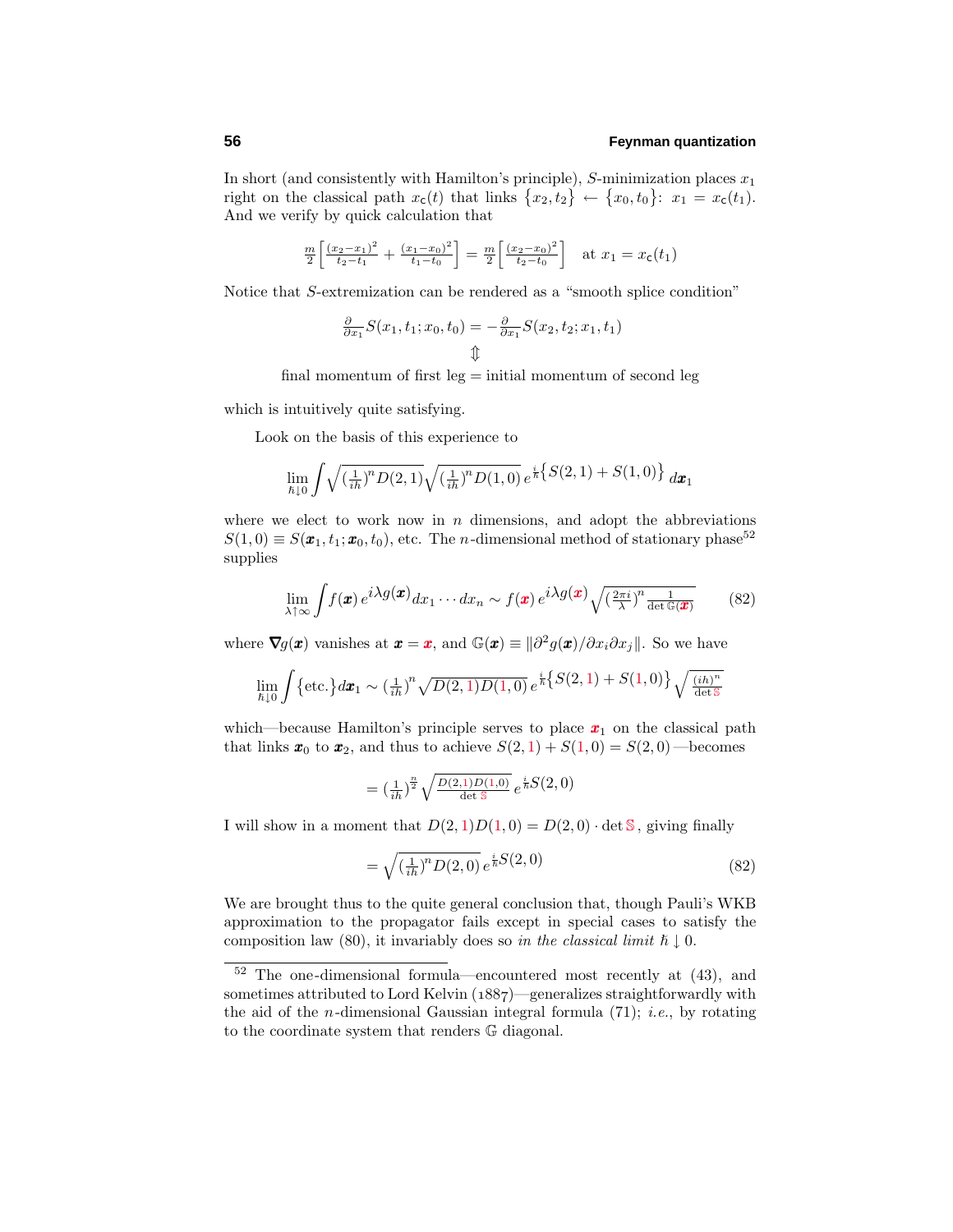#### **Predominance of the classical path 57**

I turn now, as promised, to the proof of

$$
D(2,1)D(1,0) = D(2,0) \cdot \det \mathbb{S}
$$
 (83)

which, though it has been seen to lie close to the heart of the mechanism by which classical paths come to make the predominant contributions to Feynman's path integrals, is itself a proposition that lives (obscurely!) within classical mechanics. The argument hinges on the fact that since *x* sits on the dynamical  $\{x_2, t_2\} \leftarrow \{\pmb{x}_0, t_0\}$  it must be a function of the endpoints that serve to define that curve:

$$
x_1^p=x_1^p(t_1;\pmb{x}_2,t_2,\pmb{x}_0,t_0)
$$

Therefore

$$
\frac{\partial^2}{\partial x_2^p \partial x_0^q} S(2,0) = \frac{\partial^2}{\partial x_2^p \partial x_0^q} \{ S(2,1) + S(1,0) \}
$$

$$
= \frac{\partial}{\partial x_2^p} \left\{ \frac{\partial x_1^r}{\partial x_0^q} \frac{\partial}{\partial x_1^r} \{ S(2,1) + S(1,0) \} + \frac{\partial S(1,0)}{\partial x_0^q} \right\} \qquad (*)
$$

$$
= \frac{\partial x_1^r}{\partial x_2^p} \cdot \frac{\partial^2 S(1,0)}{\partial x_1^r \partial x_0^q} \qquad \text{on one hand} \qquad (84.1)
$$

and, by a similar argument,

$$
= \frac{\partial^2 S(2,1)}{\partial x_2^p \partial x_1^r} \cdot \frac{\partial x_1^r}{\partial x_0^q} \quad \text{on the other} \tag{84.2}
$$

But if we *work out* the right side of  $(\star)$ —including the abandoned term—we obtain

$$
= \frac{\partial^2 S(2,1)}{\partial x_2 \partial x_1} \cdot \frac{\partial x_1^r}{\partial x_0^q} + \frac{\partial x_1^r}{\partial x_2^p} \cdot \frac{\partial^2 S(1,0)}{\partial x_1^r \partial x_0^q} + \left\{ \frac{\partial^2 S(2,1)}{\partial x_1^r \partial x_1^s} + \frac{\partial^2 S(1,0)}{\partial x_1^r \partial x_1^s} \right\} \frac{\partial x_1^r}{\partial x_2^p} \frac{\partial x_1^s}{\partial x_0^q} + \frac{\partial^2 x_1^r}{\partial x_2^r \partial x_0^q} \cdot \underbrace{\frac{\partial}{\partial x_1^r} \left\{ S(2,1) + S(1,0) \right\}}_{0}
$$

The first two terms on the right are individually equal to the expression on the left, so we have

$$
= -\left\{\frac{\partial^2 S(2,1)}{\partial x_1^r \partial x_1^s} + \frac{\partial^2 S(1,0)}{\partial x_1^r \partial x_1^s}\right\} \cdot \frac{\partial x_1^r}{\partial x_2^p} \frac{\partial x_1^s}{\partial x_0^q} \tag{84.3}
$$

In (84) we have three different descriptions of the same thing. Recalling from (25) the definition of the Van Vleck determinant (note particularly the presence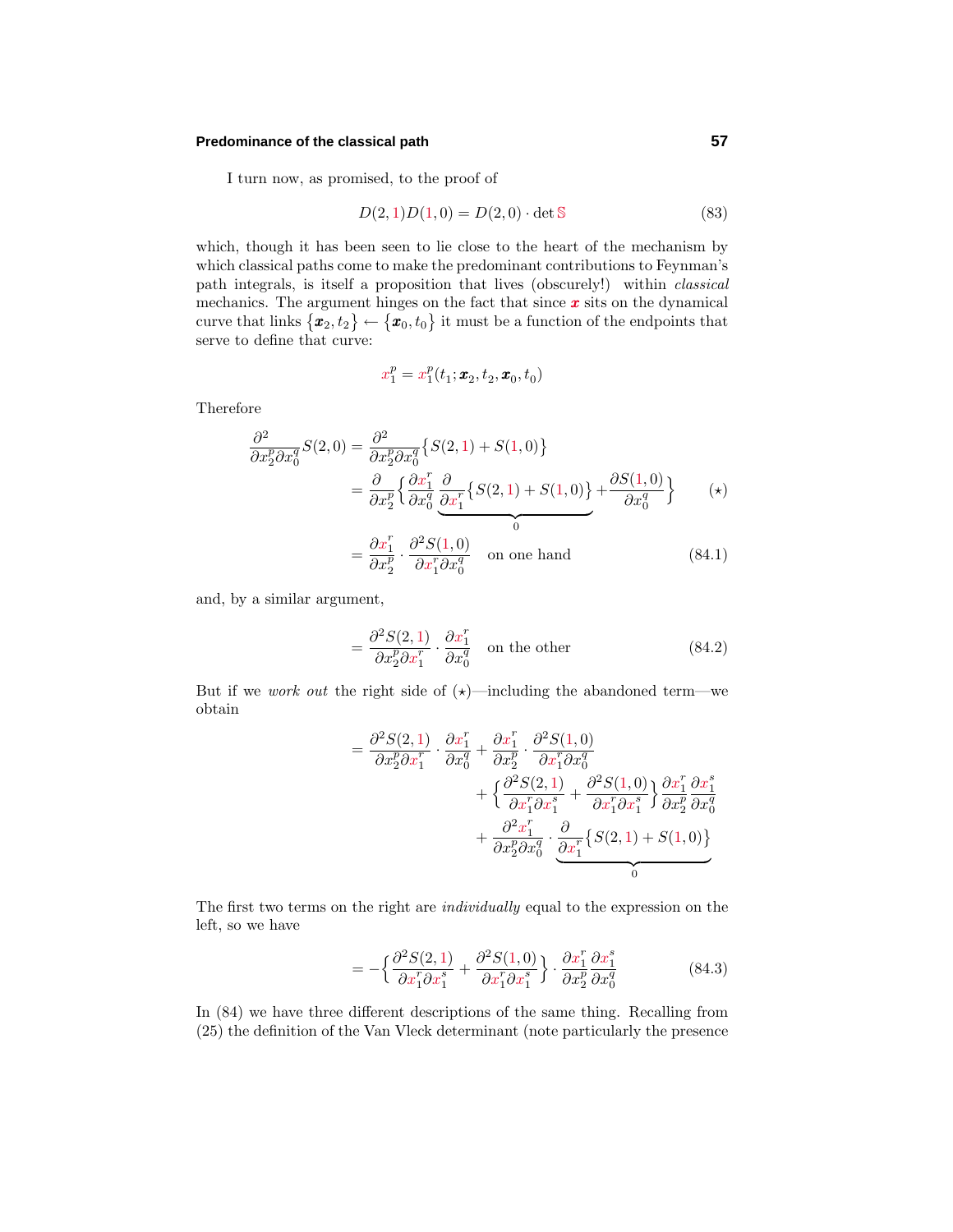of the  $(-)^n$  factor) we obtain

$$
D(2,0) = D(2,1) \cdot \left| \frac{\partial \boldsymbol{x}_1}{\partial \boldsymbol{x}_0} \right| = D(1,0) \cdot \left| \frac{\partial \boldsymbol{x}_1}{\partial \boldsymbol{x}_2} \right| = \det \mathbb{S} \cdot \left| \frac{\partial \boldsymbol{x}_1}{\partial \boldsymbol{x}_2} \right| \left| \frac{\partial \boldsymbol{x}_1}{\partial \boldsymbol{x}_0} \right|
$$

whence

$$
D(2,0) = \frac{D(2,1)D(1,0)}{\det \mathbb{S}}
$$

which is the result we sought to establish. $53$ 

**Multiple classical paths: the particle-on-a-ring problem.** Let a particle *m* be confined to the (let us say convex) interior of a domain bounded by a reflective barrier. Such a particle can proceed from point  $x_0$  to point  $x$  by a *direct* path, but can do so also by any number of indirect or reflective paths—paths that visit the barrier one or more times. Typically it is not possible to ennumerate the paths in any useful way,<sup>54</sup> but in favorable cases—i.e., within domains of sufficiently regular design—it is possible to effect such an ennumeration: in such cases the Feynman formalism gives rise to a powerful "quantum mechanical method of images," the most characteristic rudiments of which I undertake now to describe.

A simple example is provided by the "particle-in-a-box problem" (what Einstein, in a dispute with Born, called the "ball-between-walls problem"). A particle is confined to the interval  $0 \leq x \leq a$ . It can proceed directly from  $x_0$ to *x*, but will arrive there also if it heads off toward any of the reflective images of *x*. If it heads toward  $2na + x$  ( $n = 0, \pm 1, \pm 2, \ldots$ ) it will arrive at *x* after an even number of bounces, while if it heads toward 2*na* − *x* is will arrive after an odd number of bounces. The action functional *S*[path] has acquired multiple local extrema, with which the various dynamical paths are associated: at *x* the familiar 2-point action function has become multi-valued

$$
S(x, t; x_0, t_0) = \frac{m}{2} \frac{(x - x_0)^2}{t - t_0} \longrightarrow S_n^{(\pm)}(x, t; x_0, t_0) = \frac{m}{2} \frac{(2na \pm x - x_0)^2}{t - t_0}
$$

and the Hamilton-Jacobi equation  $\frac{1}{2m}S_x^2 + S_t = 0$  is satisfied on each of its branches. Pauli was apparently the first to apply path integral methods to the particle-in-a-box problem,<sup>55</sup> though in  $1971$  Richard Crandall and I thought we were.

 $53$  The preceding argument was taken from TRANSFORMATIONAL PHYSICS  $\&$ PHYSICAL GEOMETRY  $(1971-1983)$ : "Semi-classical quantum theory," page 77, which was itself taken from some research notes written prior to 1958.

 $54$  A classic example is provided by the so-called "stadium problem," wherein a particle is allowed to bounce around inside a 2-dimensional "stadium" of roughly elliptical shape. Most trajectories are aperiodic, and trajectories that begin at  $x_0$  with slightly different velocities soon become wildly divergent. The model has become a favorite laboratory for studying classical/quantum chaos.

<sup>&</sup>lt;sup>55</sup> See pages 170–172 in the  $1950/51$  lecture notes.<sup>6</sup> Pauli's objective was to demonstrate the accuracy of his technique for managing potentials (in this case, infinite wall potentials), but considered the example "interesting in its own right."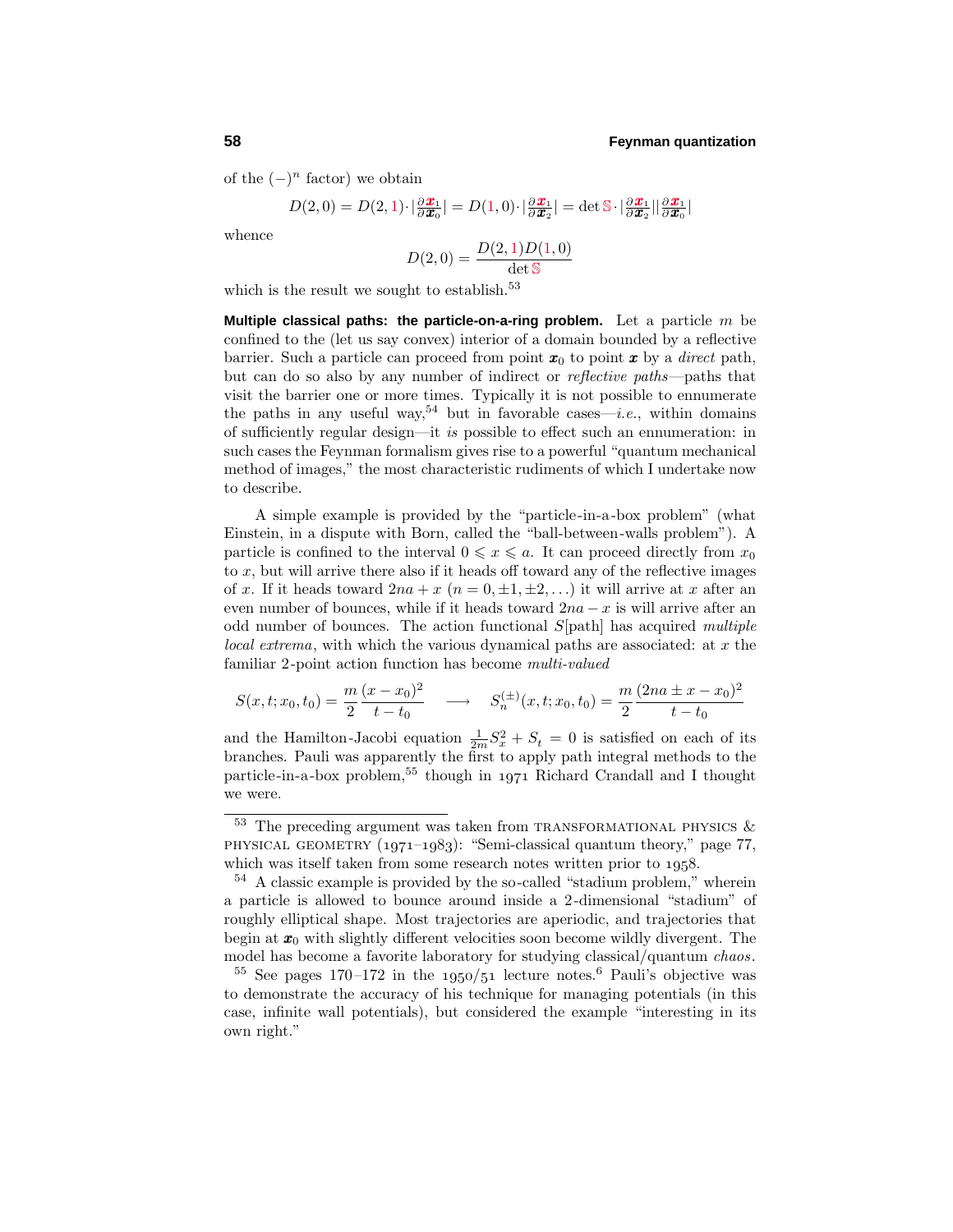# **Multiple classical paths: the particle-on-a-ring problem 59**

Even simpler than the one-dimensional particle-in-a-box problem is the "particle-on-a-ring problem," discussed below.

A mass *m* moves freely on a ring—more generally: on a not-necessarilycircular loop—of circumference *a*. It encounters no obstacle, experiences no bouncing, becomes periodic and exhibits path multiplicity not because of the boundedness of the domain on which it moves, but because of its topology: the points *x* and  $x + na$  ( $n = 0, \pm 1, \pm 2, \ldots$ ) are physically identical. Quantum mechanically one has

$$
-\frac{\hbar^2}{2m}\psi_{xx} = E\psi
$$

and requires  $\psi$  to be periodic:  $\psi(x+a) = \psi(x).^{56}$  Normalized solutions are  $\psi(x) = \exp\{\frac{i}{\hbar}px\}$  with  $p = \sqrt{2mE}$ , and the periodicity condition enforces  $pa = 2\pi n\hbar$ . So we have

$$
\psi_n(x) = \frac{1}{\sqrt{a}} e^{\frac{i}{\hbar}p_n x}
$$
 with  $p_n \equiv nh/a$ 

whence  $E_n = \mathcal{E} n^2$  where  $\mathcal{E} \equiv h^2 / 2ma^2$ .<sup>57</sup> Notice that the ground state has become flat

$$
\psi_0(x) = \frac{1}{\sqrt{a}} \quad \text{with} \quad E_0 = 0
$$

and that the excited states are 2-fold degenerate:

$$
E_{-n} = E_n \qquad : \quad n = 1, 2, 3, \dots
$$

In those respects the ring problem differs markedly from the box problem.

The spectral representation of the propagator becomes

$$
K(x,t;y,0) = \sum_{-\infty}^{+\infty} e^{-\frac{i}{\hbar}\mathcal{E}n^2t} \frac{1}{a} e^{\frac{i}{\hbar}p_n(x-y)}
$$

$$
= \frac{1}{a} \left\{ 1 + 2 \sum_{n=1}^{\infty} e^{-\frac{i}{\hbar}\mathcal{E}n^2t} \cos \left[ 2n\pi \frac{x-y}{a} \right] \right\}
$$
(85)

As it happens, a name and elegant theory attaches to series of that design: the theta function  $\vartheta_3(z,\tau)$ —an invention of the youthful Jacobi—is defined

$$
\vartheta_3(z,\tau) \equiv 1 + 2 \sum_{n=1}^{\infty} q^{n^2} \cos 2nz \quad \text{with} \quad q \equiv e^{i\pi\tau}
$$

$$
= \sum_{-\infty}^{+\infty} e^{i(\pi\tau n^2 - 2nz)}
$$

$$
\psi(0) = \psi(a) = 0
$$

<sup>56</sup> In the particle-in-a-box problem one, on the other hand, requires

 $57$  Angular momentum, by the way, is conserved only if the constraining loop is circular, and is given then by  $(a/2\pi)p_n = n\hbar$ .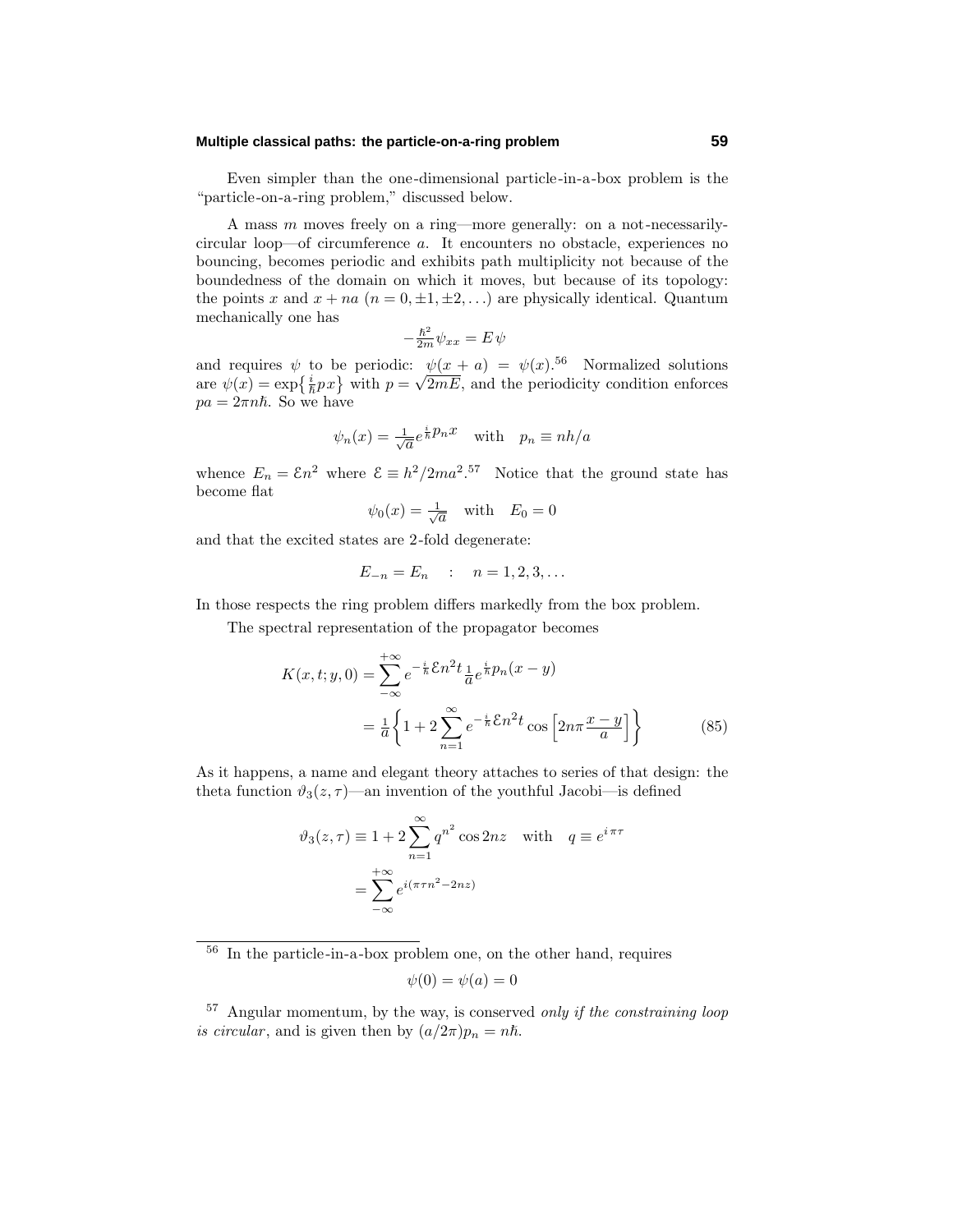

FIGURE 7: On a loop of circumference a, with x taken to mean arc length, the points  $x$  and  $x + na$  are physically identical. There are therefore an infinite number of distinct dynamical paths linking any specified pair of endpoints. The figure appears also as Figure 2 in "Applied theta functions of one or several variables"  $(1997)$ .

and its wonderful properties fill books, most accessibly Richard Bellman's A Brief Introduction to Theta Functions  $(1961)$ . In this notation  $(85)$  reads

$$
K(x,t;y,0) = \frac{1}{a}\vartheta_3(z,\tau)
$$
\n(86)

with

$$
z = \pi \frac{x - y}{a}
$$
 and  $\tau = -\frac{\mathcal{E}t}{\pi \hbar} = -\frac{2\pi \hbar t}{ma^2}$ 

On the other hand, Feynman's path integral method—interpreted in this instance (since the particle moves freely) to mean not summation over all conceivable paths but summation over all classical paths (free motion directed from  $y$  to all the images of  $x$ , as displayed in the figure)—immediately supplies

$$
K(x,t;y,0) = \sqrt{\frac{m}{i\hbar t}} \sum_{-\infty}^{+\infty} \exp\left\{\frac{i m}{\hbar 2t}(x + n a - y)^2\right\}
$$

$$
= \sqrt{\frac{m}{i\hbar t}} \exp\left\{\frac{i}{\hbar} \frac{m}{2t}(x - y)^2\right\} \cdot \sum_{-\infty}^{+\infty} e^{i(\pi \tau n^2 - 2nz)}
$$

$$
= \frac{1}{a} \sqrt{\tau/i} e^{iz^2/\pi \tau} \vartheta_3(z,\tau)
$$
(87)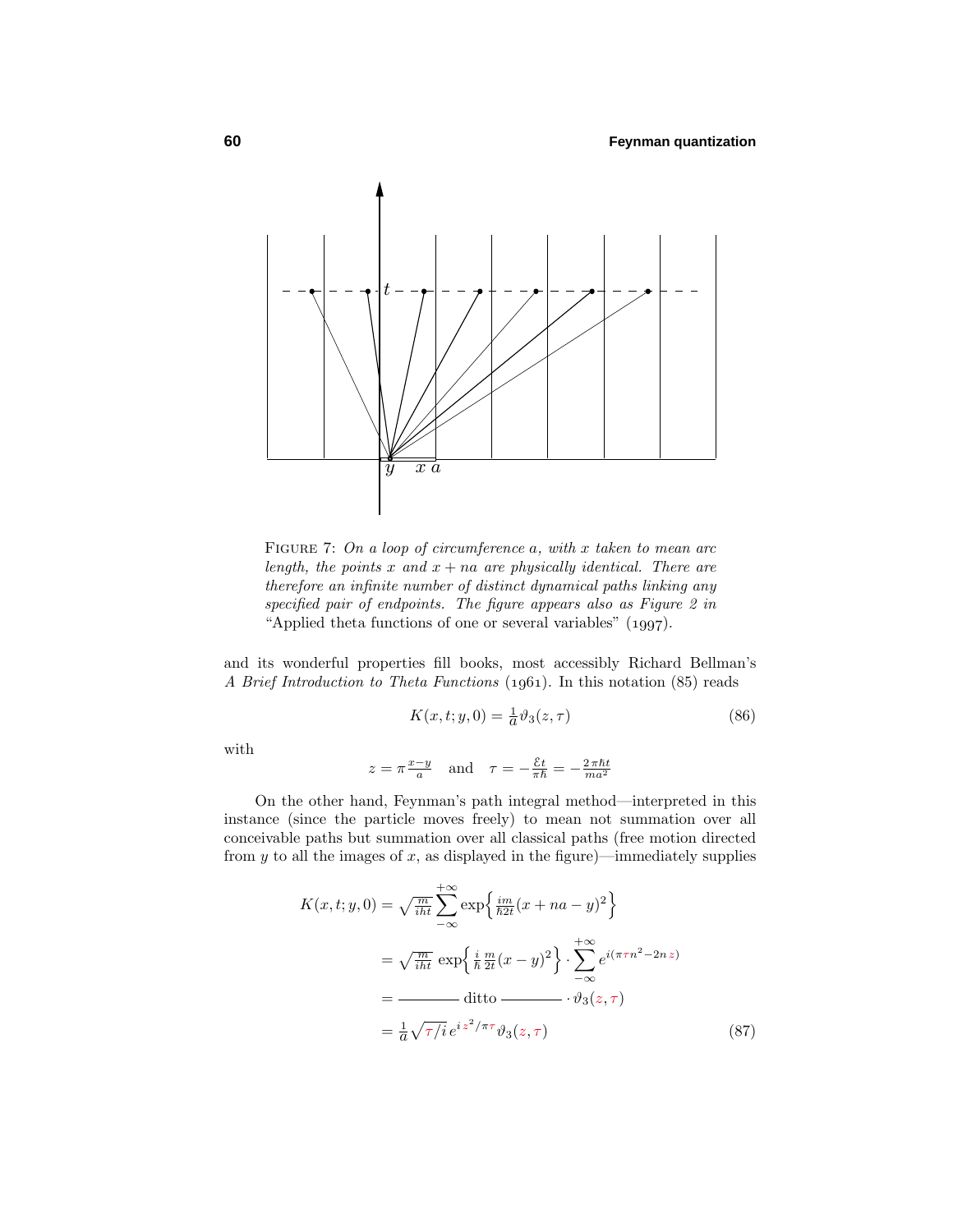#### **Multiple classical paths: the particle-on-a-ring problem 61**

with

$$
\tau = \frac{ma^2}{2\pi\hbar t} = -\frac{1}{\tau} \quad \text{and} \quad z = -\frac{ma}{2\hbar t}(x - y) = \frac{z}{\tau}
$$

The expressions on the right sides of (86) and (87) do not much resemble each other. But the theory of theta functions supplies a zillion wonderful identities<sup>58</sup> *...* among them this one

$$
\vartheta_3(z,\tau) = \sqrt{i/\tau} \, e^{z^2/\pi i \tau} \vartheta_3(\frac{z}{\tau}, -\frac{1}{\tau}) \tag{88}
$$

which is called the "Jacobi theta transformation" (or "Jacobi's identity," when confusion with other wonders of that name is unlikely), concerning which Bellman remarks that

"*...* it has amazing ramifications in the fields of algebra, number theory, geometry and other parts of mathematics. In fact, it is not easy to find another identity of comparable significance."

In the present application (to the free-particle-on-a-ring problem)

Jacobi's identity asserts the identity of the spectral representation (86) and the path integral representation (87)—of what Born calls the "wave representation" and the "particle representation"—of the propagator.

Note the sense in which  $\tau$  lives upstairs on the left side, but downstairs on the right side of (88) *...* with consequences that can be quite dramatic. It is, for example, an implication of (88) that (set  $\tau = it/\pi$  and  $z = 0$ )

$$
f(t) \equiv \sum_{-\infty}^{+\infty} e^{-tn^2} = \sqrt{\frac{\pi}{t}} \sum_{-\infty}^{+\infty} e^{\pi^2 n^2 / t}
$$

While the left and right sides of the preceding equation are identically equal, they are not computationally identical! For suppose we wanted to evaluate *f*(*.*01): working from the sum on the left, it follows from

$$
e^{-25} \approx 10^{-10.8}
$$

that we would (since  $n^2/100 = 25$  entails  $n = 50$ ) have to keep about 50 terms to achieve 10-place accuracy. Working, on the other hand, from the sum on the right, we have

$$
f(.01) = \sqrt{100\pi} (1 + 2 \underbrace{e^{-100\pi^2}}_{\approx 10^{-434}} + \cdots)
$$

<sup>58</sup> See, for example, Chapter 21 in E. T. Whittaker & G. N. Watson, Modern Analysis ( $4^{\text{th}}$  edition, 1952), especially  $\S21.51$ . The proof of (88) elegantly simple: see §4 in "2-dimensional 'particle-in-a-box' problems in quantum mechanics"  $(1997)$ , where I sketch also a theory of theta functions of several variables and the corresponding generalization of (88).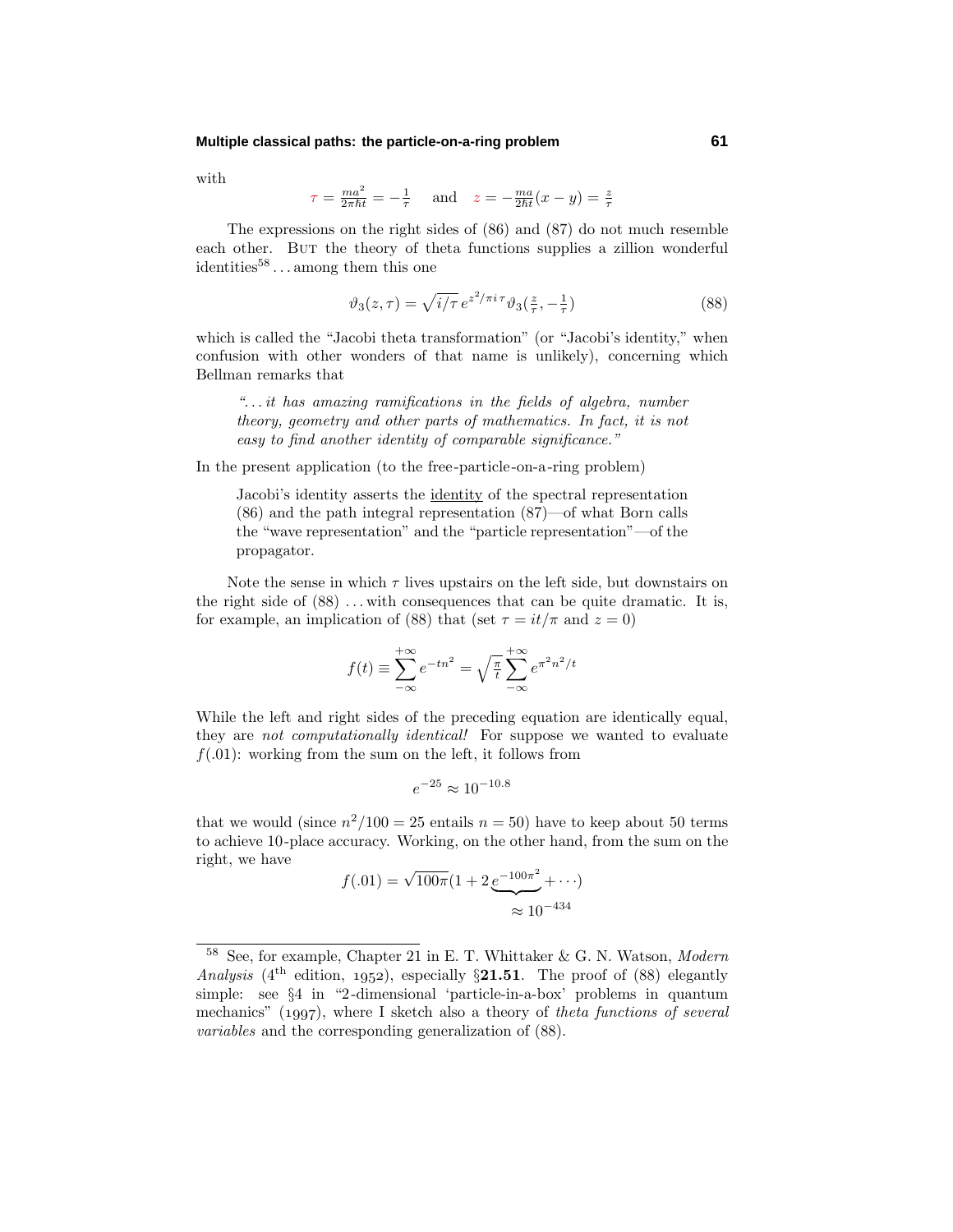and have achieved accuracy to better than 400 places with only two terms! The situatiuon would be reversed if we were to evaluate  $f(100)$ . Physically, *t* enters upstairs (through terms of the form  $\exp\{-\frac{i}{\hbar}E_nt\}$ ) into the design of the spectral representation of the propagator, but downstairs (through the Van Vleck determinant and terms of the form  $\exp\left\{\frac{i}{\hbar}(x-y)^2/t\right\}$  into the design of the path integral representation. We might therefore

• expect the part integral representation to be more useful when *t* is small;

• expect the spectral representation to be more useful when *t* is large

but the presence of the *i*'s clouds the issue, since *e*−*ωt* and *eiωt* have entirely different asymptotic properties.

The essentials of the preceding discussion are by no means special to the ring problem. For the oscillator one has

$$
K_{\text{spectral}} = \sum_{0}^{\infty} e^{-i\omega(n+\frac{1}{2})t} \psi_n(x)\psi_n(y)
$$

$$
\psi_n(x) = \left(\frac{2m\omega}{\hbar}\right)^{\frac{1}{4}} \frac{1}{\sqrt{2^n n!}} e^{-\frac{1}{2}(m\omega/\hbar)x^2} H_n(\sqrt{\frac{m\omega}{\hbar}}x)
$$

$$
K_{\text{path integral}} = \sqrt{\frac{m\omega}{i\hbar \sin \omega t}} \exp\left\{\frac{i}{\hbar} \frac{m\omega}{2\sin \omega t} \left[ (x^2 + y^2) \cos \omega t - 2xy \right] \right\}
$$

and the equivalence follows<sup>59</sup> from an obscure but pretty identity known as "Mehler's formula:"

$$
\sum_{n=0}^{\infty} \frac{1}{n!} \left(\frac{1}{2}\tau\right)^n H_n(x) H_n(y) = \frac{1}{\sqrt{1-\tau^2}} \exp\left\{\frac{2xy\tau - (x^2 + y^2)\tau^2}{1-\tau^2}\right\}
$$

To the extent that Feynman has succeeded in constructing an alternative to the standard formulation of quantum mechanics—to the extent, that is to say, that we are presented with alternative but equivalent formulations of the propagator

$$
K_{\text{spectral}}, \text{ with } t \text{ upstairs} \qquad \Longleftrightarrow \qquad K_{\text{path integral}}, \text{ with } t \text{ downstairs}
$$

—to that extent we expect there to exist a "super identity" that serves to link one formulation with the other, a super identity of which Jacobi's and Mehler's identities are particular instances. And, though here motivated by physics, we expect the super identity to issue from pure mathematics, from (it would appear) the theory of partial differential equations.

 $59$  For the details, see "Jacobi's theta transformation & Mehler's formula: their interrelation, and their role in the quantum theory of angular momentum"  $(2000)$ . F. G. Mehler  $(1835-1895)$  published his result in  $1866$ —sixty years before it acquired quantum mechanical work to do. In quantum mechanics  $(1967)$  I describe how Mehler's formula can be used to *prove the completeness* of the oscillator eigenfunctions (see Chapter 2, pages 64–65)—something that, David Griffiths has remarked, is more often talked about (assumed) than done.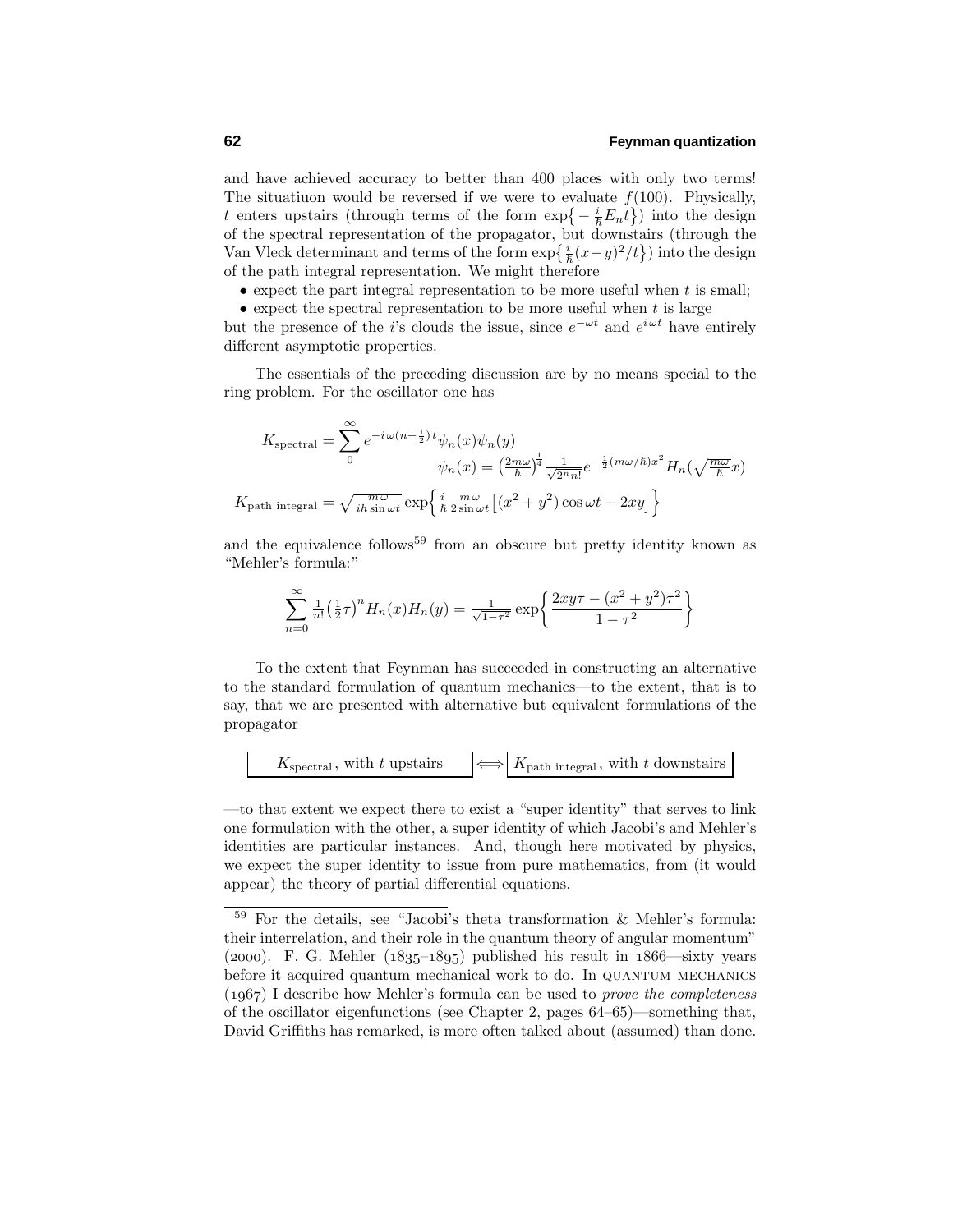### **Multiple classical paths: the particle-on-a-ring problem 63**

The methods described here as they relate to the ring problem were—as already remarked—applied to the one-dimensional particle-in-a-box problem by Pauli and by Born & Ludwig<sup>60</sup> in the early 1950's, and by me to a number of exceptionally tractable two-dimensional particle-in-a-box problems in the early  $1970$ 's.<sup>61</sup> Suppose, for example, that a particle moves freely within the triangular box shown below:



FIGURE 8: An otherwise free particle is confined to the interior of an equilateral triangular box. The problem is to solve

$$
-\frac{\hbar^2}{2m}\nabla^2\psi = E\psi
$$

subject to the conditions  $\psi(\partial \nabla) = 0$  and  $\iint_{\nabla} |\psi(x_1, x_2)|^2 dx_1 dx_2 = 1$ .

Working from Figure 9, one is able to

- ennumerate,
- assign a classical action to, and
- sum over

the image paths to construct an exact description of  $K_{\text{path}}(\boldsymbol{x}, t; \boldsymbol{y}, 0)$ . One can then use a 2-dimensional generalization of Jacobi's identity to construct

$$
K_{\text{spectral}}(\pmb{x},t;\pmb{y},0)=\sum_{\pmb{n}}e^{-\frac{i}{\hbar}E(\pmb{n})t}\psi_{\pmb{n}}(\pmb{x})\psi_{\pmb{n}}^*(\pmb{y})
$$

from which the eigenvalues and eigenfunctions can then be read off. The energy

 $60$  M. Born & W. Ludwig, "Zur quantenmechanik des kräftfreien Teilchens," Z. Physik **150**, 106 (1958).

<sup>61</sup> That old work has been revisited and expanded in two lengthy recent essays:"2-dimensional 'particle-in-a-box' problems in quantum mechanics. Part I: Propagator & eigenfunctions by the method of images"  $(1997)$  and "Applied theta functions of one or several variables"  $(1997)$ .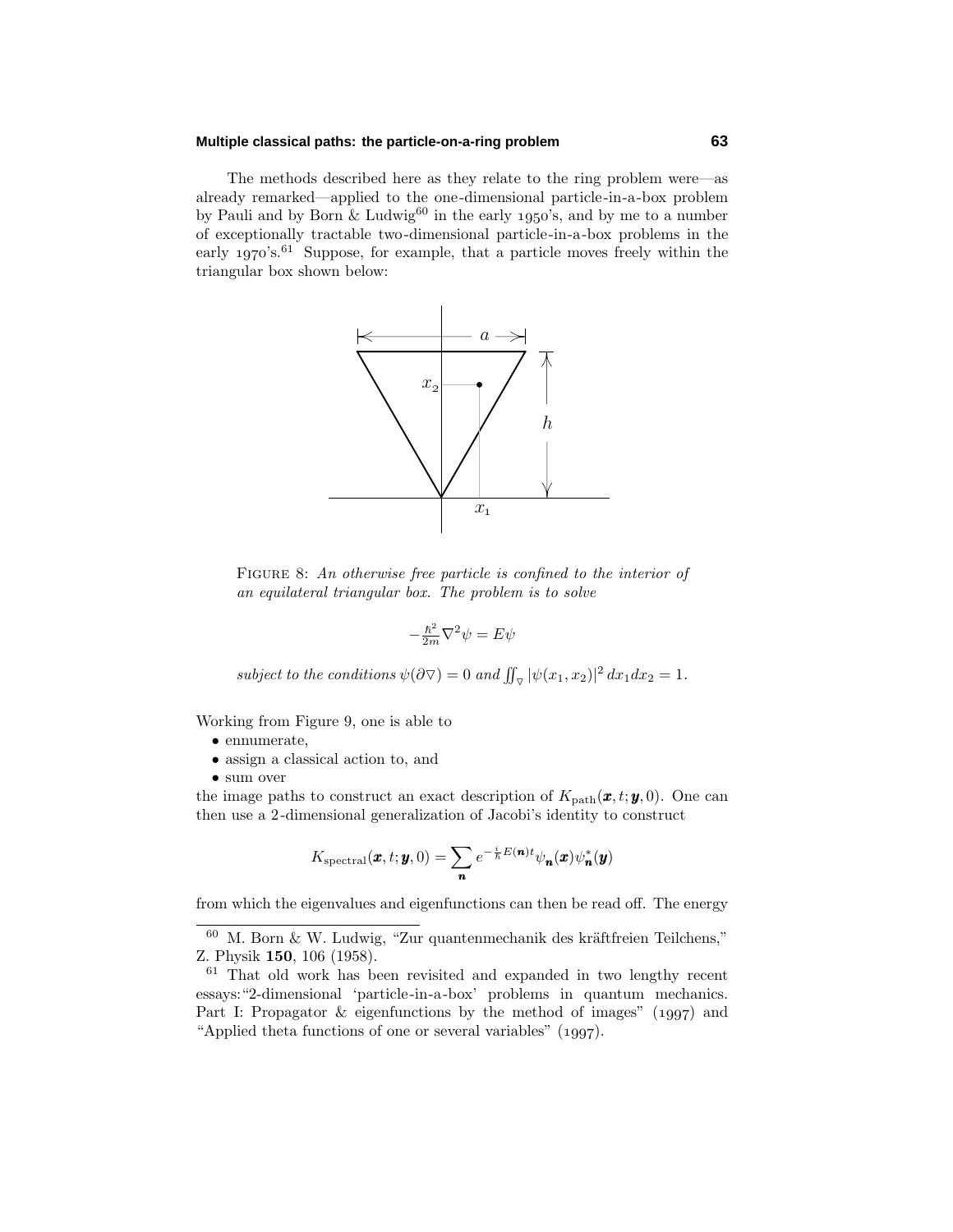

FIGURE 9: Identification of the six elements that are taken to comprise the "fundamental unit," names assigned to the associated "fundamental images" of the physical target point  $\mathbf{x} \equiv \mathbf{x}_0$ , and the (non-orthogonal) translation vectors  $T_1$  and  $T_2$  that serve to replicate the fundamental unit. White cells are even (in the sense that they give rise to paths with an even number of reflection points), and shaded cells are odd.

eigenvalues out to be describable

$$
E_{\hat{\mathbf{n}}} = \hat{\mathcal{E}}(\hat{n}_1^2 + 3\hat{n}_2^2) \quad \text{with} \quad \hat{\mathcal{E}} \equiv \frac{1}{18} \frac{h^2}{ma^2}
$$

where  $\hat{n}_1$  and  $\hat{n}_2$  are integers (either both even or both odd) drawn from the shaded sector in Figure 10. The associated eigenfunction is

$$
\psi_{\hat{\boldsymbol{n}}}(\boldsymbol{x}) = \sqrt{\frac{8}{6 \text{ area}}} \Big\{ G_{\hat{\boldsymbol{n}}}(\boldsymbol{x}) + i F_{\hat{\boldsymbol{n}}}(\boldsymbol{x}) \Big\}
$$

where

$$
G_{\hat{n}}(\xi_1, \xi_2) = \cos[2\hat{n}_1 \xi_1] \sin[2\hat{n}_2 \xi_2] + \cos[2\frac{-\hat{n}_1 + 3\hat{n}_2}{2} \xi_1] \sin[2\frac{-\hat{n}_1 - \hat{n}_2}{2} \xi_2] + \cos[2\frac{-\hat{n}_1 - 3\hat{n}_2}{2} \xi_1] \sin[2\frac{+\hat{n}_1 - \hat{n}_2}{2} \xi_2] F_{\hat{n}}(\xi_1, \xi_2) = \sin[2\hat{n}_1 \xi_1] \sin[2\hat{n}_2 \xi_2] + \sin[2\frac{-\hat{n}_1 + 3\hat{n}_2}{2} \xi_1] \sin[2\frac{-\hat{n}_1 - \hat{n}_2}{2} \xi_2] + \sin[2\frac{-\hat{n}_1 - 3\hat{n}_2}{2} \xi_1] \sin[2\frac{+\hat{n}_1 - \hat{n}_2}{2} \xi_2]
$$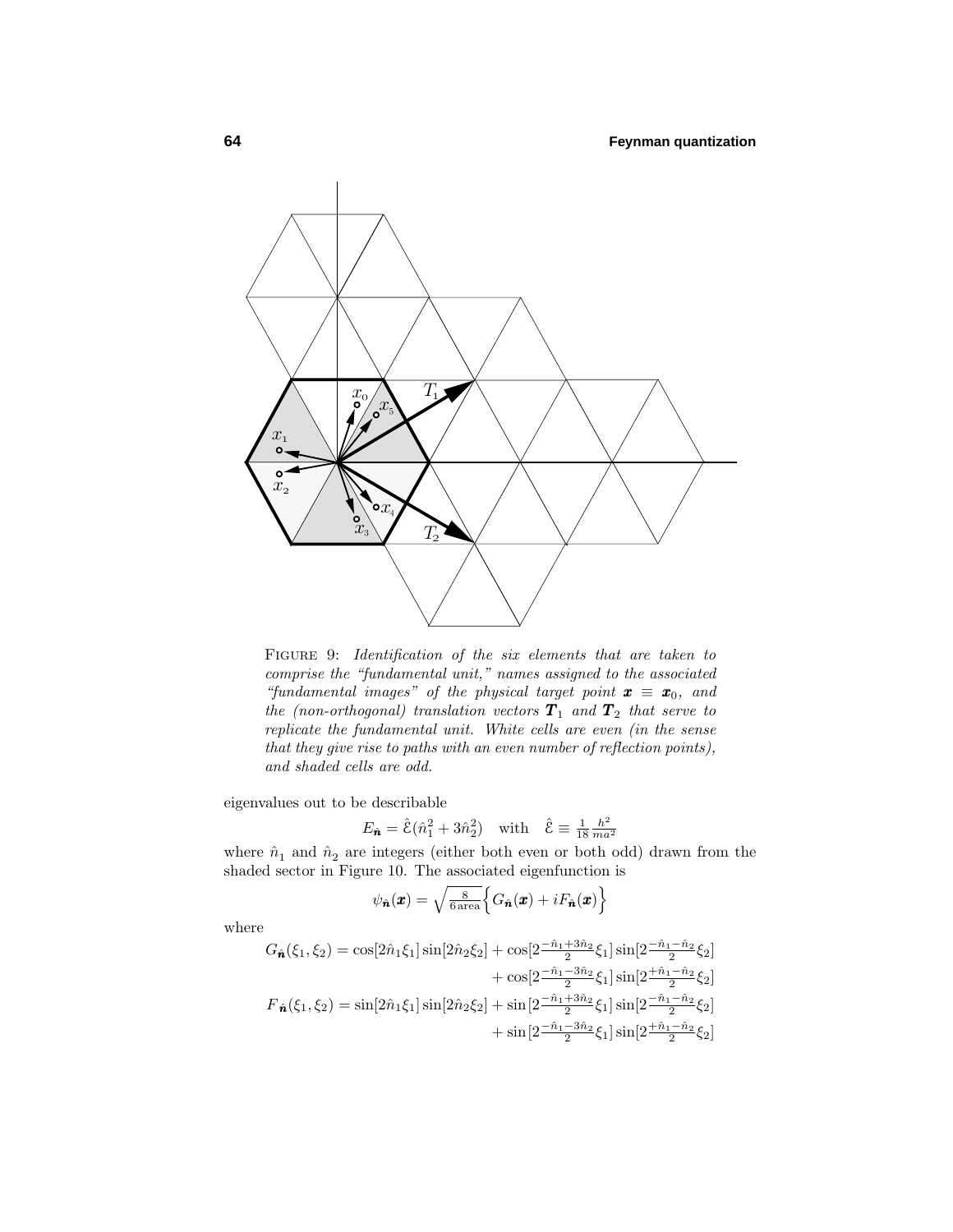**Management of operators within the Feynman formalism 65**



FIGURE 10: The integers that label states in the equilateral box problem are drawn from the shaded sector of the equi-parity lattice. The significance of the polyhedral trace is explained in the  $essay^{61}$ from which the figure was taken.

with  $\xi_1 \equiv \frac{\pi}{3a} x_1$  and  $\xi_2 \equiv \frac{\pi}{3a} \sqrt{3} x_2$ .

The interesting point is that while the eigenfunctions reported above demonstrably do satisfy the Schrödinger equation, they appear in this instance to be obtainable *only* by the method just described; *i.e.*, by  $\sum_{\text{paths}}$ , for the eigenfunctions are not of a form which could be achieved by separation of variables.

**Management of operators within the Feynman formalism.** Fundamental to the formal apparatus of quantum mechanics are self-adjoint operators **A**, **B**, *...* (representative of "observables") and the algebraic relations among them (for example:  $[\mathbf{x}, \mathbf{p}] = i\hbar \mathbf{I}$ . In his "space-time approach to quantum mechanics" Feynman assigns a preferred role to the position operator(s)  $x$ . Our assignment is to describe the placement of operators-in-general within such a biased formalism.

It is not by their naked selves but indirectly, through constructions of the form  $(\alpha | \mathbf{A} | \beta)$ , that operators engage the world of physical experience. Occupying a special place within that population of complex numbers are the real numbers  $(\psi | A | \psi)$  that we call "expectation values." To describe the dynamical time-dependence of such numbers we write

$$
(\alpha|\mathbf{A}|\beta)\longrightarrow(\alpha|\mathbf{U}^{\text{-}1}(t)\mathbf{A}\mathbf{U}(t)|\beta)\quad\text{with}\quad\mathbf{U}^{\text{-}1}(t)=\mathbf{U}^{\text{+}}(t)
$$

which in the Schrödinger picture we attribute to motion of state vectors

 $|\beta)_0 \longrightarrow |\beta)_t = \mathbf{U}(t)|\beta|_0$  while **A** just sits there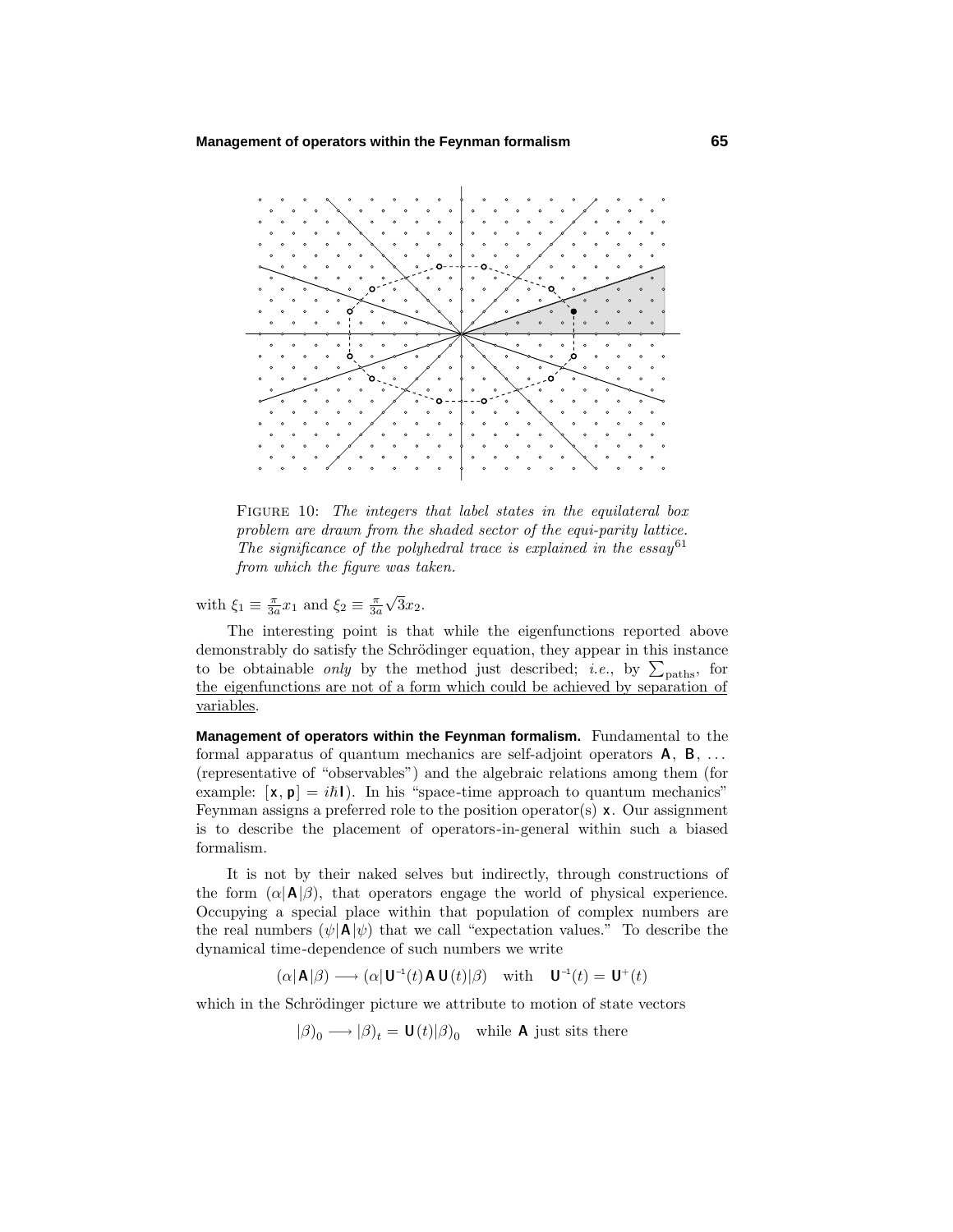Feynman, however, finds (though he nowhere says so in plain words) that his formal needs are best served by the conceptual and notational resources provided by the Heisenberg picture, where

$$
\mathbf{A}(0) \longrightarrow \mathbf{A}(t) = \mathbf{U}^{-1}(t)\mathbf{A}(0)\mathbf{U}(t) \text{ while } |\beta) \text{ sits there}
$$

Moving operators drag their eigenbases with them: suppose  $A|a$  =  $a|a$ , which in the more explicit notation that has been forced upon us reads

$$
\mathbf{A}(0)|a,0) = a|a,0)
$$

This can be written  $U(t)A(t)U^{-1}(a, 0) = a|a, 0)$ , which on multiplication by  $U^{-1}(t)$  becomes

$$
\mathbf{A}(t)|a,t) = a|a,t) \text{ with } |a,t) = \mathbf{U}^{-1}(t)|a,0)
$$

The motion of the dragged eigenbasis is retrograde. Particularize  $A \mapsto x$ , writing

$$
\mathbf{x}(t)|x,t) = x|x,t)
$$
  
\n $|x,t) = \mathbf{U}^{-1}(t)|x,0$  and  $(x,t) = (x,0|\mathbf{U}(t))$ 

In that notation the equation  $K(x, t; y, 0) \equiv (x | \mathbf{U}(t)|y)$  that heretofore has served to define the propagator becomes

$$
K(x, t; y, 0) = (x, t|y, 0)
$$

It is a familar proposition, fundamental to the quantum theory, that

 $(a|\psi) = \begin{cases} \text{probability amplitude that an } \mathbf{A}\text{-measurement, performed} \\ \text{on a system in state } |\psi\rangle, \text{ will return the result "a"} \end{cases}$ 

If we wait a time *t* this complex number will have changed, from  $(a, 0|\psi)$  to  $(a, t | \psi)$ . Feynman is motivated to introduce some process-oriented terminology:

$$
(a, t | \psi) = \begin{cases} \text{``transition amplitude'' that the system will go} \\ \text{in time } t \text{ from state } |\psi) \text{ to state } |a) \end{cases}
$$

$$
= (a | \mathbf{U}(t) | \psi)
$$

$$
= \iint (a | x) dx \underbrace{(x, t | y, 0)}_{\text{propagator}} dy(y | \psi)
$$

The "process-oriented" bias built into Feynman's preferred language becomes plain with the realization that one could equally well say

$$
= \begin{cases} \text{probability amplitude that an } \mathbf{A}\text{-measurement, performed} \\ \text{on the evolved system, will return the result "a" \end{cases}
$$

or (in the Schrödinger picture)

 $=$  weight of  $|a\rangle$ -component acquired by  $|\psi\rangle_t$ 

To describe the moving expectation value  $\langle \mathbf{A} \rangle_t = (\psi | \mathbf{A}(t) | \psi)$  Feynman makes devious use of the "mixed representation trick": he picks a pair of times  $t_1$  and  $t_0$  that straddle  $t$  and writes

$$
\langle \mathbf{A} \rangle_t = \iint (\psi |x, t_1) dx(x, t_1 | \mathbf{A}(t) | y, t_0) dy(y, t_0 | \psi) \quad : \quad t_1 > t > t_0
$$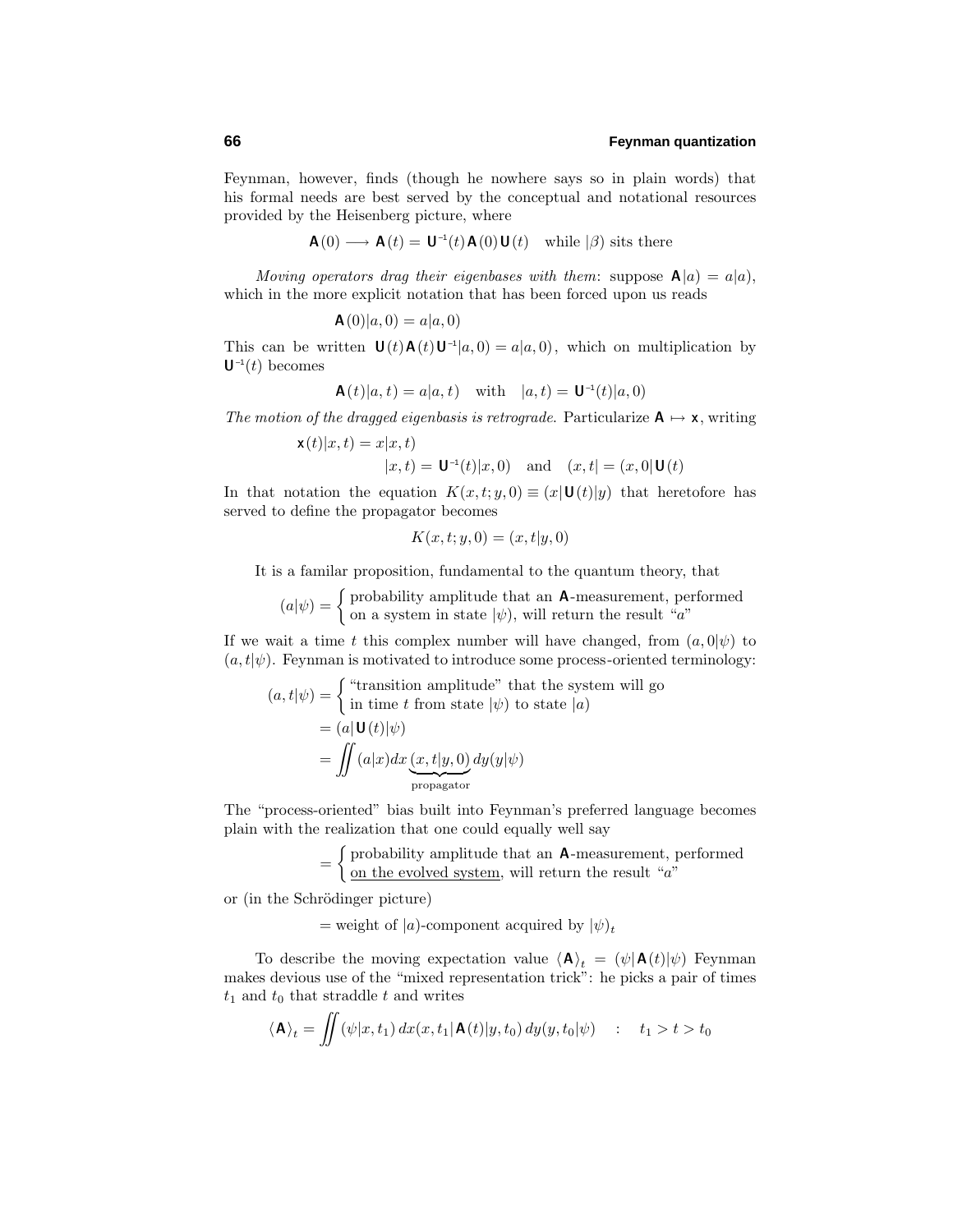and, more generally,

$$
(\alpha|\mathbf{A}(t)|\beta) = \iint (\alpha|x,t_1) dx(x,t_1|\mathbf{A}(t)|y,t_0) dy(y,t_0|\beta) \quad : \quad t_1 > t > t_0
$$

Insert

$$
(x,t_1|\mathbf{A}(t)|y,t_0) = \iint (x,t_1|x,t) dx (x,t|\mathbf{A}(t)|y,t) dy (y,t|y,t_0)
$$

and obtain

$$
(\alpha | \mathbf{A}(t) | \beta)
$$
\n
$$
= \iiint_{\text{state that evolves to }(\alpha | \text{ as } t_1 \leftarrow t)} dx(x, t_1 | x, t) dx(x, t | \mathbf{A}(t) | y, t) dy(y, t | y, t_0) dy(y, t_0 | \beta)
$$
\n
$$
\text{state that evolves to } (\alpha | \text{ as } t_1 \leftarrow t) \qquad \text{state that evolves from } |\beta) \text{ as } t \leftarrow t_0
$$
\n
$$
(89)
$$

This construction provides the platform upon which Feynman proceeds to build (and provides evidence of how literally/seriously understood his objective, which was to devise a "space-time formulation of ... quantum mechanics").

Specialize:  $\mathbf{A}(t) \longmapsto \mathbf{F}(t) \equiv F(\mathbf{x}(t))$ . Use

$$
(x,t|F(\mathbf{x}(t))|y,t) = F(x)\,\delta(x-y)
$$

in (89) to obtain the matrix element

$$
(\alpha|F(\mathbf{x}(t))|\beta)
$$
  
= 
$$
\iint (\alpha|x,t_1) dx \left\{ \int (x,t_1|x,t)F(x)dx(x,t|y,t_0) \right\} dy(y,t_0|\beta)
$$
 (90)

which Feynman calls the "transition element" between the daughter of |*β*) and the mother of  $(\alpha)$ . In orthodox notation the meaning of the transition element is not at all obscure:

$$
= \int \alpha^*(x,t) F(x) \beta(x,t) \, dx
$$

But by placing "breathing room" on both sides of *t* Feynman has introduced an expression  $\{\int$  etc. to which he is able to assign a very interesting interpretation (see the following figure):

$$
\left\{ \int (\text{etc.}) dx \right\} = \int \left\{ \int_{x \leftarrow x} e^{\frac{i}{\hbar} S[\text{path}]} \mathcal{D}[\text{paths}] \right\} F(x) \left\{ \int_{x \leftarrow y} e^{\frac{i}{\hbar} S[\text{path}]} \mathcal{D}[\text{paths}] \right\} dx
$$

$$
= \int_{x \leftarrow y} \mathcal{F}[\text{path}] e^{\frac{i}{\hbar} S[\text{path}]} \mathcal{D}[\text{paths}] \qquad (91)
$$

$$
\mathcal{F}[\text{path}] \left\{ \text{ looks at the path } x(u) : t_0 < u < t_1
$$

$$
\text{and announces } F(x(t)) \right\}
$$

where a normalization factor has been absorbed into the meaning of  $\mathcal{D}[\text{paths}]$ .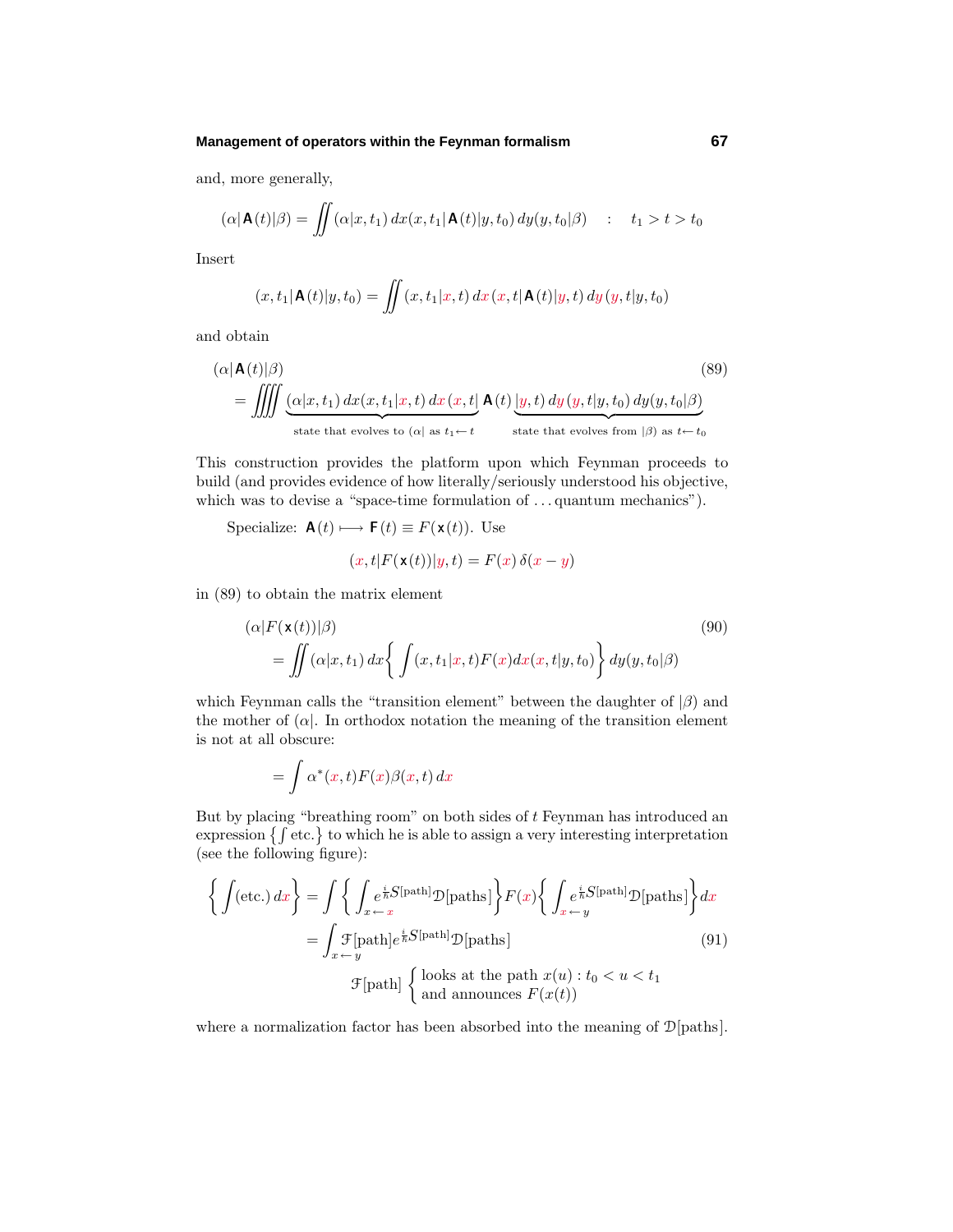

FIGURE 11: Diagramatic interpretation of (90) that gives rise to the functional integral (91).

Equation (91) captures the bracketed essence of (90); it renders what Feynman calls the "transition element"  $(x | U(t_1, t) F(t) U(t, t_0) | y)$ —abbreviated  $\langle \mathsf{F} \rangle_S$  —as a "functional integral"<br> $^{62}$ 

$$
\langle \mathbf{F} \rangle_{S} = \int_{x \leftarrow y} \mathcal{F}[\text{path}] e^{\frac{i}{\hbar} S[\text{path}]} \mathcal{D}[\text{paths}] \tag{92}
$$

and gives back Feynman's fundamental postulate/insight in the case  $F(t) = I$ .

The more general construction  $(x | \mathbf{U}(t_1, t'') \mathbf{F}(t'') \mathbf{U}(t'', t') \mathbf{G}(t') \mathbf{U}(t', t_0) | y)$ makes quantum mechanical good sense only if  $t_1 \geq t'' \geq t_0$ . Define the

"chronological product" 
$$
\mathcal{P}\{\mathbf{F}(t'')\mathbf{G}(t')\} \equiv \begin{cases} \mathbf{F}(t'')\mathbf{G}(t') & \text{if } t'' > t' \\ \mathbf{G}(t')\mathbf{F}(t'') & \text{if } t'' < t' \end{cases}
$$

The argument that gave (91) then gives

$$
\langle \mathfrak{P}\{\mathop{\bf F}{\bf G}\} \rangle_S = \int_x \mathfrak{F}[{\rm path}] e^{\frac{i}{\hbar}S[{\rm path}]} \mathfrak{D}[{\rm paths}]
$$

where now  $\mathcal{F}[\text{path}]$  looks at the path  $x(u)$  and announces  $F(x(t'))G(x(t'))$ . This demonstrates the rebustness of the functional integral concept, but*...*

Why should we have interest in chronological products? Motivation comes from the simplest aspects of the theory of coupled differential equations. Look to

$$
\frac{d}{dt}\boldsymbol{x} = \mathbb{M}\boldsymbol{x} \quad \text{with} \quad \boldsymbol{x}_0 \equiv \boldsymbol{x}(0) \text{ specified}
$$

 $62$  See Chapter 7 of Feynman & Hibbs.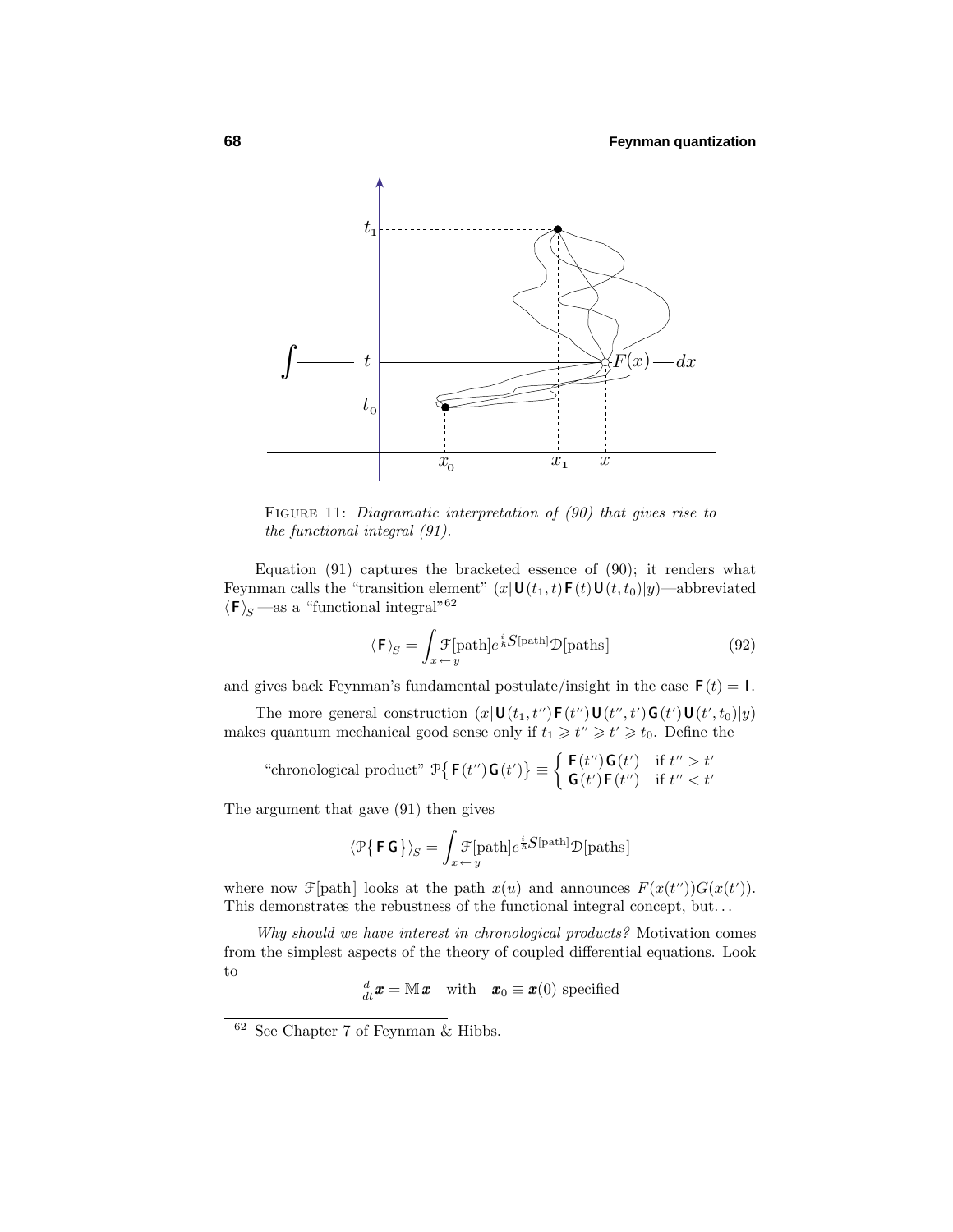#### **Management of operators within the Feynman formalism 69**

or—which is the same—to

$$
\boldsymbol{x}(t) = \boldsymbol{x}_0 + \int_0^t \mathbb{M} \, \boldsymbol{x}(u) \, du
$$

The immediate solution is

$$
\pmb{x}(t) = e^{\mathbb{M}\,t}\pmb{x}_0
$$

which, however, fails if M is allowed to be itself variable. The system

$$
\boldsymbol{x}(t) = \boldsymbol{x}_0 + \int_0^t \mathbb{M}(u) \, \boldsymbol{x}(u) \, du
$$

can, however, be solved by iteration: one is led to

$$
\boldsymbol{x}(t) = \left\{ \mathbb{I} + \int_0^t \mathbb{M}(u) \, du + \int_0^t \int_0^u \underbrace{\mathbb{M}(u)\mathbb{M}(v)}_{\text{NOTE the spontaneous time-ordering}} \, du \right\}
$$

which by a little trickery becomes

$$
= \left\{ \mathbb{I} + \int_0^t \mathbb{M}(u) du + \frac{1}{2!} \underbrace{\int_0^t \int_0^t} \mathcal{P}\big\{ \mathbb{M}(u) \mathbb{M}(v) \big\} du dv + \cdots \right\} \mathbf{x}_0
$$
  
NOTE the identical upper limits

$$
\equiv \mathcal{P}\biggl\{\exp \!\int_0^t\! \mathbb{M}(u)\,du\biggr\}\pmb{x}_0
$$

and gives back  $e^{Mt}x_0$  when  $M(u)$  is constant. We are, on the basis of these remarks, not surprised to discover that the chronological product is a tool that sees heavy service in time-dependent perturbation theory

$$
i\hslash\frac{\partial}{\partial t}|\psi) = \left\{\mathbf{H}_0 + \lambda \mathbf{V}(t)\right\}|\psi)
$$

And that, in fact, is the application which ostensibly motivates the discussion in Chapter 7 of Feynman & Hibbs.

But Feynman's interest in time-ordered operators is motivated also by a second, more fundamental consideration: he finds it natural to read the operator product **AB** as "first **B** then **A**;" i.e., as symbolic of measurements performed in temporal sequence, however brisk. I turn now to discussion of how that idea is implemented in illustrative cases.

We look first to  $xp - px = i\hbar l$ , which in most formulations of quantum mechanics is postulated, but in Feynman's formulation has the status of a deduced consequence of postulates invested elsewhere. The statement

$$
\mathbf{x}\,\mathbf{p} - \mathbf{p}\mathbf{x} = i\hbar \mathbf{I} \quad \Longleftrightarrow \quad F(\mathbf{x})\mathbf{p} - \mathbf{p}\,F(\mathbf{x}) = i\hbar F'(\mathbf{x})
$$

if  $F(x)$  is sufficiently nice (developable as a power series). In the Heisenberg picture we therefore have

$$
F(\mathbf{x}(t))\mathbf{p}(t) - \mathbf{p}(t)F(\mathbf{x}(t)) = i\hbar F'(\mathbf{x}(t))
$$
 (93)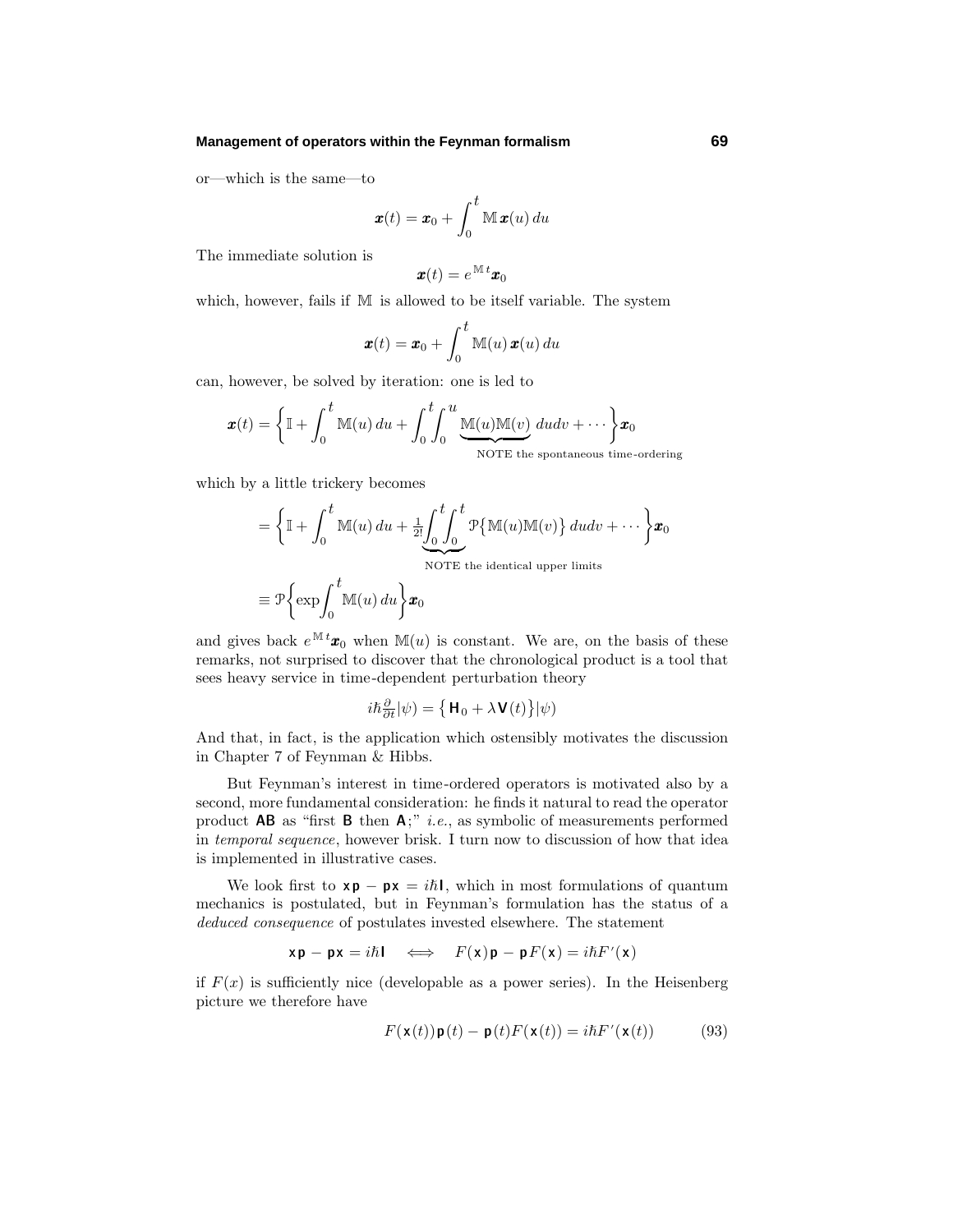and it is actually this statement that Feynman undertakes to reproduce. To that end he examines

$$
\left\langle \frac{\partial F(x)}{\partial x} \right\rangle_S \equiv \int (x_1, t_1 | x, t) \frac{\partial F(x)}{\partial x} (x, t | x_0, t_0) dx
$$

Integration by parts gives

$$
\left\langle \frac{\partial F(x)}{\partial x} \right\rangle_S = \left(\text{boundary term} \right) - \int F(x) \frac{\partial}{\partial x} \left\{ (x_1, t_1 | x, t)(x, t | x_0, t_0) \right\} dx
$$

Discard the boundary term on grounds that it can make no contribution to  $\iint \alpha(x_1, t_1) dx_1$ (boundary term)  $dx_0 \beta(x_0, t_0)$  if the states  $\alpha$  and  $\beta$  satisfy typical boundary conditions. Then

$$
= -\int \frac{\partial}{\partial x}(x_1, t_1 | x, t) \cdot F(x)(x, t | x_0, t_0) dx
$$

$$
- \int (x_1, t_1 | x, t) F(x) \cdot \frac{\partial}{\partial x}(x, t | x_0, t_0) dx
$$

Write

$$
\frac{\partial}{\partial x}(x,t|x_0,t_0) = \int \frac{\partial}{\partial x} \underbrace{(x,t|y,t-\tau)}_{=\frac{1}{A(\tau)}} dy(y,t-\tau|x_0,t_0)
$$
\n
$$
= \frac{i}{A(\tau)} \exp\left\{\frac{i}{\hbar} \left[\frac{m}{2\tau}(x-y)^2 - \tau V(x)\right]\right\}
$$
\n
$$
= \frac{i}{\hbar} \int \left\{\frac{m}{\tau}(x-y) - \tau V'(x)\right\} (x,t|y,t-\tau) dy(y,t-\tau|x_0,t_0)
$$
\n
$$
= \frac{i}{\hbar} \left\{\frac{m}{\tau}x - \tau V'(x)\right\} (x,t|x_0,t_0)
$$
\n
$$
- \frac{i}{\hbar} \int (x,t|y,t-\tau) \left\{\frac{m}{\tau}y\right\} dy(y,t-\tau|x_0,t_0)
$$
\n
$$
\frac{\partial}{\partial x}(x_1,t_1|x,t) = \int (x_1,t_1|y,t+\tau) dy \frac{\partial}{\partial x} \underbrace{(y,t+\tau|x,t)}_{\overline{A(\tau)}} \exp\left\{\frac{i}{\hbar} \left[\frac{m}{2\tau}(y-x)^2 - \tau V(y)\right]\right\}
$$
\n
$$
= -\frac{i}{\hbar} \int \left\{\frac{m}{\tau}(y-x)\right\} (x_1,t_1|y,t+\tau) dy(y,t+\tau|x,t)
$$
\n
$$
= +\frac{i}{\hbar}(x_1,t_1|x,t) \left\{\frac{m}{\tau}x\right\}
$$
\n
$$
- \frac{i}{\hbar} \int (x_1,t_1|y,t+\tau) \left\{\frac{m}{\tau}y\right\} dy(y,t+\tau|x,t)
$$

and note the use made here of Feynman's fundamental postulate (also that it has entered in a system-specific way:  $L = \frac{1}{2}m\dot{x}^2 - V(x)$ . We now have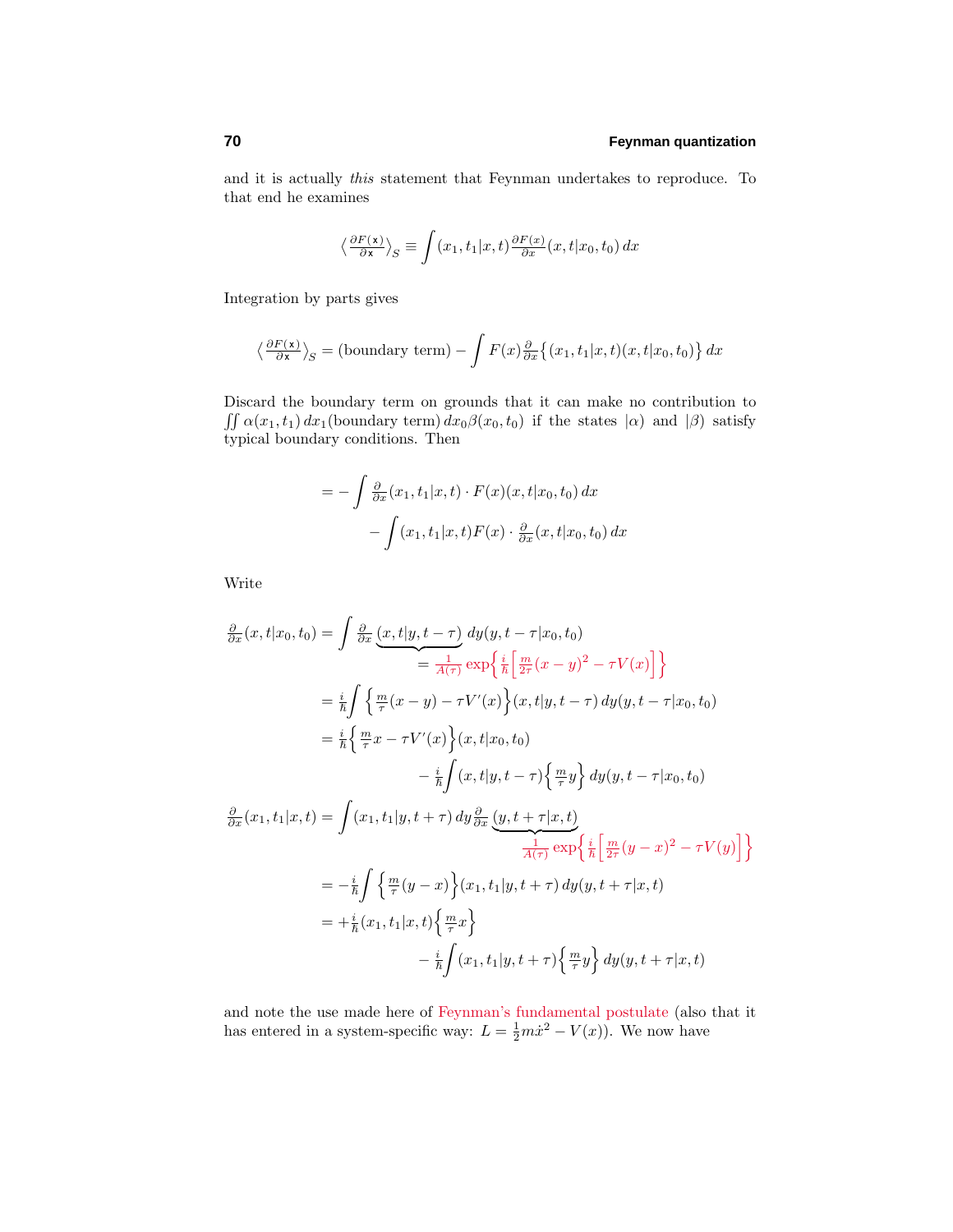**Management of operators within the Feynman formalism 71**

$$
i\hbar \langle \frac{\partial F(\mathbf{x})}{\partial \mathbf{x}} \rangle_{S} = -\iint (x_{1}, t_{1}|y, t + \tau) \left\{ \frac{m}{\tau} y \right\} dy(y, t + \tau |x, t) F(x) dx(x, t | x_{0}, t_{0})
$$
  
+ 
$$
\int (x_{1}, t_{1}|x, t) \left\{ \frac{m}{\tau} x \right\} F(x) dx(x, t | x_{0}, t_{0})
$$
  
+ 
$$
\int (x_{1}, t_{1}|x, t) F(x) \left\{ \frac{m}{\tau} x \right\} dx(x, t | x_{0}, t_{0})
$$
  
- 
$$
\iint (x_{1}, t_{1}|x, t) F(x) dx(x, t | y, t - \tau) \left\{ \frac{m}{\tau} y \right\} dy(y, t - \tau | x_{0}, t_{0})
$$
  
- 
$$
\int (x_{1}, t_{1}|x, t) \left\{ \tau V'(x) \right\} F(x) dx(x, t | x_{0}, t_{0})
$$
  
= 
$$
-(x_{1}, t_{1}| \underbrace{m \frac{\mathbf{x}(t + \tau) - \mathbf{x}(t)}{\tau} \cdot F(\mathbf{x}(t)) - F(\mathbf{x}(t)) \cdot m \frac{\mathbf{x}(t) - \mathbf{x}(t - \tau)}{\tau})}{\text{NOTE the chronological order}}
$$
  
+ 
$$
+ \tau V'(\mathbf{x}(t)) F(\mathbf{x}(t)) | x_{0}, t_{0})
$$
(94)

Which brings us to a characteristic feature of the "space-time formulation of *...* quantum mechanics:" Feynman considers momentum to be a derived concept, and its meaning to be system-dependent:  $63$ 

$$
\mathbf{p}(t) \equiv \lim_{\tau \downarrow 0} m \frac{\mathbf{x}(t + \tau) - \mathbf{x}(t)}{\tau}
$$

By this interpretation (94) becomes, as  $\tau \downarrow 0$ ,

$$
i\hbar \langle \frac{\partial F(\mathbf{x})}{\partial \mathbf{x}} \rangle_S = (x_1, t_1 | \{ F(\mathbf{x}) \mathbf{p} - \mathbf{p} F(\mathbf{x}) \} | x_0, t_0 )
$$
  
= \langle \{ F(\mathbf{x}) \mathbf{p} - \mathbf{p} F(\mathbf{x}) \} \rangle\_S

which, since valid for all endstates, entails

$$
F(\mathbf{x})\mathbf{p} - \mathbf{p}F(\mathbf{x}) = i\hbar F'(\mathbf{x})
$$

and in the case  $F(x) = x$  becomes (if we restore the notationally surpressed *t*)

$$
\mathbf{x}(t)\mathbf{p}(t) - \mathbf{p}(t)\mathbf{x}(t) = i\hbar \mathbf{I}
$$
\n(95)

The argument shows clearly the mechanism by which operator order arises as an expression of temporal order .

Back up to (94) and set  $F(x) = 1$ . Divide by  $\tau$  and obtain

$$
0 = -(x_1, t_1|m) \frac{\frac{\mathbf{x}(t+\tau) - \mathbf{x}(t)}{\tau} - \frac{\mathbf{x}(t) - \mathbf{x}(t-\tau)}{\tau}}{\tau} + V'(\mathbf{x}(t))|x_0, t_0)
$$

<sup>63</sup> As, indeed, so also does Lagrange:  $p \equiv \partial L / \partial \dot{x}$ .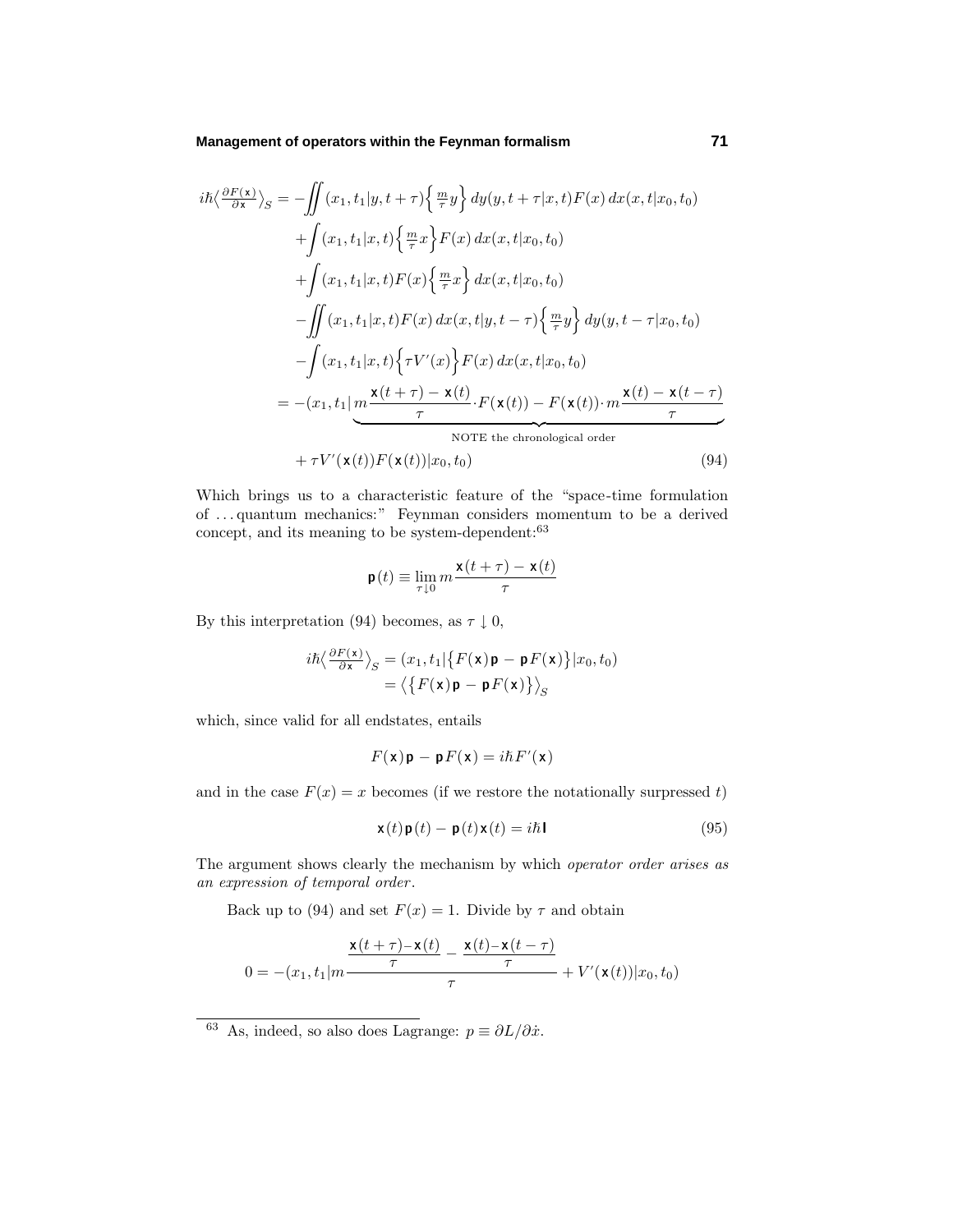which in the limit  $\tau \downarrow 0$  becomes

$$
\ddot{\mathbf{x}}(t) = -V'(\mathbf{x}(t))\tag{96}
$$

This is, in Feynman's phrase, "the matrix expression of Newton's law." Since (96), when spelled out, means

$$
(\alpha | \ddot{\mathbf{x}}(t) | \beta) = (\alpha | - V'(\mathbf{x}(t)) | \beta) \quad : \text{ all } |\alpha) \text{ and } \beta)
$$

it might better be called "Ehrenfest's theorem in the Heisenberg picture."

We have recently been discussing properties of path functionals of a form first encountered at (92)

$$
\langle \mathcal{F} \rangle_S = \int \mathcal{F}[\text{path}] \, e^{\frac{i}{\hbar} S[\text{path}]} \mathcal{D}[\text{paths}]
$$

where it is now understood that the paths in question link  $(x_1, t_1) \leftarrow (x_0, t_0)$ . We consider such objects now from a somewhat more general point of view (and will formally disregard the fact that the functionals  $\mathcal{F}[path]$  encountered in preceding arguments were of specialized design). Clearly the set of paths is invariant under

path 
$$
\longrightarrow
$$
 path +  $\epsilon \eta(t)$  :  $\eta(t_0) = \eta(t_1) = 0$ 

Therefore

$$
\langle \mathcal{F} \rangle_S = \int \mathcal{F}[\text{path} + \epsilon \eta(t)] e^{\frac{i}{\hbar}S[\text{path} + \epsilon \eta(t)]} \mathcal{D}[\text{paths}]
$$

which, when the concept of "functional derivative" is brought into  $play<sub>1</sub><sup>64</sup>$ becomes

$$
= \int \left\{ \mathcal{F}[\text{path}] + \epsilon \int \frac{\delta \mathcal{F}[\text{path}]}{\delta \eta(t)} \eta(t) dt + \cdots \right\}
$$

$$
\cdot e^{\frac{i}{\hbar} \left\{ S[\text{path}] + \epsilon \int \frac{\delta S[\text{path}]}{\delta \eta(t)} \eta(t) dt + \cdots \right\}} \mathcal{D}[\text{paths}]
$$

$$
= \langle \mathcal{F} \rangle_S + \epsilon \int \left\{ \int \left[ \frac{\delta \mathcal{F}[\text{path}]}{\delta \eta(t)} + \frac{i}{\hbar} \mathcal{F}[\text{path}] \frac{\delta S[\text{path}]}{\delta \eta(t)} \right] + \frac{i}{\hbar} \mathcal{F}[\text{path}] \mathcal{F}[\text{paths}] \right\} \eta(t) dt + \cdots
$$

and this, since valid for all tickle functions  $\eta(t)$ , entails

$$
\int \left\{ \frac{\delta \mathcal{F}[\text{path}]}{\delta \eta(t)} + \frac{i}{\hbar} \mathcal{F}[\text{path}] \frac{\delta S[\text{path}]}{\delta \eta(t)} \right\} e^{\frac{i}{\hbar} S[\text{path}]} \mathcal{D}[\text{paths}] = 0
$$

<sup>64</sup> For a fairly detailed introduction to this subject, see Chapter 5: "Calculus of Functionals" in CLASSICAL FIELD THEORY (1999).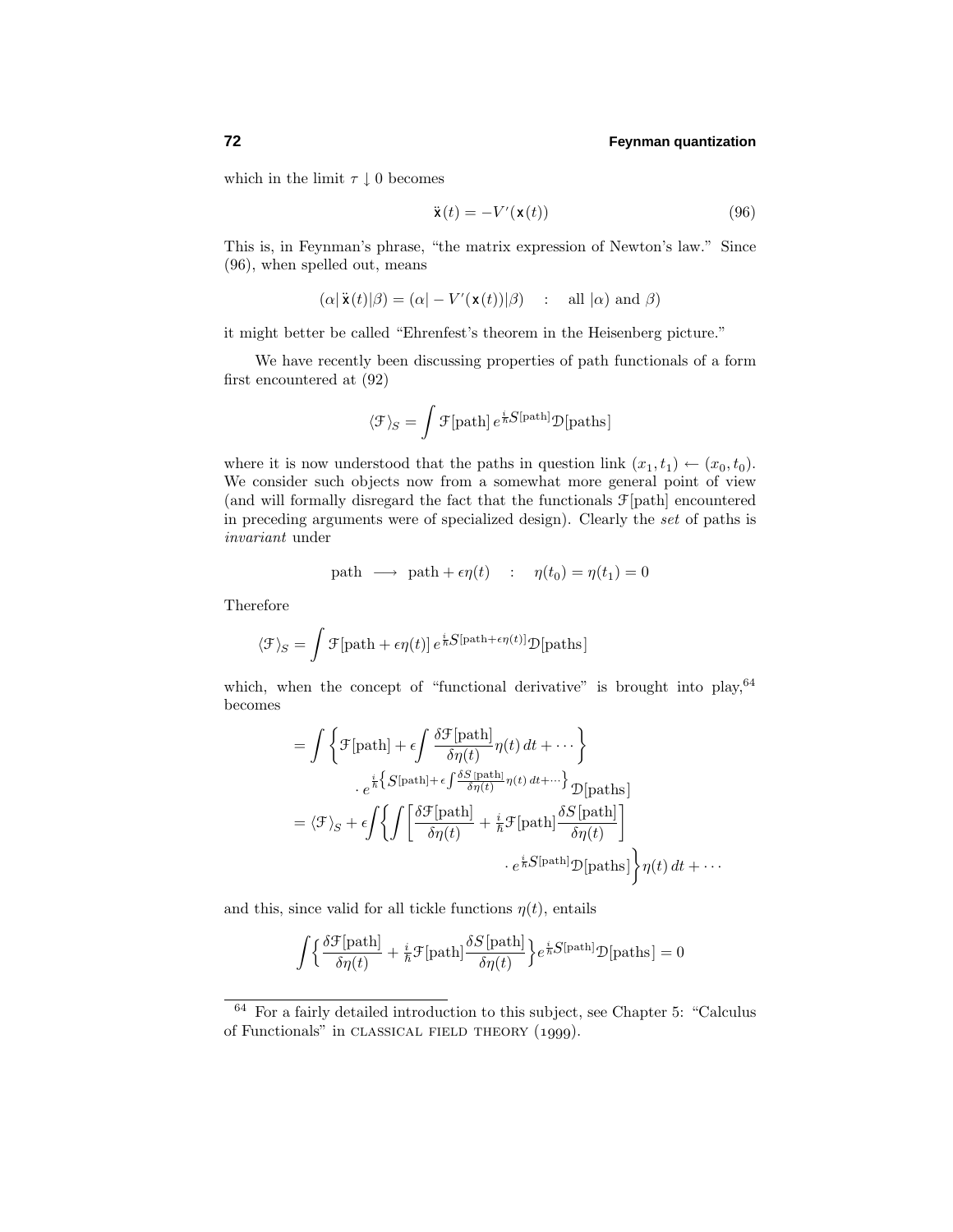which can be written

$$
\left\langle \frac{\delta \mathcal{F}[\text{path}]}{\delta \eta(t)} \right\rangle_{S} = -\frac{i}{\hbar} \left\langle \mathcal{F}[\text{path}] \frac{\delta S[\text{path}]}{\delta \eta(t)} \right\rangle_{S} \tag{97}
$$

Classical mechanics supplies

$$
S[\text{path} + \epsilon \eta(t)] = S[\text{path}] + \epsilon \int \left\{ \frac{\partial L}{\partial x(t)} - \frac{d}{dt} \frac{\partial L}{\partial \dot{x}(t)} \right\} \eta(t) dt + \cdots
$$

so we have

$$
\left\langle \frac{\delta \mathcal{F}[\text{path}]}{\delta \eta(t)} \right\rangle_{S} = -\frac{i}{\hbar} \left\langle \mathcal{F}[\text{path}] \left\{ \frac{\partial L}{\partial x(t)} - \frac{d}{dt} \frac{\partial L}{\partial \dot{x}(t)} \right\} \right\rangle_{S}
$$

In the case  $\mathcal{F}[path] \equiv 1$  we obtain

$$
\left\langle \frac{\partial L}{\partial x(t)} - \frac{d}{dt} \frac{\partial L}{\partial \dot{x}(t)} \right\rangle_{S} = 0
$$
\n(98)

which is a pretty variant of (96).

Noether's theorem, as it is encountered in classical mechanics, describes the first-order response  $\delta_{\omega} S[\text{path}]$  of the classical action to parameterized maps of various kinds (rotations, space and time translations, gauge transformations, etc.) and the conservation laws that result when in fact those maps describe symmetries of the action:  $\delta_{\omega} S[\text{path}] = 0$ . Feynman has placed us in position to translate that theory directly into quantum mechanics.<sup>65</sup>

Feynman and Hibbs, writing in  $1965$ , remark (at page 173) that "Julian Schwinger has been investigating the formulation of quantum mechanics suggested by" (98). They refer to an elaborate theoretical ediface which I survey elsewhere in these notes, and which had, in fact, been essentially complete since the early  $1950$ 's.<sup>66</sup>

**Diffractive failure of the method of images.** Exact descriptions of the propagator are available in only a relatively few "textbook" cases. It is a remarkable fact that in the cases considered thus far  $K(x_1, t_1; x_0, t_0)$ , when rendered in the form suggested by the Feynman formalism, was found to involve summation not over "all conceivable paths," as the formalism contemplates, but only over the *classical* path or paths  $(x_1, t_1) \leftarrow (x_0, t_0)$ : in those cases

$$
\sum_{\text{``all'' paths}} \text{``collapses'' to} \sum_{\text{classical paths}}
$$

 $65$  See QUANTUM MECHANICS (1967), Chapter 3 page 95 for details. The present discussion has drawn heavily on material presented there.

<sup>66</sup> See Julian Schwinger, "The theory of quantized fields. I," Phys Rev. **82**, 914 (1951) and "The theory of quantized fields. II," Phys Rev. **91**, 913 (1953) both of which are reproduced in the Schwinger Collection<sup>3</sup>—and related papers reprinted in Schwinger's Quantum Kinematics  $\mathcal{B}$  Dynamics (1991).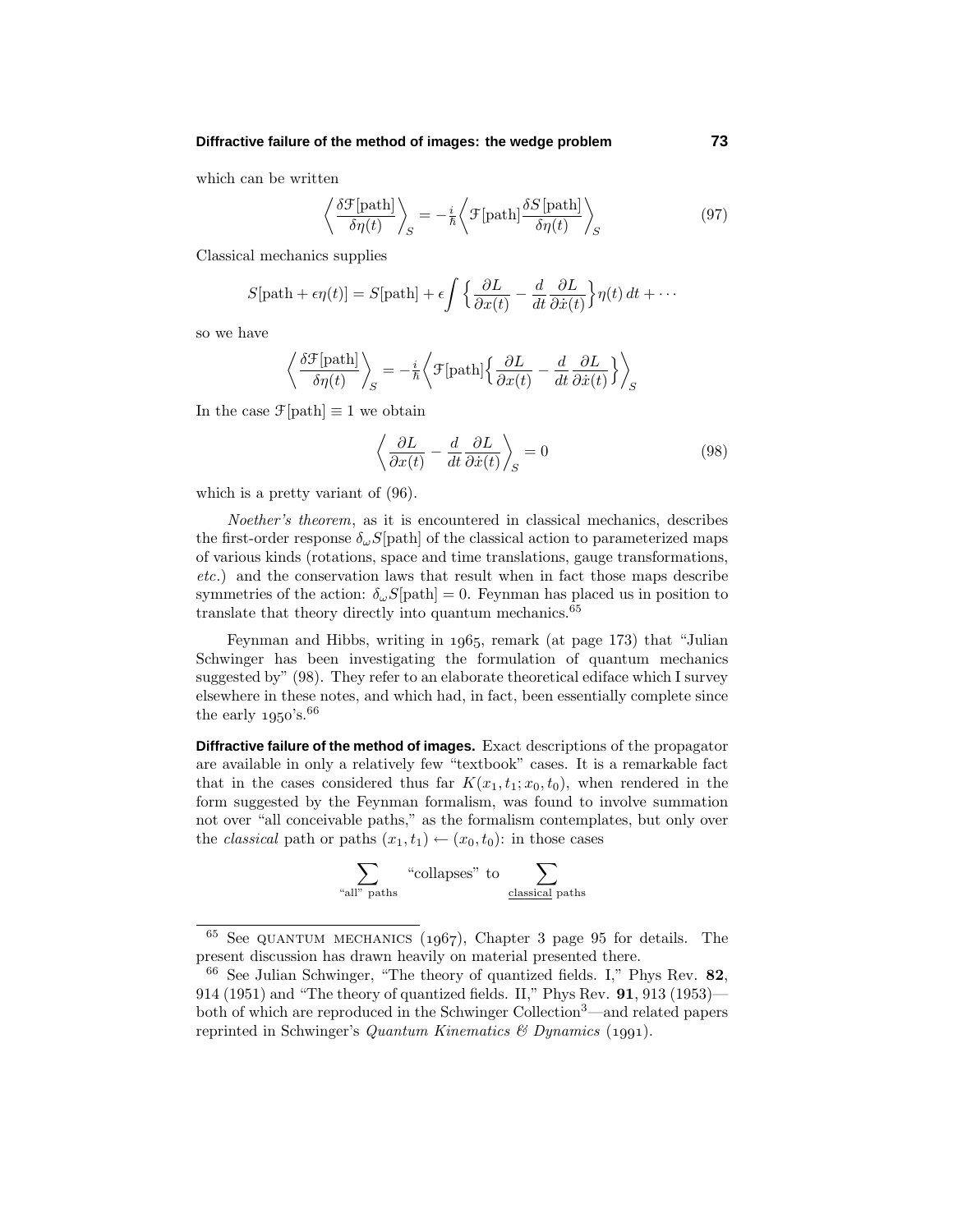Early students of the Feynman formalism were led by such experience to inquire whether "collapse" might be a *general/universal* phenomenon. The following discussion, based on a paper by Richard Crandall,  $67$  will demonstrate that collapse—far from being the rule—is the rare exception.

Let a mass *m* be confined by reflecting barriers to the interior of an open sector or "wedge" with vertex angle *α*. We look first to the ordinary quantum mechanics of such a system: we solve the time-independent Schödinger equation, and use the information thus gained to assemble  $K_{\text{spectral}}$ . This we then compare to the  $K_{\text{paths}}$  supplied by the method of images.

The Schrödinger equation reads

$$
\nabla^2 \psi + \frac{2mE}{\hbar^2} \psi = 0
$$
  

$$
\nabla^2 = \frac{1}{r} \frac{\partial}{\partial r} r \frac{\partial}{\partial r} + \frac{1}{r^2} \frac{\partial^2}{\partial \theta^2}
$$
 in polar coordinates: 
$$
\begin{cases} x = r \cos \theta \\ y = r \sin \theta \end{cases}
$$

and upon separation  $\psi = R(r) \cdot Y(\theta)$  becomes

$$
\left\{ \frac{d^2}{dr^2} + \frac{1}{r} \frac{d}{dr} + \frac{2mE}{\hbar^2} - \frac{\mu^2}{r^2} \right\} R(r) = 0 \tag{99.1}
$$

$$
\frac{d^2}{d\theta^2}Y(\theta) = -\mu^2 Y(\theta) \tag{99.2}
$$

where the separation constant is called  $-\mu^2$  in order to emphasize that, in view of the boundary conditions  $Y(0) = Y(\alpha) = 0$ , we have interest only in the oscillatory solutions of (99.2). Immediately

$$
Y(\theta) = \text{(constant)} \cdot \sin \mu \theta
$$
  

$$
\mu = n \frac{\pi}{\alpha} \quad : \quad n = 0, 1, 2, \dots \tag{100}
$$

Return with this information to  $(99.1)$ . Multiply by  $r^2$  and obtain

$$
\left\{\rho^2 \frac{d^2}{d\rho^2} + \rho \frac{d}{d\rho} + \rho^2 - \mu^2\right\} \mathcal{R}(\rho) = 0 \quad \text{with} \quad \begin{cases} \rho \equiv r \sqrt{2mE/\hbar^2} \\ \mathcal{R}(\rho) \equiv R(\rho/\sqrt{2mE/\hbar^2}) \end{cases}
$$

This is Bessel's equation, of which the interesting solutions<sup>68</sup> are  $\mathcal{R}(\rho) = J_{\mu}(\rho)$ .

<sup>67</sup> "Exact propagator for motion confined to a sector," J. Phys. A: Math. Gen.  $16$ , 513 (1982). During the late  $1960$ 's and early  $1970$ 's Richard (then a graduate student at MIT) and I cultivated (as best we could in those snail-mail days) a mutual interest in the Feynman formalism. During the late  $1970$ 's and early 1980's, after Richard had joined the Reed College faculty, we were able to resume that collaboration *...* working in adjoining offices, in the dead of night. One such night the "wedge problem" entered into our conversation *...*sent us to the men's room lugging a mirror, which we held against the mirrors there to gain a more vivid sense of how things would appear in a triangular barber shop. The lesson of that adventure was quickly/brilliantly worked out by Richard, and is reported in the paper cited above.

<sup>&</sup>lt;sup>68</sup> See J. Spanier & K. Oldham, Atlas of Functions  $(1.087)$ , page 523.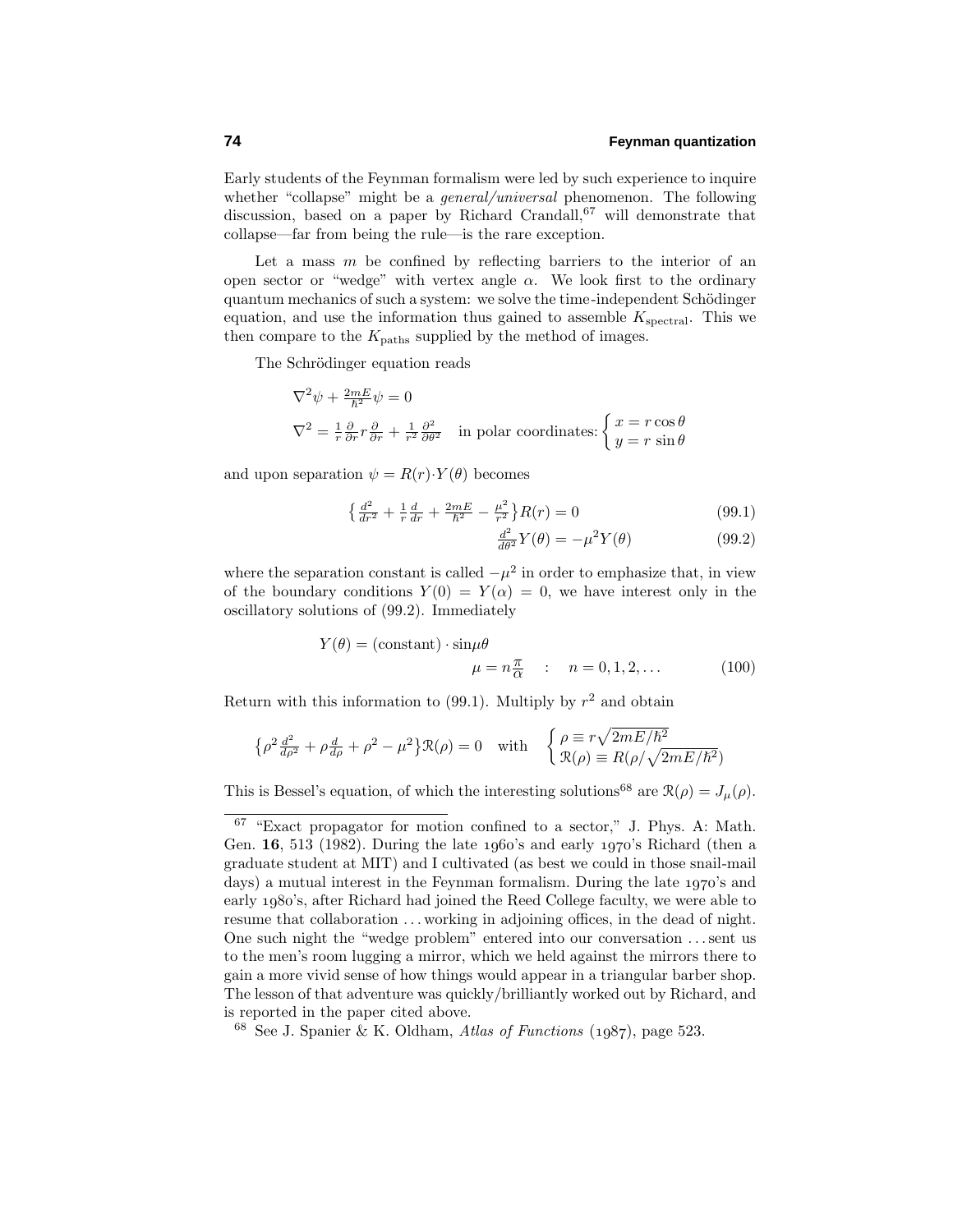So we have

$$
R(r) = J_{\mu}(r\sqrt{2mE/\hbar^2})
$$

where  $\mu = n(\pi/\alpha)$  is discrete but—for the free particle on the open wedge as for the free particle on the unbounded plane—*E* assumes continuous values, subject only to the constraint  $E \geqslant 0$ . We are led thus to "wedge eigenfunctions" of the form

$$
\Psi_{E,\,\mu}(r,\theta) = \text{(constant)} \cdot J_{\mu}(r\sqrt{2mE/\hbar^2})\sin(\mu\theta) \tag{101}
$$

but must resolve several ticklish issues before we can make practical use of this information:

TICKLISH POINT  $#1$  The eigenfunctions (101) are not normalizable on the wedge

$$
\int_0^\infty \int_0^\alpha |\Psi_{E,\,\mu}(r,\theta)|^2\,r d\theta dr \hbox{ is undefined}
$$

and therefore do not describe possible states of the system. They must be looked upon as the raw material from which normalized states (wavepackets) are assembled by superposition. This is not an uncommon situation. Were we studying free motion on the line we would at this point have constructed

$$
\Psi_p(x) = (\text{constant}) \cdot e^{\frac{i}{\hbar}px}
$$
 :  $p = \pm \sqrt{2mE}$ 

which are neither normalizable nor orthogonal an any literal sense:

$$
\int_{-\infty}^{+\infty} \Psi_p^*(x) \Psi_q(x) dx
$$
 is undefined for all p and q

We are, however, able to establish formal completeness *...* by trickery: we construct

$$
\int e^{-\lambda p^2} \Psi_p(x) \Psi_p^*(y) dp = |\text{constant}|^2 \sqrt{\pi/\lambda} \exp \left\{-\frac{(x-y)^2}{4\hbar^2 \lambda}\right\}
$$

The expression on the right becomes a normalized Gaussian if we set

↓

$$
|\text{constant}|^2 = \frac{1}{2\pi\hbar}
$$

That done, we have

$$
= \delta(x - y) \quad \text{in the limit } \lambda \downarrow 0
$$

giving

$$
\psi(x) = \int \delta(x - y)\psi(y) dy
$$
  
= 
$$
\int \left\{ \int \Psi_p(x)\Psi_p^*(y) dp \right\} \psi(y) dy
$$
  
= 
$$
\int \Psi_p(x) \left\{ \int \Psi_p^*(y)\psi(y) dy \right\} dp
$$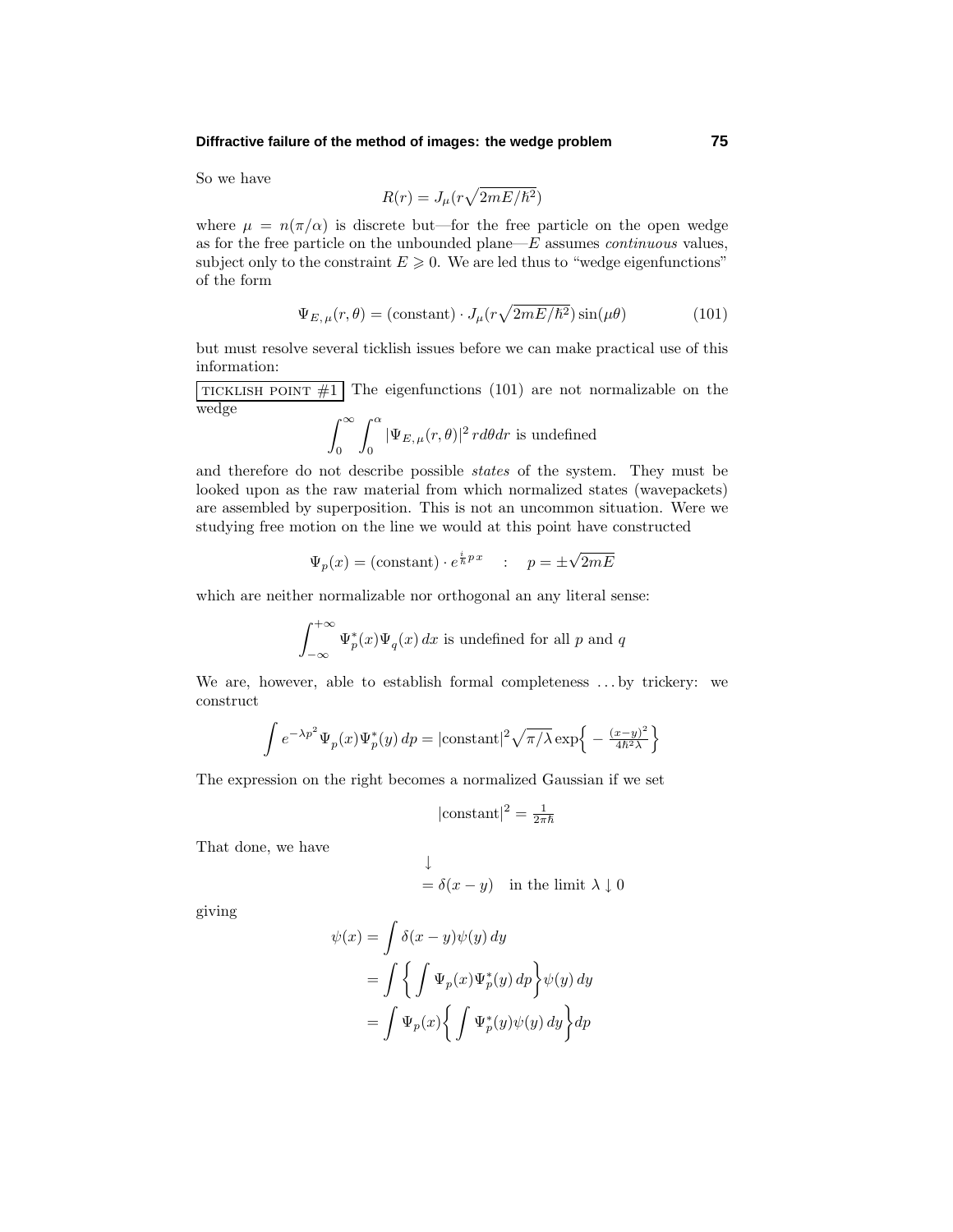from which formal orthonormality follows as a corollary:

$$
\int \Psi_q^*(x) \psi(x) dx = \int \underbrace{\left\{ \int \Psi_q^*(x) \Psi_p(x) dx \right\}}_{\delta(p-q)} \left\{ \int \Psi_p^*(y) \psi(y) dy \right\} dp
$$

Notice that it is completeness—not orthonormality—that lies nearer the heart of the matter. The wedge problem poses an identical formal difficulty, which can be resolved by identical means:

Crandall snooped through (my copy) of what he calls "the Russians"<sup>69</sup> and extracted this identity:

$$
\int_0^{\infty} e^{-\lambda p^2} J_{\mu}(ap) J_{\mu}(bp) p \, dp = \frac{1}{2\lambda} \exp \left\{-\frac{a^2 + b^2}{4\lambda}\right\} I_{\mu}\left(\frac{ab}{2\lambda}\right)
$$

where the presumption is that  $\Re[\mu] > -1$  and  $|\arg p| < \frac{1}{4}\pi$ , and  $I_{\mu}(x)$  is the modified (or hyperbolic) Bessel function of order  $\mu$ .<sup>70</sup> He on this basis obtains

$$
G_{\mu} \equiv \int_0^{\infty} e^{-\lambda E} J_{\mu} (r \sqrt{2mE/\hbar^2}) J_{\mu} (r_0 \sqrt{2mE/\hbar^2}) dE
$$
  
= 
$$
\frac{1}{m} \int_0^{\infty} e^{-\lambda p^2/2m} J_{\mu} (rp/\hbar) J_{\mu} (r_0 p/\hbar) p dp
$$
  
= 
$$
\frac{1}{\lambda} \exp \left\{-\frac{m}{2\lambda \hbar^2} (r^2 + r_0^2) \right\} I_{\mu} \left(\frac{m}{2\lambda \hbar^2} 2rr_0\right)
$$

We are informed that  $I_{\mu}(x) \sim \frac{1}{\sqrt{2\pi x}} e^x$  as  $x \to \infty$ , so have

$$
\downarrow
$$
  
=  $\frac{\hbar}{\sqrt{2\pi m r r_0 \lambda}} \exp \left\{-\frac{m}{2\lambda \hbar^2} (r^2 - r_0^2)\right\}$  as  $\lambda \downarrow 0$ 

It now follows (on the tentative assumption that the normalization constant is the same for all eigenfunctions) that

$$
\int_0^\infty e^{-\lambda E} \left\{ \sum_{\mu} \Psi_{E,\,\mu}(r,\theta) \Psi_{E,\,\mu}(r_0,\theta_0) \right\} dE
$$

$$
\sim |\text{constant}|^2 \frac{\hbar}{\sqrt{2\pi m r r_0 \lambda}} \exp \left\{ -\frac{m}{2\lambda \hbar^2} (r^2 - r_0^2) \right\} \cdot \sum_{\nu=0}^\infty \sin(\mu \theta) \sin(\mu \theta_0)
$$

 $69$  I. S. Gradshteyn & I. M. Ryzhik, Table of Integrals, Series & Products  $(1965)$ . The identity in question appears as item **6.615**. G. N. Watson devotes  $§$ **13.31** in Treatise on the Theory of Bessel Functions (1966) to discussion under the head "Weber's second exponential integral"— of this identity, which he attributes to H. Weber  $(1868)$ . He reproduces a proof due to L. Gegenbauer  $(1876)$ , and remarks that the identity occurs in A. Sommerfeld's dissertation: "Mathematische theorie der diffraction," Math. Ann. 47, 317 (1896).

 $70$  See Spanier & Oldham,  $68$  Chapter 50.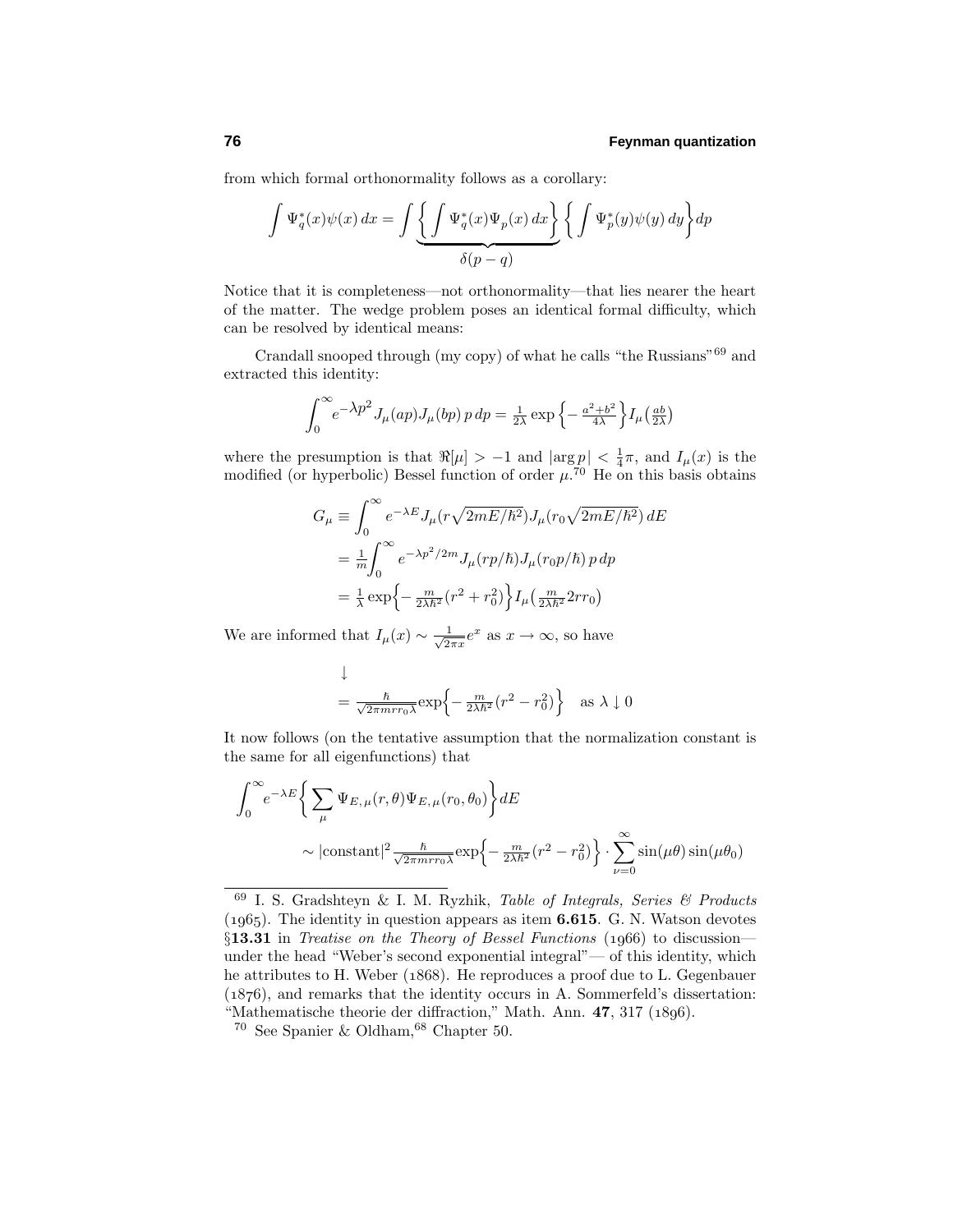which gives

 $\mathbf{I}$ 

$$
\downarrow
$$
  
=  $\frac{\hbar^2}{m} |\text{constant}|^2 \cdot \frac{1}{r} \delta(r - r_0) \cdot \sum_{\mu=0}^{\infty} \sin(\mu \theta) \sin(\mu \theta_0)$ 

in the limit  $\lambda \downarrow 0$ . Notice that the  $\mu$ 's have detached themselves from the Bessel factors, and reside now only in the angular factors *...* which Crandall subjects to this clever analysis: We have

$$
\sin(\mu\theta)\sin(\mu\theta_0) = \frac{1}{2}\cos\mu(\theta - \theta_0) - \frac{1}{2}\cos\mu(\theta + \theta_0)
$$

so

$$
\sum_{\mu=0}^{\infty} \sin(\mu \theta) \sin(\mu \theta_0) = \frac{1}{4} \sum_{n=-\infty}^{\infty} e^{in(\pi/\alpha)(\theta - \theta_0)} - \frac{1}{4} \sum_{n=-\infty}^{\infty} e^{in(\pi/\alpha)(\theta + \theta_0)}
$$

But the Poisson summation formula<sup>71</sup> supplies

$$
\sum_{n=-\infty}^{\infty} e^{in(\pi/\alpha)\vartheta} = \sum_{n=-\infty}^{\infty} \int_{-\infty}^{+\infty} e^{i[(\pi/\alpha)\vartheta - 2\pi n]y} dy
$$

$$
= \sum_{n=-\infty}^{\infty} 2\pi \delta\left(\frac{\pi}{\alpha} [\vartheta - 2n\alpha] \right)
$$

$$
= 2\alpha \sum_{n=-\infty}^{\infty} \delta(\vartheta - 2n\alpha)
$$

giving

$$
\sin(\mu\theta)\sin(\mu\theta_0) = \frac{1}{2}\alpha \sum_{n=-\infty}^{\infty} \left\{ \delta(\theta - \theta_0 - 2n\alpha) - \delta(\theta + \theta_0 - 2n\alpha) \right\} \tag{102}
$$

Integrals of the form

$$
\iint_{\text{wedge}} f(r,\theta) \, r \, dr \theta
$$

see only a single one of those  $\delta$ -spikes: namely  $\delta(\theta - \theta_0)$ . Motivated by the detailed results now in hand, we assign

$$
|\text{constant}| = \sqrt{\tfrac{2m}{\alpha \hbar^2}}
$$

$$
\sum_{n=-\infty}^{\infty} g(n) = \sum_{n=-\infty}^{\infty} \int_{-\infty}^{+\infty} g(y)e^{-2\pi i n y} dy
$$

<sup>71</sup> See page 21 in "2-dimensional 'particle-in-a-box' problems in quantum mechanics: Part I"  $(1997)$  for discussion of this elegant formula, which in the general case reads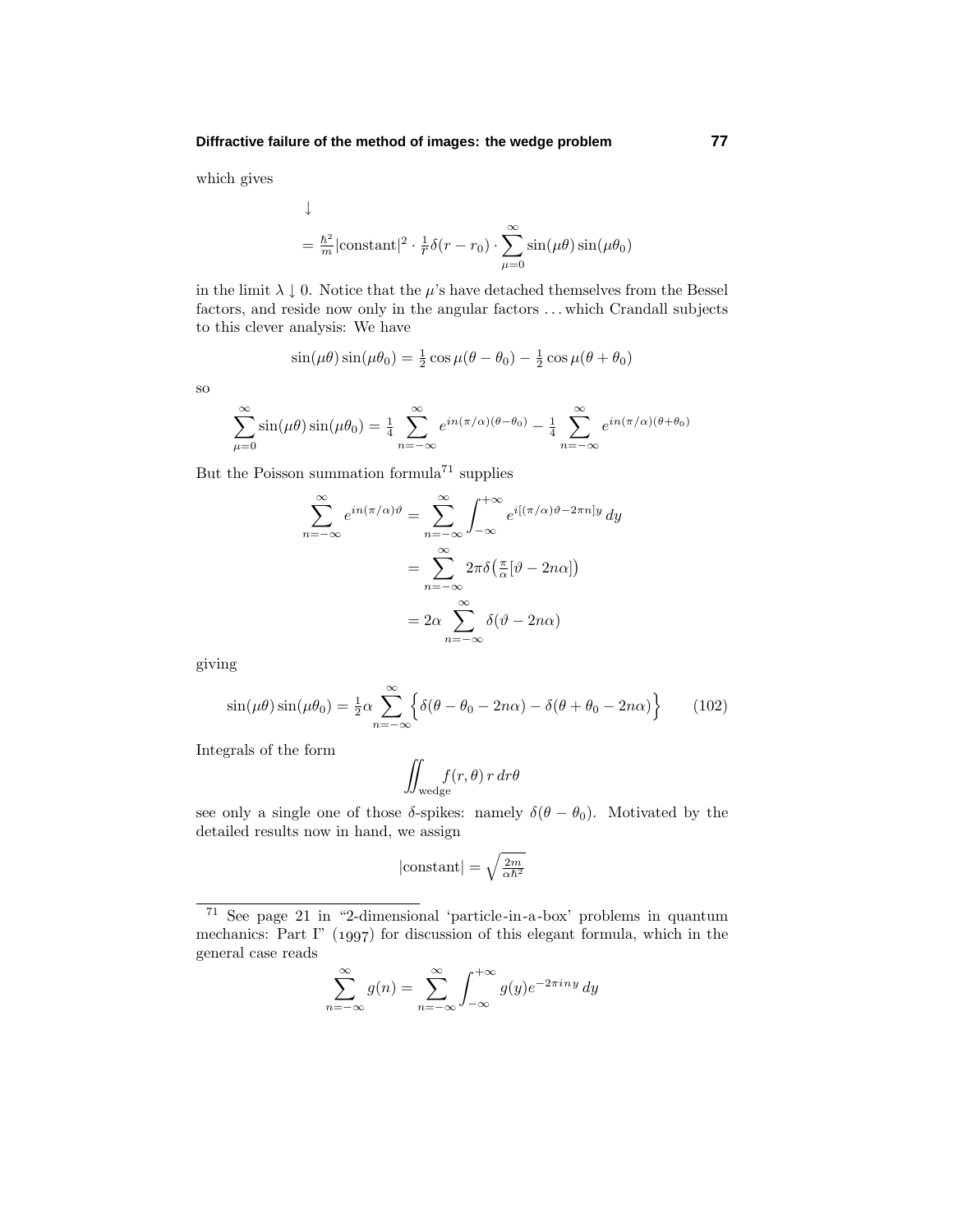We are brought thus to the conclusion that if, on the wedge, we set

$$
\Psi_{E,\,\mu}(r,\theta) = \sqrt{\frac{2m}{\alpha\hbar^2}} J_{\mu}(r\sqrt{2mE/\hbar^2})\sin(\mu\theta)
$$
\n(103)

then  $\downarrow$ 

$$
\lim_{\lambda \downarrow 0} \int_0^\infty e^{-\lambda E} \Bigg\{ \sum_{\mu} \Psi_{E,\,\mu}(r,\theta) \Psi_{E,\,\mu}(r_0,\theta_0) \Bigg\} dE = \frac{1}{r} \delta(r - r_0) \delta(\theta - \theta_0) \tag{104}
$$

Notice that the espressions on both left and right have dimension  $(\text{length})^{-2}$ . TICKLISH POINT  $#2$  A moment ago, when we looked to the free particle on a line, we found that we needed both of the eigenfunctions  $\exp\left\{\pm i\sqrt{2mE/\hbar^2}\right\}$ . Why had we no need of the functions  $J_{\mu}(-r\sqrt{2mE/\hbar^2})$  when discussing free motion on a wedge? Why were the functions (103) sufficient in themselves to permit assembly of the delta function; i.e., to establish completeness? Because

$$
J_{\mu}(-x) = (-)^{\mu} J_{\mu}(x)
$$

$$
(-)^{\mu} = \cos \mu \pi + i \sin \mu \pi
$$

The functions  $\exp(\pm ix)$  are linearly independent, but the functions  $J_\mu(\pm x)$  are not.

We have now only to make the replacement  $\lambda \to \frac{i}{\hbar}(t - t_0)$  to obtain

$$
K(r,\theta,t;r_0,\theta_0,t_0) = \int_0^\infty e^{-\frac{i}{\hbar}E(t-t_0)} \left\{ \sum_\mu \Psi_{E,\mu}(r,\theta) \Psi_{E,\mu}(r_0,\theta_0) \right\} dE \quad (105)
$$
  

$$
\mu = n(\pi/\alpha)
$$

which—since it satisfies the Schrödinger equation

$$
-\frac{\hbar^2}{2m}\left\{\frac{1}{r}\frac{\partial}{\partial r}r\frac{\partial}{\partial r}+\frac{1}{r^2}\frac{\partial^2}{\partial \theta^2}\right\}K=i\hbar\frac{\partial}{\partial t}K
$$

and possesses the property that

$$
\lim_{t \downarrow t_0} K(r, \theta, t; r_0, \theta_0, t_0) = \frac{1}{r} \delta(r - r_0) \delta(\theta - \theta_0)
$$

—must provide the spectral description of the exact propagator for free motion on a wedge.<sup>72</sup>

We are in position now to engage the "collapse problem." Let *m* be confined to the upper half-plane; *i.e.*, to the interior of the wedge  $\alpha = \pi$  (see Figure 12). Equation (105) then supplies

$$
K(r, \theta, t; r_0, \theta_0, 0) = \int_0^\infty e^{-\frac{i}{\hbar}Et} \left\{ \sum_{n=0}^\infty \Psi_{E,n}(r, \theta) \Psi_{E,n}(r_0, \theta_0) \right\} dE \tag{106}
$$

$$
\Psi_{E,n}(r,\theta) = \sqrt{\frac{2m}{\pi\hbar^2}} J_n(r\sqrt{2mE/\hbar^2}) \sin(n\theta)
$$

 $72$  Notice that we did all the work when we established completeness. Proofs of completeness are rare for exactly the same reason that exact propagators are rare: each supplies the other.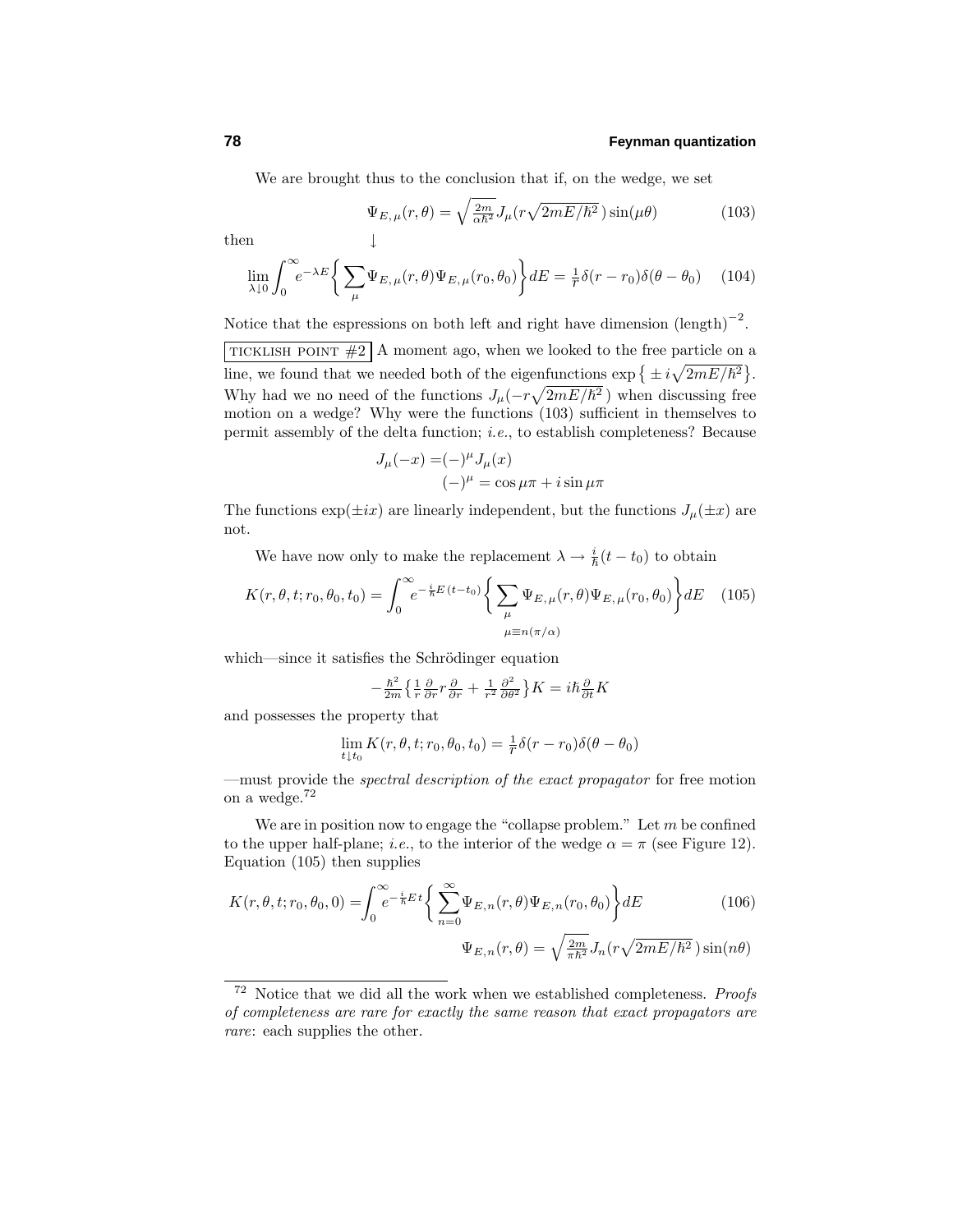

FIGURE 12: The simplest instance of the wedge problem arises when  $\alpha = \pi$ , which entails confinement to the half-plane. Two paths link the source-point  $\circ$  to the target-point  $\bullet$ . The direct path has length

$$
\ell_{\text{direct}} = (x - x_0)^2 + (y - y_0)^2 = r^2 + r_0^2 - 2rr_0 \cos(\theta - \theta_0)
$$

while the indirect/reflected path has length

$$
\ell_{\text{reflected}} = (x - x_0)^2 + (y + y_0)^2 = r^2 + r_0^2 - 2rr_0 \cos(\theta + \theta_0)
$$

Summation over classical paths (collapsed Feynman formalism), on the other hand, supplies

$$
K(r, \theta, t; r_0, \theta_0, 0) = \frac{m}{i\hbar t} \exp\left\{\frac{i}{\hbar} \frac{m}{2t} \left[ (x - x_0)^2 + (y - y_0)^2 \right] \right\}
$$
(107.1)  

$$
- \frac{m}{i\hbar t} \exp\left\{\frac{i}{\hbar} \frac{m}{2t} \left[ (x - x_0)^2 + (y + y_0)^2 \right] \right\}
$$
  

$$
= \frac{m}{i\hbar t} \exp\left\{\frac{i}{\hbar} \frac{m}{2t} \left[ r^2 + r_0^2 - 2rr_0 \cos(\theta - \theta_0) \right] \right\}
$$
(107.2)  

$$
- \frac{m}{i\hbar t} \exp\left\{\frac{i}{\hbar} \frac{m}{2t} \left[ r^2 + r_0^2 - 2rr_0 \cos(\theta + \theta_0) \right] \right\}
$$

where the minus sign—introduced to achieve compliance with the boundary condition

$$
K(\text{edge of the wedge}, t; \bullet, \bullet, \bullet) = 0 \tag{108}
$$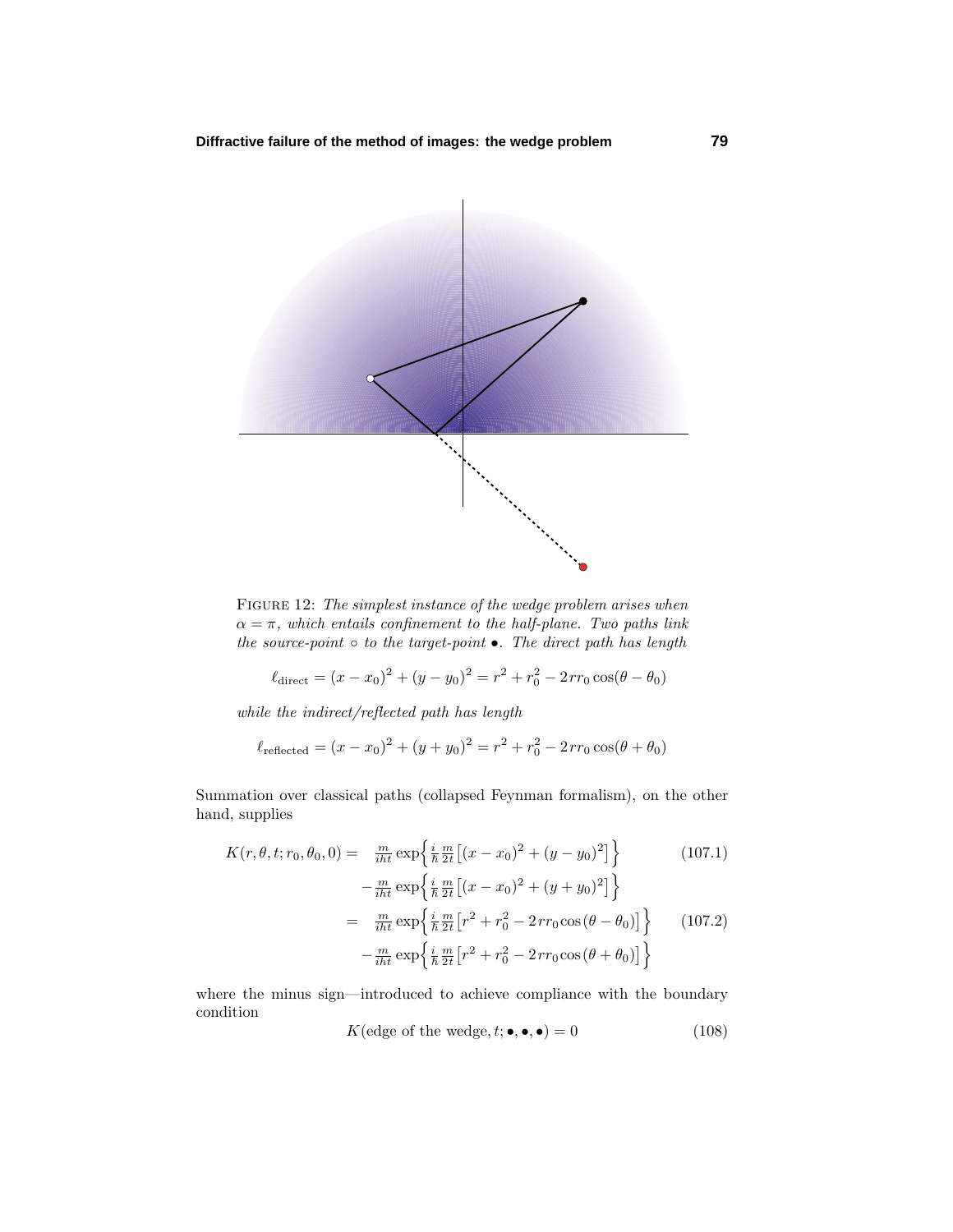—can be understood to arise from the conjectured circumstance  $73$  that

classical action displays a jump discontinuity  
\n
$$
\Delta S = \frac{1}{2}h
$$
 at reflection points\n(108)

The  $K$  described at  $(107)$  satisfies the free Schrödinger equation and the wedge boundary condition; moreover

$$
\lim_{t \downarrow 0} K(x, y, t; x_0, y_0, 0) = \delta(x - x_0) \Big\{ \delta(y - y_0) - \delta(y + y_0) \Big\}
$$
  
=  $\delta(x - x_0) \delta(y - y_0)$  on upper half-plane

Those same three properties are claimed by the *K* described at (106). Evidently we have in hand an instance of "collapse"—two distinct descriptions of the same propagator.

How to establish the point analytically? Borrowing notation from page 76 and a trigonometric identity from page 77, we observe that (106) can be written

$$
K = \frac{2m}{\pi\hbar^2} \sum_{n} \left\{ \frac{1}{2} G_n \cos n(\theta - \theta_0) - \frac{1}{2} G_n \cos n(\theta + \theta_0) \right\}
$$
  

$$
= \frac{m}{\pi\hbar^2} \frac{1}{\lambda} \exp \left\{ -\frac{m}{2\lambda\hbar^2} (r^2 + r_0^2) \right\}
$$
  

$$
\cdot \sum_{n} I_n \left( \frac{m}{2\lambda\hbar^2} 2rr_0 \right) \left\{ \cos n(\theta - \theta_0) - \cos n(\theta + \theta_0) \right\}
$$
 (109)

with  $\lambda = \frac{i}{\hbar}t$ . It is management of the surviving  $\sum_{n}$  that inspires the following

# mathematical digression

We are informed by "the other Russians"<sup>74</sup> that

$$
\sum_{n=0}^{\infty} I_{n\nu}(z) \cos n\varphi = \frac{1}{2\nu} \sum_{k=k_{-}}^{k_{+}} A_{k} \exp\left\{ z \cos \frac{2k\pi + \varphi}{\nu} \right\} + \frac{1}{2} I_{0}(z) \tag{110}
$$

where

 $k_{\pm} \equiv \pm \left[ \frac{\nu \pi \mp \varphi}{2\pi} \right]$  : here the square bracket means "integral part of"  $A_k$  = 1 for  $k \neq k_{\pm}$  $A_{k\pm} = \begin{cases} \frac{1}{2} & \text{if } \frac{\nu \pi \mp \varphi}{2\pi} = \dots, -2, -1, 0, 1, 2, \dots \\ 1 & \text{otherwise} \end{cases}$ 1 otherwise

<sup>&</sup>lt;sup>73</sup> Write  $-1 = e^{i\pi} = e^{\frac{i}{\hbar}\Delta S}$ . For discussion, see page 8 in an essay cited previously.<sup>58</sup> Recall that when the methods of ray optics are used to describe reflection-induced interference effects one encounters a similar phenomenon.

<sup>&</sup>lt;sup>74</sup> A. P. Prudnikov, Yu. A. Brychkov & O. I. Marichev, *Integrals & Series:* Volume II  $(1.086)$ , entry **5.8.5.4**, which appears at the bottom of page 695.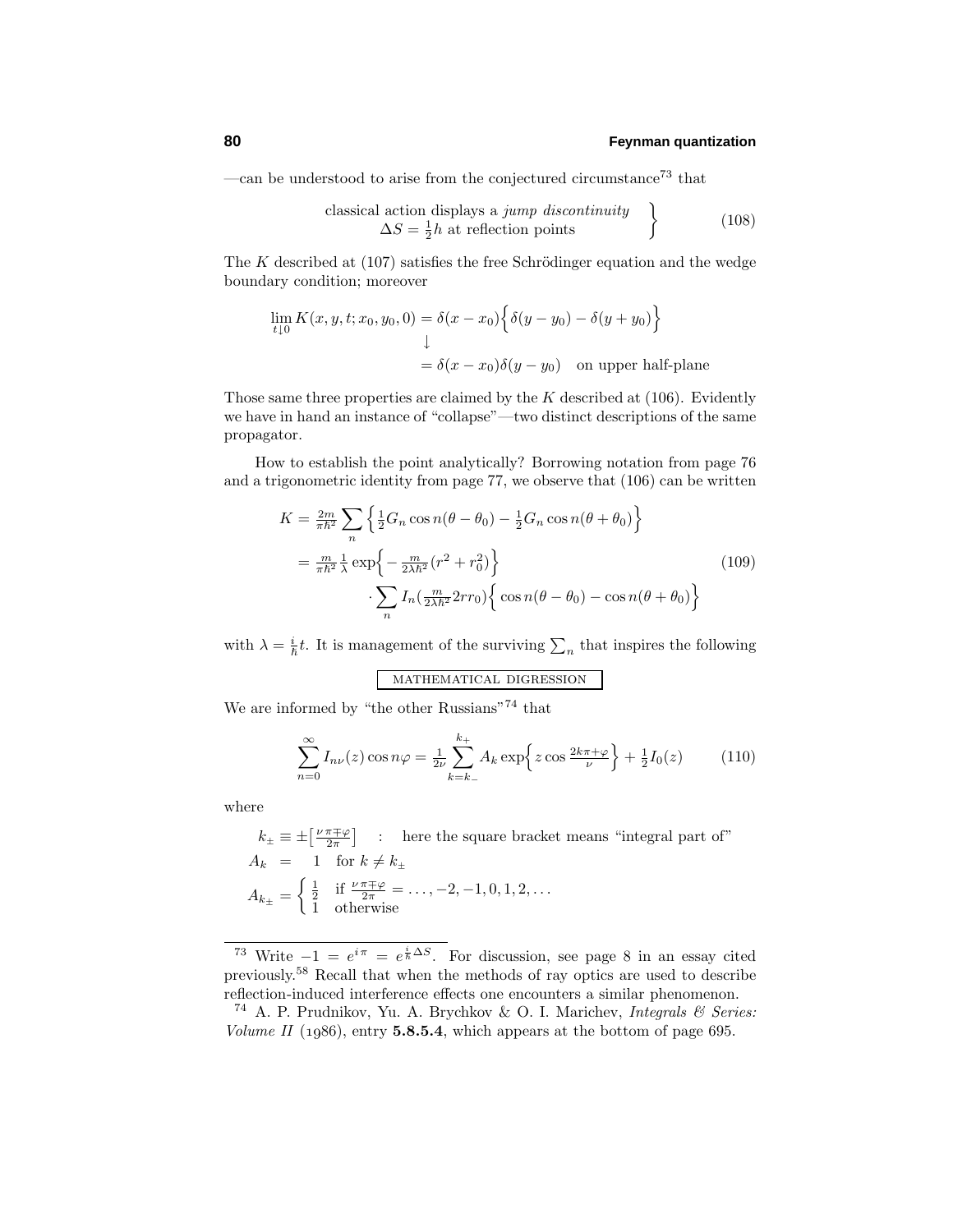But Prudnikov et al cite no source. So on the afternoon of  $16$  May 2001 I laid the problem before Ray Mayer, a mathematical colleague whose command of classical analysis is locally unrivaled, and who by the next morning had produced the following argument: Let  $\nu = 1, 2, 3, \ldots$  and let *z* be complex. Define

$$
F_{\nu,z}(\varphi) \equiv \sum_{k=0}^{\nu-1} e^{z \cos \frac{\varphi + 2\pi k}{\nu}}
$$

and notice that  $F_{\nu,z}(\varphi)$  is an <u>even function with period  $2\pi$ </u>,<sup>75</sup> which admits therefore of Fourier development

$$
F_{\nu,z}(\varphi) = \frac{1}{2}a_0 + \sum_{m=1}^{\infty} a_m \cos(m\varphi)
$$
  

$$
a_m = \frac{1}{\pi} \int_0^{2\pi} F_{\nu,z}(\varphi) \cos(m\varphi) d\varphi
$$
  

$$
= \frac{1}{\pi} \sum_{k=0}^{\nu-1} \int_0^{2\pi} e^{z \cos \frac{\varphi + 2\pi k}{\nu}} \cos(m\varphi) d\varphi
$$
  

$$
= \frac{1}{\pi} \sum_{k=0}^{\nu-1} \int_{\frac{2\pi k}{\nu}}^{\frac{2\pi(k+1)}{\nu}} e^{z \cos \theta} \cos(m[\nu\theta - 2\pi k]) \nu d\theta
$$
  

$$
= \frac{1}{\pi} \nu \int_0^{2\pi} e^{z \cos \theta} \cos(m\nu\theta) d\theta
$$
  

$$
= 2\nu \cdot \frac{1}{\pi} \int_0^{\pi} e^{z \cos \theta} \cos(m\nu\theta) d\theta
$$

$$
\left\{\cos\left(\frac{1}{3}\varphi\right),\cos\left(\frac{1}{3}\varphi+\frac{1}{3}2\pi\right),\cos\left(\frac{1}{3}\varphi+\frac{2}{3}2\pi\right)\right\}
$$

into

$$
\begin{aligned}\n\left\{\cos\left(\frac{1}{3}\varphi\right),\cos\left(\frac{1}{3}\varphi-\frac{1}{3}2\pi\right),\cos\left(\frac{1}{3}\varphi-\frac{2}{3}2\pi\right)\right\} \\
&= \left\{\cos\left(\frac{1}{3}\varphi\right),\cos\left(\frac{1}{3}\varphi+\frac{2}{3}2\pi\right),\cos\left(\frac{1}{3}\varphi+\frac{1}{3}2\pi\right)\right\} \\
&= \text{permutation of the original set}\n\end{aligned}
$$

while  $\varphi \to \varphi + 2\pi$  produces

$$
\begin{aligned}\n\left\{\cos\left(\frac{1}{3}\varphi + \frac{1}{3}2\pi\right), \cos\left(\frac{1}{3}\varphi + \frac{1}{3}2\pi + \frac{1}{3}2\pi\right), \cos\left(\frac{1}{3}\varphi + \frac{1}{3}2\pi + \frac{2}{3}2\pi\right)\right\} \\
&= \left\{\cos\left(\frac{1}{3}\varphi + \frac{1}{3}2\pi\right), \cos\left(\frac{1}{3}\varphi + \frac{2}{3}2\pi\right), \cos\left(\frac{1}{3}\varphi\right)\right\} \\
&= \text{permutation of the original set}\n\end{aligned}
$$

<sup>&</sup>lt;sup>75</sup> To see how this comes about, look for example to the case  $\nu = 3$ : appealing to familiar properties of the cosine, we find that the operation  $\varphi \to -\varphi$  sends the set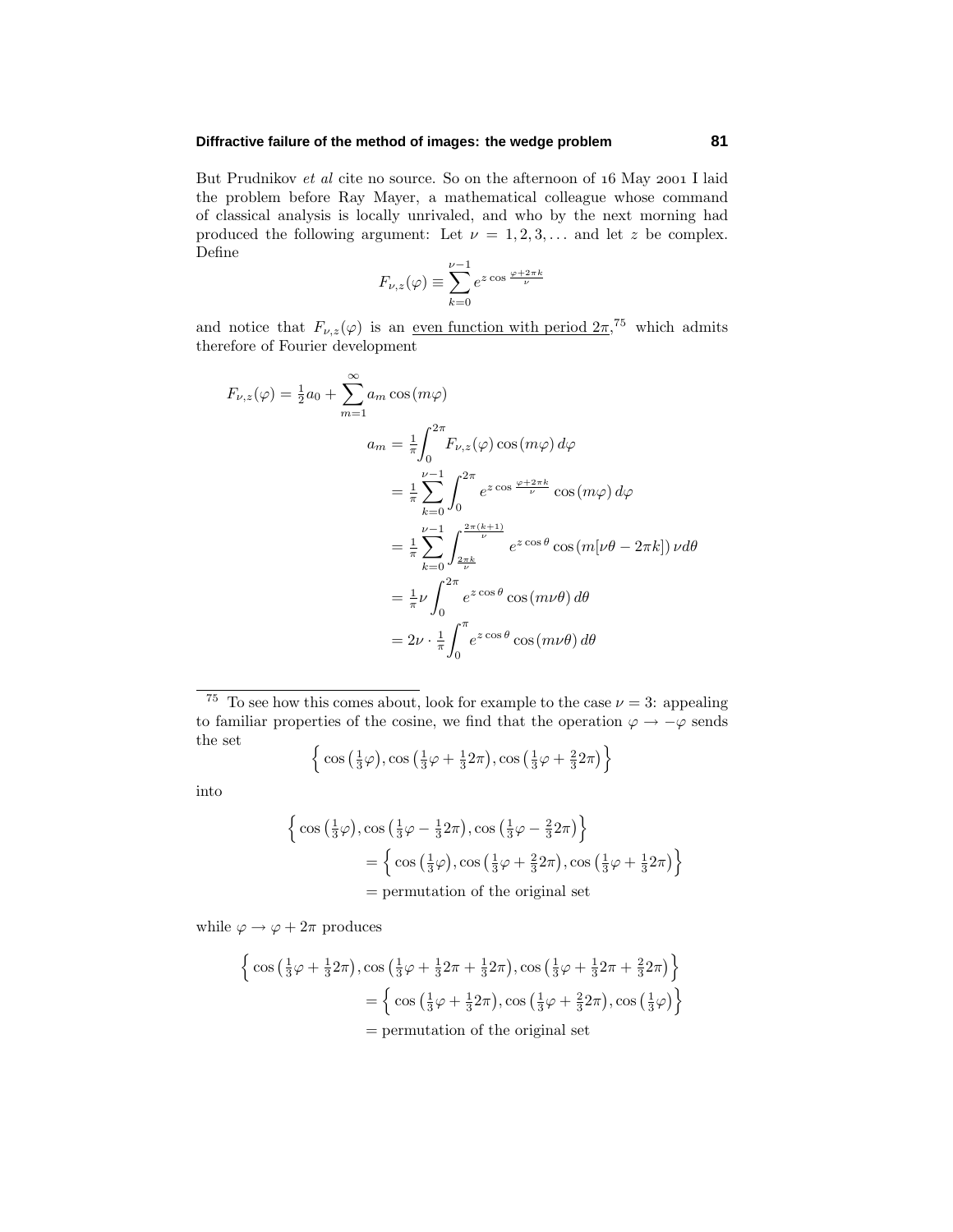But Abramowitz & Stegun report (at **9.6.20**) and Watson proves (in §**6.22**) that

$$
\frac{1}{\pi} \int_0^{\pi} e^{z \cos \theta} \cos(m\nu\theta) d\theta = I_{m\nu}(z) + \frac{1}{\pi} \sin(m\nu\pi) \int_0^{\infty} e^{-z \cosh t - m\nu t} dt
$$

provided  $|\arg(z)| < \frac{1}{2}\pi$ . In the intended physical application  $z = -\frac{i}{\hbar} \frac{m}{2t} 2r r_0$ places us—characteristically—right at the edge of the allowed region. But Mayer remarks that if  $m\nu$  is an integer—which in the present context is certainly the case—then the second term on the right drops away; we are left with entire functions on left and right, so the condition  $|\arg(z)| < \frac{1}{2}\pi$  can be disregarded. The implication is that

$$
a_m = 2\nu I_{m\nu}(z)
$$
 for all complex numbers z

which gives

$$
F_{\nu,z}(\varphi) \equiv \sum_{k=0}^{\nu-1} e^{z \cos \frac{\varphi + 2\pi k}{\nu}} = \nu I_0(z) + 2\nu \sum_{m=1}^{\infty} I_{m\nu}(z) \cos(m\varphi)
$$

$$
= 2\nu \sum_{n=0}^{\infty} I_{n\nu}(z) \cos(n\varphi) - \nu I_0(z)
$$

or

$$
\sum_{n=0}^{\infty} I_{n\nu}(z) \cos(n\varphi) = \frac{1}{2\nu} \sum_{k=0}^{\nu-1} e^{z \cos \frac{\varphi + 2\pi k}{\nu}} + \frac{1}{2} I_0(z)
$$
(111)

The sum on the right can, by the way, be written

$$
\sum_{k=p}^{\nu-1+p}
$$
 for all  $\pm$  integers p

Mayer's (111) is a special instance of (110), and his argument owes much of its elegance to his decision to ignore the possibility that  $\nu$  might not be an integer. Here ends the mathematical digression.

Returning with  $(111)$ —which in the case  $\nu = 1$  reads

$$
\sum_{n=0}^{\infty} I_n(z) \cos(n\varphi) = \frac{1}{2} e^{z \cos \varphi} + \frac{1}{2} I_0(z)
$$
 (111.1)

—to (109), we observe that the  $\frac{1}{2}I_0(z)$  terms (which enter with opposite signs) cancel, and that we are left with

$$
K = \frac{m}{i\hbar t} \exp\left\{\frac{i}{\hbar} \frac{m}{2t} (r^2 + r_0^2)\right\}
$$

$$
\cdot \left\{\exp\left[-\frac{i}{\hbar} \frac{m}{2t} 2rr_0 \cos(\theta - \theta_0)\right] - \exp\left[-\frac{i}{\hbar} \frac{m}{2t} 2rr_0 \cos(\theta + \theta_0)\right]\right\}
$$

which precisely reproduces the collapsed Feynman sum (107.2).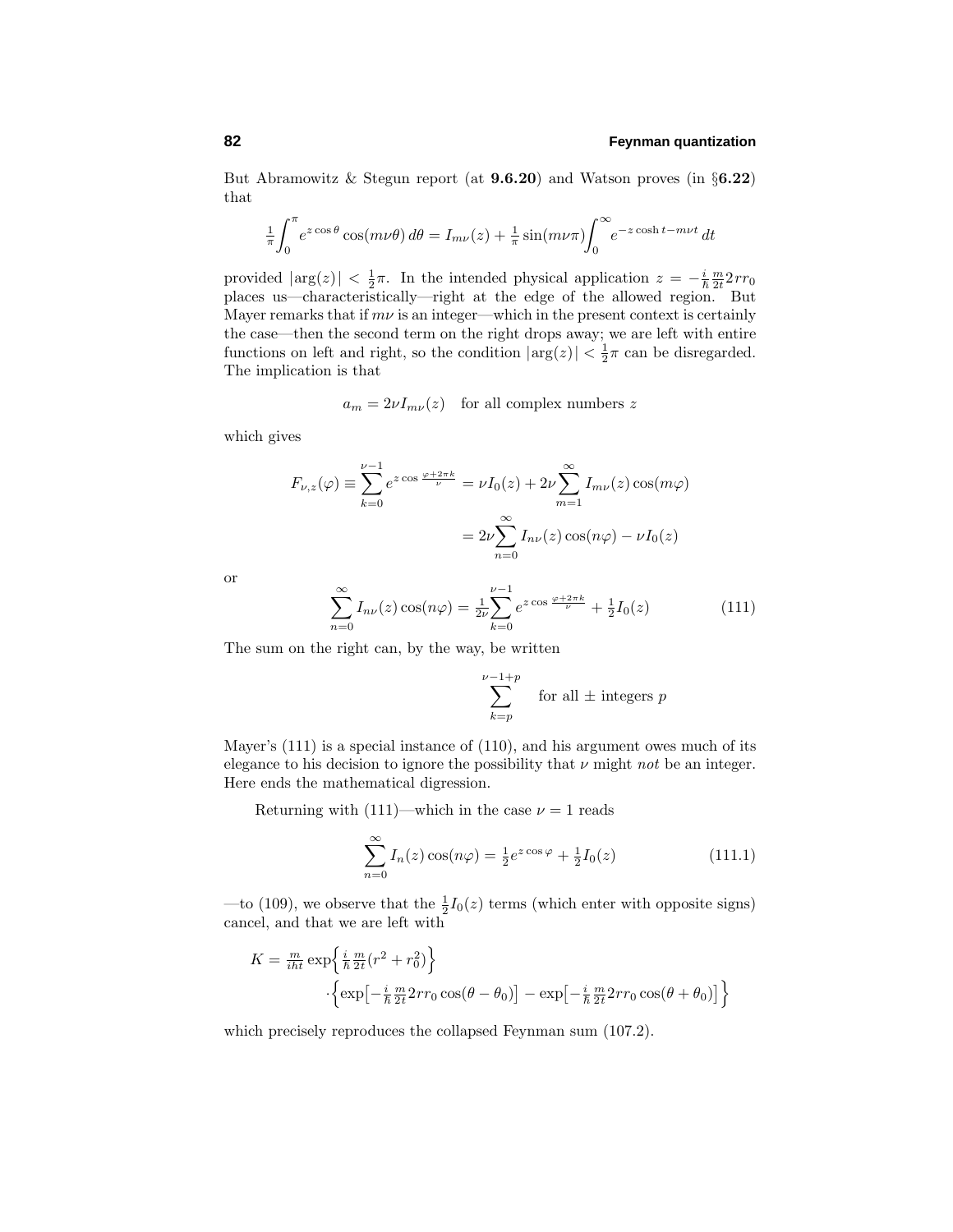

FIGURE 13: Construction of the 10 reflective paths  $\circ \rightarrow \bullet$  in a wedge with  $\nu \equiv \pi/\alpha = 5$ . Red paths are of even order (involve an even number of reflections); blue paths are of odd order.

Suppose, more generally, that the wedge angle  $\alpha$  divides  $\pi$  an integral number of times; i.e., that

$$
\mu = n\nu
$$
 where  $\nu \equiv \frac{\pi}{\alpha} = 1, 2, 3, ...$   
  $\uparrow$  case just considered

We then have

$$
K = \nu \frac{m}{\pi \hbar^2} \frac{1}{\lambda} \exp \left\{ -\frac{m}{2\lambda \hbar^2} (r^2 + r_0^2) \right\}
$$

$$
\cdot \sum_n I_{n\nu} \left( \frac{m}{2\lambda \hbar^2} 2rr_0 \right) \left\{ \cos n\nu (\theta - \theta_0) - \cos n\nu (\theta + \theta_0) \right\}
$$

which gives back (109) in the case  $\nu = 1$ . Drawing upon (111) we get

$$
= \frac{m}{i\hbar}e^{\frac{i}{\hbar}\frac{m}{2t}(r^2+r_0^2)} \cdot \sum_{k=0}^{\nu-1} \left\{ e^{-\frac{i}{\hbar}\frac{m}{2t}rr_0\cos(\theta-\theta_0+2\alpha k)} - e^{-\frac{i}{\hbar}\frac{m}{2t}rr_0\cos(\theta+\theta_0+2\alpha k)} \right\}
$$

$$
= \left\{ \sum_{\text{images of even order}} - \sum_{\text{images of odd order}} \frac{m}{i\hbar}e^{\frac{i}{\hbar}\frac{m}{2t}(\text{path length})^2} \right\}
$$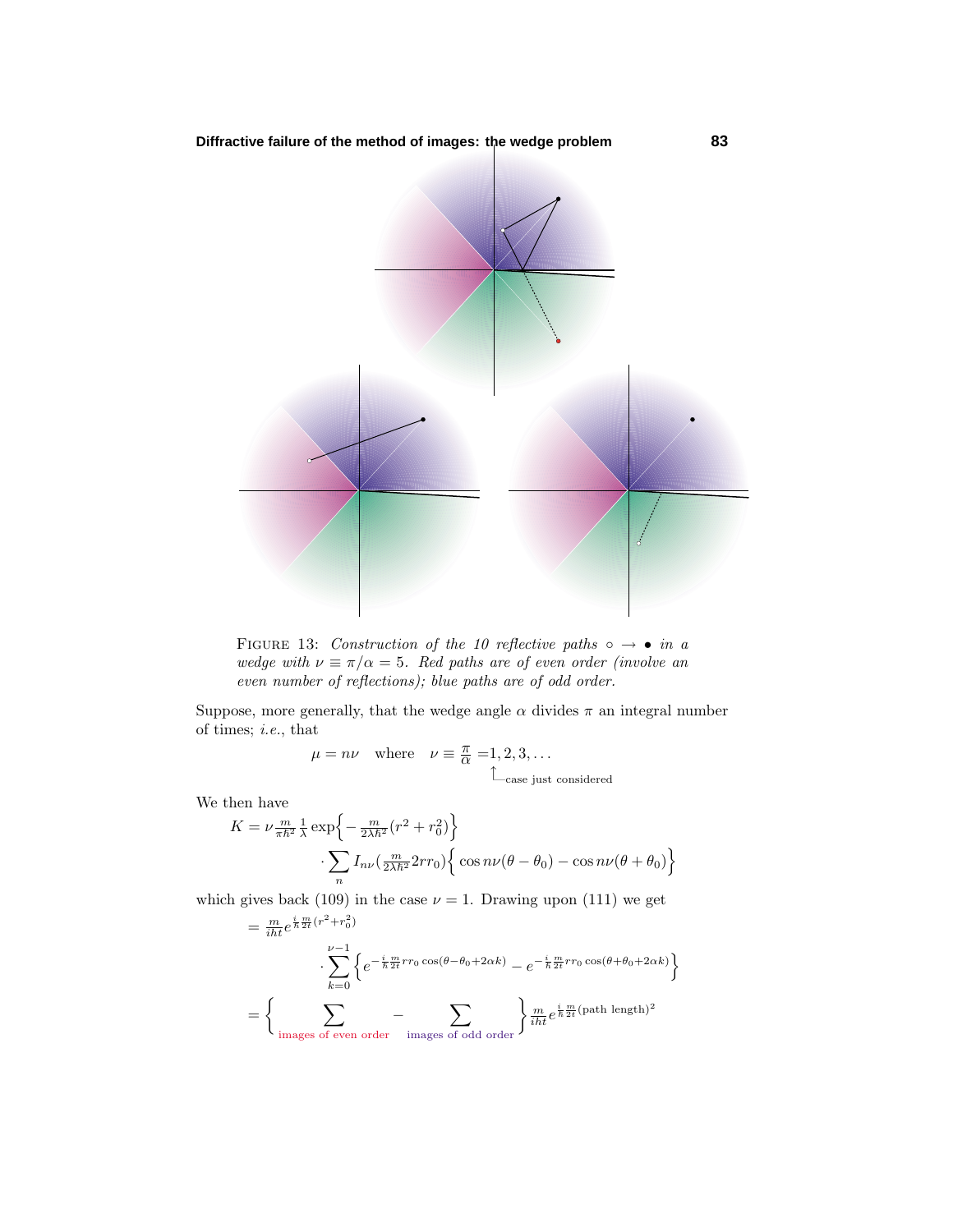

Figure 14: Illustration of how the preceding diagram is used to deduce the design of a reflected path—here a path of odd order 3.

In all such cases the method of images (collapsed Feynman formalism) works to perfection, and has a secure analytical base. But the method of images encounters grave difficulties when

$$
\nu \equiv \frac{\pi}{\alpha} \quad \text{is } not \text{ an integer}
$$

Assume the wedge to be in "standard position:"  $\theta = 0$  on right edge;  $\theta = \alpha$  on left edge. Reflection in either edge is *r*-preserving. It is geometrically evident that

**R**  $\equiv$  reflection in right edge sends  $\theta \rightarrow -\theta$ **L**  $\equiv$  reflection in left edge sends  $\theta \rightarrow 2\alpha - \theta$ 

and  $\mathbf{R}^2 = \mathbf{L}^2 = \mathbf{I}$ , so reflective images of  $k^{\text{th}}$  order are produced by the first else second of these of these operations

$$
\underbrace{\cdots RLRR}_{k \text{ factors}} \quad : \quad \text{terminates} \left\{ \begin{array}{ll} \text{L if } k \text{ is even} \\ \text{R if } k \text{ is odd} \end{array} \right.
$$
\n
$$
\underbrace{\cdots LRLR}_{k \text{ factors}} \quad : \quad \text{terminates} \left\{ \begin{array}{ll} \text{R if } k \text{ is even} \\ \text{L if } k \text{ is odd} \end{array} \right.
$$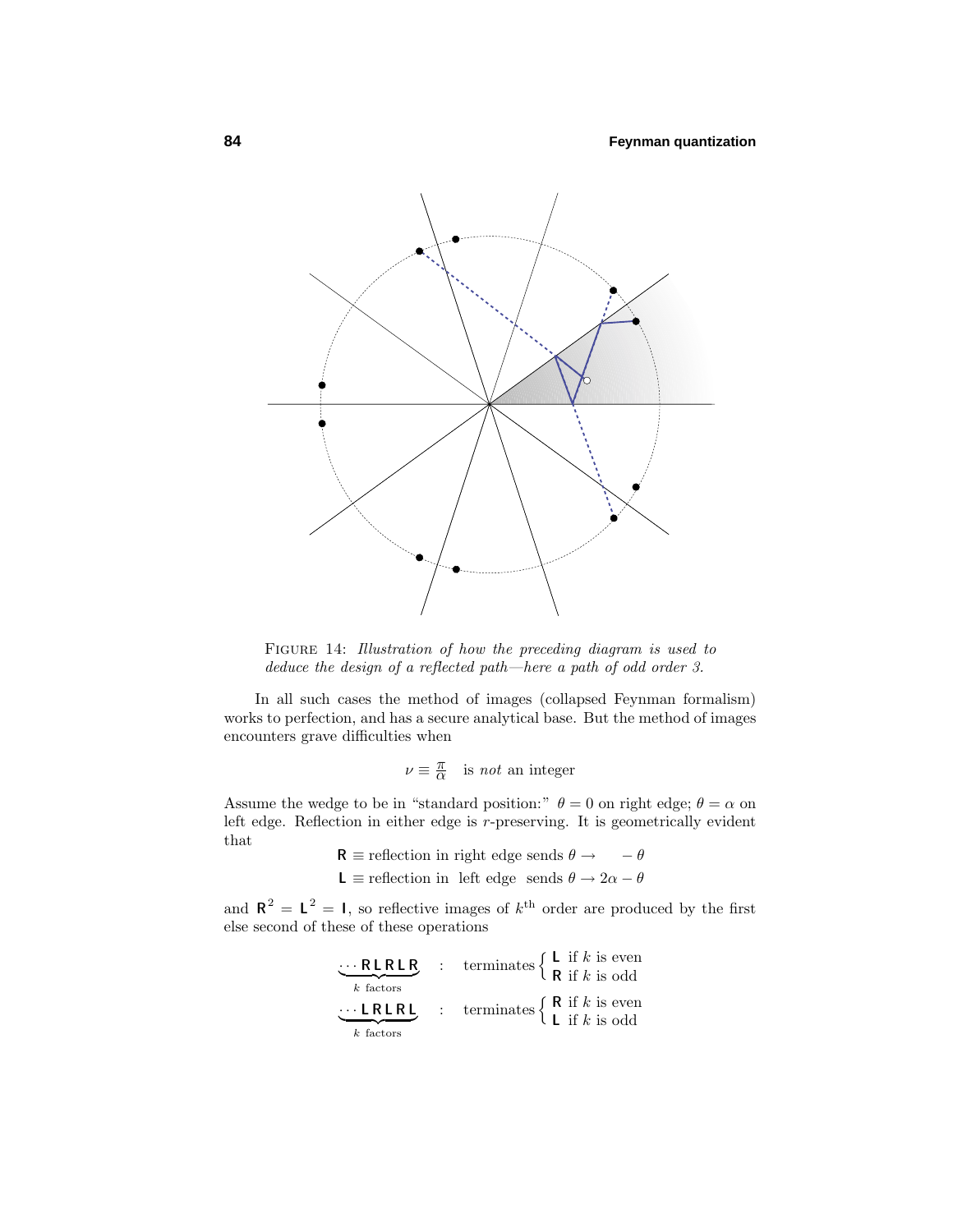which produce

| $\theta$                                      |      | $\theta$                                         | $0^{\text{th}}$ order |
|-----------------------------------------------|------|--------------------------------------------------|-----------------------|
| $-\theta$                                     | else | $2\alpha - \theta$                               | $1st$ order           |
| $2\alpha + \theta$                            |      | $-2\alpha + \theta$                              | $2nd$ order           |
| $-2\alpha - \theta$                           |      | $4\alpha - \theta$                               | $3^{\rm rd}$ order    |
| $4\alpha + \theta$                            |      | $-4\alpha + \theta$                              | $4^{\text{th}}$ order |
| $-4\alpha - \theta$                           |      | $6\alpha - \theta$                               | $5^{\text{th}}$ order |
|                                               |      | ÷                                                | ÷                     |
| $\pm \left[k\frac{2\pi}{\nu} + \theta\right]$ |      | $\pm \left[ k \frac{2\pi}{\mu} - \theta \right]$ | $k = 0, 1, 2, \ldots$ |

with the understanding that  $+ \left[0 \frac{2\pi}{\nu} - \theta\right]$  is to be omitted from the list on the right. That same merged pointset can also—and more tranparently—be produced by merging the flip-flop-flip-flop results (see the following figure) of -*/* "reflective tesselation"

| ◯ -tesselation                     | $\zeta$ -tesselation      |                                            |
|------------------------------------|---------------------------|--------------------------------------------|
| $\theta$                           |                           | $\theta$                                   |
| $-\theta$                          | flip                      | $-2\alpha - \theta$                        |
| $2\alpha + \theta$                 | flop                      | $-2\alpha + \theta$                        |
| $2\alpha - \theta$                 | flip                      | $-4\alpha - \theta$                        |
| $4\alpha + \theta$                 | flop                      | $-4\alpha + \theta$                        |
| $4\alpha - \theta$                 | flip                      | $-6\alpha - \theta$                        |
|                                    |                           | $\ddot{\cdot}$                             |
| $+ [k\frac{2\pi}{\nu} \mp \theta]$ | $\text{flip}/\text{flop}$ | $-\left[k\frac{2\pi}{\nu}\mp\theta\right]$ |

Flip images are odd, flop images are even. It is clear (especially from the figure) that

• if  $\nu$  = integer then (flip-flop)<sup> $\nu$ </sup> restores the wedge face-up to its original position:  $\theta$  has become  $\theta + 2\pi \equiv \theta \mod 2\pi$  but the wedge lies now "on the next higher sheet." Progress in the reverse sense  $\circlearrowright$  yields the same point set, but deposits the wedge "on the next" lower sheet;"

• if  $\nu = \frac{1}{2}$  integer then  $(\text{flip-flop})^{\frac{1}{2}\nu}$  restores the wedge face-*down* to its original position: one must complete a second tour to restore the wedge to its original state, but it lies then "on the second higher sheet." Progress in the reverse sense  $\circlearrowright$  places the wedge "on the second lower sheet;"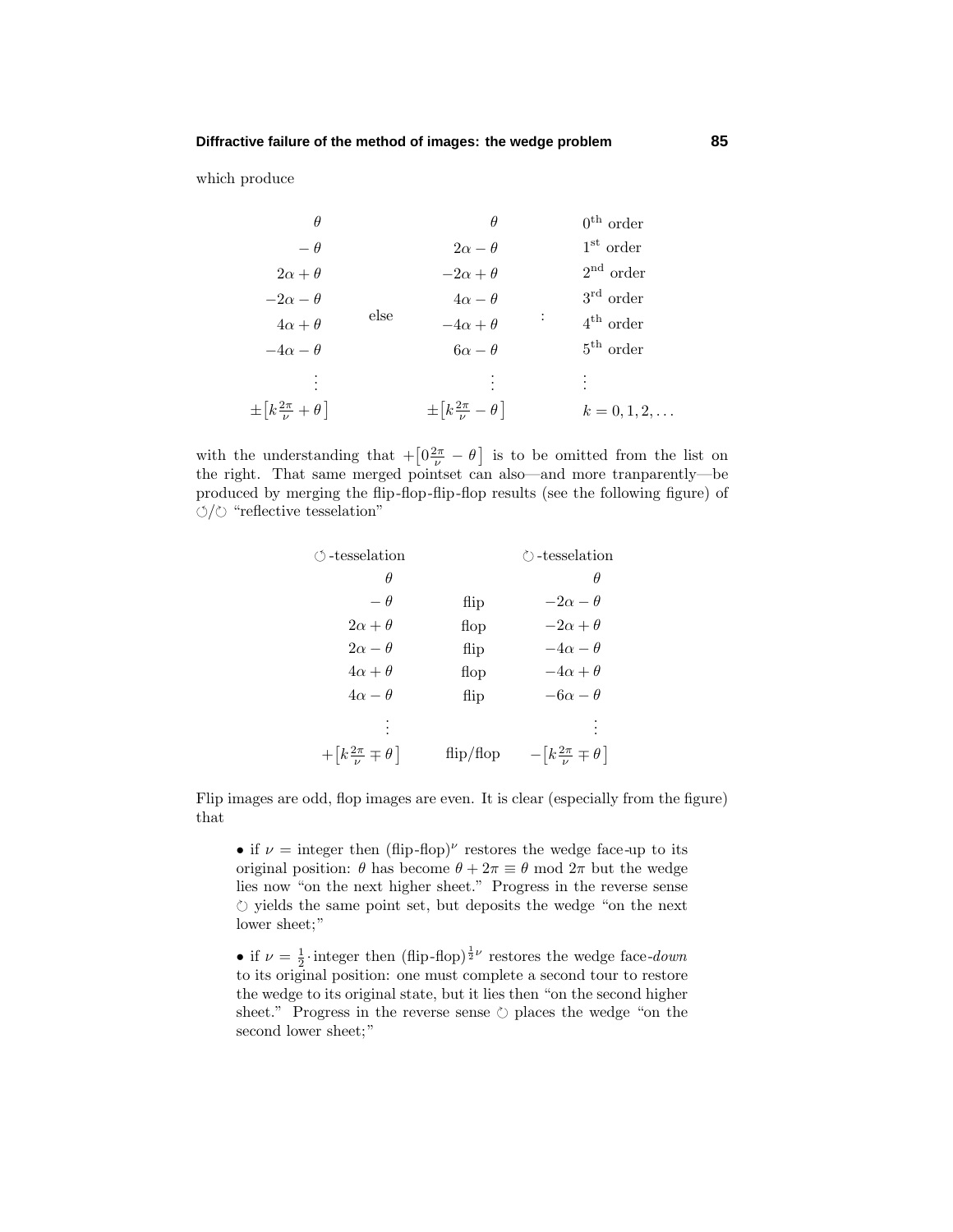

FIGURE 15: Reflective tesselation of type  $\circlearrowleft$  on the left, of type  $\circlearrowright$ on the left. The two operations are, in an obvious sense, inverses *of one another. Here*  $\alpha = 35^{\circ}$ , so  $\nu = \frac{36}{7}$  is non-integral.

• if  $\nu = \frac{a}{b}$  is rational then (flip-flop)<sup>*a*</sup> restores the wedge face-up to its original position, but places it on "on the upper *b*th sheet." Progress in the reverse sense  $\circlearrowright$  places the wedge "on the lower *b*<sup>th</sup> sheet;"

• if  $\nu$  is irrational then (flip-flop)<sup>power</sup> never restores the wedge its original position: the initial point has a continuum of reflective images.

But if we place ourselves at  $\circ$  inside a mirrored  $\alpha$ -wedge with the intention of shooting elastic pellets at the reflective images of a target  $\bullet$  we find that the number of visible target images depends jointly upon where the target has been placed and where we stand. And that, as we fire in all directions, the

greatest possible number of reflections = least integer  $\geqslant \nu \equiv \frac{\pi}{\alpha}$ 

but the number of reflections depends not only upon the direction in which fire but where we stand, and (unless  $\nu$  is an integer) the greatest achievable number may be less than that.

These points are illustrated in Figure 16. Wedges in the left column were generated by  $\circlearrowleft$  tesselation:  $\bullet$  images lie on the principal sheet,  $\bullet$  images lie on the sheet above. Wedges in the right column were generated by  $\circlearrowright$  tesselation: black and red images have enchanged places: • images lie on the principal sheet, • images lie on the sheet below. The upper row illustrates a situation in which ◦ sees only one image in the left mirror, but two in the right (only the  $2<sup>nd</sup>$ -order trajectory is shown). In the middle row,  $\circ$  has been moved to a position where a second image has become visible in the left mirror (two remain visible in the right mirror). In the lower row a third image has become visible in the left mirror (and again, two remain visible in the right mirror). Three is maximal in this instance, since (least integer greater than  $\frac{5}{2}$ )=3. Reflected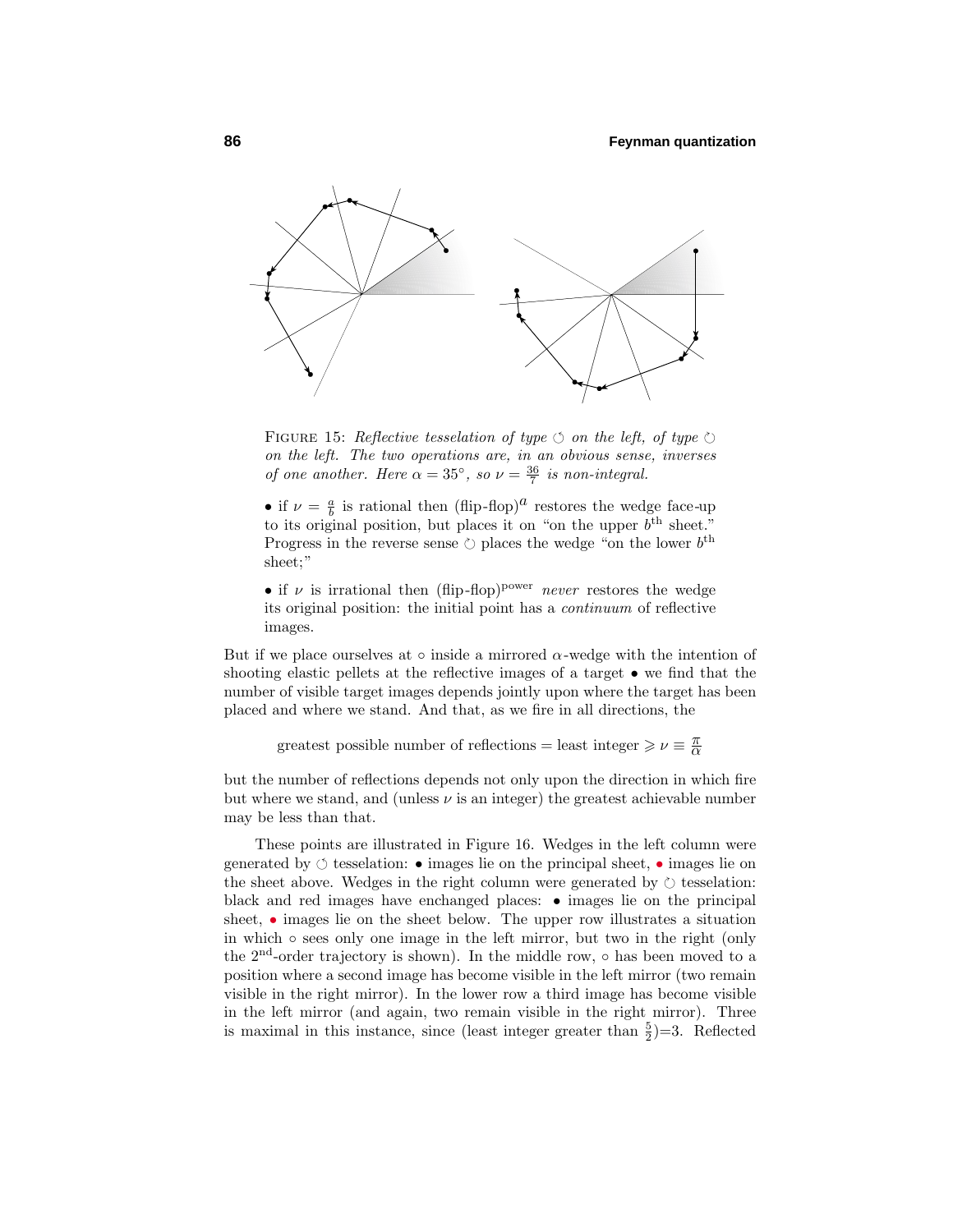

FIGURE 16: The number of target images visible from a source point depends on the relative placement of target and source. The top, middle and bottom rows illustrate three typical situations, in a wedge with  $\nu = \frac{5}{2}$ . Details are discussed in the text.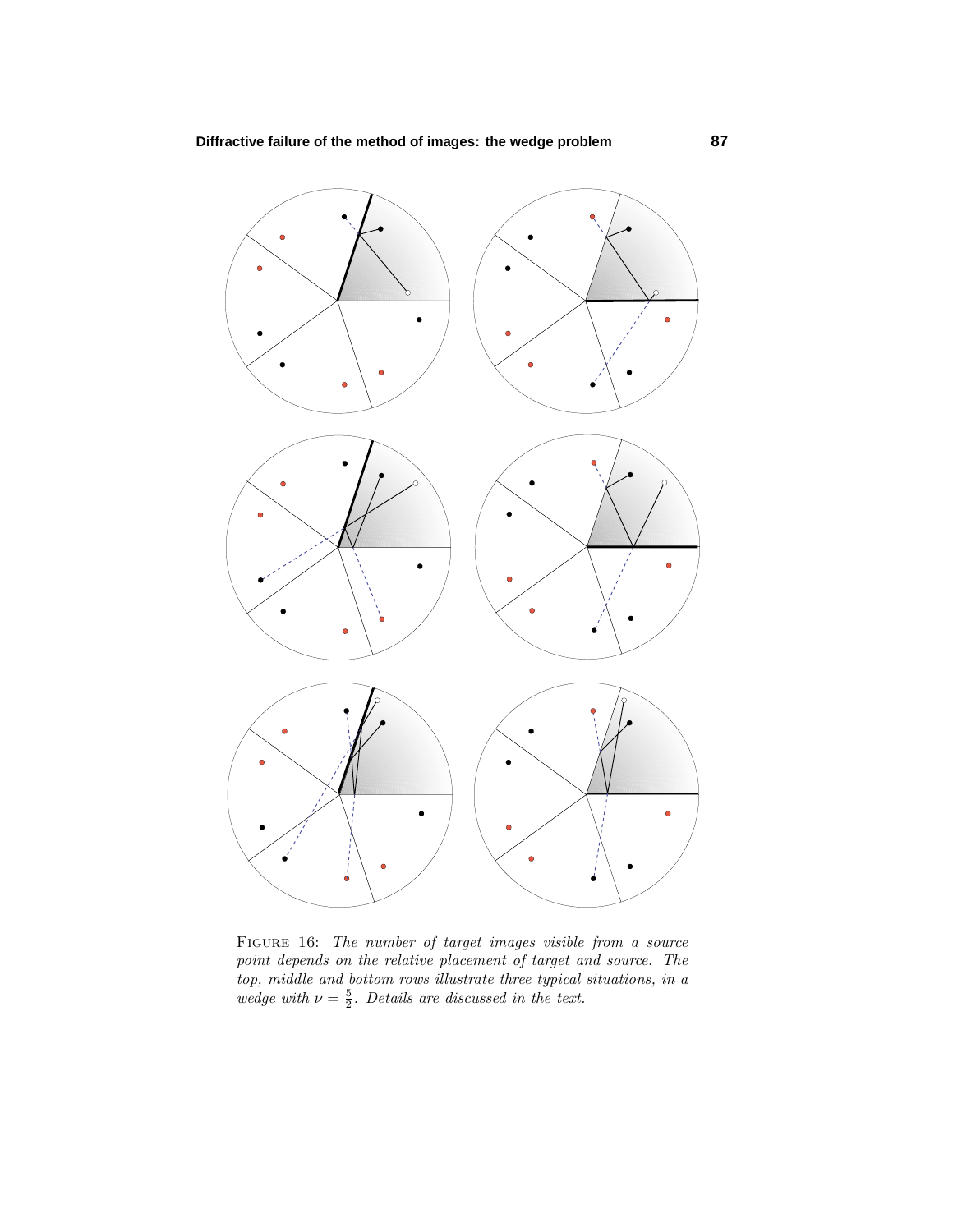

FIGURE 17: The time axis runs up, the theta axis to the right. The source point  $\circ$  has angular coordinate  $\theta_0$ , the target point  $\bullet$  has angular coordinate *θ*. Even images • of the target appear at points  $\theta + k2\alpha = k\frac{2\pi}{\nu} + \theta$ , odd images • at points  $-\theta + k2\alpha = k\frac{2\pi}{\nu} - \theta$ , where  $k = \ldots, -2, -1, 0, 1, 2, \ldots$  In this angular analog of the familiar "barber shop construction" the time axis has no metric significance, but serves only to distinguish "before" from "after."

rays/particles visit alternately first one mirror/wall then the other, which is why in each figure the successive images that enter into the construction of a trajectory proceed  $\bullet \bullet \bullet \bullet \bullet \bullet \bullet \bullet$ .

Notice also that—by the simplest of geometrical arguments—if  $\bullet$  :  $(r, \theta)$  is visible/invisible from  $\circ$  :  $(r_0, \theta_0)$  then

$$
√ so is • visible/invisible from (r0 + a0, θ0)
$$

 $\checkmark$  so is  $(r + a, \theta)$  visible/invisible from  $\circ$ 

In short: the number of  $\bullet$ -images visible from  $\circ$  depends only upon  $\theta$  and  $\theta_0$ . This conclusion will be sharpened in a moment.

The discovered irrelevance of  $r$  and  $r_0$  means that we can use an angular analog of the familiar "barber shop construction" (Figure 17) to resolve all of the "who sees what" questions presented by the wedge problem. Examination of such figures discloses that

The number of even images  $\bullet$  (including the 0<sup>th</sup>-order image  $\bullet$ ) visible from  $\circ$  depends on  $\theta$  and  $\theta_0$  only through their difference  $\theta - \theta_0$ . The order index *k* ranges from  $k_{-}^{\text{even}}$  to  $k_{+}^{\text{even}}$  where

$$
k_{+}^{\text{even}} \equiv \text{greatest integer such that } k_{+}^{\text{even}} 2\alpha + (\theta - \theta_0) \le \pi
$$

$$
= \left[\frac{\pi - (\theta - \theta_0)}{2\alpha}\right]
$$

$$
= +\left[\frac{\nu \pi - \varphi}{2\pi}\right] : \quad \nu \equiv \frac{\pi}{\alpha} \text{ and } \varphi \equiv \nu(\theta - \theta_0)
$$

$$
k_{-}^{\text{even}} = -\left[\frac{\nu \pi + \varphi}{2\pi}\right]
$$